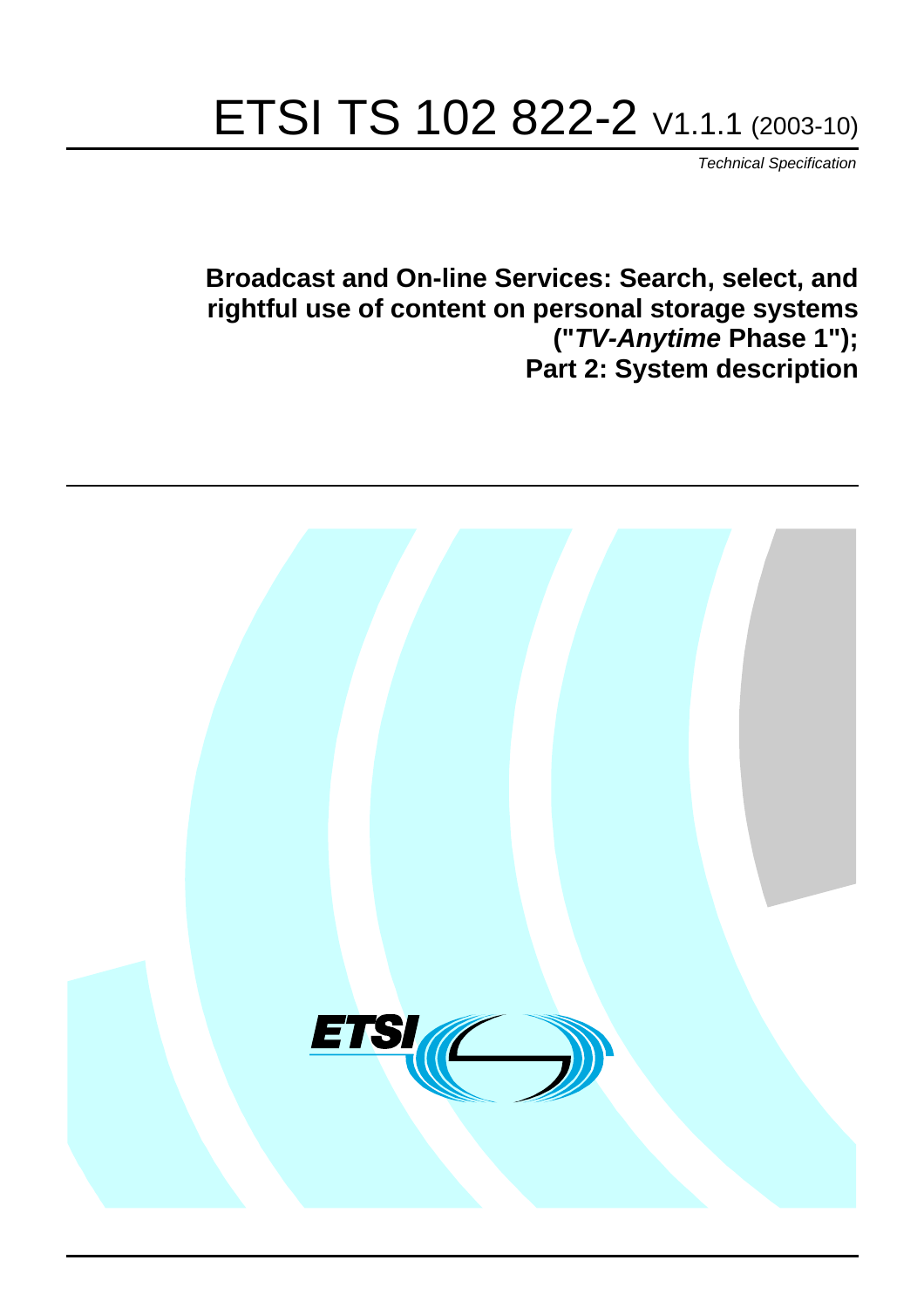Reference DTS/JTC-TVA-PH1-02

Keywords

broadcasting, content, system, TV, video

#### **ETSI**

#### 650 Route des Lucioles F-06921 Sophia Antipolis Cedex - FRANCE

Tel.: +33 4 92 94 42 00 Fax: +33 4 93 65 47 16

Siret N° 348 623 562 00017 - NAF 742 C Association à but non lucratif enregistrée à la Sous-Préfecture de Grasse (06) N° 7803/88

#### **Important notice**

Individual copies of the present document can be downloaded from: [http://www.etsi.org](http://www.etsi.org/)

The present document may be made available in more than one electronic version or in print. In any case of existing or perceived difference in contents between such versions, the reference version is the Portable Document Format (PDF). In case of dispute, the reference shall be the printing on ETSI printers of the PDF version kept on a specific network drive within ETSI Secretariat.

Users of the present document should be aware that the document may be subject to revision or change of status. Information on the current status of this and other ETSI documents is available at <http://portal.etsi.org/tb/status/status.asp>

> If you find errors in the present document, send your comment to: [editor@etsi.org](mailto:editor@etsi.org)

#### **Copyright Notification**

No part may be reproduced except as authorized by written permission. The copyright and the foregoing restriction extend to reproduction in all media.

> © European Telecommunications Standards Institute 2003. All rights reserved.

**DECT**TM, **PLUGTESTS**TM and **UMTS**TM are Trade Marks of ETSI registered for the benefit of its Members. **TIPHON**TM and the **TIPHON logo** are Trade Marks currently being registered by ETSI for the benefit of its Members. **3GPP**TM is a Trade Mark of ETSI registered for the benefit of its Members and of the 3GPP Organizational Partners.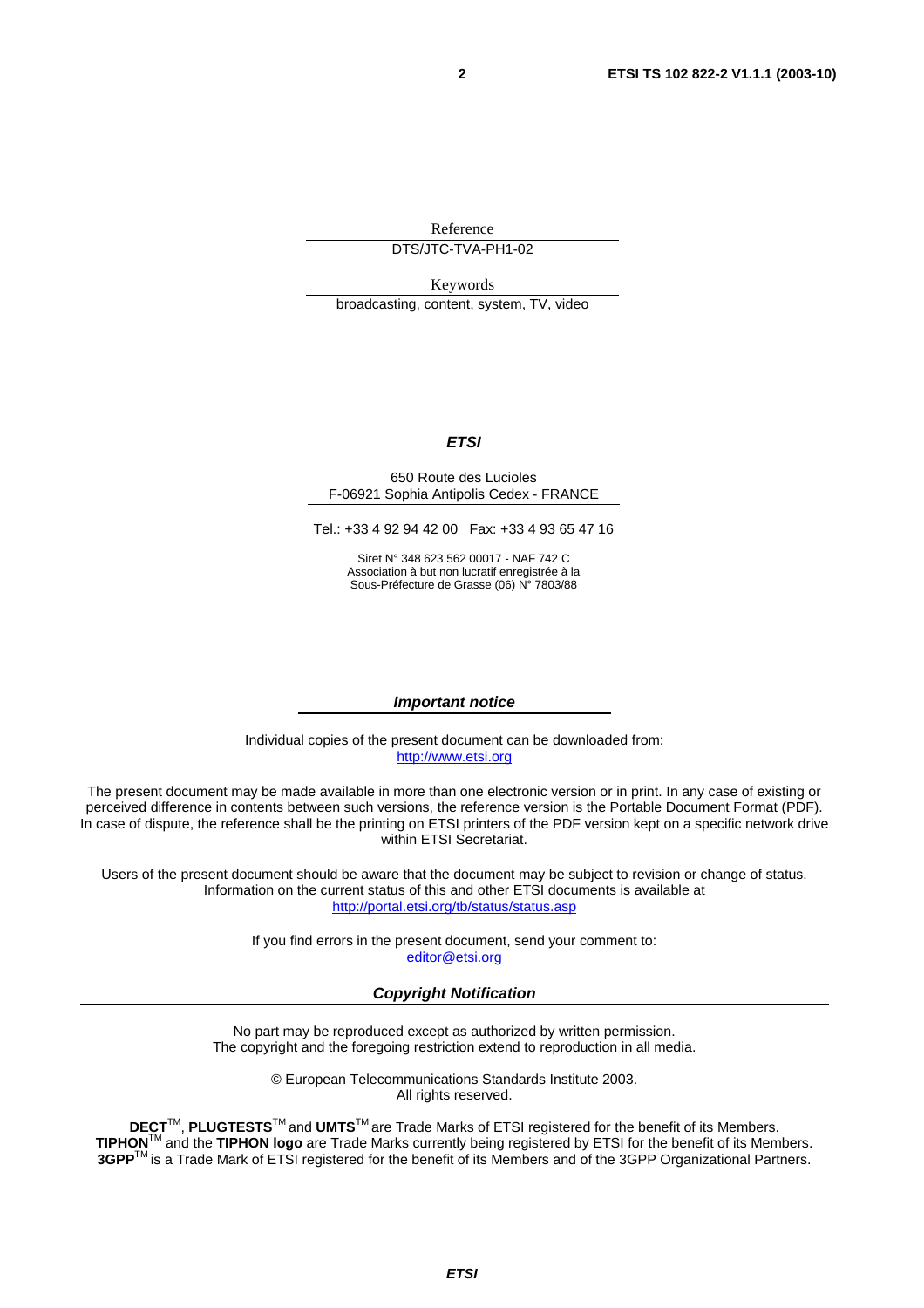# Contents

| 1               |                                                                                               |  |
|-----------------|-----------------------------------------------------------------------------------------------|--|
| 2               |                                                                                               |  |
| 3               |                                                                                               |  |
| 3.1<br>3.2      |                                                                                               |  |
| 4<br>4.1<br>4.2 |                                                                                               |  |
| 5               |                                                                                               |  |
| 5.1             |                                                                                               |  |
| 5.2             |                                                                                               |  |
| 5.3             |                                                                                               |  |
| 5.3.1           |                                                                                               |  |
| 5.4<br>5.4.1    |                                                                                               |  |
| 5.4.2           |                                                                                               |  |
| 5.4.3           |                                                                                               |  |
| 5.4.4           | CRID originated by content service provider, resolved by content service provider15           |  |
| 5.4.5           |                                                                                               |  |
| 5.4.6           |                                                                                               |  |
| 5.4.7           |                                                                                               |  |
| 5.5             |                                                                                               |  |
| 5.6             |                                                                                               |  |
| 5.7             |                                                                                               |  |
| 5.8             |                                                                                               |  |
| 6               |                                                                                               |  |
| 6.1             |                                                                                               |  |
| 6.2             |                                                                                               |  |
| 6.3             |                                                                                               |  |
| 6.3.1           |                                                                                               |  |
| 6.3.2           |                                                                                               |  |
| 6.3.3           |                                                                                               |  |
| 6.3.4           |                                                                                               |  |
| 6.4<br>6.4.1    |                                                                                               |  |
| 6.5             |                                                                                               |  |
| 6.6             |                                                                                               |  |
| 6.7             |                                                                                               |  |
| 6.8             |                                                                                               |  |
| 6.8.1           |                                                                                               |  |
| 6.8.2           |                                                                                               |  |
| 7               |                                                                                               |  |
| 7.1             |                                                                                               |  |
| 7.2             |                                                                                               |  |
| 7.3             |                                                                                               |  |
| 7.4             | Example: Select a particular showing of a programme from an EPG/ECG (in the broadcast case)38 |  |
| 7.5             |                                                                                               |  |
| 7.6             |                                                                                               |  |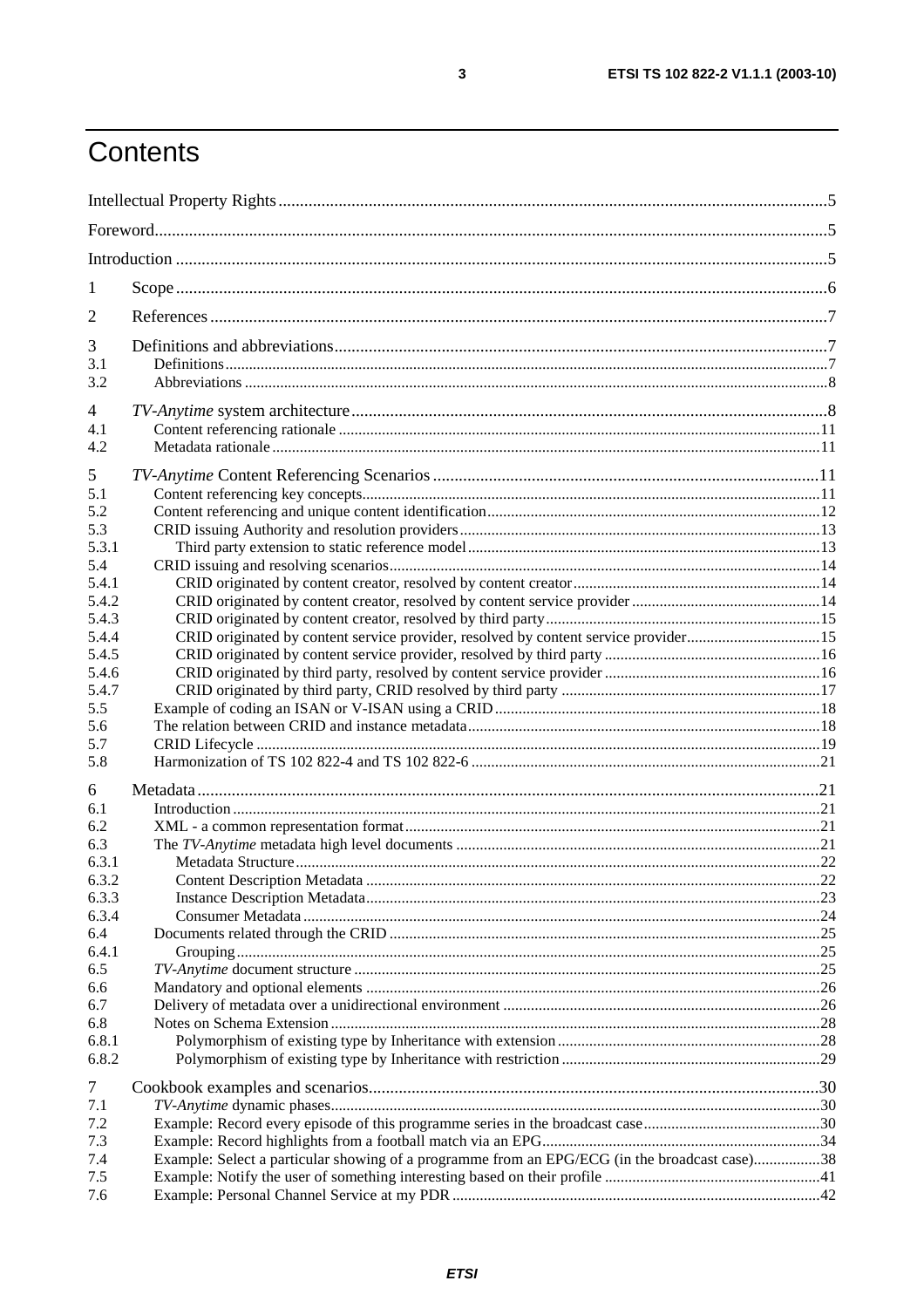| 7.7   | Example: Programme made up of segments from multiple providers and maintain the latest news on my |  |
|-------|---------------------------------------------------------------------------------------------------|--|
| 7.8   |                                                                                                   |  |
| 7.9   |                                                                                                   |  |
| 7.10  |                                                                                                   |  |
| 7.11  |                                                                                                   |  |
| 8     |                                                                                                   |  |
| 8.1   |                                                                                                   |  |
| 8.1.1 |                                                                                                   |  |
| 8.1.2 |                                                                                                   |  |
| 8.1.3 |                                                                                                   |  |
| 8.1.4 |                                                                                                   |  |
| 8.2   |                                                                                                   |  |
| 8.3   |                                                                                                   |  |
| 8.4   |                                                                                                   |  |
| 8.5   |                                                                                                   |  |
|       |                                                                                                   |  |
|       |                                                                                                   |  |
| B.1   |                                                                                                   |  |
| B.2   |                                                                                                   |  |
|       |                                                                                                   |  |
|       |                                                                                                   |  |
|       |                                                                                                   |  |
|       |                                                                                                   |  |
|       |                                                                                                   |  |

 $\overline{\mathbf{4}}$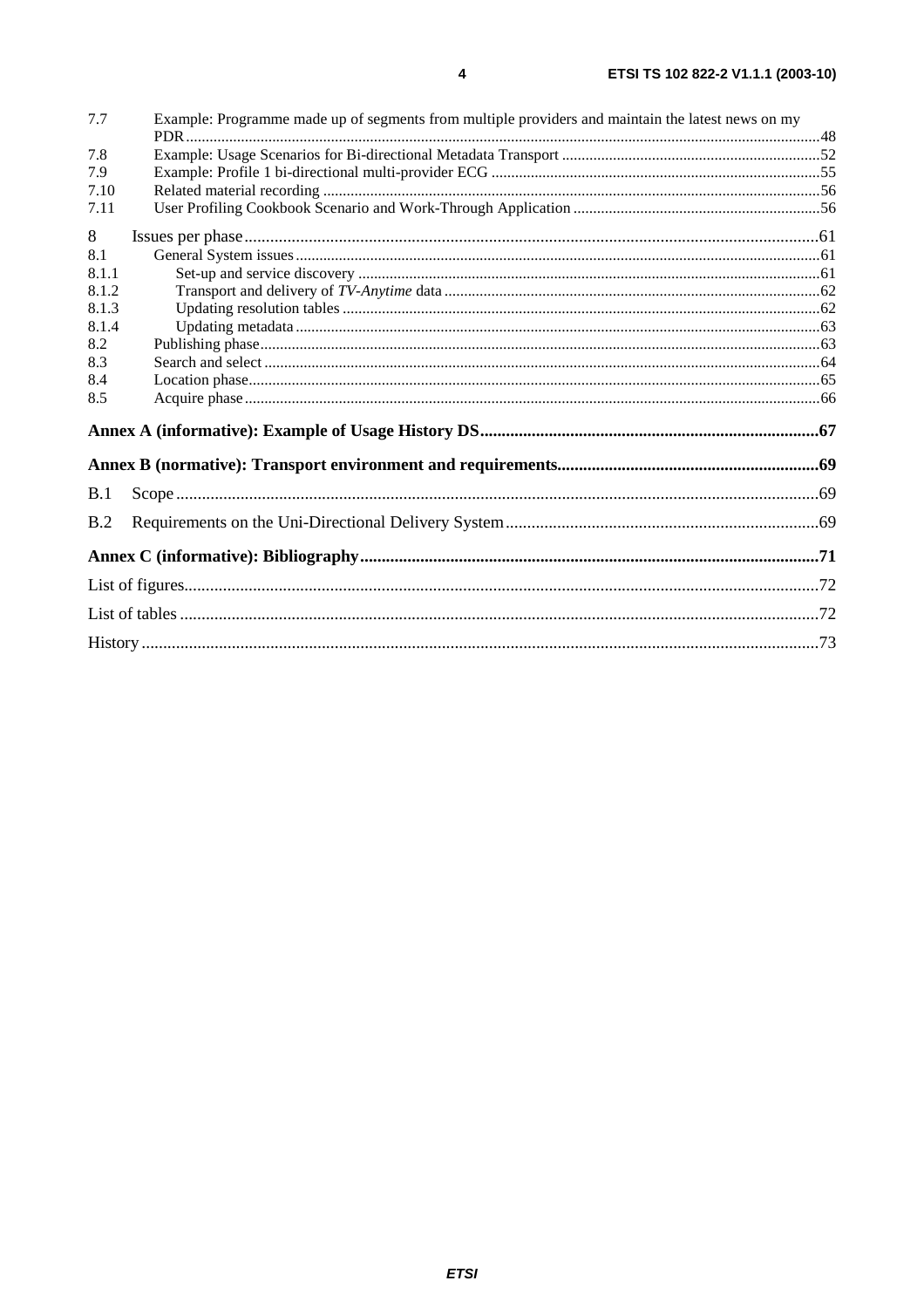# Intellectual Property Rights

IPRs essential or potentially essential to the present document may have been declared to ETSI. The information pertaining to these essential IPRs, if any, is publicly available for **ETSI members and non-members**, and can be found in ETSI SR 000 314: *"Intellectual Property Rights (IPRs); Essential, or potentially Essential, IPRs notified to ETSI in respect of ETSI standards"*, which is available from the ETSI Secretariat. Latest updates are available on the ETSI Web server (<http://webapp.etsi.org/IPR/home.asp>).

Pursuant to the ETSI IPR Policy, no investigation, including IPR searches, has been carried out by ETSI. No guarantee can be given as to the existence of other IPRs not referenced in ETSI SR 000 314 (or the updates on the ETSI Web server) which are, or may be, or may become, essential to the present document.

# Foreword

This Technical Specification (TS) has been produced by Joint Technical Committee (JTC) Broadcast of the European Broadcasting Union (EBU), Comité Européen de Normalisation ELECtrotechnique (CENELEC) and the European Telecommunications Standards Institute (ETSI).

The present document is part 2 of a multi-part deliverable covering Broadcast and On-line Services: Search, select and rightful use of content on personal storage systems ("*TV-Anytime* Phase 1"), as identified below:

- Part 1: "Phase 1 Benchmark Features";
- **Part 2: "System description";**
- Part 3: "Metadata";
- Part 4: "Content referencing":
- Part 5: Not currently applicable in *TV-Anytime* Phase 1;
- Part 6: "Delivery of metadata over a bi-directional network";
- Part 7: "Bi-directional metadata delivery protection".

# Introduction

This document is based on a submission by the *TV-Anytime* forum ([http://www.tv-anytime.org](http://www.tv-anytime.org/)).

'*TV-Anytime* Phase 1' (TVA-1) is the first full and synchronized set of specifications established by the *TV-Anytime* Forum. TVA-1 features enable the search, selection, acquisition and rightful use of content on local and/or remote personal storage systems from both broadcast and online services.

The features are supported and enabled by the specifications for Metadata, Content Referencing, and Bi-directional Metadata Delivery Protection, TS 102 822-3 sub-parts 1 [1] and 2 [2], TS 102 822-4 [3], TS 102 822-6 sub-parts 1 [4] and 2 [5] and TS 102 822-7 [6] respectively. All Phase 1 Features listed in TV035r6 are enabled by the normative *TV-Anytime* tools specifications. This list of Phase 1 Features is to be used as guidance to manufacturers, service providers and content providers regarding the implementation of the Phase 1 *TV-Anytime* specifications.

There will be further *TV-Anytime* phases published and Business Models for Post-Phase 1 are currently being defined to include Private and public domains, portable recordable media, super distribution (legal sharing of content between consumers), peripheral device support and mobile devices, amongst others.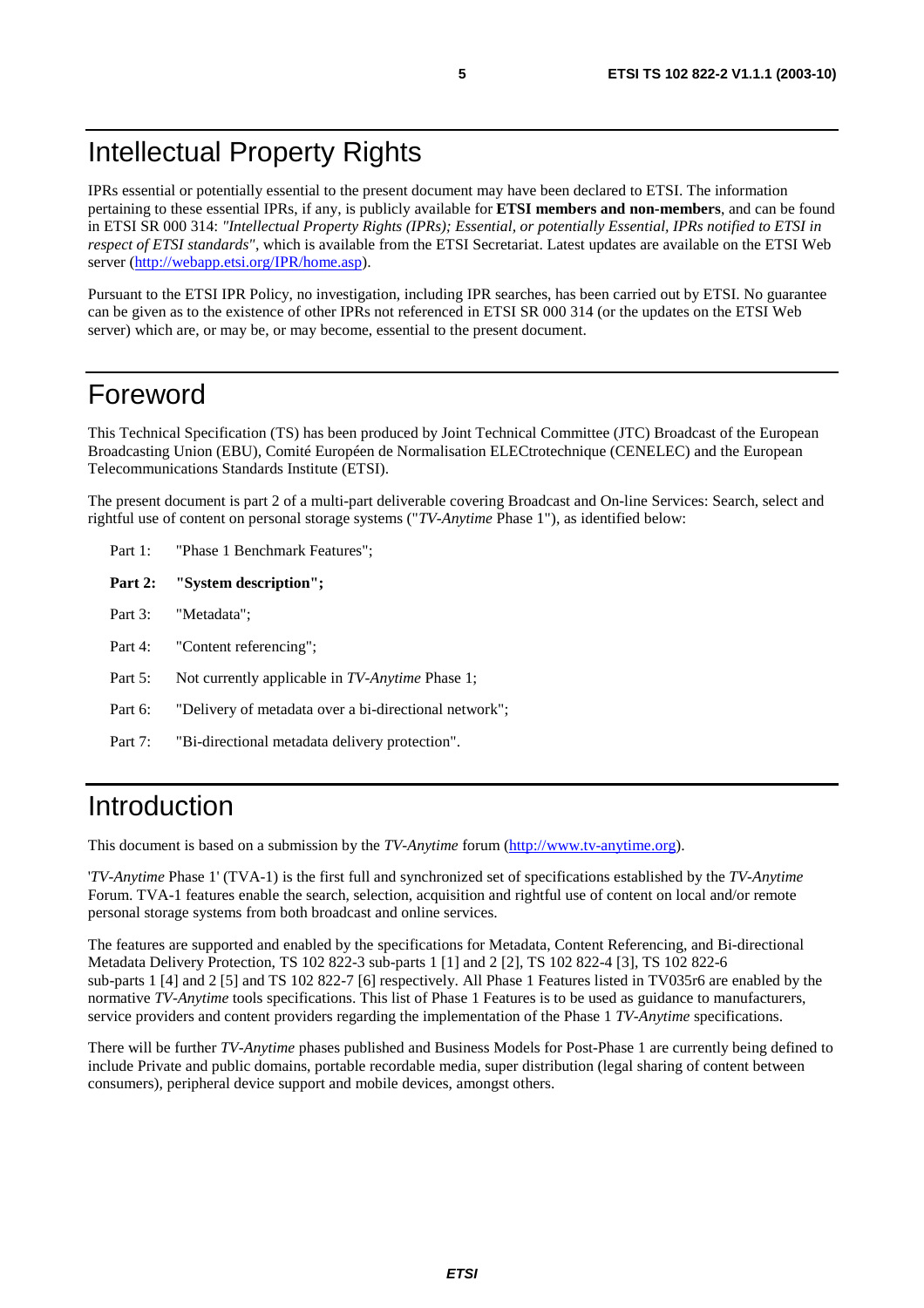# 1 Scope

The present document shows the system behaviour of a *TV-Anytime* broadcast system with an interaction channel used for consumer response. It focuses on the use of the *TV-Anytime* content reference specification in combination with the *TV-Anytime* metadata specification in a system context. The present document will show examples of how to use both specifications both from static and dynamic viewpoints, i.e. it will highlight the parties involved in the processes and show the interaction between them. The present document will **not** show the use of rights management in the system: the *TV-Anytime* Rights Management specification will be included as soon as it is finalized.

To understand the present document, it is necessary for the reader to understand "*TV-Anytime* Requirements document R-2: the System Description". Since this specification applies TS 102 822-4 [3] and TS 102 822-3 sub-parts 1 [1] and 2 [2] are recommended reading. Both specifications enable the features in table 1 that will be highlighted in a system context in this document.

The main part of the present document (excluding annex B) is that of a cookbook or white paper to the TS 102 822-4 [3] and TS 102 822-3 sub-parts 1 [1] and 2 [2]. It is an informative specification and has therefore not the intention to mandate certain system implementation solutions. Preferred solutions from a technology standpoint will be indicated to allow implementers to build efficient systems. Normative requirements that follow from writing the present document are inserted in the previously mentioned specifications. However, the *TV-Anytime* system needs certain capabilities from the underlying delivery system. Annex B, the only mandatory part ofthe present document, lists the requirements on the delivery system.

The present document is the second part of a series of gradually more complete system descriptions, enabling developers to make the most of *TV-Anytime* tools. Future versions of the present document will show more complete *TV-Anytime* system behaviour like the use of rights management and protection tools.

| <b>Model 1 - Broadcast Model</b>                                                                      | <b>Support</b> |  |  |  |
|-------------------------------------------------------------------------------------------------------|----------------|--|--|--|
| Use of ECG to find and capture broadcast content                                                      | Full           |  |  |  |
| Capture and playback of audio, video and data (AVD)                                                   | Full           |  |  |  |
| Cross linking of A/V content to related content                                                       | Part           |  |  |  |
|                                                                                                       | (see note 1)   |  |  |  |
| Support of consumer preferences                                                                       | Full           |  |  |  |
| Content can be updated/replaced by newer in-coming versions                                           | Part           |  |  |  |
|                                                                                                       | (see note 2)   |  |  |  |
| Support for a variety of broadcast content types                                                      | Part           |  |  |  |
|                                                                                                       | (see note 3)   |  |  |  |
| Support for all broadcast delivery mechanisms                                                         | Full           |  |  |  |
| Multi-user preference support                                                                         | Full           |  |  |  |
| Model 2 - Consumer Response Model                                                                     | <b>Support</b> |  |  |  |
| Updated listing/capture data can be delivered to "broadcast" analogue personal recorders              | Full           |  |  |  |
| (via return path or other mechanism)                                                                  |                |  |  |  |
| Updated listings/capture data can be delivered to "broadcast" PDRs                                    | Full           |  |  |  |
| Verification of usage of content on PDR                                                               | Part           |  |  |  |
|                                                                                                       | (see note 4)   |  |  |  |
| Ability to collect usage data                                                                         | Full           |  |  |  |
| NOTE 1: Various types of content can be cross-linked using MediaLocator (see TS 102 822-3-1 [1]). The |                |  |  |  |
| programme metadata does not contain a CRID for cross-linking to other programmes.                     |                |  |  |  |
| NOTE 2: Entire programmes can be overwritten, but segments of programmes cannot be overwritten.       |                |  |  |  |
| NOTE 3: See TS 102 822-3-1 [1] for a list of supported content types.                                 |                |  |  |  |
| NOTE 4: Access to usage data is not specified by the current tools.                                   |                |  |  |  |

#### **Table 1: Enabled feature set by TS 102 822-4 and TS 102 822-3-1**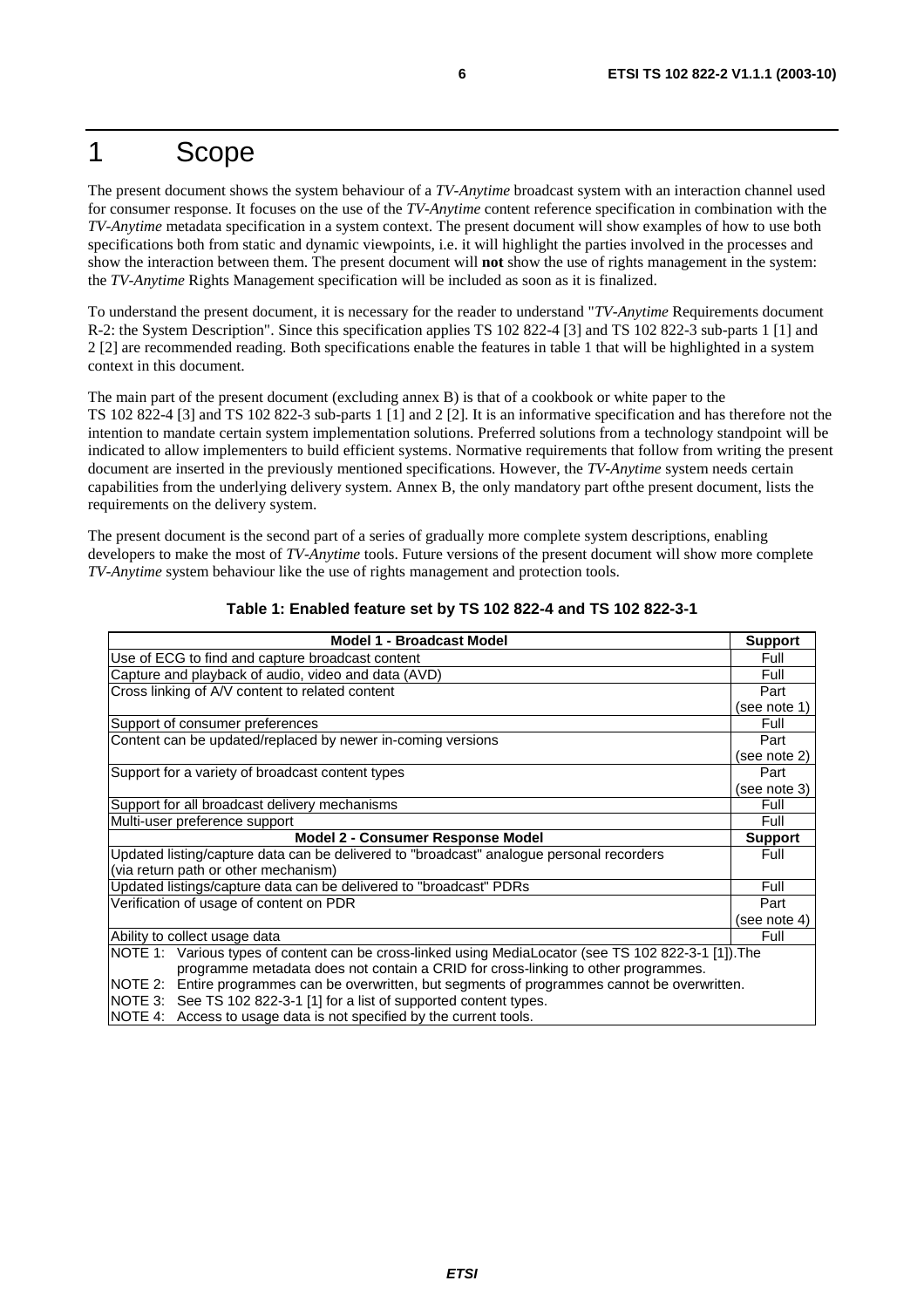# 2 References

The following documents contain provisions which, through reference in this text, constitute provisions of the present document.

- References are either specific (identified by date of publication and/or edition number or version number) or non-specific.
- For a specific reference, subsequent revisions do not apply.
- For a non-specific reference, the latest version applies.

Referenced documents which are not found to be publicly available in the expected location might be found at <http://docbox.etsi.org/Reference>.

| $[1]$ | ETSI TS 102 822-3-1: "Broadcast and On-line Services: Search, select, and rightful use of content<br>on personal storage systems ("TV-Anytime Phase 1"); Part 3: Metadata; Sub-part 1: Metadata<br>schemas".                                                |
|-------|-------------------------------------------------------------------------------------------------------------------------------------------------------------------------------------------------------------------------------------------------------------|
| $[2]$ | ETSI TS 102 822-3-2: "Broadcast and On-line Services: Search, select, and rightful use of content<br>on personal storage systems ("TV-Anytime Phase 1"); Part 3: Metadata; Sub-part 2: System<br>aspects in a uni-directional environment".                 |
| $[3]$ | ETSI TS 102 822-4: "Broadcast and On-line Services: Search, select, and rightful use of content<br>on personal storage systems ("TV-Anytime Phase 1"); Part 4: Content Referencing".                                                                        |
| $[4]$ | ETSI TS 102 822-6-1: "Broadcast and On-line Services: Search, select, and rightful use of content<br>on personal storage systems ("TV-Anytime Phase 1"); Part 6: Delivery of metadata over a<br>bi-directional network; Sub-part 1: Service and transport". |
| $[5]$ | ETSI TS 102 822-6-2: "Broadcast and On-line Services: Search, select, and rightful use of content<br>on personal storage systems ("TV-Anytime Phase 1"); Part 6: Delivery of metadata over a<br>bi-directional network; Sub-part 2: Service discovery".     |
| [6]   | ETSI TS 102 822-7: "Broadcast and On-line Services: Search, select, and rightful use of content<br>on personal storage systems ("TV-Anytime Phase 1"); Part 7: Bi-directional metadata delivery<br>protection".                                             |
| $[7]$ | ISO/IEC 15938-1 (2002): Information technology - Multimedia content description<br>interface - Part 1: Systems.                                                                                                                                             |
| [8]   | ISO 8601: "Data elements and interchange formats - Information interchange - Representation of<br>dates and times".                                                                                                                                         |
| [9]   | IETF RFC 1591: "Domain Name System Structure and Delegation".                                                                                                                                                                                               |

# 3 Definitions and abbreviations

### 3.1 Definitions

For the purposes of the present document, the following terms and definitions apply:

**acquisition:** retrieval of content

**attractor:** metadata element that is accessible by the consumer in order to aid in the content selection process, thus attracting the consumer. Examples include the title and name of an actor in a television programme

**bi-directional:** system that allows a two-way flow of content and/or information

**data carousel:** method for transmitting data over a broadcast channel in which data is cyclically transmitted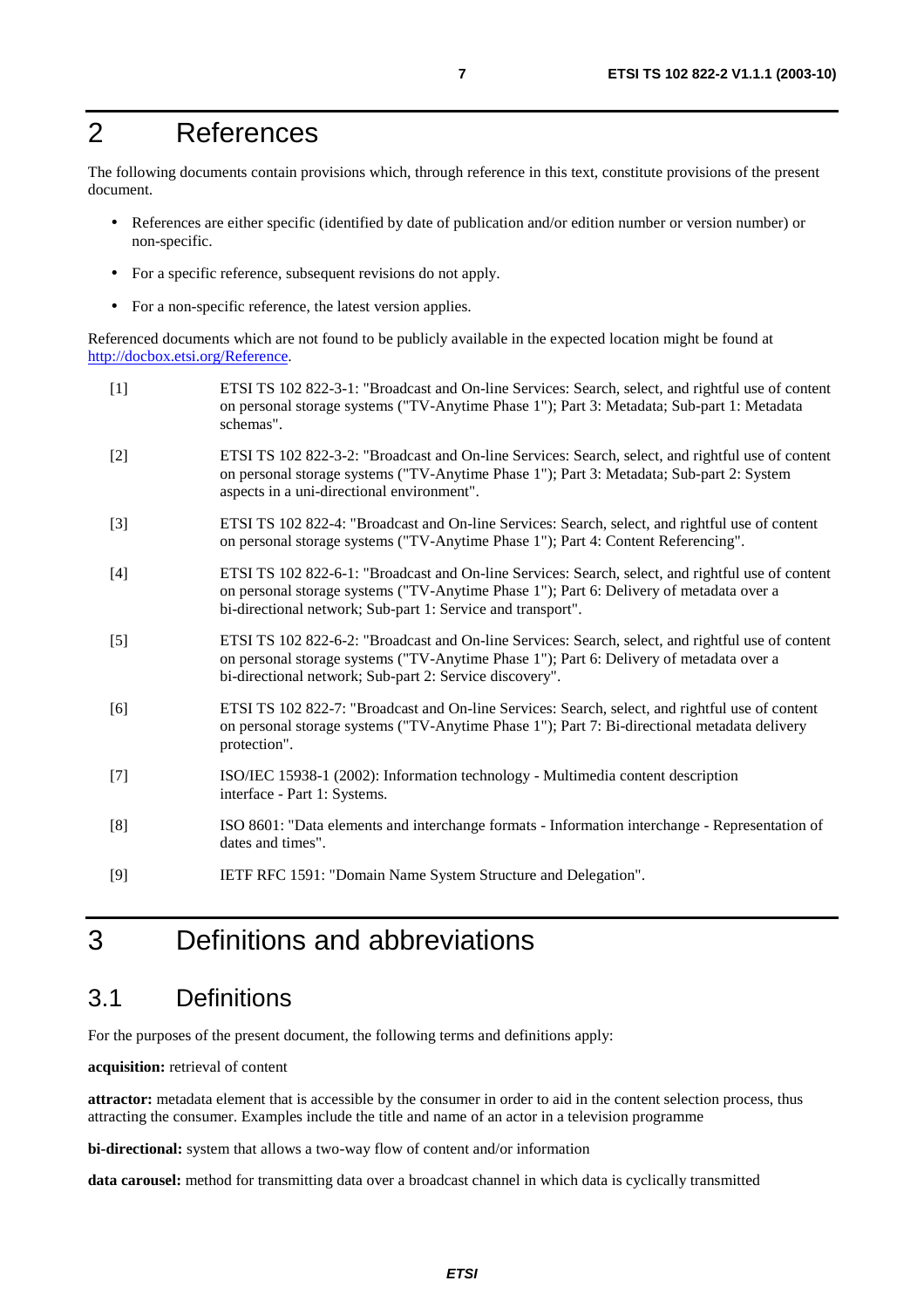**capture:** storing the acquired content (to local storage)

**consumer profile:** data that represents the interests and preferences of the consumer

**content:** anything the viewer would like to consume (e.g. movies, games, TV programmes, radio programmes etc.)

**content creator:** producers of the content

**content provider:** entity that acts as the agent for and is the prime exploiter of the content

**content reference:** pointer to a specific content item

**control flow:** system related data e.g. consumer queries, transactional information, device capabilities, profile information etc.

**functional unit:** basic logical element, implementing a defined function of a *TV-Anytime* system

**location resolution:** process of establishing the address (location and time) of a specific content instance from its CRID

**metadata:** generally, data about content, such as the title, genre, and summary of a television programme. In the context of *TV-Anytime*, metadata also includes consumer profile and history data

### 3.2 Abbreviations

For the purposes of the present document, the following abbreviations apply:

| <sub>CC</sub> | <b>Content Creator</b>                                                                          |
|---------------|-------------------------------------------------------------------------------------------------|
| <b>CFC</b>    | <b>Call For Contributions</b>                                                                   |
| <b>CRID</b>   | <b>Content Reference IDentifier</b>                                                             |
| NOTE:         | An identifier for content that is independent of its location specified by TS 102 822-4 [3].    |
| <b>CSP</b>    | <b>Content Service Provider</b>                                                                 |
| <b>EPG</b>    | Electronic Programme Guide                                                                      |
| NOTE:         | A means of presenting available content to the consumer, allowing selection of desired content. |
| <b>IPR</b>    | <b>Intellectual Property Rights</b>                                                             |
| <b>ISAN</b>   | <b>International Standard Audiovisual Number</b>                                                |
| <b>ISO</b>    | International Organization for Standardization                                                  |
| LR.           | <b>Location Resolution</b>                                                                      |
| <b>PDC</b>    | Programme Delivery Control                                                                      |
| <b>PDR</b>    | Personal Digital Recorder                                                                       |
| QoS           | Quality of Service                                                                              |
| RAR           | Resolving Authority Record                                                                      |
| <b>SMPTE</b>  | Society of Motion Picture and Television Engineers                                              |
| SM            | local Storage Management                                                                        |
| SN            | Search and Navigation                                                                           |
| UI            | <b>User Interaction</b>                                                                         |
| <b>V-ISAN</b> | Versioned-International Standard Audiovisual Number                                             |

# 4 TV-Anytime system architecture

A simple *TV-Anytime* broadcast system can be viewed as containing three major elements: a service provider delivering the *TV-Anytime* service, a transport provider that carries the service and a piece of equipment in the home that stores the content and plays it back at the consumer's request. The "*TV-Anytime* R-2: System Description" document examines the mechanisms behind this simple model and gives a comprehensive functional reference model. This model adapted for the pure broadcast situation is depicted in figure 1. In this figure, a clustering of functions is indicated that is especially relevant in the broadcast case: it shows the "PDR" (Personal Digital Recorder).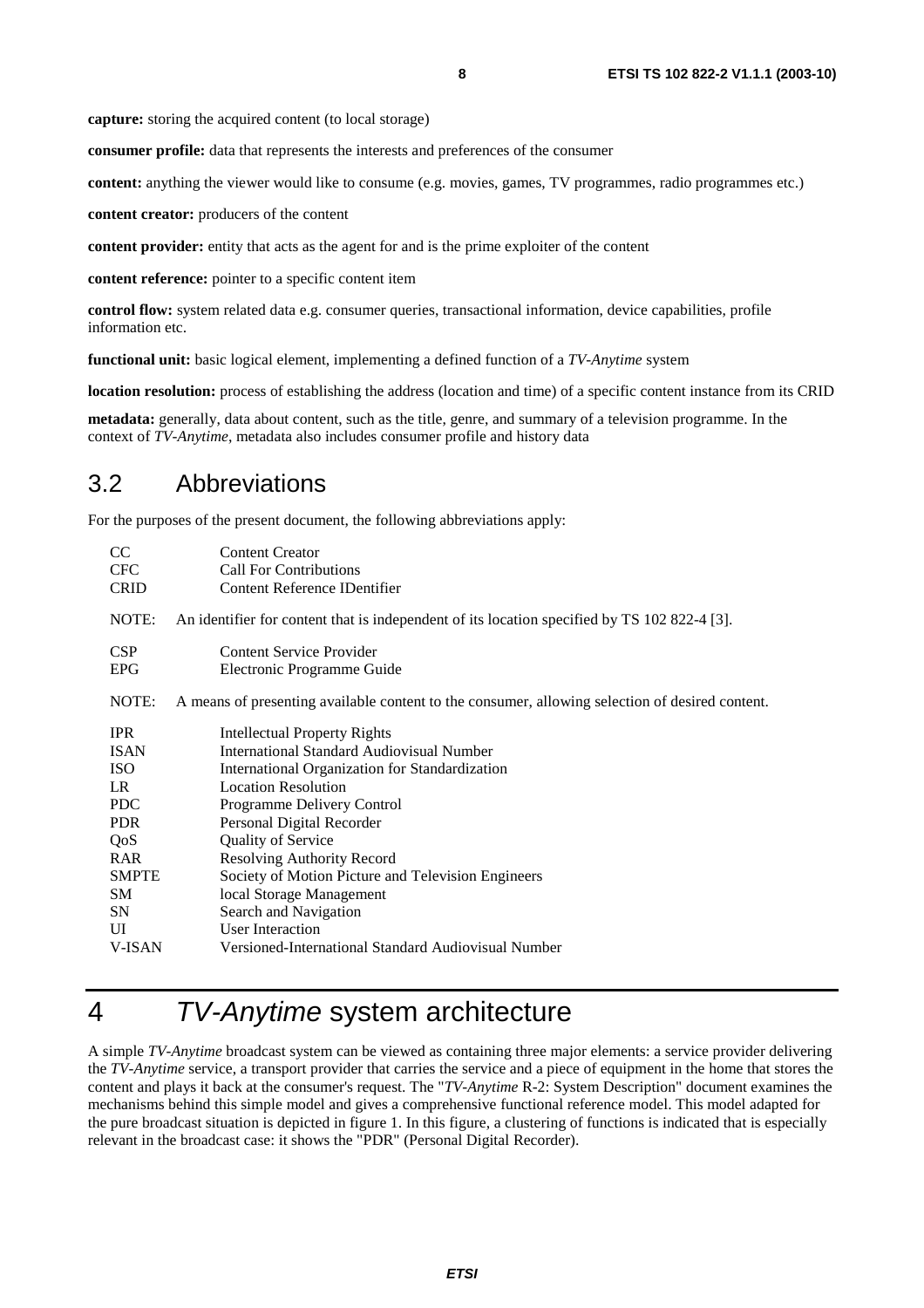

**Figure 1: Broadcast model without rights management protection** 

Each of the boxes in the model is a function of the *TV-Anytime* system, and can be implemented in several different ways by several different service providers. Different physical implementations of the system will have different ordering of functionality in different physical devices (possibly in different locations). The "*TV-Anytime* R-2: System Description" gives a detailed description of possible system configurations. The arrows in the figure indicate information flows between functions, a complete description of these flows can also be found in the "*TV-Anytime* R-2: System Description" document.

The broadcast model with a narrowband bi-directional channel supports the feature set listed in table 1. It is a pure broadcast model as far as content and associated data is concerned. In this broadcast model only three system functions are external to the PDR: content creation, content service provision and access. The bi-directional green link between user and service provider can be used to get usage history data or preference data from a consenting user. A movie studio or entertainment company could fulfil the role of content creator. A broadcaster would typically handle the repackaging, addition of metadata and broadcasting of the content: the content service provision function. A cable or satellite operator typically provides the access. The remaining functions reside in the PDR. The PDR can be considered as a real device at the consumer's premises that allows him to store and view content. In figure 1 the PDR is the grey area encompassing functions search and navigation, location resolution, user interaction, content presentation and local storage management.

This system will allow the user to search, select, locate and acquire content that he likes. The search and selection, e.g. by an EPG, will be on the basis of broadcast metadata that advertises the available content. One or more parties can put this metadata in the broadcast: the broadcaster, the content creator or a third party. The third party is not modelled in figure 1. An extension of this model showing third party operation will be discussed in the next clause.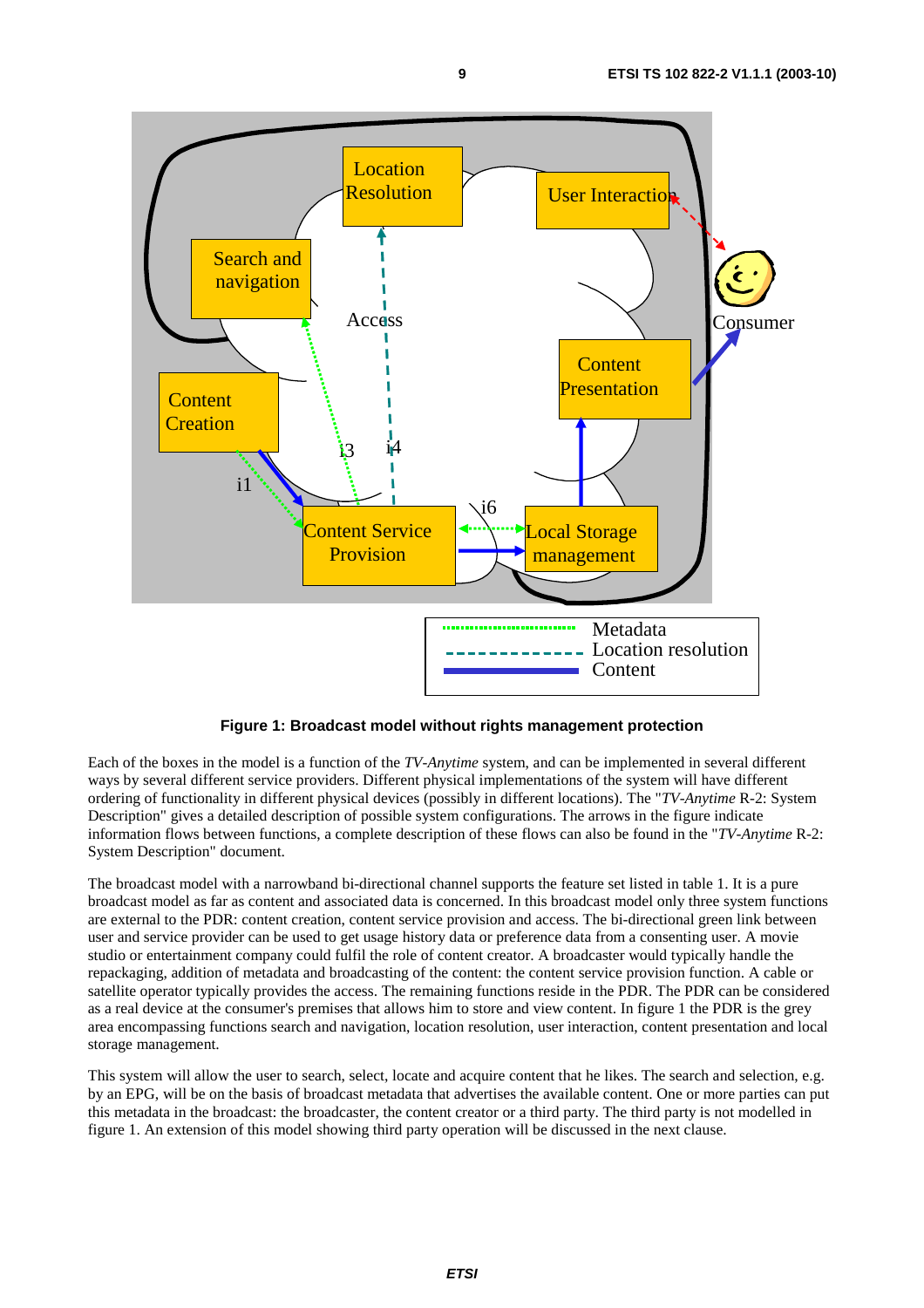The search and navigation will result after user- or automatic selection in a Content Reference ID (CRID). The resolution function in the PDR, using the previously obtained content reference ID, results in a physical location of the content (e.g. a particular channel and time). Location resolution data must have been broadcast to allow the PDR to actually perform this translation from reference ID to in this example physical channel and time. The interfaces on the PDR will be subject to the appropriate rights management and protection policies that will be defined in a later version of the *TV-Anytime* specification series.

The "full interactive model" is described in "*TV-Anytime* R-1: The *TV-Anytime* environment". In this situation (see figure 2), the *TV-Anytime* consumer has a bi-directional link to other system functions like content service provision or search and navigation. In this case the following system functions could be external to the PDR: search and navigation, location resolution, content provision, content creation and access. Access will typically be provided by a telecommunications operator, there may however also be a broadcast operator providing a broadcast access function. Content creation can be done by entertainment companies as in the previous example, web designers or other interactive content designers (or even consumers!). Content service provision can be done by several parties e.g. webcasters, broadcasters, portal providers etc. The search and navigation function could be provided by a "web-EPG company" or TV-portal company. Location resolution could be done by a similar party. This is a new role or party that arises from this scenario. The PDR contains Storage, Content Presentation and User Interaction functions in one device.

The Rights Management and Protection part visualized in the figure that is currently covered is specified in TS 102 822-7 [6] "bi-directional metadata delivery protection".



**Figure 2: Full interactive model**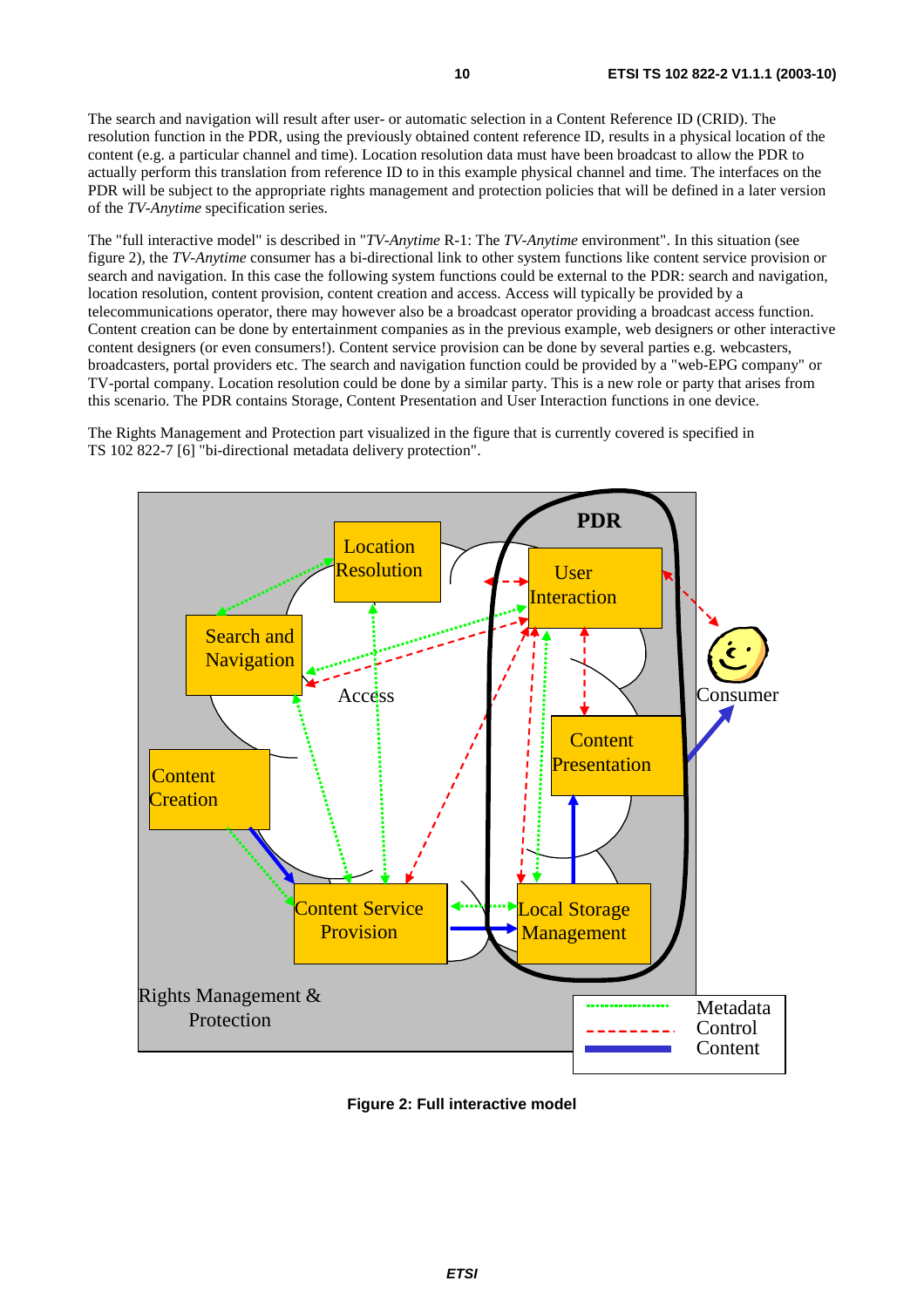# 4.1 Content referencing rationale

The purpose of content referencing is to allow acquisition of a specific instance of a specific item of content. For example, if a consumer sees an announcement on TV saying "there will be a new series on "Foxes in the cold" around Christmas", he may want to instruct his Personal Digital Recorder (PDR) to record the whole series. However the actual time and channel of airing of the episodes might be unknown to the PDR. In fact, the broadcaster may not know yet either. Still the viewer will want to make sure at this point that he does not miss the opportunity to acquire the content.

The ability to refer to content (in this example a series of programmes) independent of its location will provide this capability desired by the consumer. Whether that location is on a particular broadcast channel on some date and time, or on a file server connected to Internet, or wherever.

In this example, the PDR system would be provided with a reference for the series. In due time, the information required to link this reference to the individual episodes will be supplied to the PDR. Subsequently a specific date and time for each episode would be provided, so that the PDR would be able to acquire all of them.

This example demonstrates the purpose of content referencing - to provide the ability to refer to content independent of its location, and the ability to subsequently resolve such a reference into one or more locations where the content can be obtained.

### 4.2 Metadata rationale

Users or user-agents want to choose programmes to watch or record. To make that choice they need information like what is the title of this programme, what is it about, who are the actors, is it sci-fi? On the other hand, programme makers want to attract users to their content, by providing similar information. That is where metadata comes in: it is descriptive data about the content the user wants to consume. *TV-Anytime* content-related metadata is based on that assumption and is therefore largely "attractor" metadata, its goal being to provide choice to the user and means to service providers to advertise their content and services.

Clause 5 describes content referencing and the actors involved. Clause 6 describes the available metadata tools and their uses. Example walkthroughs and specific comments describing the dynamic system behaviour in the different phases of a *TV-Anytime* service lifecycle are described in clause 7 and clause 8, respectively.

# 5 TV-Anytime Content Referencing Scenarios

This clause introduces key concepts of content referencing, an extension of the static reference model introduced in clause 4 to model third party operation and possible scenario's of issuing and resolving references to items of content.

### 5.1 Content referencing key concepts

The key concept in content referencing is the separation of the reference to a content item - the CRID - from the information needed to actually retrieve the content item - the locator. The separation provided by the CRID enables a one-to-many mapping between content references and the locations of the deliverables. From a system perspective, content referencing and resolution lies between search and selection and actually acquiring the content. From the content referencing perspective, search and selection yields a CRID, which is resolved into either a number of CRIDs or a number of locators (the number may be one). A full discussion of content referencing is beyond the scope of this document; rather it is the intention here to show how content referencing fits into the overall system. In the examples below, the syntax of a CRID and the syntax of a locator are employed. The syntax of a CRID is:

#### **CRID://<authority>/<data>**

Where <authority> takes the form:

#### <DNS name><name\_extension>

**<DNS name>** is a registered Internet domain name. The <DNS name> is case insensitive and must be a fully qualified name according to the rules given by RFC 1591 [9].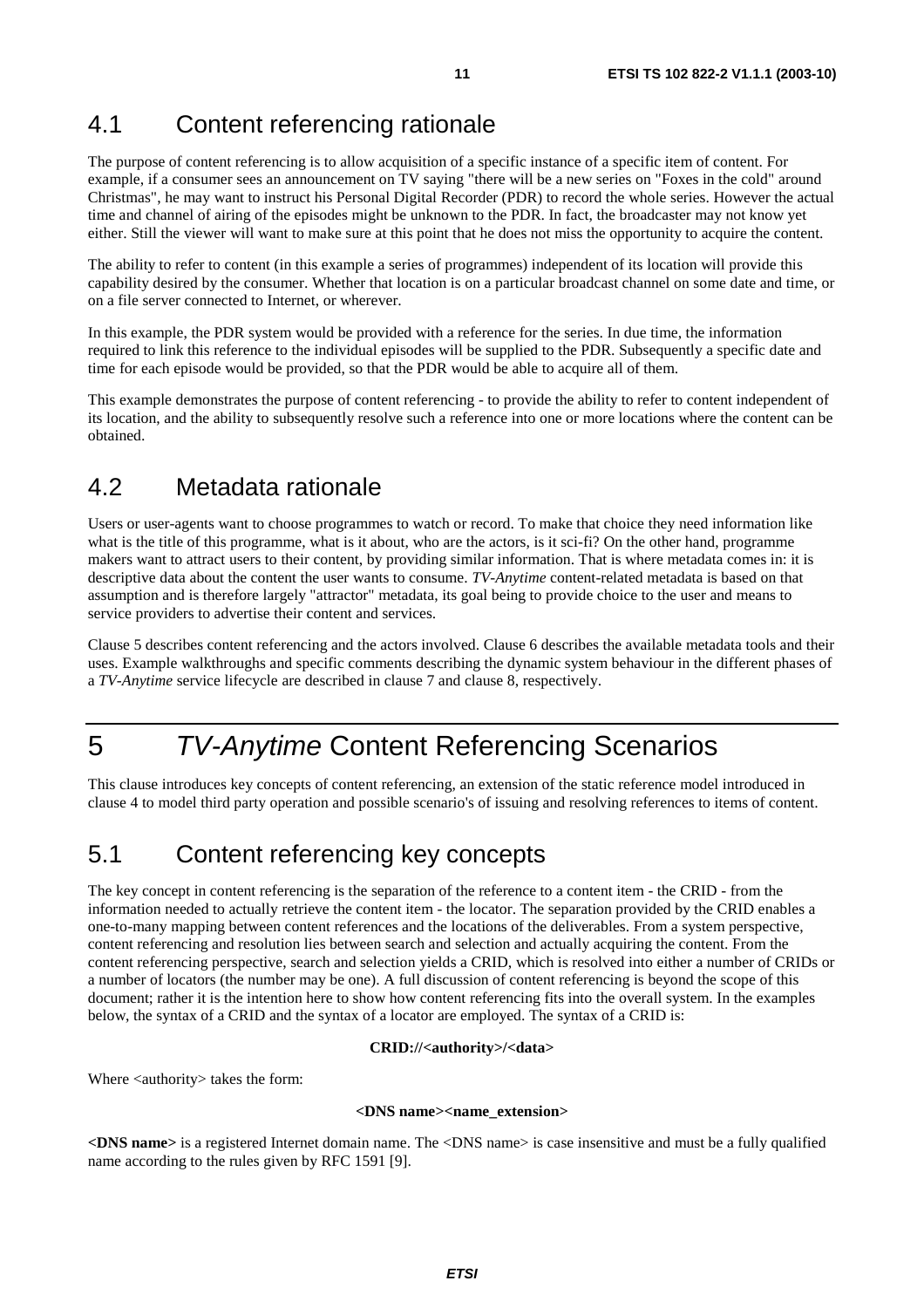**<name\_extension>** is an optional string (beginning with a ";"character) to enable multiple authorities to use the same DNS name. All <name\_extension> elements that share the same <DNS name> must be unique. The <name\_extension> section is case insensitive.

Some example authority names are:

**www.broadcaster.com ISP.net [www.commerce.com;electronics](http://www.commerce.com;electronics/)**

The syntax of the locator is:

#### **<transport mechanism>:<transport system specific>**

The content referencing mechanism employs two key tables. The first is the Resolving Authority Record Table that maps the authority that issued the CRID to the Resolution Service Provider. The second table is the actual Resolution Table, which maps a CRID to another CRID or to a location. The resolution table may also contain information to link a locator to metadata describing that instance. Refer to TS 102 822-4 [3] *TV-Anytime* for a more detailed explanation of the concepts and tables involved.

### 5.2 Content referencing and unique content identification

Content referencing is the process of associating a token to a piece of content that represents its location where the content can be acquired. It is different from content identification, which creates an identifier that is the same regardless of its location.

A content reference is the token that is used by the PDR to acquire a piece of content once the user (or an agent working on their behalf) has selected it. The content reference is the "way pointer" from selection to acquisition.

A content identifier is an identifier that is created at the point just after the content is created with the idea that this identifier will always stay with the content. It allows metadata from multiple sources to all refer to the origination of the content. Whilst very useful, a content identifier is not designed for aiding acquisition of the content as it would require the (possibly globally centralized) body that created the content identifier to know about every instance of the content, and to be informed every time any of these locations change.

As there are already technologies being designed to fulfil the requirements of a content identifier, the *TV-Anytime* forum have chosen to design a content referencing token as this is an area that requires a global open standard.

The *TV-Anytime* specification uses the CRID as its token to represent the location of content. The CRID can be converted into either more CRIDs, or actual locations, by the process of location resolution.



**Figure 3: The location resolution process** 

The idea of a CRID being able to refer to other CRIDs is so that a CRID can represent a grouping of content (which is something that a content identifier cannot do). The group CRID can be used for representing any arbitrary group, an example of which is an entire series. A group CRID for an entire series would allow the PDR to acquire an entire series of programmes by just selecting one CRID to acquire.

One feature of the group CRID is that it means that many CRIDs may resolve to the same piece of content (as the content may be a member of many groups) which means that there might not be one unique CRID per content item.

The *TV-Anytime* defined CRID contains information about how to carry out the location resolution process. All CRIDs contain two parts, the first part is called an authority (which is the body that created this CRID) and the second part is data that has been created by the authority. A piece of information called the resolution authority record provides the mapping of resolution authority to the place where location resolution can take place.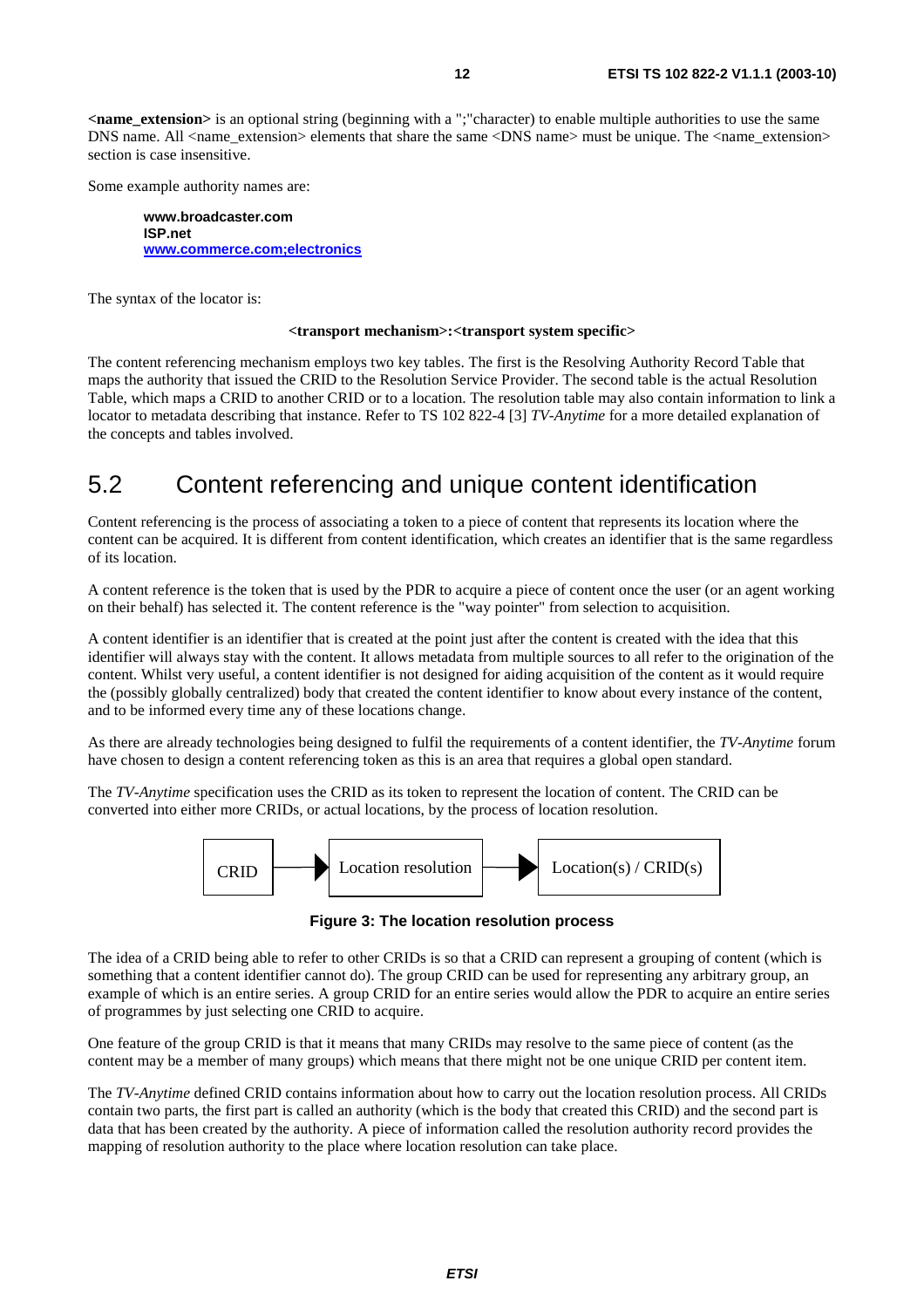An important feature of the *TV-Anytime* defined CRID is that it does not require a globally centralized body to assign CRIDs, as this was felt was impractical in that it may not scale well (e.g. in an Internet equipped PDR). From talking with various broadcasters it was also discovered that an advantage of a non-global registration system is that it allows material already in a broadcaster's catalogue to be broadcast without needing to register a globally unique identifier.

Another advantage of a de-centralized system is that the user can choose which authority that is closest to their personal tastes. For example one authority can choose that two programmes are the same, but another authority can specify that they are different. E.g. one is a widescreen presentation and the other is a pan and scan presentation of the same film, and the user can pick the authority that matches their personal views (e.g. they might consider widescreen and pan and scan versions identical).

# 5.3 CRID issuing Authority and resolution providers

The originator of a CRID is the party that actually creates the CRID and assigns it to reference an item of content: the Authority. The resolution provider is the party that provides the facility to resolve the CRID into a physical location in space and time. Three main actors can originate and resolve content reference identifiers: content creators, content service providers, and third parties. Third parties are not shown in figure 1, but can be modelled in quite easily. The next clause will describe the amended model, after that the possible combinations of actors are discussed.

### 5.3.1 Third party extension to static reference model

Figure 4 shows possible actors in the issuing and resolving of CRIDs. Two of those actors are already in the broadcast reference model shown in figure 1, the content creator and the content service provider. Third party operation is not explicitly modelled in figure 1. However, the model can be easily extended to cater for third party provisioning, both for CRID and resolution data, as well as metadata.

In figure 4 this extension is depicted. Only the existing interfaces are modelled in this figure. There may be a need for interfaces between the different functions in the content service provision function e.g. to enable the export of broadcasting schedules to the metadata provisioning function. Interfaces like that may be covered by future version of the *TV-Anytime* specification.



**Figure 4: Extension to static reference model** 

The content service provisioning function in the overall model of figure 1 is split up in a number of different functions: a location resolution provision function, a metadata provision function, and a content provision function. For example in a service broadcast by broadcast XYZ, where XYZ is provisioning the repackaged content, there could be metadata from a third party with more extensive descriptions of XYZ content. This metadata could also be linked to CRIDs describing a different clustering of content: e.g. all episodes of a series with a certain actress in them. That same party could provide accompanying location resolution data for those CRIDs as well.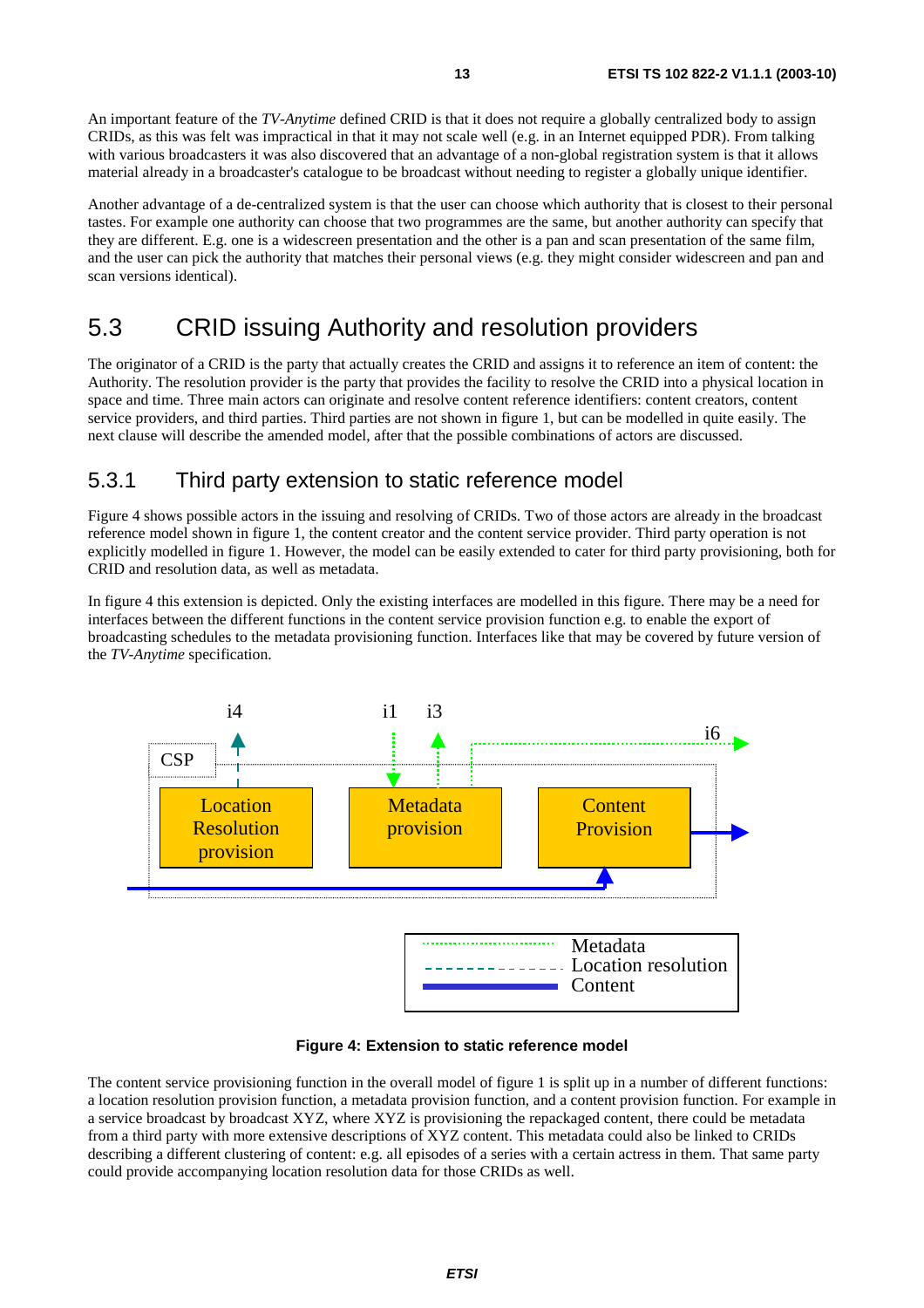# 5.4 CRID issuing and resolving scenarios

In the most straightforward scenario, the originator of a CRID is also the resolution authority for that CRID. However, this relationship does not always hold. There are a number of scenarios where the CRID originator does not resolve the CRID itself. Table 2 depicts all possible CRID originators to CRID resolution authority scenarios. Table 2 which are likely and which are unlikely in the pure broadcast case. Unlikely in no way implies an impossible scenario.

|                                                                     | <b>Content Creator</b><br>resolves CRID | <b>Content Service</b><br><b>Provider resolves</b><br><b>CRID</b> | <b>Third Party resolves</b><br><b>CRID</b> |
|---------------------------------------------------------------------|-----------------------------------------|-------------------------------------------------------------------|--------------------------------------------|
| <b>Content Creator</b><br>originates CRID                           | Likely                                  | Likely                                                            | Likely                                     |
| <b>Content Service</b><br><b>Provider originates</b><br><b>CRID</b> | Unlikely                                | Likely                                                            | Likely                                     |
| <b>Third Party originates</b><br><b>CRID</b>                        | Unlikely                                | Unlikely                                                          | Likelv                                     |

#### **Table 2: Originator of a CRID versus resolution of a CRID**

The following clauses describe some of the scenarios in more detail.

### 5.4.1 CRID originated by content creator, resolved by content creator

In this simple scenario, the content creator creates the content and creates a CRID to reference that piece of content. The content creator also provides the resolving information to find that particular piece of content.

In the broadcast case, suppose the content creator is not the broadcaster, and the content in question is a drama entitled "Most Moving Drama Ever". The authority syntax might then be:

#### **content.com;drama**

The CRID itself might take the form:

#### **CRID://content.com;drama/MostMovingDramaEver**

The string "MostMovingDramaEver" is meaningful to the authority, i.e.; the authority will be able to resolve this CRID when it is asked to do so. The content creator, having created the drama programme and having assigned it a CRID, needs to be able to broadcast the location resolution information to the PDR. This means it needs to have access to the broadcast channel and schedule information of the relevant broadcaster(s) involved. In the pure broadcast scenario, because there is no return channel, the location resolution takes place in the PDR itself. Finally, the content is broadcast and can be recorded on the local storage device and consumed later, or can be viewed at the time of broadcast.

When the broadcaster is also the content creator the scenario is simpler and described in clause 5.4.4.

### 5.4.2 CRID originated by content creator, resolved by content service provider

In this scenario, the content creator creates the content with an associated CRID. The content service provider is the resolution service provider.

Supposing the content creator is a motion picture studio, and the content in question is an action movie entitled "Best Action Movie Ever". The content service provider is a broadcaster. In this case the content service provider is acting as a proxy for the content creator. The content creator creates a CRID. It might look like this:

#### **CRID://moviestudio.com;movies/BestActionMovieEver**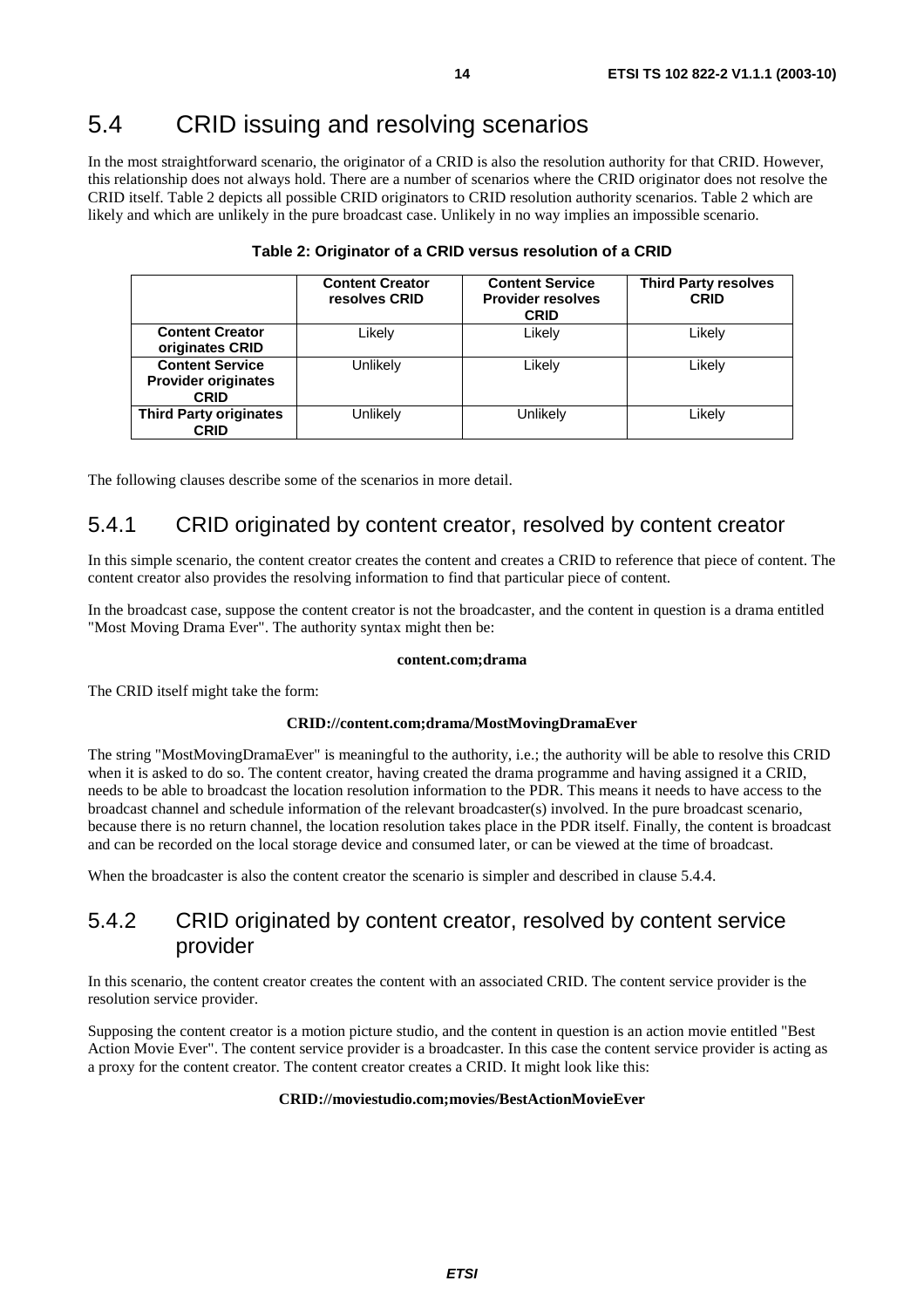The broadcaster, having purchased the movie from the studio for airing and having also acquired the CRID, broadcasts the location resolution information to the PDR. This information is contained in the "Resolution Tables" that map the CRID to the location. Also broadcast to the PDR are the Resolution Authority Records, one of which effectively includes a redirect, a record where the authority name and resolution service provider are different. In this example there is a Resolving Authority Record where the authority name is "moviestudio.com;movies" and the resolution provider is "broadcaster.com".

In a uni-directional network, the location resolution takes place in the PDR. The consumer selects "Best Action Movie Ever" during some navigation or search process. The location resolution engine, having looked up the appropriate Resolving Authority Record, resolves the CRID whose authority is "moviestudio.com;movies" by using the resolution service provider "broadcaster.com". The resolution service provided by "broadcaster.com" resolves the CRID to the actual location, the time and channel of the broadcast in the context of the service provider.

Finally, the movie is broadcast and can be recorded on the local storage device and consumed later, or can be viewed at the time of broadcast.

### 5.4.3 CRID originated by content creator, resolved by third party

In this scenario, the content creator creates the content and associated CRID. A third party resolves the CRID.

Supposing the content creator is a documentary production company, and the content in question is a documentary entitled "Incredible Documentary". Several broadcasters will carry this documentary over a period of time. In terms of location resolution the third party is acting as a proxy for the content creator. The production company creates a CRID. It might look like this:

#### **CRID://documaker.com/IncredibleDocumentary**

The third party might be an Electronic Content Guide service. The advantage of the third party in this case is that it can look across all service providers in the multiplex to resolve a CRID. The third party inserts the location resolution tables into the broadcast stream. Also inserted into the broadcast stream are the Resolving Authority Records, one of which contains the authority name "documaker.com" and the resolution service provider "res-service.ecg.com".

In a uni-directional network, the location resolution takes place in the PDR. The consumer selects "Incredible Documentary" during some navigation or search process. The location resolution engine searches the table of Resolving Authority Records and finds the one whose authority name matches the authority name in the CRID, in this example "documaker.com". The engine then uses the URL contained in the record to find the actual location resolution tables. In this way the CRID is resolved to a locator e.g.:

#### **transport:channel5@8.00**

Finally, the content is broadcast and can be recorded on the local storage device and consumed later, or can be viewed at the time of broadcast.

### 5.4.4 CRID originated by content service provider, resolved by content service provider

In this scenario, the content service provider acquires content and assigns its own CRID to reference that content. The content service provider is also the resolution service provider.

The content service provider could be a broadcaster, and the content in question is the movie "Best Action Movie Ever" from a motion picture studio. The motion picture studio, the content creator, may very well have its own CRID referencing the movie, but the content service provider decides not to use this. The broadcasters CRID might look like this:

#### **CRID://broadcaster.com;movies/BestActionMovieEver**

The broadcaster inserts the location resolution tables into the broadcast stream. Also inserted into the broadcast stream are the Resolving Authority Records, one of which contains the authority name "broadcaster.com;movies" and the resolution service provider "broadcaster.com;movie".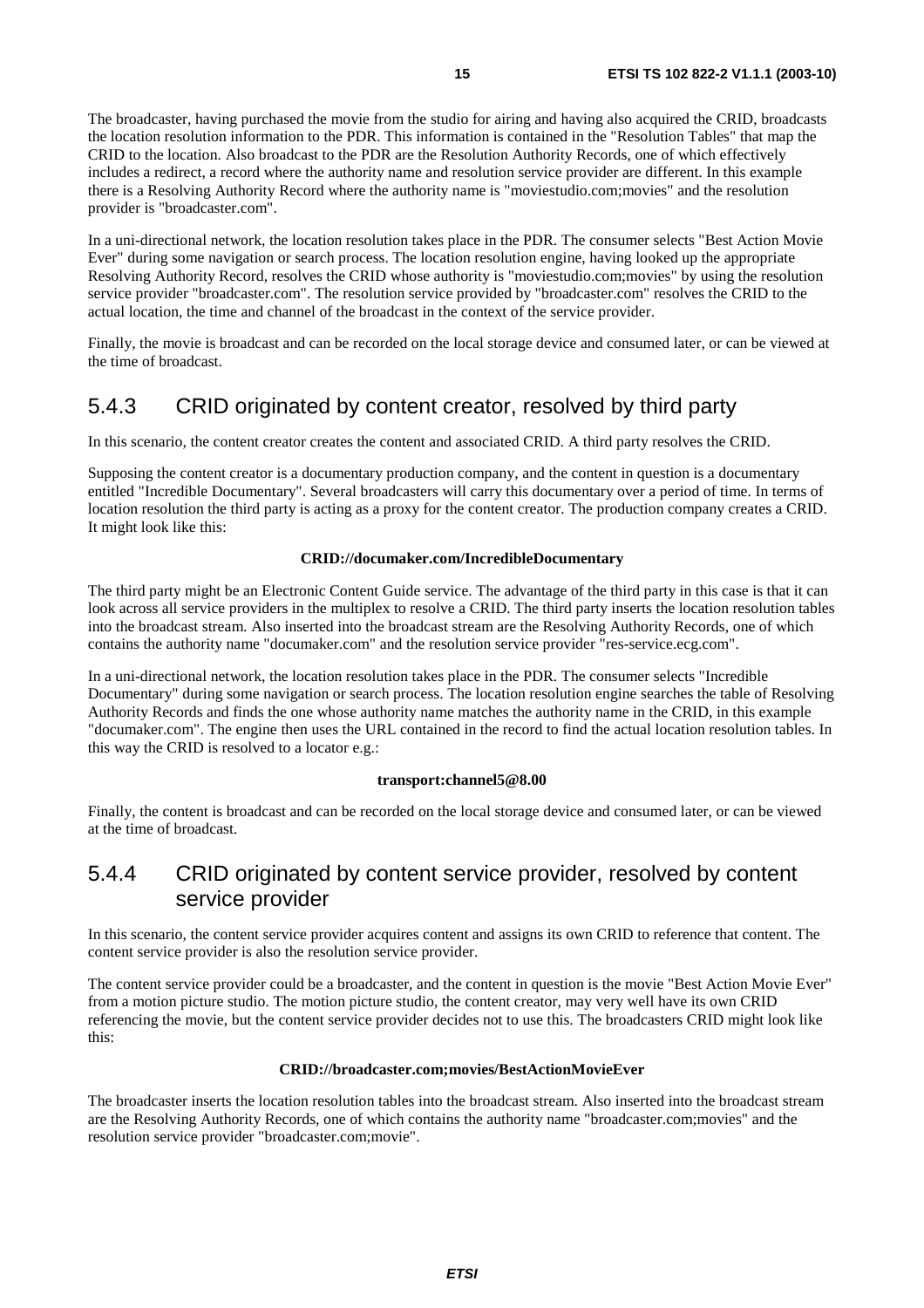In a uni-directional network, the location resolution takes place in the PDR. The consumer selects "Best Action Movie Ever" during some navigation or search process. The location resolution engine searches the table of Resolving Authority Records and finds the one whose authority name matches the authority name in the CRID, in this example "broadcaster.com;movies". The engine then uses the URL contained in the record to find the actual location resolution tables. In this way the CRID is resolved to a locator, e.g.:

#### **transport:channel9@21.30**

Finally, the content is broadcast and can be recorded on the local storage device and consumed later, or can be viewed at the time of broadcast.

### 5.4.5 CRID originated by content service provider, resolved by third party

In this scenario, the content service provider creates a CRID associated to content, but a third party is delegated to resolve the CRID. The content service provider could be a broadcaster. Suppose the content in question is the movie "Best Comedy Movie Ever". The motion picture studio, the content creator of the movie, may very well have its own CRID referencing the movie, but the content service provider decides not to use this. The broadcaster creates a CRID that might look like:

#### **CRID://broadcaster.com;movies/BestComedyMovieEver**

The third party might be a trusted agent such as an electronic content guide service provider. Either the broadcaster or the third party may create the location resolution tables as well as the Resolving Authority Records, one of which contains the name of the authority, "broadcaster.com;movies", along with the name of the resolution service provider, "res-service.ecg.com". The Resolving Authority Records can be inserted into the broadcast. Thus, in terms of location resolution the third party is acting as a proxy for the content service provider, broadcaster.com. In a uni-directional network, the location resolution takes place in the PDR, while in a bi-directional network, the location resolution may take place on the server side. The consumer selects, as a result of some navigation or search process, "Best Comedy Movie Ever". The CRID resolution engine searches the table of Resolving Authority Records and finds the entry whose authority name matches the authority name in the CRID, "broadcaster.com;movies" in this example, which is resolved in turn to give "res-service.ecg.com". The engine then uses this resolved information to find the actual location resolution tables, which are provided by "res-service.ecg.com". In this way, the CRID is resolved and the locator for the CRID is obtained. The content can now be captured.

### 5.4.6 CRID originated by third party, resolved by content service provider

In this scenario, a third party service creates e.g. a group CRID that references other CRIDs that in turn reference actual content. The third party could be an aggregator of some description. The content service provider agrees to be the resolution service provider for this third party because the third party service is particularly valuable.

Suppose the third party provides a CRID referencing all episodes of the "Star Journey" science fiction series. The CRID might look like this:

#### **CRID://StarJourneyAggregator.com/AllEpisodesOfStarJourney**

The broadcaster provides a Resolution Authority Record containing the authority name "StarJourneyAggregator.com" and the resolution provider "broadcaster.com".

The consumer, using some search and navigation process comes across the "All Episodes of Star Journey" item. The PDR looks up authority it finds in the CRID for this item. It finds that the resolution service provider is "broadcaster.com" and uses the URL to find the resolution tables. It resolves the CRID into a list of other CRIDs:

#### **CRID://broadcaster.com/StarJourneyEpisode1**

#### **CRID://broadcaster.com/StarJourneyEpisode2**

#### **CRID://broadcaster.com/StarJourneyEpisode3**

In this example, the broadcaster issued the returned CRIDs, however the third party could also have its own CRIDs for these episodes that a broadcaster knows how to resolve.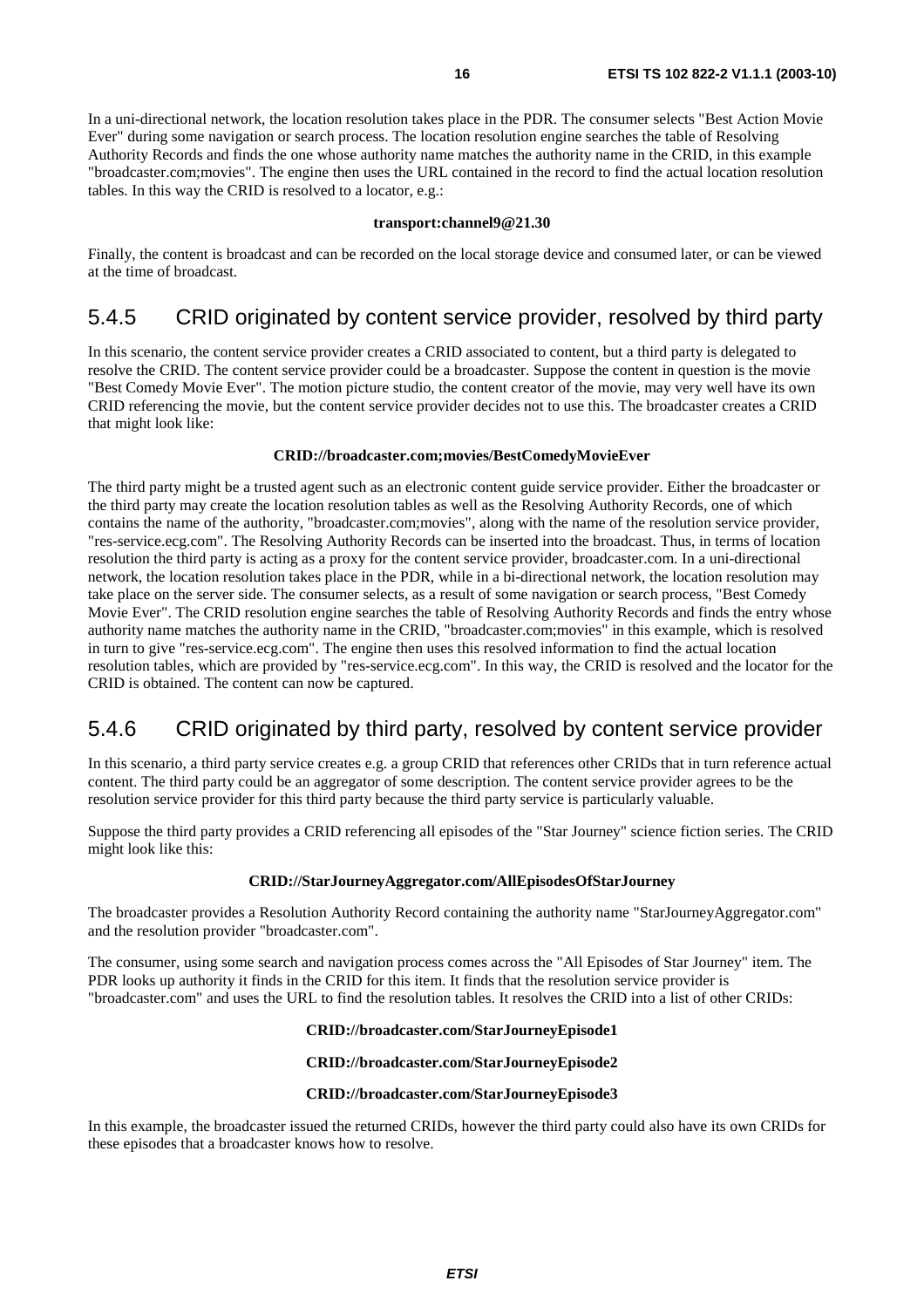The various episodes are presented to the viewer for selection. The viewer selects "Star Journey Episode 2" and again the engine looks up the authority name in the Resolving Authority Record table. It finds that authority name "broadcaster.com" maps to resolution provider "broadcaster.com", and subsequently resolves the CRID to a list of alternate locations e.g.:

#### **transport:channel9@21.30**

#### **transport:channel5@9.15**

The most appropriate location is chosen depending on such factors as how soon the viewer wishes to watch the programme, recording conflicts if the programme is to be saved to local storage, the cost of one location versus the other etc.

Finally, the content is broadcast and can be recorded on the local storage device and consumed later, or can be viewed at the time of broadcast.

### 5.4.7 CRID originated by third party, CRID resolved by third party

In this scenario, a third party service creates e.g. a group CRID and references other CRIDs that in turn reference actual content. The third party is an aggregator of some description. The same or another third party is also the resolution service provider.

Suppose the third party provides a CRID referencing all nature documentaries on all channels within a multiplex. The CRID might look like this:

#### **CRID://Aggregator.com/AllNatureDocumentaries**

The third party provides a Resolution Authority Record containing the authority name "Aggregator.com" and the resolution provider "Aggregator.com". This is broadcast to the PDR along with the resolution tables, tables that the third party collates from schedule metadata it collects from all the content service providers in the multiplex.

The consumer comes across the "All Nature Documentaries" item in their Electronic Content Guide. The PDR looks up the authority it finds in the CRID for this item. It finds that the resolution service provider is "Aggregator.com" and uses the URL to find the resolution tables. It resolves the CRID into a list of other CRIDs:

#### **CRID://Aggregator.com/FoxesInTheWild**

#### **CRID:// Aggregator.com/OceansOfTheWorld**

#### **CRID:// Aggregator.com/TheMapleTree**

The various programmes are presented to the viewer for selection. The viewer selects "Oceans of the World" and again the engine looks up the authority name in the Resolving Authority Record table. It finds that authority name "Aggregator.com" maps to resolution provider "Aggregator.com", and subsequently resolves the CRID to a list of alternate locations e.g.:

#### **transport:channel2@17.30**

#### **transport:channel7@21.00**

The most appropriate location is chosen depending on such factors as how soon the viewer wishes to watch the programme, recording conflicts if the programme is to be saved to local storage, the cost of one location versus the other.

Finally, the content is broadcast and can be recorded on the local storage device and consumed later, or can be viewed at the time of broadcast.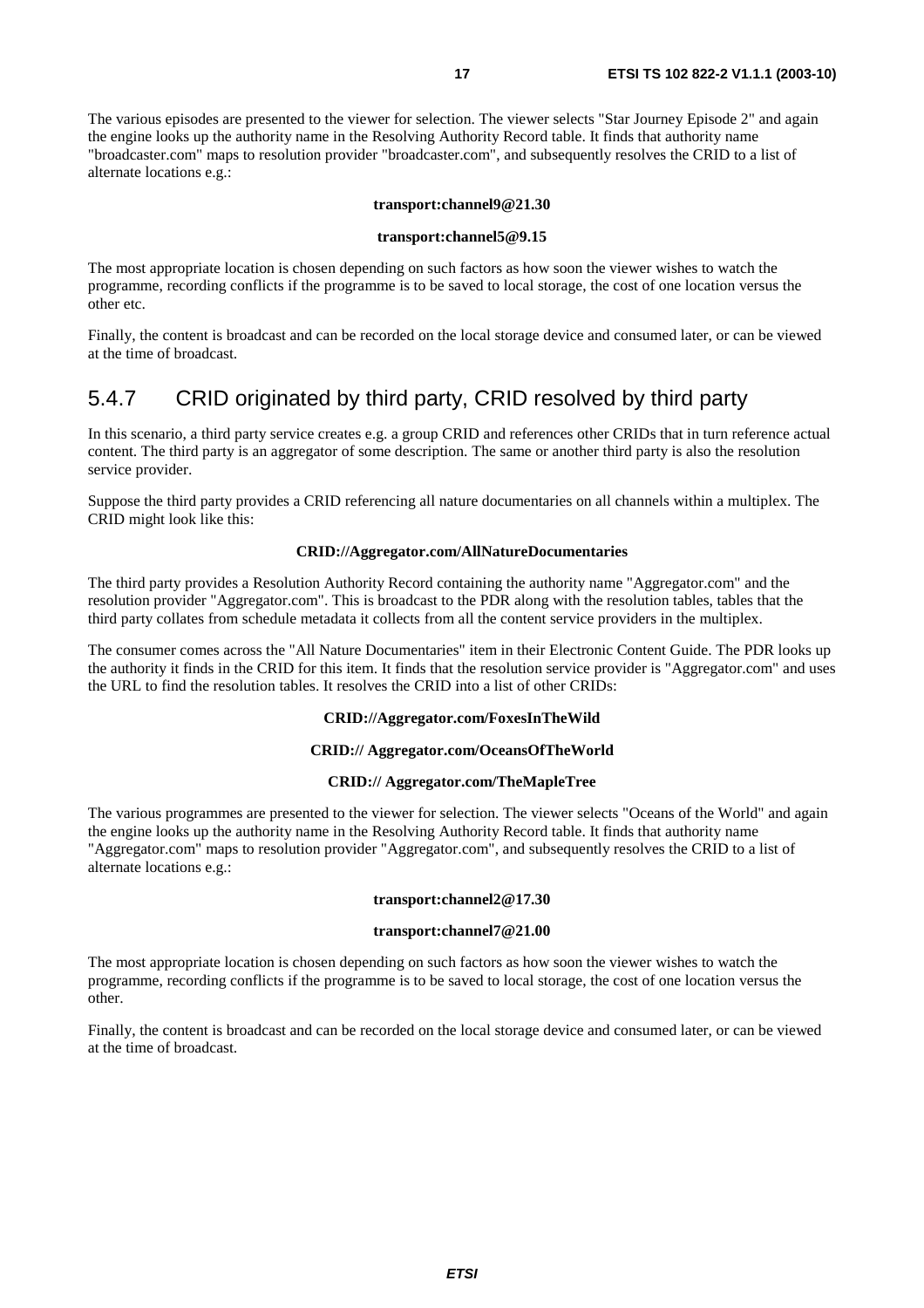# 5.5 Example of coding an ISAN or V-ISAN using a CRID

The ISO and SMPTE/ATSC have been actively working on the creation of a Versioned-International Standard Audiovisual Number (V-ISAN), which builds on ISO's original concept of an International Standard Audiovisual Number (ISAN). The goal of the new V-ISAN is to uniquely identify completed audio-visual works. In contrast with a CRID, the V-ISAN remains the same regardless of the provider of that content and would further allow comparisons between V-ISANs to determine that two pieces of content differ only by being a different version of the same root work or are different episodes of the same series.

The *TV-Anytime* Forum recognizes that some metadata and content providers have expressed interest in using the ISAN or the V-ISAN to identify the programmes they provide or reference in metadata. As such, the following CRID format is proposed to enable a CRID to be built using a known ISAN or V-ISAN.

An example CRID incorporating an ISAN will look like:**CRID://<authority>/isan<ISAN according to ISO 15706>** 

An example CRID containing a V-ISAN will look like:**CRID://<authority>/v-isan<V-ISAN according to ISO 20925>** 

In these examples the  $\langle$ authority  $\rangle$  portion is as specified in TS 102 822-4 [3] and the  $\langle$ data  $\rangle$  portion of the CRID is a (V-)ISAN, prefixed with the fixed string "isan" or "v-isan", respectively. In this case the normal use and semantics of the CRID are preserved. Namely, to convert this CRID into one or more location records the PDR contacts a location resolution service serving the Resolution Authority named in the <authority> portion of the CRID and passes the <data> portion, which in this case is a (V-)ISAN. However, because the data portion is clearly identified as a (V-)ISAN it also enables the PDR to make comparisons between CRIDs to determine if the referenced content is identical, different by version, or different by episode.

It is important to note that there is a significant difference between a CRID that is issued by a resolution authority and one that is constructed by the user interaction functionality in the PDR. There is an intention that a CRID that is issued will always be resolved by the relevant authority, whereas resolution of a constructed CRID is entirely speculative: one cannot rely on getting the location of the requested content.

Any unique ID for content can be used in a similar way as the (V-)ISAN in the above examples.

### 5.6 The relation between CRID and instance metadata

Instance description metadata is used to describe meaningful differences between specific instances of the same content i.e. instances of content that share the same CRID. For example, two instances of the same film where the instance description metadata indicates that one is in the original 16:9 aspect ratio and the other is in 4:3. Instance description metadata is linked to a particular event-related instance of content. For the full specification of instance description metadata see TS 102 822-3-1 [1] and TS 102 822-3-2 [2]. For a discussion of instance description metadata in the System context, see clause 6.3.3.

The *TV-Anytime* CRID is used to select and acquire an item of content independent of any particular location (time or place). In some cases however, the consumer may wish to acquire a location dependent version of a piece of content e.g. the 16:9 version of the film. To enable this functionality, the Content Referencing specification - TS 102 822-4 [3] - details an optional identifier called an Instance Metadata Identifier. This identifier is

only guaranteed to be unique within the scope of the CRID to which it has been assigned. So it is permissible to assign the same identifier value to different CRIDs.

The PDR can use the instance metadata identifier to track changes in the scheduling of a specific instance of a piece of content. The following example illustrates the problem and the solution.

Suppose a PDR resolves a CRID:

**crid://broadcaster.com/GreatMovie** 

to two locators:

**[dvb://123.5ac.3be;3e45@2001-12-07T12:00:00.00+01P02:10](ftp://example.org/dir2/abc123.mov) [dvb://487.2ee.3be;9e26@2001-12-09T12:00:00.00+01P02:10](ftp://example.org/dir2/abc123.mov)**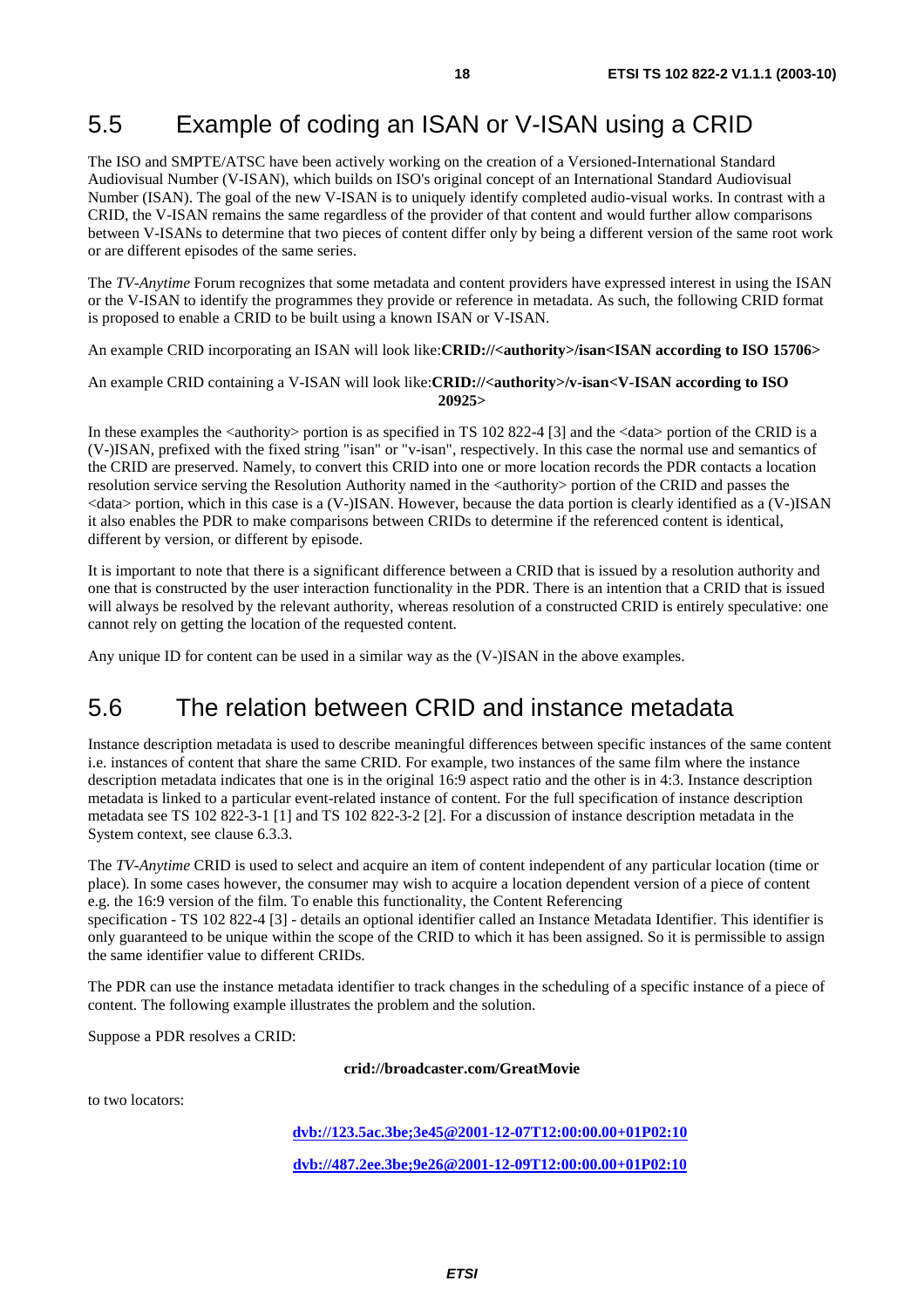Suppose further that the first locator is the 16:9 version of GreatMovie, and the second is the 4:3 version. The viewer decides that they want the 16:9 version, but it is not on for a couple of days yet so the PDR makes a note to acquire it. As it comes closer to the scheduled time (as indicated by the locator), the PDR again resolves the CRID to see if the time the film is going to be on has changed. This time the location resolution process yields two locators:

#### **dvb://123.5ac.3be;3e45@2001-12-07T14:00:00.00+01P02:10**

#### **[d](ftp://example.org/dir2/abc123.mov)vb://487.2ee.3be;9e26@2001-12-09T09:00:00.00+01P02:10**

Both the 16:9 version and the 4:3 version have been rescheduled, and without instance metadata identifiers, the PDR would not be able to tell which is the location of the specific instance (the 16:9 instance) the viewer wants acquired.

With the use of instance metadata identifiers, each of the original two locators would be assigned an identifier. The instance metadata identifier appears in the location resolution tables and also appears in the corresponding instance metadata. So the first resolution of CRID:

#### **crid://broadcaster.com/GreatMovie**

yields:

| dyb://123.5ac.3be:3e45@2001-12-07T12:00:00.00+01P02:10 | imi:broadcaster.com/1 |
|--------------------------------------------------------|-----------------------|
| dyb://487.2ee.3be:9e26@2001-12-09T12:00:00.00+01P02:10 | imi:broadcaster.com/2 |

The viewer selects the 16:9 version for acquisition, and this time the PDR takes note of the instance metadata identifier as well as the locator. As it gets closer to the scheduled time, the PDR once again resolves the CRID, and the location resolution process yields the following:

| dyb://123.5ac.3be:3e45@2001-12-07T14:00:00.00+01P02:10 | imi:broadcaster.com/1 |
|--------------------------------------------------------|-----------------------|
| dyb://487.2ee.3be:9e26@2001-12-09T09:00:00.00+01P02:10 | imi:broadcaster.com/2 |

Once again the PDR is unable to tell which locator is the 16:9 instance of the film by just examining the locators, but this time it can tell that the first locator is the right one because the instance metadata identifier has not changed. It is the fact that the instance metadata identifier remains unchanged across schedule changes that solves this particular problem for the PDR.

The use of the imi might lead to unexpected effects. Consider the following. A consumer wishes to record the earliest showing of a certain programme. If he uses the imi to express that and the locator connected to that imi changes, it is possible that the PDR will not record the earliest showing.

As in the example above, suppose the user expresses that he wants to record the programme with imi:broadcaster.com/1, since this currently denotes the first showing:

| dyb://123.5ac.3be:3e45@2001-12-07T19:00:00.00+01P02:10 | imi:broadcaster.com/1 |
|--------------------------------------------------------|-----------------------|
| dyb://487.2ee.3be:9e26@2001-12-07T23:00:00.00+01P02:10 | imi:broadcaster.com/2 |

If the programme gets rescheduled this might no longer be the case:

| dyb://123.5ac.3be:3e45@2001-12-08T19:00:00.00+01P02:10 | imi:broadcaster.com/1 |
|--------------------------------------------------------|-----------------------|
| dyb://487.2ee.3be:9e26@2001-12-07T23:00:00.00+01P02:10 | imi:broadcaster.com/2 |

### 5.7 CRID Lifecycle

An authority who creates CRIDs and assigns them to pieces of content has the choice of keeping this assignment permanent, or making it temporary and re-assigning CRIDs to completely different pieces of content at a later date.

Assigning a CRID to a piece of content in a permanent manner has the advantage of allowing a PDR to always assume that every time it encounters the CRID it is referring to the same piece of content. However, this permanent assignment has the disadvantage that the CRID authority will need to keep records of this assignment to make sure it never re-uses the CRID for a different piece of content.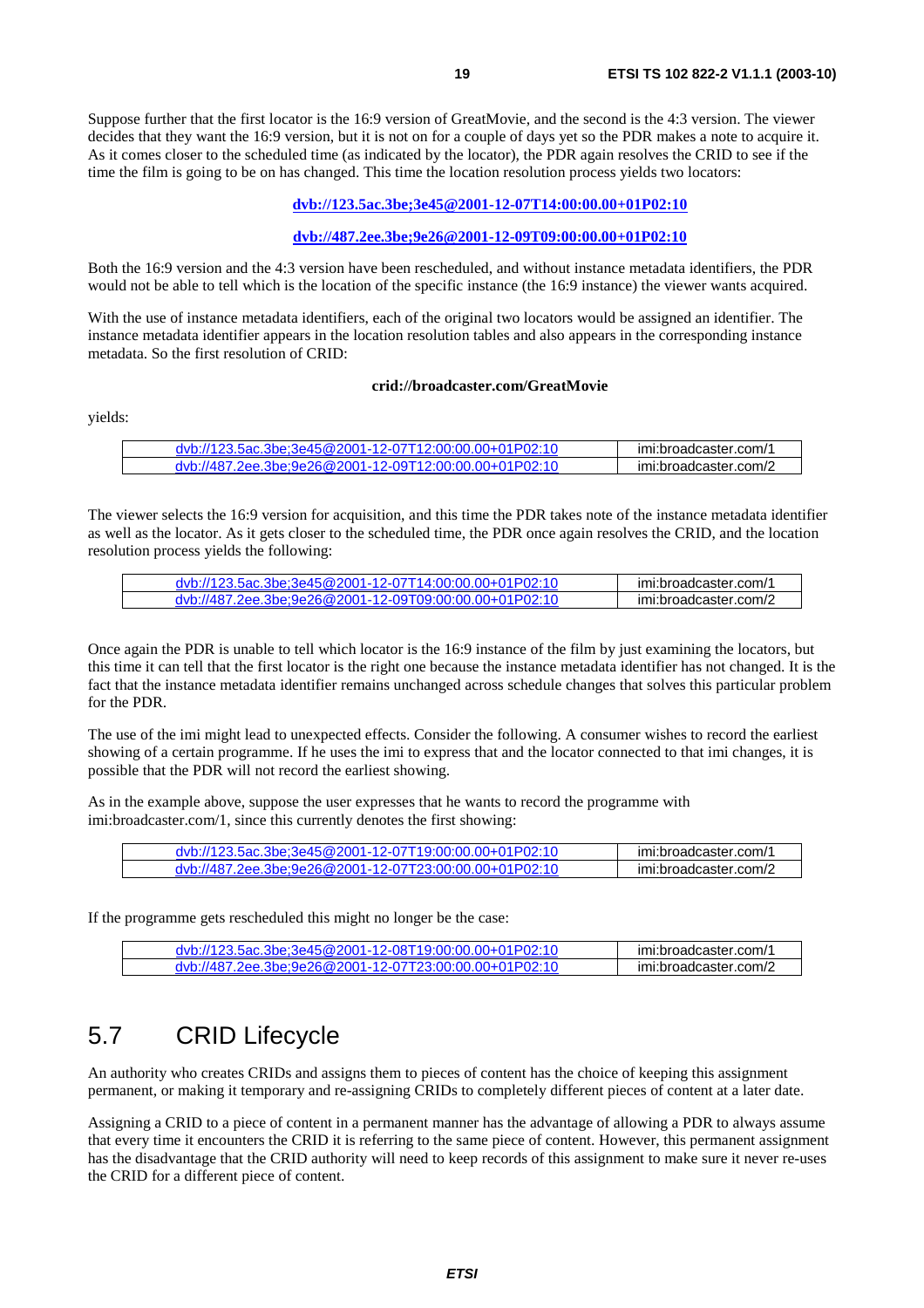When CRIDs are re-used to refer to different pieces of content, there are a number of problems that may occur. The following scenarios demonstrate some of these problems:

- 1) A programme is being repeated a number of weeks apart. The first broadcast is selected for recording by a software agent whilst the user is on holiday. On returning from the holiday the user sees a trailer for the repeat (and does not necessarily know that it has already been recorded), which he selects to be recorded. The PDR obtains the programme CRID from the trailer, which it recognizes as the same CRID as one previously captured. The PDR now has two choices:
	- a) Assume that the CRID refers to the same content concept as previously captured. There is therefore no need to record the programme and so the user should be informed that the programme is already available for viewing. If, in fact, the CRID has been reused to refer to a different programme concept in the intervening period, the PDR will fail to record the expected content.
	- b) Assume that the trailer CRID has been reused since the previous one was captured and that the newly selected programme should be recorded. In this case, if the trailer CRID did still refer to the same content concept, the programme would be recorded twice and the PDR will have missed an opportunity to let the user watch the content sooner than it might otherwise have done so.
- 2) A programme has been recorded and the user chooses to watch it for the first time some months later. The cached metadata indicates that segmentation data is available (but the PDR did not originally acquire it). The user requests the segmented version, and to do this the PDR attempts to obtain the segmentation data from a *TV-Anytime* web service. If the CRID has been reused it is possible that segmentation data will be downloaded for the wrong content resulting in a confused user.
- 3) A content creator has issued a CRID and a third party web service offers enhanced metadata (such as programme reviews) on that content using the content creator's CRID. If the content creator reuses the CRID it would cause programme reviews not to match the other metadata for the piece of content.
- 4) A PDR caches the metadata for a CRID along with the content. When the viewer comes to watch the content, the PDR sees that the content has parent CRIDs associated with it. The PDR would like to offer the user the chance to exploit this data - i.e. offer functionality like "record the whole series", "record the next programme". If the parent CRID has been re-assigned to a different programme grouping concept since it was originally issued, the PDR would acquire the incorrect series.

When CRIDs are assigned forever, there are also issues that need consideration. The following scenarios illustrate these issues:

- 1) If CRIDs are assigned forever the CRID author must maintain a history of all CRIDs issued, and knowledge of all metadata associated with the CRIDs. This may not be practicable for the following reasons:
	- a) CRID authors working with broadcast schedules that extend over a short time interval may be unable to take into account all CRID allocations made during past scheduling/CRID authoring activities without incurring extra cost overheads that may be considered commercially unattractive.
	- b) Allocation of CRID values may be made by resolution data authoring systems that will become obsolete or require re-setting from time to time.
	- c) The CRID authority may decide to start issuing CRIDs for many items of content, such as trailers or adverts, to support independent acquisition of these short pieces of material. The nature of these short-lived publications may mean that CRID tracking by the author is not appropriate.
- 2) In many cases, several CRIDs may point to the same content. So, even if CRIDs are assigned forever, the content provider and user should still be encouraged to fully utilize the programme metadata as a means to describe the content, rather than just rely on the CRID.
- 3) Accidental re-use is likely to occur in a working system. Therefore a policy of reliance on non re-use may result in unpredictable or unknown behaviour, e.g. incorrect or missed acquisition of content.

As a result of the issues arising from the choice of CRID authoring policy, a working assumption for the unidirectional broadcast system would be to show caution when considering deliberately reusing CRIDs over short time intervals.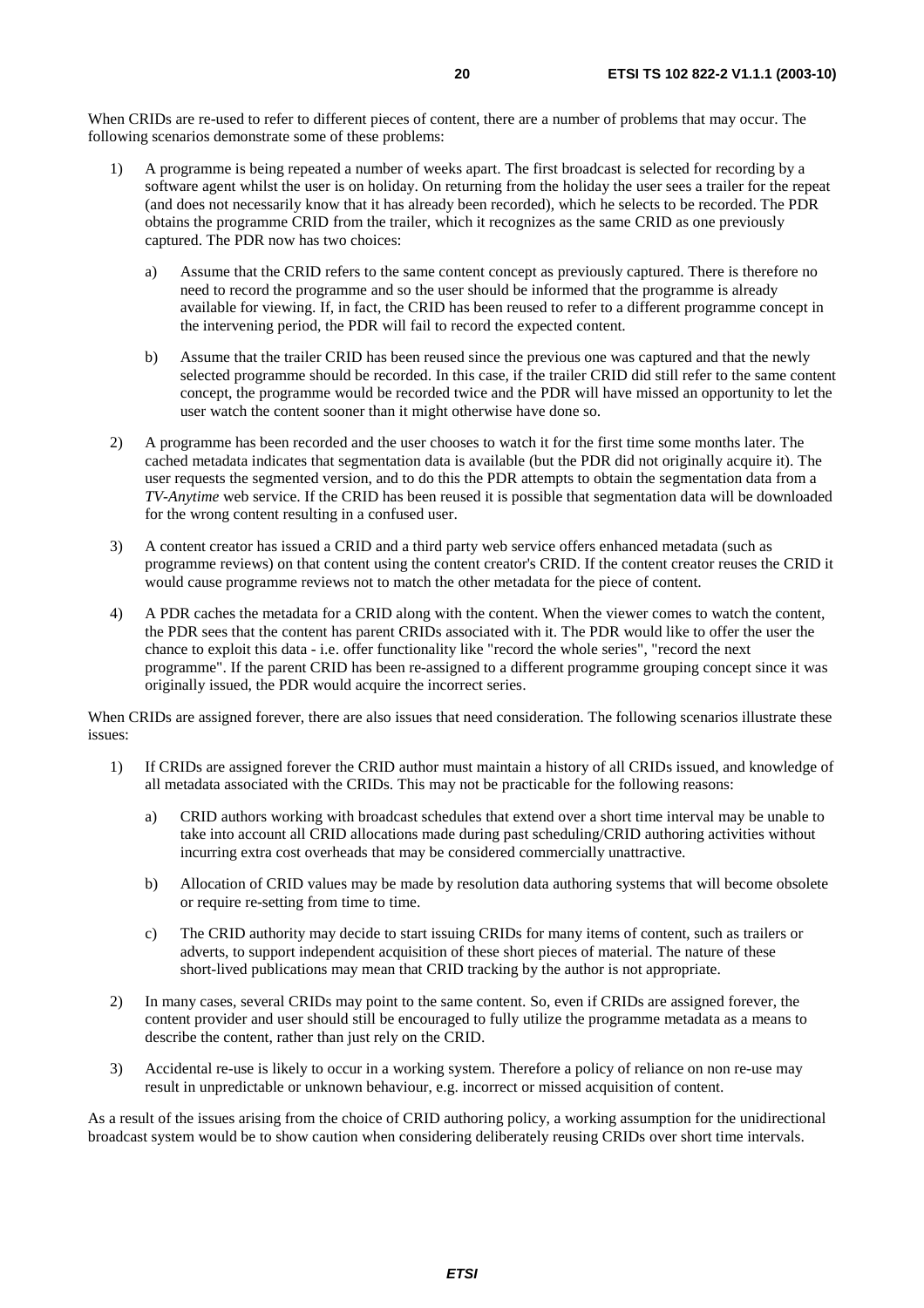# 5.8 Harmonization of TS 102 822-4 and TS 102 822-6

TS 102 822-4 [3] specifies the requirements for unidirectional and bi-directional resolution of content references. It also provides an HTTP binding for bi-directional resolution over IP based networks. TS 102 822-6-1 [4] and TS 102 822-6-2 [5] meets all the requirements of TS 102 822-4 [3], and also provides a rich set of metadata queries. TS 102 822-6-1 [4] provides all the features of the HTTP binding in TS 102 822-4 [3] using a SOAP binding.

It is recommended that new server and client implementers using IP networks use the protocols defined in TS 102 822-6-1 [4] and TS 102 822-6-2 [5] in preference toTS 102 822-4 [3]. Note that this does not apply to the DNS based discovery of content referencing servers, as this is not superseded in TS 102 822-6-1 [4] and TS 102 822-6-2 [5]. TS 102 822-6-1 [4] and TS 102 822-6-2 [5] extends this DNS discovery mechanism to include metadata servers.

# 6 Metadata

### 6.1 Introduction

Metadata is generally defined as "data about data". Within the *TV-Anytime* environment, the most visible parts of metadata are the attractors/descriptors or hyperlinks used in electronic programme guides, or in Web pages. This is the information that the consumer or agent will use to decide whether or not to acquire a particular piece of content.

The *TV-Anytime* metadata system allows the consumer to find, navigate and manage content from a variety of internal and external sources including, for example, enhanced broadcast, interactive TV, Internet and local storage. It defines a standard way to describe consumer profiles including search preferences to facilitate automatic filtering and acquisition of content by agents on behalf of the consumer.

There is a need to associate metadata with content to facilitate human and automated searching for content of interest. Such metadata includes descriptive elements and attractors to aid the search process as well as elements essential to the acquisition, capture and presentation processes; content rights, formats, duration, etc. Many of these descriptive elements can be found in electronic programme guides and Web pages.

The process of creation and evolution of metadata for an individual content item may involve many organizations during the course of creation, distribution and delivery to the consumer. Thus, there is a clear need to define a common metadata framework and a standard set of metadata elements in order to ensure a high level of interoperability within the chain from content creation to content delivery.

### 6.2 XML - a common representation format

For the purpose of interoperability, the *TV-Anytime* Forum has adopted XML Schema as the common representation format for documentation of metadata. XML offers many advantages: it allows for extensibility, supports the separation of data from the application, and is widely used. In addition, powerful XML tools are now available such as XSL (XML Stylesheets), XQL (XML Query Language), and XML databases that can be used to process and manage XML data. As a textual format, XML tends to be rather verbose; however, a number of mechanisms are being developed to reduce the bandwidth when necessary. It is important to note that the XML representation of a *TV-Anytime* document is just that, *a representation*. It is *one possible representation of the metadata*; it is not the only representation of the metadata. There is no assumption that *TV-Anytime* metadata must be represented in XML format. Metadata could be represented by an optimized binary format to conserve bandwidth and aid rapid processing and mapping to a database. It is strongly recommended that if XML is used as exchange syntax for *TV-Anytime* metadata, then that XML should conform to the *TV-Anytime* Schema. This has obvious advantages in the business-2-business realm in addition to the business-2-consumer realm.

The following clauses introduce the *TV-Anytime* metadata schemas. They also provide snippets of XML instance documents. Basic knowledge of XML is needed in order to understand the following clauses.

# 6.3 The TV-Anytime metadata high level documents

All *TV-Anytime* metadata instance documents are grouped under a root element called "TVAMain".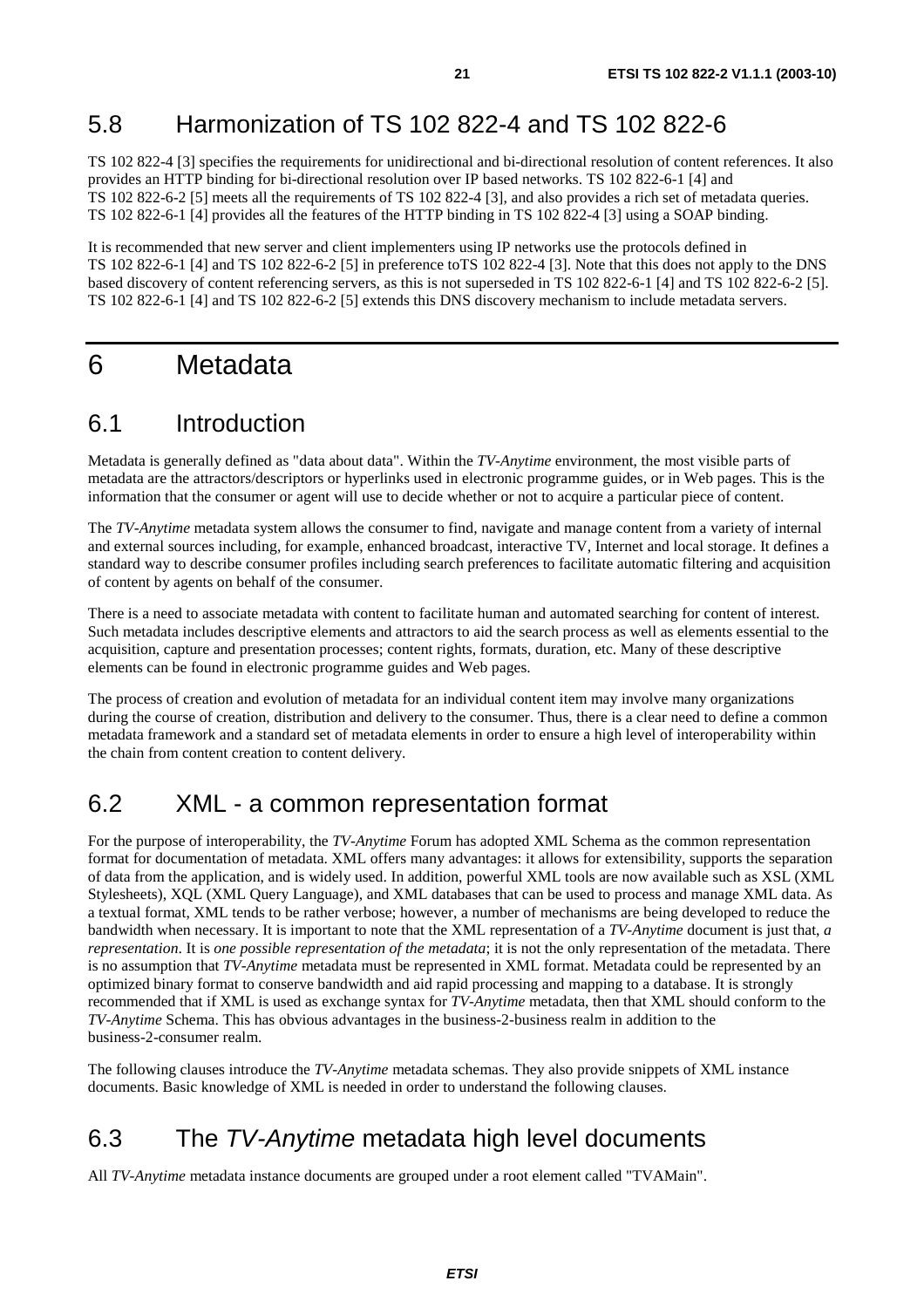### 6.3.1 Metadata Structure

There are three basic kinds of metadata that a "TVAMain" element groups:

- Content description metadata.
- Instance description metadata.
- Consumer metadata.
- Segmentation metadata.

The diagram in the figure 5 illustrates this relationship.





### 6.3.2 Content Description Metadata

Content Description metadata is divided into four areas:

Descriptions of items of content e.g. television programmes. These descriptions are held in the ProgramInformationTable. They include things like the title of the programme, a synopsis, the genres it falls under and a list of keywords that can be used to match a search. The following example is a ProgramInformationTable containing a single ProgramInformation element. The example is not exhaustive.

```

<ProgramInformationTable> 
   <ProgramInformation programId="crid://hbc.com/foxes/episode11"> 
      <BasicDescription> 
         <Title type="main"> 
            The one where Fox jumps in the Potomac 
        \epsilon/Title>
         <Synopsis> 
            Fox goes to Washington and jumps in the Potomac 
         </Synopsis> 
         <Keyword>Fox</Keyword> 
         <Keyword>Washington</Keyword> 
         <Keyword>Potomac</Keyword> 
         <Genre href="urn:tva:metadata:cs:FormatCS:3.5.7.3" type="main"/> 
      </BasicDescription> 
      <OtherIdentifier>guid://e41a-b456-a876-3e49</OtherIdentifier> 
      <OtherIdentifier>urn:mpeg:mpeg21:diid:v-isan:29ef-94ba-53c4-3e7a-4ce8-e-5a45-98ec-
f</OtherIdentifier> 
      <MemberOf crid = "crid://hbc.com/foxes/all" index = "11" xsi:type = 
"EpisodeOfType"/> 
   </ProgramInformation> 
</ProgramInformationTable>
```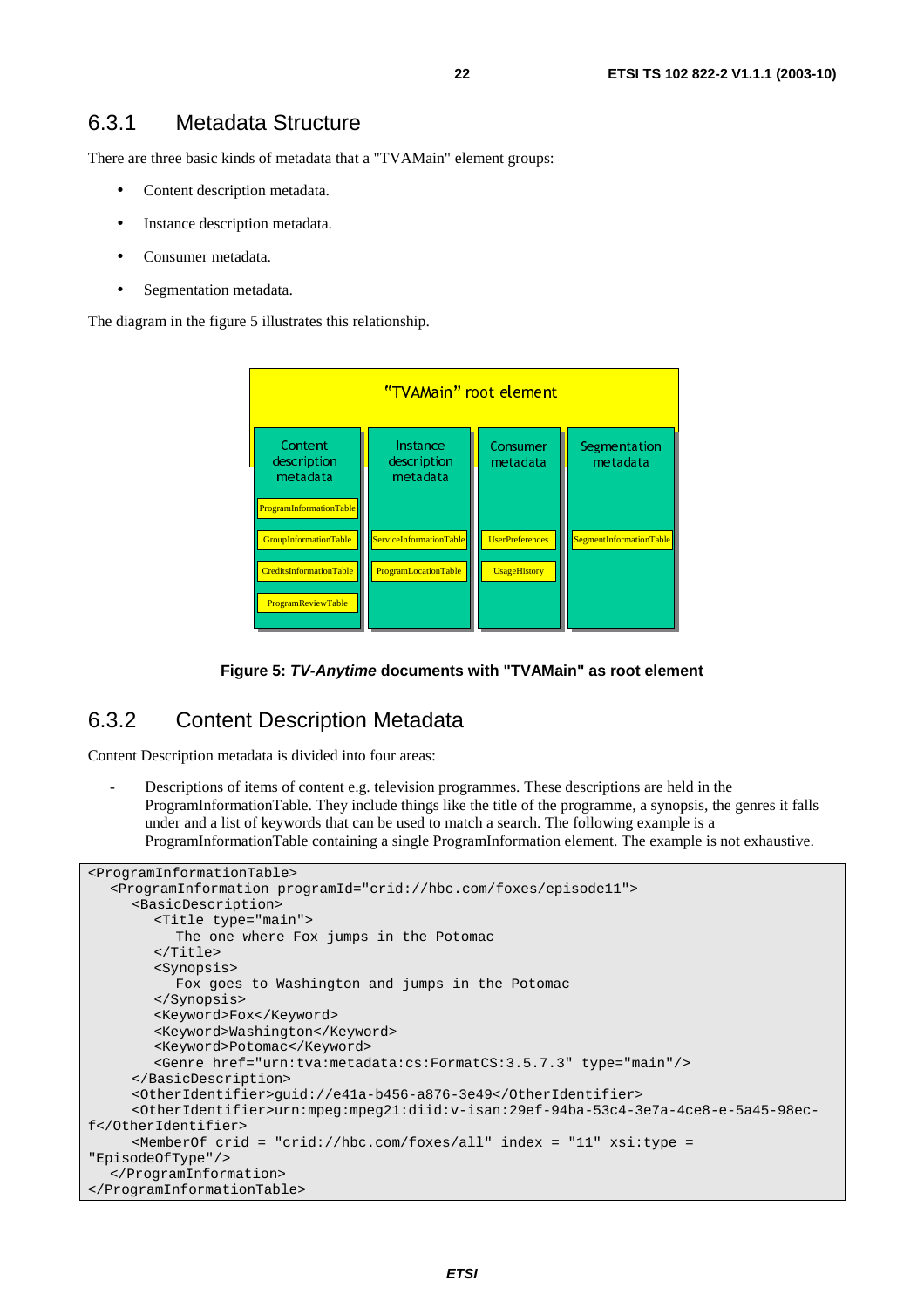- Descriptions of groups of related items of content e.g. all episodes of "Foxes in the Wild". These descriptions are held in the GroupInformationTable. The following example is a GroupInformationTable containing a single ProgramInformation element. The example is not exhaustive.

| <programdescription></programdescription>                                      |
|--------------------------------------------------------------------------------|
| <groupinformationtable></groupinformationtable>                                |
| <groupinformation qroupid="crid://hbc.com/foxes/all"></groupinformation>       |
| <grouptype value="series" xsi:type="ProgramGroupTypeType"></grouptype>         |
| <basicdescription></basicdescription>                                          |
| <title type="main">All episodes of Foxes ever</title>                          |
| <synopsis>More Foxes than you can handle</synopsis>                            |
| <keyword>Foxes</keyword>                                                       |
| <keyword>all</keyword>                                                         |
| <genre href="urn:tva:metadata:cs:FormatCS:3.5.7" type="main"></genre>          |
|                                                                                |
| <memberof crid="crid://hbc.com/comedy/all" xsi:type="MemberOfType"></memberof> |
|                                                                                |
|                                                                                |
|                                                                                |

- A mapping of cast members to unique identifiers. The identifiers can be used in other metadata instances making searching easier. These descriptions are held in the CreditsInformationTable.
- Critical reviews of items of content. These descriptions are held in the ProgramReviewTable.

### 6.3.3 Instance Description Metadata

Instance Description metadata is divided into two areas:

- Descriptions of particular instances (locations) of content. These descriptions are held in the ProgramLocationTable. This metadata contains the scheduled time, but note that using this representation is *not* the preferred means of determining locations. The preferred means of determining locations is by resolving a CRID using the location resolution mechanism.

 ProgramLocationTable contains records (elements) that are derived from ProgramLocationType (this is a base type, it is not instantiated directly - see TS 102 822-3-1 [1] and TS 102 822-3-2 [2]):

```
<ProgramDescription> 
   <ProgramLocationTable> 
      <BroadcastEvent serviceIDRef = "hbc100022311"> 
         <Program crid="crid://hbc.com/foxes/episode11"/> 
         <ProgramURL>dvb://1.4ee2.3f5/</ProgramURL> 
         <PublishedStartTime>2001-04-07T19:00:00.00+01:00</PublishedStartTime> 
         <PublishedDuration>PT6H</PublishedDuration> 
         <Live value="false"/> 
         <Repeat value="true"/> 
         <FirstShowing value="false"/> 
         <LastShowing value="false"/> 
         <Free value="false"/> 
      </BroadcastEvent> 
   </ProgramLocationTable> 
</ProgramDescription>
```
 It is possible to also include a BasicDescription element within BroadcastEvent. One use of this element is where an actor appearing in the programme has recently died, and the particular showing of the programme is a tribute. This extra information becomes an attractor for the programme. The synopsis of the programme is altered to reflect the fact that the programme features the deceased actor. It is more appropriate to change the synopsis for the instance, rather than the synopsis in the metadata attached to the CRID, as the "tribute" showing has a limited lifespan. Another use is where different instances have different technical attributes, such as aspect ratio or audio or video coding.

 Optionally an imi can be used for each BroadcastEvent that can be used to link the instance metadata to the content referencing information.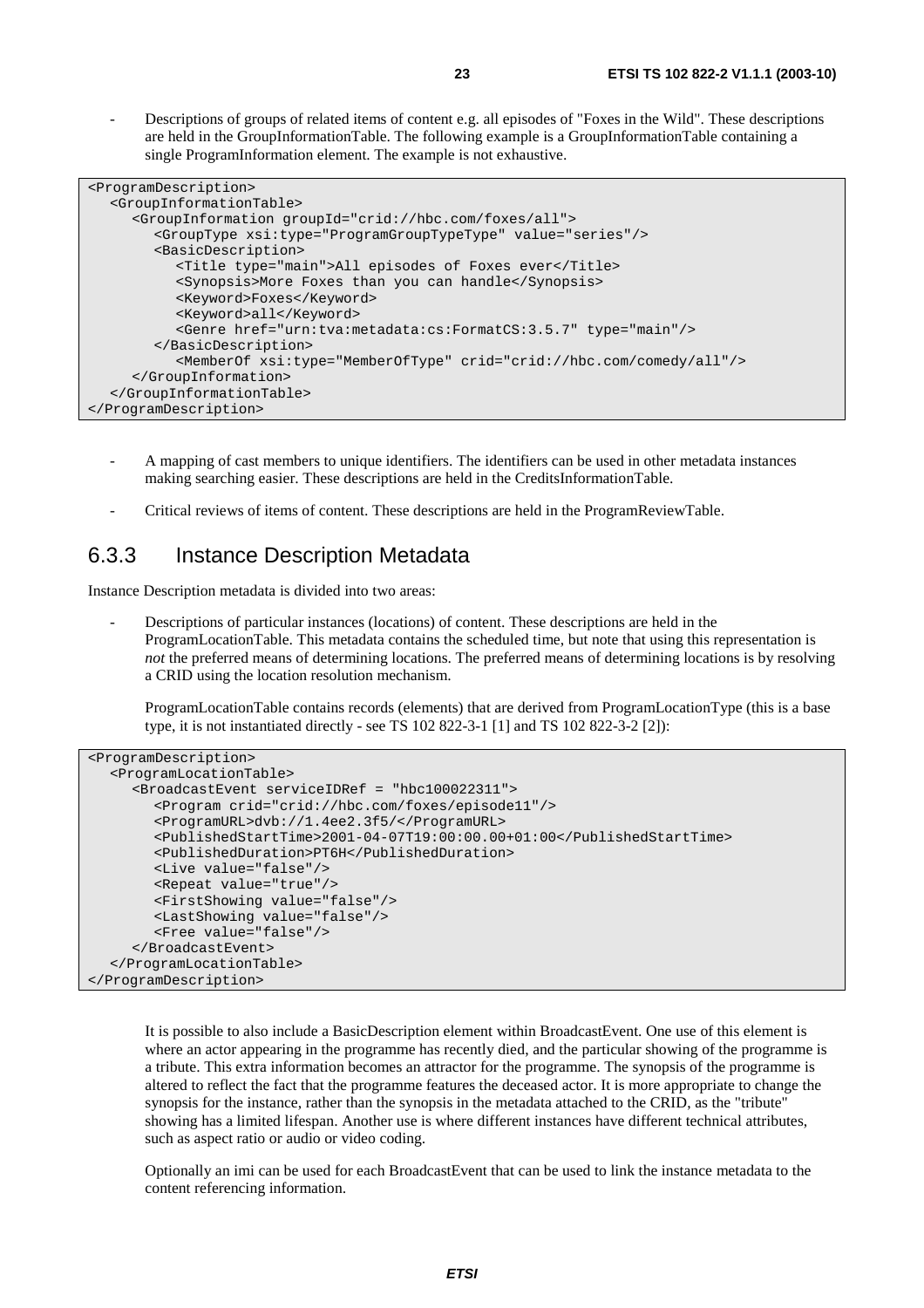Descriptions of services within a system. These descriptions are held in the ServiceInformationTable. Each description is encapsulated by a ServiceInformation element, illustrated in the example:

```
<ProgramDescription> 
<ServiceInformationTable> 
  <ServiceInformation serviceId="hbc100022311"> 
   <Name>HBC Channel 1</Name> 
  <Owner>HBC</Owner> 
  </ServiceInformation> 
  <ServiceInformation serviceId="kgt1042062318"> 
   <Name>KGT Channel 9</Name> 
   <Owner>KGT</Owner> 
  </ServiceInformation> 
</ServiceInformationTable> 
</ProgramDescription>
```
### 6.3.4 Consumer Metadata

Consumer metadata is divided into a number of areas:

- Details of a user's preferences or profile. This information is delivered by the UserPreferences description scheme, which provides rich representations of the particular types of content preferred or requested by the user. These descriptions are closely correlated with media descriptions, and thus enable users to efficiently search, filter, select and consume desired content. In the following example, the user ("Robert") prefers news programmes in English, when he is in Japan. The user also prefers comedy films reviewed and ranked by a particular film critic, as well as movies rated PG-13 by the MPAA (Motion Picture Association of America).

```
<UserDescription> 
   <UserPreferences> 
      <mpeg7:UserIdentifier protected="true"> 
         <mpeg7:Name xml:lang="en">Robert</mpeg7:Name> 
      </mpeg7:UserIdentifier> 
      <mpeg7:FilteringAndSearchPreferences> 
         <mpeg7:ClassificationPreferences preferenceValue="10"> 
            <mpeg7:Language>en</mpeg7:Language> 
            <mpeg7:Genre href="urn:tva:metadata:cs:FormatCS:3.1.1"/> 
         </mpeg7:ClassificationPreferences> 
         <mpeg7:ClassificationPreferences preferenceValue="12"> 
            <mpeg7:Genre href="urn:tva:metadata:FormatCS:3.5.7"/> 
            <mpeg7:Review> 
               <mpeg7:Rating> 
                 <mpeg7:RatingValue>7</mpeg7:RatingValue> 
                 <mpeg7:RatingScheme best="10" worst="1" 
                    style="higherBetter"/> 
               </mpeg7:Rating> 
               <mpeg7:Reviewer xsi:type="mpeg7:PersonType"> 
                 <mpeg7:Name> 
                     <mpeg7:FamilyName>Ebert</mpeg7:FamilyName> 
                     <mpeg7:GivenName>Roger</mpeg7:GivenName> 
                 </mpeg7:Name> 
               </mpeg7:Reviewer> 
            </mpeg7:Review> 
            <mpeg7:ParentalGuidance> 
               <mpeg7:ParentalRating 
                 href="urn:mpeg:MPAAParentalRatingCS:PG-13"> 
                 <mpeg7:Name>PG-13</mpeg7:Name> 
               </mpeg7:ParentalRating> 
               <mpeg7:Region>us</mpeg7:Region> 
            </mpeg7:ParentalGuidance> 
         </mpeg7:ClassificationPreferences> 
         <mpeg7:PreferenceCondition> 
            <mpeg7:Place> 
               <mpeg7:Name xml:lang="en">Tokyo</mpeg7:Name> 
               <mpeg7:Region>jp</mpeg7:Region> 
            </mpeg7:Place> 
         </mpeg7:PreferenceCondition>
```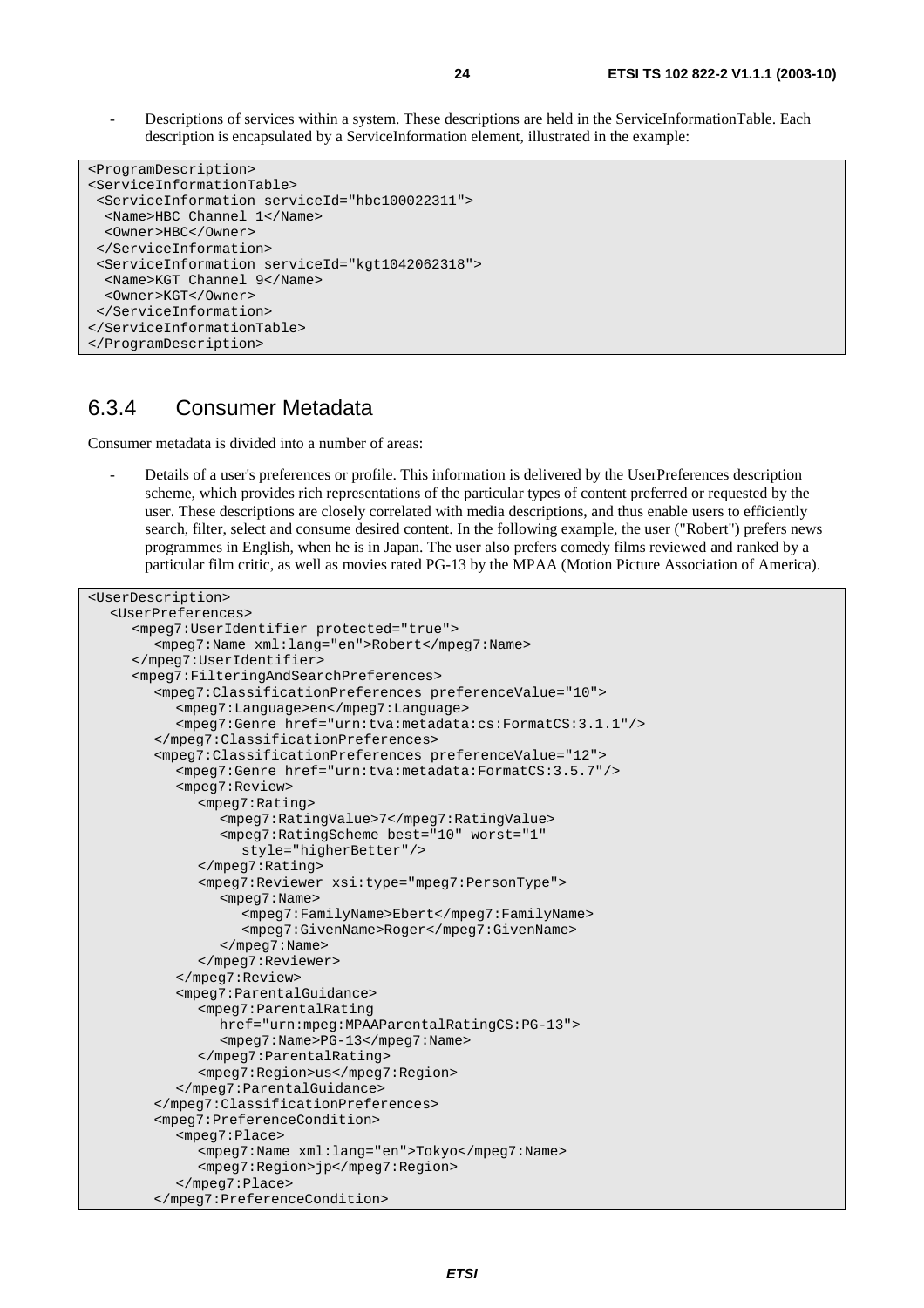```
 </mpeg7:FilteringAndSearchPreferences> 
   </UserPreferences> 
</UserDescription>
```
- Details of a user's "click data", e.g. the actual usage history of a user's actions. UsageHistory description scheme provides a list of the actions carried out by the user over an observation period. This information can subsequently be used by automatic analysis methods to generate user preferences. An extensive example can be found in annex A.

### 6.4 Documents related through the CRID

Parts of a *TV-Anytime* document are related through the CRID. Metadata may be distributed across many *TV-Anytime* documents, but it is always possible to relate appropriate pieces through CRIDs.

### 6.4.1 Grouping

Programmes can belong to groups, and groups can belong to other groups. Linking programme descriptions with group descriptions using CRIDs reflects this relationship in the metadata, again.



#### **Figure 6: Programme descriptions related to group descriptions through the CRID**

ProgramInformation elements are related to GroupInformation elements through the memberOf or episodeOf elements, e.g. the memberOf element contains a group CRID e.g. Foxes Episode 11 is a member of the Foxes group, which is a group that aggregates all episodes of Foxes. This supports the feature where a viewer can say "I like this. What is it? Are there more programmes like this?" By navigating up to the group the viewer may discover that the group is a member of another group and so forth. The higher one goes in the tree the more general the concepts become, e.g. moving from a specific episode of Foxes, to all episodes of Foxes, to all comedy shows, to all shows.

This upward pointing nature of group representation in the *TV-Anytime* metadata is the opposite of the content resolution process which is downward pointing (group CRIDs resolve into other CRIDs which resolve into locators).

# 6.5 TV-Anytime document structure

The following example illustrates the structure of a valid *TV-Anytime* document:

```
<TVAMain xmlns="urn:tva:metadata:2002" 
   xmlns:mpeg7="urn:mpeg:mpeg7:schema:2001" 
   xmlns:xsi="http://www.w3.org/2001/XMLSchema-instance" 
   xsi:schemaLocation="urn:tva:metadata:2002 schemas/tva_metadata_v13.xsd" 
   version="03" 
   xml:lang="en" 
   publisher="..." 
   publicationTime="2001-04-05T21:00:00.00+01:00"> 
   <CopyrightNotice>...</CopyrightNotice> 
   <ProgramDescription> 
   <ProgramInformationTable>...</ProgramInformationTable> 
   <GroupInformationTable>...</GroupInformationTable> 
   <ProgramLocationTable>...</ProgramLocationTable> 
   <ServiceInformationTable>...</ServiceInformationTable> 
   <CreditsInformationTable>...</CreditsInformationTable>
```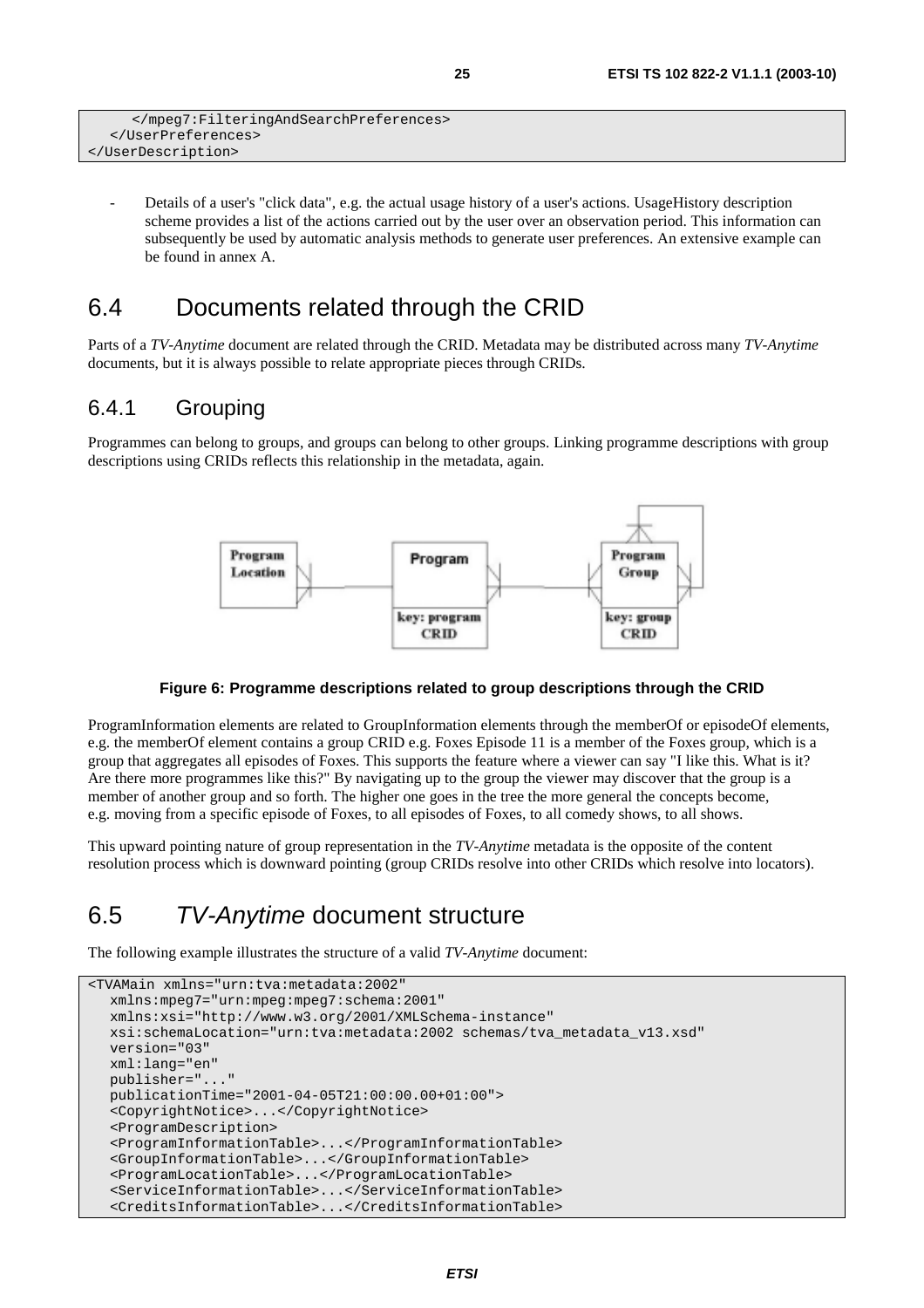```
 <ProgramReviewTable>...</ProgramReviewTable> 
   </ProgramDescription> 
   <UserDescription> 
      <UserPreferences>...</UserPreferences> 
      <UsageHistory>...</UsageHistory> 
    </UserDescription> 
</TVAMain>
```
Many of the elements are optional, so the following examples are also valid documents:

```
<TVAMain version="03" xml:lang="en" publisher=".." publicationTime=".."> 
  <CopyrightNotice>...</CopyrightNotice> 
  <ProgramDescription> 
  <ProgramInformationTable>...</ProgramInformationTable> 
  </ProgramDescription> 
</TVAMain>
```

```
<TVAMain version="03" xml:lang="en" publisher=".." publicationTime=".."> 
 <CopyrightNotice>...</CopyrightNotice> 
  <ProgramDescription> 
   <GroupInformationTable></GroupInformationTable> 
  </ProgramDescription> 
</TVAMain>
```

```
<TVAMain version="03" xml:lang="en" publisher=".." publicationTime=".."> 
  <CopyrightNotice>…</CopyrightNotice> 
  <UserDescription> 
   <UserPreferences>…</UserPreferences> 
   <UsageHistory>…</UsageHistory> 
  </UserDescription> 
</TVAMain>
```
# 6.6 Mandatory and optional elements

The *TV-Anytime* XML Schema contains many elements that are optional and some that are mandatory. The diagram shows the mandatory parts of ProgramInformation:

```
<ProgramInformationTable> 
  <ProgramInformation programId="crid://hbc.com/foxes/episode1"> 
  <BasicDescription> 
    <Title type="main"> 
    The one where Fox jumps in the Potomac 
    </Title> 
    <Synopsis> 
    Fox goes to Washington and jumps in the Potomac 
   </Synopsis> 
   </BasicDescription> 
  </ProgramInformation> 
</ProgramInformationTable>
```
# 6.7 Delivery of metadata over a unidirectional environment

The *TV-Anytime* forum has specified a generic solution for the carriage of metadata over unidirectional environments. Unidirectional environments are defined as being environments where content and metadata are delivered from the transmitting device (head-end) to the terminal device (PDR) over a one-way link and where no communication is possible from the PDR to the head-end. The *TV-Anytime* solution is not specific to a particular transport layer and has been designed so as to be used within any unidirectional delivery system. The requirements needed to be fulfilled by such a system in order to be able to implement this solution are listed in annex B.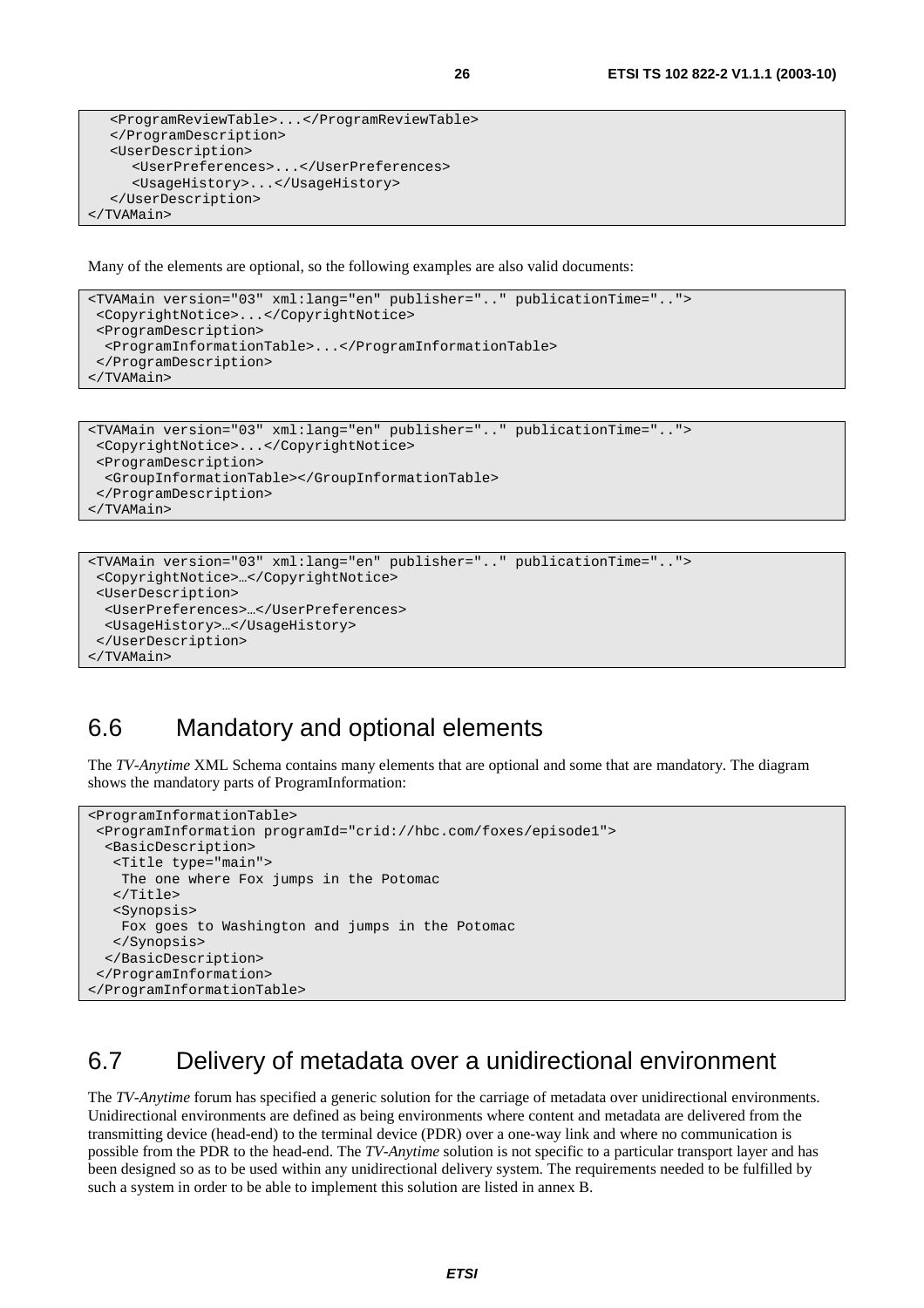The *TV-Anytime* solution has been designed to support the following methods of acquisition of the *TV-Anytime* metadata sent out over a unidirectional network:

- Acquire from the metadata stream and cache the data to disk with the receiver provides its own methods of navigation.
- Use the TVA Indexing solution to enable online navigation of the metadata stream.
- Cache both TVA indexing information and data to disk to provide an enhanced version of method 2 above.

Accordingly the delivery of a *TV-Anytime* description, namely the actual document containing all the *TV-Anytime* metadata from a certain metadata provider to be sent out at a certain time, is viewed as made of five distinct processes. Figure 7 shows the processes associated with the delivery of metadata. Those specified by the *TV-Anytime* delivery solution are shown in grey.



**Figure 7: Processes associated with the delivery of metadata** 

Fragmentation is the generic decomposition mechanism of a TVA metadata description into self-consistent units of data, called *TVA fragments.* A fragment is the ultimate atomic part of a *TV-Anytime* metadata description that can be transmitted independently to a terminal. A fragment shall be self consistent in the sense that:

- It shall be capable of being updated independently from other fragments.
- The way it is decoded, processed and accessed shall be independent from the order in which it is transmitted relative to other fragments.
- The decoding of a fragment and its addition to the partial description shall give a *TV-Anytime* schema valid description. Note that a partial description must have at least the fragment delivering the root element (TVAMain).

A number of normative TVA fragment types have been defined as follows:

- *TVAMain* fragment which contains the root element of the description.
- *ProgramInformation* fragment containing metadata for a given content.
- GroupInformation fragment containing metadata for a given group of contents.
- *OnDemandProgram* and *OnDemandService* fragment for the description of on-demand instances of contents.
- *BroadcastEvent* fragment, *Schedule* fragment and *ServiceInformation* fragment used for the description of broadcast instances of contents and of the services where they are available.
- For the *CreditInformation* metadata, *PersonName* and *OrganizationName* fragments.
- *Review* fragment to contain review of a given content.
- For the ClassificationSchemes metadata, *CSAlias* fragment and *ClassificationScheme* fragment.
- For the Segmentation metadata, *SegmentInformation* fragment and *SegmentGroupInformation* fragment.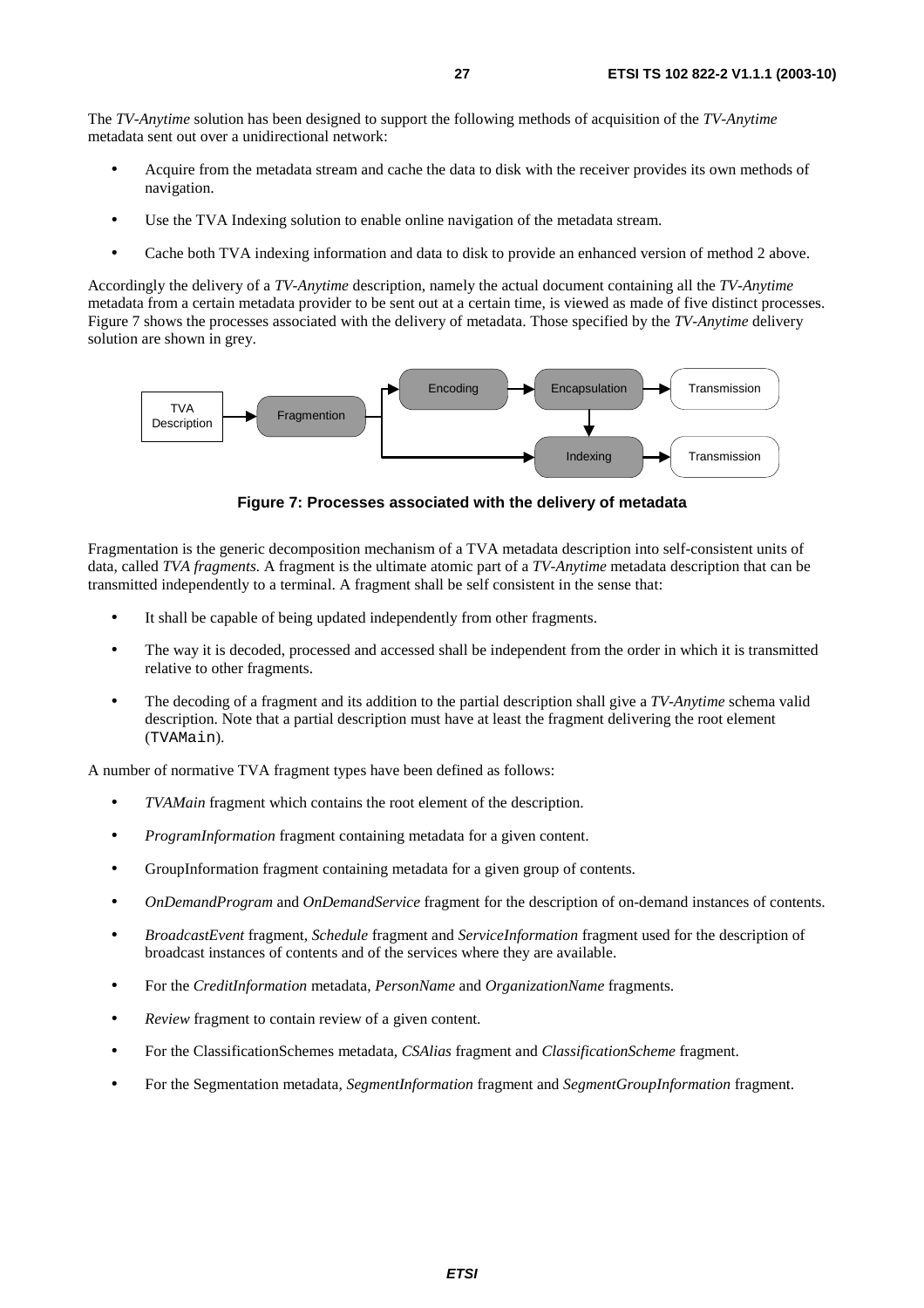Encoding is the process that enables the efficient (in terms of bandwidth, navigability and updating) delivery of data within a unidirectional environment. It consists in representing the TVA metadata fragments in a binary format. *TV-Anytime* has chosen the MPEG-7 BIM BiM method as defined in ISO/IEC 15938-1 [7] (MPEG-7 Systems part) as the preferred method that would facilitate wide interoperability. However *TV-Anytime* appreciates that in some controlled environments, it may be desirable to enable the delivery of metadata using alternate encoding systems. To allow this, appropriate hooks are provided where necessary and the means to indicate the method of encoding used.

Encapsulation is the process, which enable the grouping of a number of binarised fragments together in a "container" ready for transmission. It associates to these fragments further information enabling a receiving device to manage them. In particular it allocates to each fragment a unique identifier within the TVA metadata fragment stream and a version number so as to enable the monitoring of possible updates.

To conclude, indexing is the optional mechanism seen as suiting especially situations when TVA metadata is to be delivered to receivers that have limited processing and storage capabilities. As within a *TV-Anytime* metadata fragment stream there is are likely to be many hundreds of fragments, indexing provides a mechanism for locating information from within this stream. It allows multiple views on the data setTVA metadata description and providing enables a device to quickly find a fragment of interest. Indexing structures sent out along with the TVA metadata fragment stream provide direct access to each TVA fragment by listing the values of a particular node (the index's key fields) and describing where the matching fragment(s) can be found over the delivery layer. Multiple indices can point to the same fragment, each using a different node as a key field. The indexing structures when provided are transmitted using the generic container format defined by the encapsulation mechanism.

For the transmission, *TV-Anytime* does not define the way in which these containers should be carried, as this is specific to the delivery system. However in the specification of a Container, consideration has been given, to enable the container to be easily mapped on to standard delivery methods. For example in an MPEG-2 environment, the containers may be conveyed using Sections, objects within a DSM-CC U-U Object Carousel or modules within a DSM-CC Data Carousel.

### 6.8 Notes on Schema Extension

The *TV-Anytime* Schema defined in TS 102 822-3-1 [1], provides a standard way of describing common data structures required within a PDR environment. However there may be instances where third parties may wish to extend the TVA schema to provide enhancements to existing data types, or to introduce completely new data types, providing additional functionality.

This can be achieved in a backward compatible way using standard XML Schema methods. TS 102 822-3-2 [2] defines a subset of these XML Schema methods which are applicable within the context of a TVA Schema.

Note that the declaration of new data types must occur in a separate schema document and have their own unique namespace.

### 6.8.1 Polymorphism of existing type by Inheritance with extension

To extend an existing TVA data type one uses the XML Schema, derive by extension mechanism. So for example if a provider wish to add a new element called MyData to a standard TVA ProgramInformationType, he would define a new type as follows:

```
<xs:schema xmlns:xs="http://www.w3.org/2001/XMLSchema" xmlns:tva="urn:tva:metadata:2002" 
elementFormDefault="qualified" attributeFormDefault="unqualified"> 
   <xs:import namespace="urn:tva:metadata:2002" schemaLocation="./tva_metadata_v13.xsd"/> 
<xs:complexType name="MyDataType"> 
   <xs:complexContent> 
      <xs:extension base="tva:ProgramInformationType"> 
         <xs:sequence> 
           <xs:element name="MyData" type="xs:string" /> 
         </xs:sequence> 
      </xs:extension> 
   </xs:complexContent> 
</xs:complexType> 
</xs:schema>
```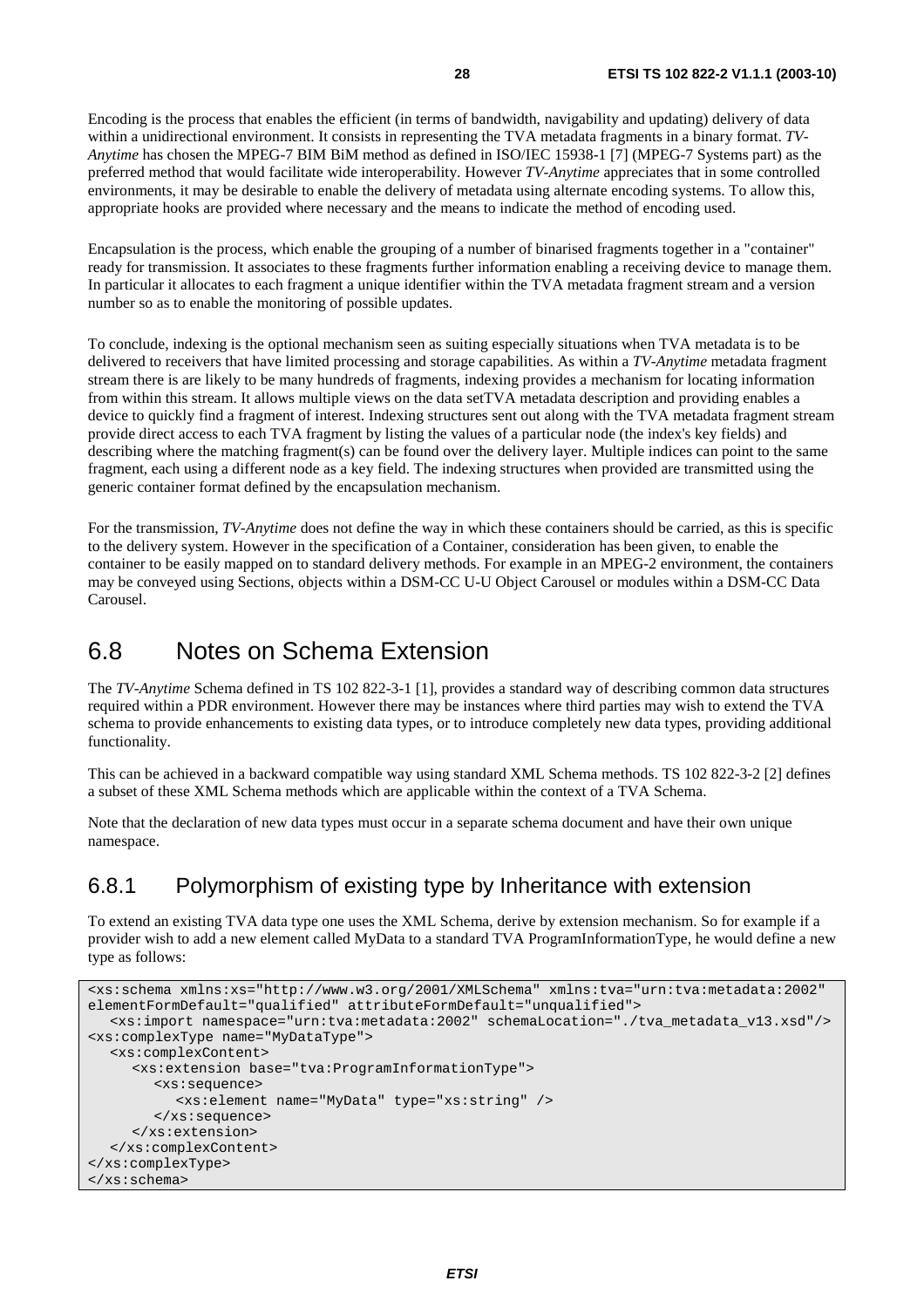To use the new data type within an instance document, one makes use of the XML Schema "type" attribute to declare the actual data type as follows:

```
<tva:TVAMain xmlns:tva="urn:tva:metadata:2002" 
xmlns:xsi="http://www.w3.org/2001/XMLSchema-instance" 
xsi:noNamespaceSchemaLocation="C:\TV-Anytime 
Docs\Current_Schema\ExampleTvaExtension.xsd"> 
    <tva:ProgramDescription> 
      <tva:ProgramInformationTable> 
         <tva:ProgramInformation programId="CRID://bbc.com/films/titanic" 
xsi:type="MyDataType"> 
            <tva:BasicDescription> 
               <tva:Title>Titanic</tva:Title> 
            </tva:BasicDescription> 
            <MyData>xxxxxxxxx</MyData> 
         </tva:ProgramInformation> 
      </tva:ProgramInformationTable> 
    </tva:ProgramDescription> 
</tva:TVAMain>
```
If no "type" is declared for the extended type the system assumes that it is of the base type, which in this case is ProgramInformationType.

It should be noted that all new data elements occur at the end of the extended data type. In the case where an extension adds new attributes, then these attributes can occur in any order within the extended element.

### 6.8.2 Polymorphism of existing type by Inheritance with restriction

To restrict an existing TVA data type one uses the XML Schema, derive by restriction mechanism. So for example if a provider wishes to create a new data type called MyDataType which removes all optional elements from the standard TVA ProgramInformationType, he would define a new type as follows:

```
<xs:schema xmlns:xs="http://www.w3.org/2001/XMLSchema" xmlns:tva="urn:tva:metadata:2002" 
elementFormDefault="qualified" attributeFormDefault="unqualified"> 
   <xs:import namespace="urn:tva:metadata:2002" schemaLocation="./tva_metadata_v13.xsd"/> 
<xs:complexType name="MyDataType"> 
   <xs:complexContent> 
      <xs:restriction base="tva:ProgramInformationType"> 
         <xs:sequence> 
           <xs:element name="BasicDescription" type="tva:BasicContentDescriptionType"/> 
         </xs:sequence> 
         <xs:attribute name="programId" type="tva:CRIDType" use="required"/> 
         <xs:attributeGroup ref="tva:fragmentIdentification"/> 
      </xs:restriction> 
   </xs:complexContent> 
</xs:complexType> 
</xs:schema>
```
To use the new data type within an instance document, one makes use of the xsi:type attribute to declare the actual data type as follows:

```
<tva:TVAMain xmlns:tva="urn:tva:metadata:2002" 
xmlns:xsi="http://www.w3.org/2001/XMLSchema-instance" 
xsi:noNamespaceSchemaLocation="C:\TV-Anytime 
Docs\Current_Schema\ExampleTvaExtension.xsd"> 
   <tva:ProgramDescription> 
      <tva:ProgramInformationTable> 
         <tva:ProgramInformation programId="CRID://bbc.com/films/titanic" 
xsi:type="MyDataType"> 
            <tva:BasicDescription> 
               <tva:Title>Titanic</tva:Title> 
            </tva:BasicDescription> 
         </tva:ProgramInformation> 
      </tva:ProgramInformationTable> 
   </tva:ProgramDescription>
```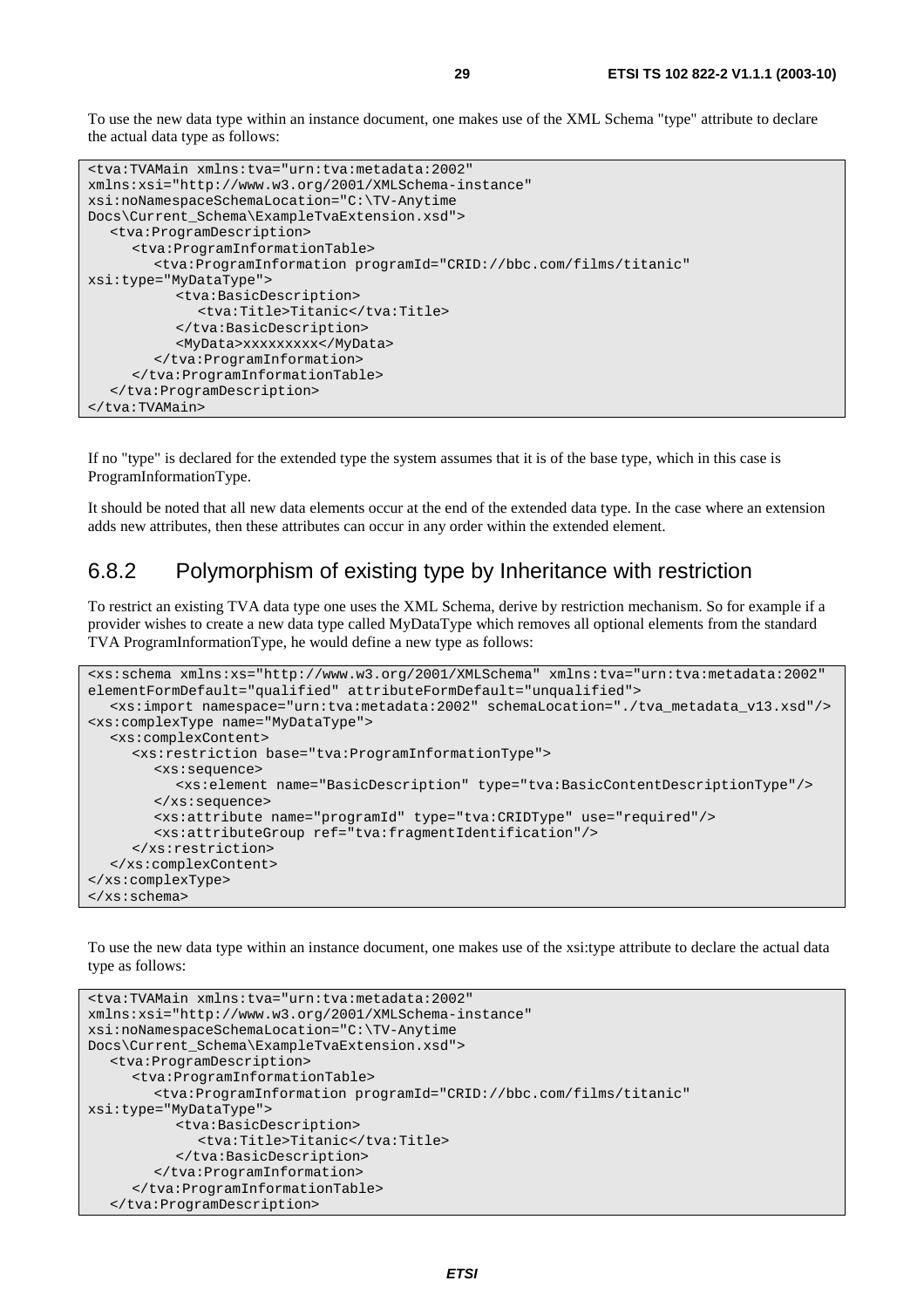</tva:TVAMain>

If no "type" is declared the system assumes that it is of the base type, which in this case is ProgramInformationType.

# 7 Cookbook examples and scenarios

This clause describes the phases identified in a *TV-Anytime* System. It is followed by examples to give an overview of how a system might work. Further details and issues that arise from this example are identified in the next clause. The examples will cover usage of both content referencing and metadata (including the usage of metadata over a bi-directional link).

# 7.1 TV-Anytime dynamic phases

Phases in a *TV-Anytime* session are depicted in figure 8. A more detailed explanation of these phases is covered by "*TV-Anytime* R-2: System Description".

|  |  | Publish Search Select Locate Acquire View Finish |  |  |
|--|--|--------------------------------------------------|--|--|
|  |  |                                                  |  |  |
|  |  |                                                  |  |  |

**Figure 8: Phases in a** TV-Anytime **system** 

The next clause presents an example that shows, per phase, the steps that are to be taken in a *TV-Anytime* system.

# 7.2 Example: Record every episode of this programme series in the broadcast case

This example shows how the current *TV-Anytime* system may work using the TS 102 822-4 [3], TS 102 822-3-1 [1] and TS 102 822-3-2 [2]. The example is intended to give an overview of the system; more specific issues per phase will be covered later in the next clause.

#### Publish

A content service provider will publish a CRID that represents a programme series, and CRIDs that represent the constituents of that programme series. The same or different service provider will publish metadata that describes this series and its constituent episodes. The same or different service provider will publish location resolution data that describes where and when the constituent episodes of this series may be acquired. The series may be available from multiple content service providers.

In this example we will use a comedy show "Fox" which has two episodes. The included XML snippets show an almost minimal way to describe this show and its episodes. Three metadata tables are needed to describe the relations for the Fox show. The GroupInformation table that holds information for all episodes of Fox and two ProgramInformation tables that contain information for the different episodes.

The link between the group and the episodes is made by the content referencing system: if the Group CRID "//hbc/foxes/all" is put to the resolution engine in the PDR, it will come back with both programme CRIDs. The link between programmes and the group is being made by the <memberOf> element in the ProgramInformation table.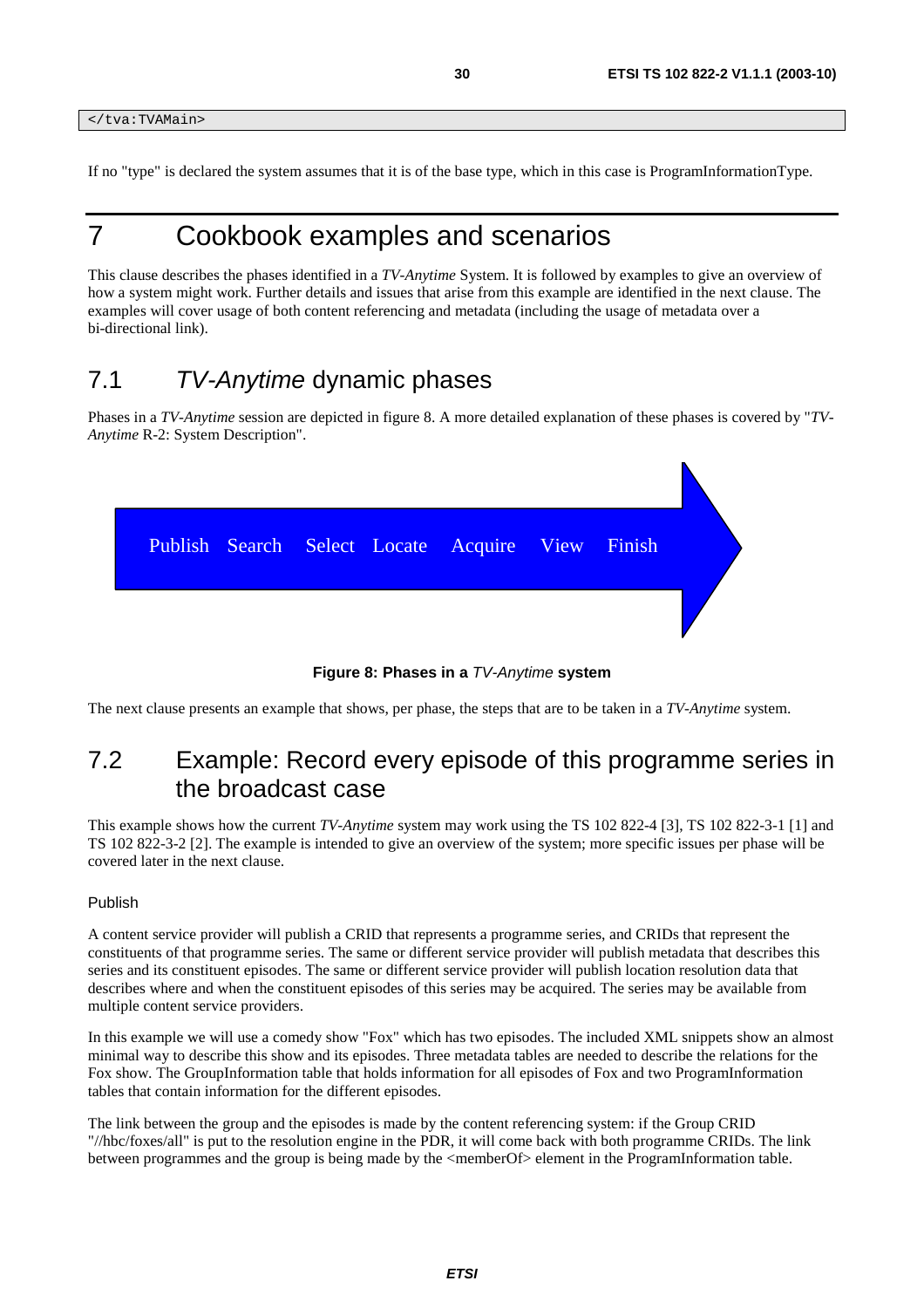| <programdescription></programdescription>                                                              |  |  |  |
|--------------------------------------------------------------------------------------------------------|--|--|--|
| <programinformationtable></programinformationtable>                                                    |  |  |  |
| <programinformation programid="crid://hbc.com/foxes/episode1"></programinformation>                    |  |  |  |
| <basicdescription></basicdescription>                                                                  |  |  |  |
| <title type="main"></title>                                                                            |  |  |  |
| The one where Fox jumps in the Potomac                                                                 |  |  |  |
| $\langle$ Title>                                                                                       |  |  |  |
| <synopsis length="short"></synopsis>                                                                   |  |  |  |
| Fox goes to Washington and jumps in the Potomac                                                        |  |  |  |
|                                                                                                        |  |  |  |
|                                                                                                        |  |  |  |
| <memberof crid="crid://hbc.com/foxes/all" xsi:type="EpisodeOfType"></memberof>                         |  |  |  |
|                                                                                                        |  |  |  |
| <programinformation programid="crid://hbc.com/foxes/episode2"></programinformation>                    |  |  |  |
| <basicdescription></basicdescription>                                                                  |  |  |  |
| <title type="main"></title>                                                                            |  |  |  |
| The one where Fox drowns in the Lake of Geneva                                                         |  |  |  |
| $\langle$ Title>                                                                                       |  |  |  |
| <synopsis length="short"></synopsis>                                                                   |  |  |  |
| Fox goes to Geneva and tries to climb the fountain                                                     |  |  |  |
|                                                                                                        |  |  |  |
|                                                                                                        |  |  |  |
| <memberof crid="crid://hbc.com/foxes/all" xsi:type="EpisodeOfType"></memberof>                         |  |  |  |
|                                                                                                        |  |  |  |
|                                                                                                        |  |  |  |
| <groupinformationtable></groupinformationtable>                                                        |  |  |  |
| <groupinformation groupid="crid://hbc.com/foxes/all" numofitems="2" ordered="true"></groupinformation> |  |  |  |
| <grouptype value="show" xsi:type="ProgramGroupTypeType"></grouptype>                                   |  |  |  |
| <basicdescription></basicdescription>                                                                  |  |  |  |
| <title type="main"></title>                                                                            |  |  |  |
| All episodes of Foxes ever                                                                             |  |  |  |
| $\langle$ Title>                                                                                       |  |  |  |
| <synopsis length="short"></synopsis>                                                                   |  |  |  |
| More Foxes than you can handle                                                                         |  |  |  |
|                                                                                                        |  |  |  |
|                                                                                                        |  |  |  |
| <memberof crid="crid://hbc.com/comedy/all" xsi:type="MemberOfType"></memberof>                         |  |  |  |
|                                                                                                        |  |  |  |
|                                                                                                        |  |  |  |
|                                                                                                        |  |  |  |

To allow PDRs to build for, example, an EPG or to inform the user of the approximate schedule of an airing, InstanceMetadata can be used. This is useful, for example, when a user is interested in watching a programme in a non-time shifted manner. The BroadcastEvent table in the instance metadata is used for that purpose. It is *NOT* there to signal to the PDR where and when a particular programme really can be found: that is the job of content referencing and location resolution mechanism. As stated before, the metadata is used mainly for attraction purposes. An example XML snippet of a BroadcastEvent table is given below:

```
<ProgramLocationTable> 
<BroadcastEvent serviceIDRef = "hbc100022311"> 
 <Program crid="crid://hbc.com/foxes/episode1"/> 
<BroadcastURL>dvb:// 1.4ee2.3f4/</BroadcastURL> 
  <EventDescription> 
   <PublishedTime>2001-04-05T21:00:00.00+01:00</PublishedTime> 
   <PublishedDuration>PT3H</PublishedDuration> 
  </EventDescription> 
  </BroadcastEvent> 
</ProgramLocationTable>
```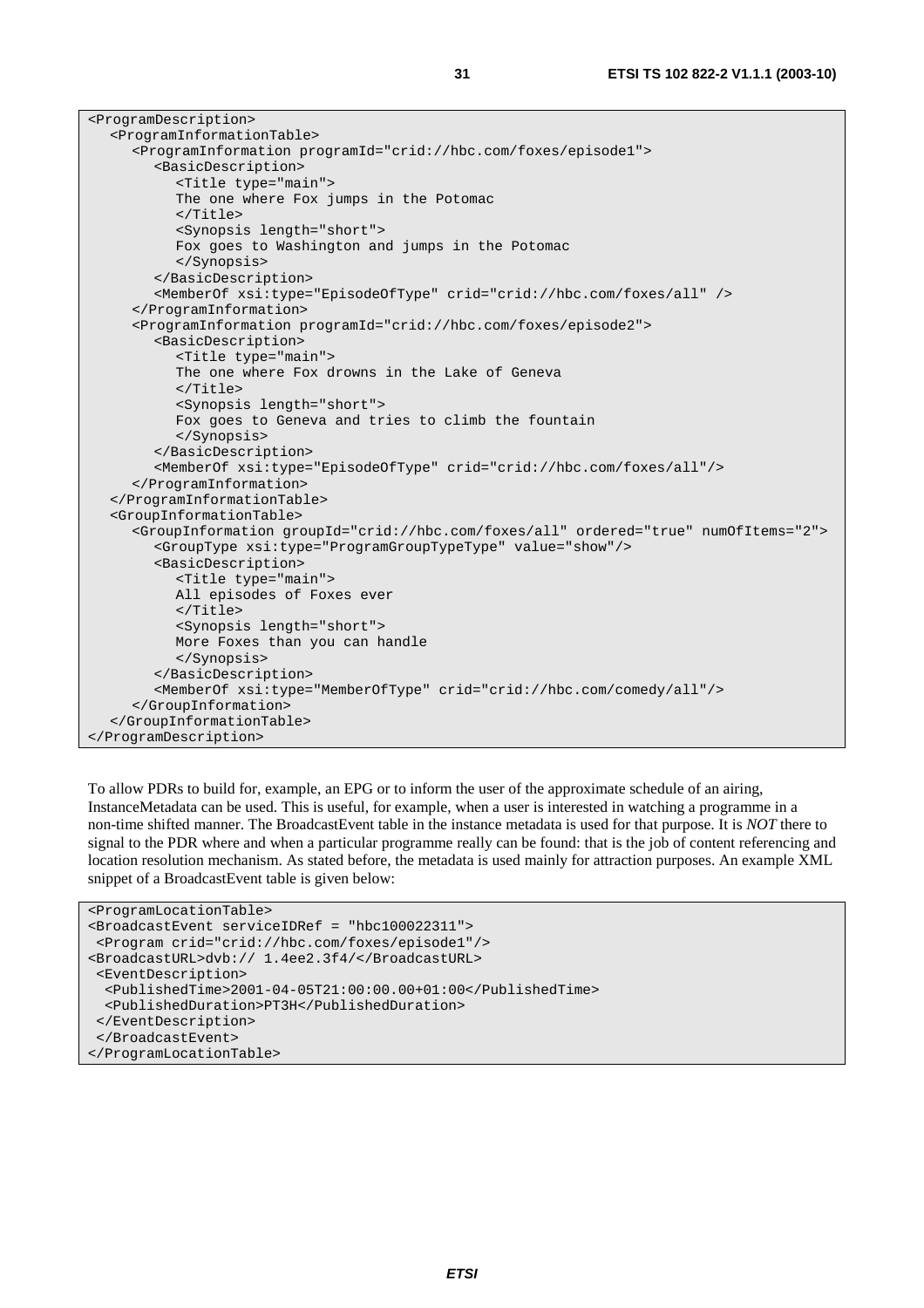#### Search

One example of a search is a user searching for the title of a series, e.g. "Foxes", that he is interested in. The result of the search is a list of matching titles and associated identifiers (CRIDs). To refine his search further, the user must examine other metadata that can be attached to the CRID. The user can refine his search further to identify the particular series he wants to acquire, e.g. "Foxes in the Wild". The search may then be refined even further, e.g. by specifying PPV or free-to-air or quality.

Another example is that a user likes the programme he is currently viewing and wants to see more programmes like this one. First the system must find the CRID of the current programme being viewed. If the programme is played from disk then the system should have stored the identity of the programme and associated metadata. If the programme is "live" then the system must be able to find the CRID of the programme on the current channel. Once the CRID has been found then the system must find the metadata associated with this CRID and interrogate it. In this example the programme is a member of a series. The user reads the description of the series and decides to record the whole series.

Other search mechanisms, based on the UserPreferences metadata are also possible. The search intention can for example be captured in the UserPreference DS.

In this example the user searches for "Fox". The PDR in this example examines the title and synopsis fields of the Group and Program Information table and outputs as a result of his search three descriptions, one of the group, and two of the episodes. Other implementations could also search other metadata elements like keywords or genre. The user selects episode 2 and reads the synopsis. For this example we assume that after viewing info about this episode the user wants to record the whole series.

#### Select

For our example we assume that the PDR will offer the user the option to record the whole series. At this point to get the whole series the PDR examines the MemberOf element in the ProgramInformation table and sees that the episode is part of a show called "Fox" with CRID "//hbc.com/foxes/all". With this CRID available it will try to locate the actual episodes in the next phase.

At this point the usage history metadata table in the PDR could be updated, showing that the user has made a selection. An example XML snippet is below:

```
<UserDescription> 
   <UsageHistory id="usage-history-001" allowCollection="true"> 
      <mpeg7:UserIdentifier protected="true"> 
         <mpeg7:Name xml:lang="en">John Doe</mpeg7:Name> 
      </mpeg7:UserIdentifier> 
      <mpeg7:UserActionHistory id="useraction-history-001" 
         protected="false"> 
         <mpeg7:ObservationPeriod> 
            <mpeg7:TimePoint>2001-02-02T18:00-08:00</mpeg7:TimePoint> 
            <mpeg7:Duration>PT96H</mpeg7:Duration> 
         </mpeg7:ObservationPeriod> 
         <mpeg7:ObservationPeriod> 
            <mpeg7:TimePoint>2001-02-02T18:00-08:00</mpeg7:TimePoint> 
            <mpeg7:Duration>PT6H</mpeg7:Duration> 
         </mpeg7:ObservationPeriod> 
         <mpeg7:UserActionList id="ua-list-001" numOfInstances="1" 
totalDuration="PT2H30M"> 
            <mpeg7:ActionType href="urn:tva:TVAFUserActionCS"> 
              <mpeg7:Name>Record</mpeg7:Name> 
            </mpeg7:ActionType> 
            <mpeg7:UserAction> 
               <mpeg7:ActionTime> 
                 <mpeg7:MediaTime> 
                    <mpeg7:MediaTimePoint>2001-02-02T19:00:00</mpeg7:MediaTimePoint> 
                    <mpeg7:MediaDuration>PT1H</mpeg7:MediaDuration> 
                 </mpeg7:MediaTime> 
              </mpeg7:ActionTime> 
               <mpeg7:ProgramIdentifier organization="TVAF" 
type="CRID">crid://hbc.com/foxes/all</mpeg7:ProgramIdentifier> 
            </mpeg7:UserAction> 
         </mpeg7:UserActionList> 
      </mpeg7:UserActionHistory>
```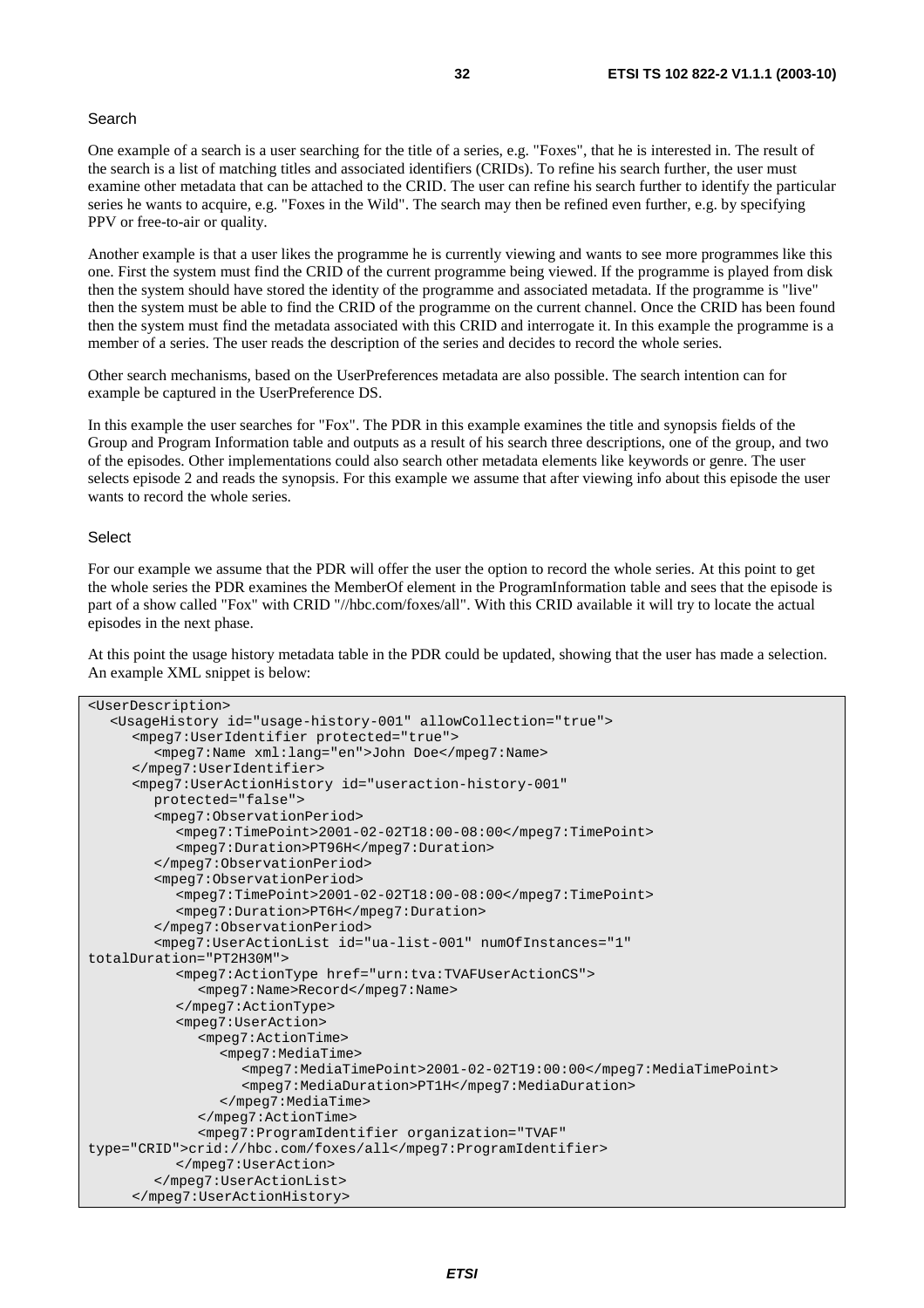This usage history could also be used by the PDR to fill the user preference metadata tables. A more extensive example of usage history can be found in annex A.

As far as the user is concerned, the system will now autonomously make the content available at some point in the future.

#### Locate

Once the particular series has been chosen the series must be "resolved" to its constituent episodes. Given the CRID for the series the location resolution functional unit will return a list of CRIDs that refer to each episode. This relies on the fact that the location resolution data is made available to the box.

The resolution process continues until each of the episodes is then resolved to locations (channel/time/duration in the broadcast case). For each episode there may be several locations, e.g. repeats. These locations contain the same content as far as the service provider is concerned.

For our example, the show "Fox" has the following resolution tables associated with it:

```
<ContentReferencingTable> 
 <!-- CRID resolution to other CRIDs --> 
 <Result CRID="crid://hbc.com/foxes/all" 
   status="resolved" complete="true" acquire="all"> 
  <CRIDResult> 
   <Crid>crid://hbc.com/foxes/episode1</Crid> 
   <Crid>crid://hbc.com/foxes/episode2</Crid> 
  </CRIDResult> 
 </Result> 
 <!-- CRID resolution to locators --> 
 <Result CRID="crid://hbc.com/foxes/episode1" status="resolved" 
   complete="true" acquire="all"> 
  <LocationsResult> 
   <Locator>dvb://1.4ee2.3f4;4f5@2001-04-05T21:00:00.00+01:00/PT00H45M 
   </Locator> 
  </LocationsResult> 
 </Result> 
 <Result CRID="crid://hbc.com/foxes/episode2" 
   status="cannot yet resolve" complete="true" 
   acquire="all" reresolveDate = "2001-09-09T12:00:00.00+01:00"> 
\langleResult>
</ContentReferencingTable>
```
In the XML instance it can be seen that the Group CRID has two CRIDs associated with it, those of episode 1 and 2 of "Fox". In the example a DVB locator is used for episode one, the PDR already knows when and where this episode can be found. Episode two is somewhere in the future at an unknown time, so if the PDR tries to resolve that it will know to try again after the 9th of September 2001.

Note that the syntax of the locator is not specified here. For purposes of illustration, a locator has been dreamt up by appending an existing DVB locator with an "@" and a string to express time and duration according to ISO 8601 [8].

#### Acquire

The local storage management function will use any alternative locators to resolve recording conflicts. The chosen locator will then be used to tune to the specified channel at the specified time and record for the specified duration. To ensure that the content is recorded the system must monitor for changes in the location of the content. For example, the programme may be moved to a different channel. This may involve re-resolution of the CRID.

In addition, to accurately record the desired content it may be necessary to take advantage of lower-level system features such as Programme Delivery Control (PDC) or DVB event IDs. An example would be where the showing of a programme is delayed - if the original time and duration are followed the end of the programme will not be recorded.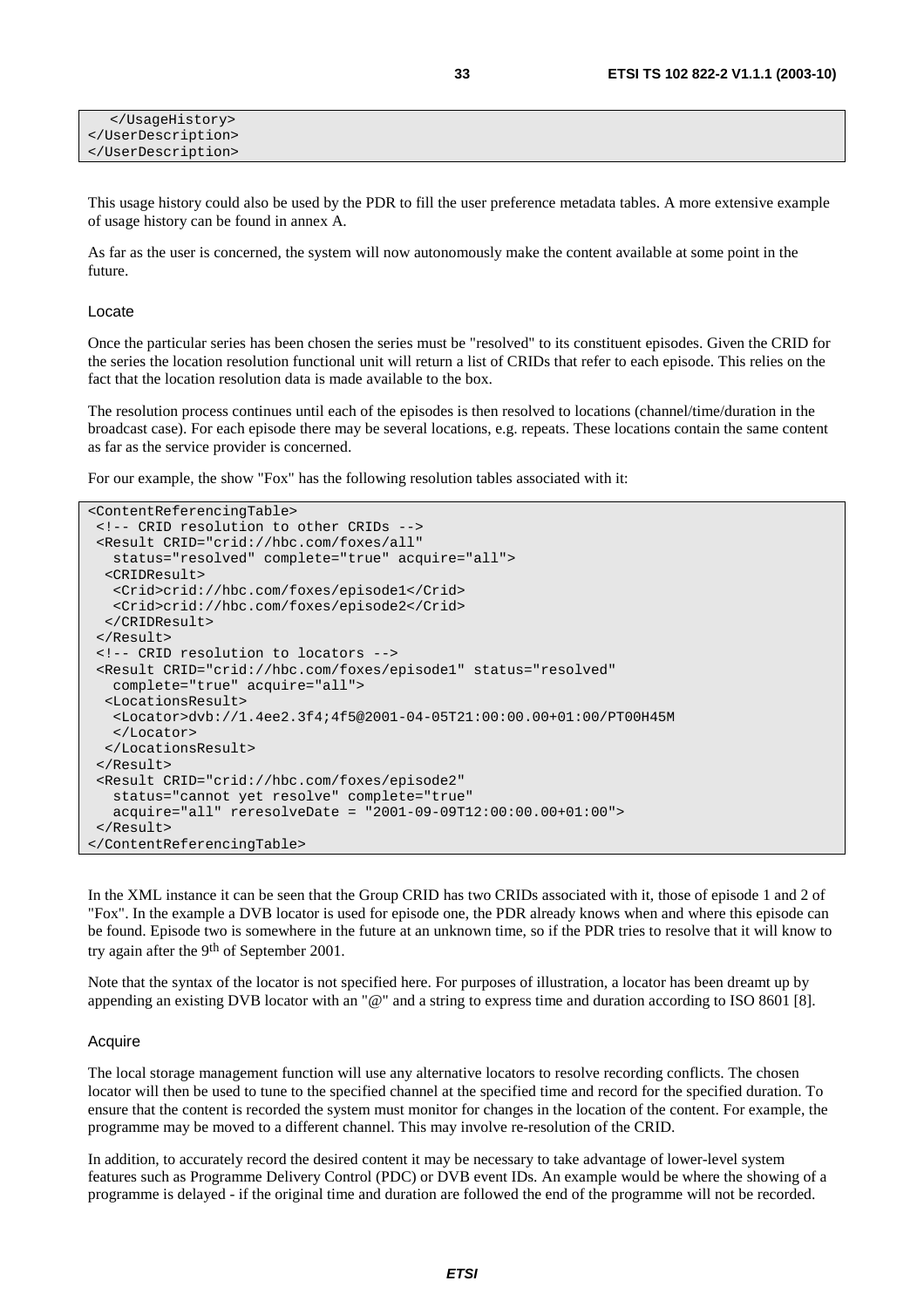Verification that actually the programme that was asked for has been recorded is not currently supported in *TV-Anytime*.

#### View

Once the episodes of the series have been acquired they are made available for viewing. As the viewer may want to view the associated metadata at the time of playback, the system should store the associated metadata at the time of selection or capture. If the metadata changes between selection and playback, it may be necessary to use version or timestamp information to present useful information to the user. For example, if one episode of a series advertised a particular guest actor as appearing, but did not take part, this may affect whether the user may wish to view the programme.

To allow users to know what they actually have recorded on their PDR, at least a minimal set of metadata needs to be kept with the content. In our example that could be ProgramInformation tables, allowing the user to see title and synopsis of programmes he recorded.

#### Finishing

This may involve a user preference system storing information about the viewing of this series or episode. This information could then be used by an agent to determine the preferences of the user. An extensive example of usage history can be found in annex A.

The following figure gives a graphic representation of this process.



**Figure 9: Dynamic behaviour of TV-Anytime system example** 

### 7.3 Example: Record highlights from a football match via an EPG

There are two ways to achieve this functionality. If the original match and the highlights are separate pieces of content identified by different CRIDs, the highlights can be captured by using the appropriate CRID. The alternative, described below, uses segmentation metadata.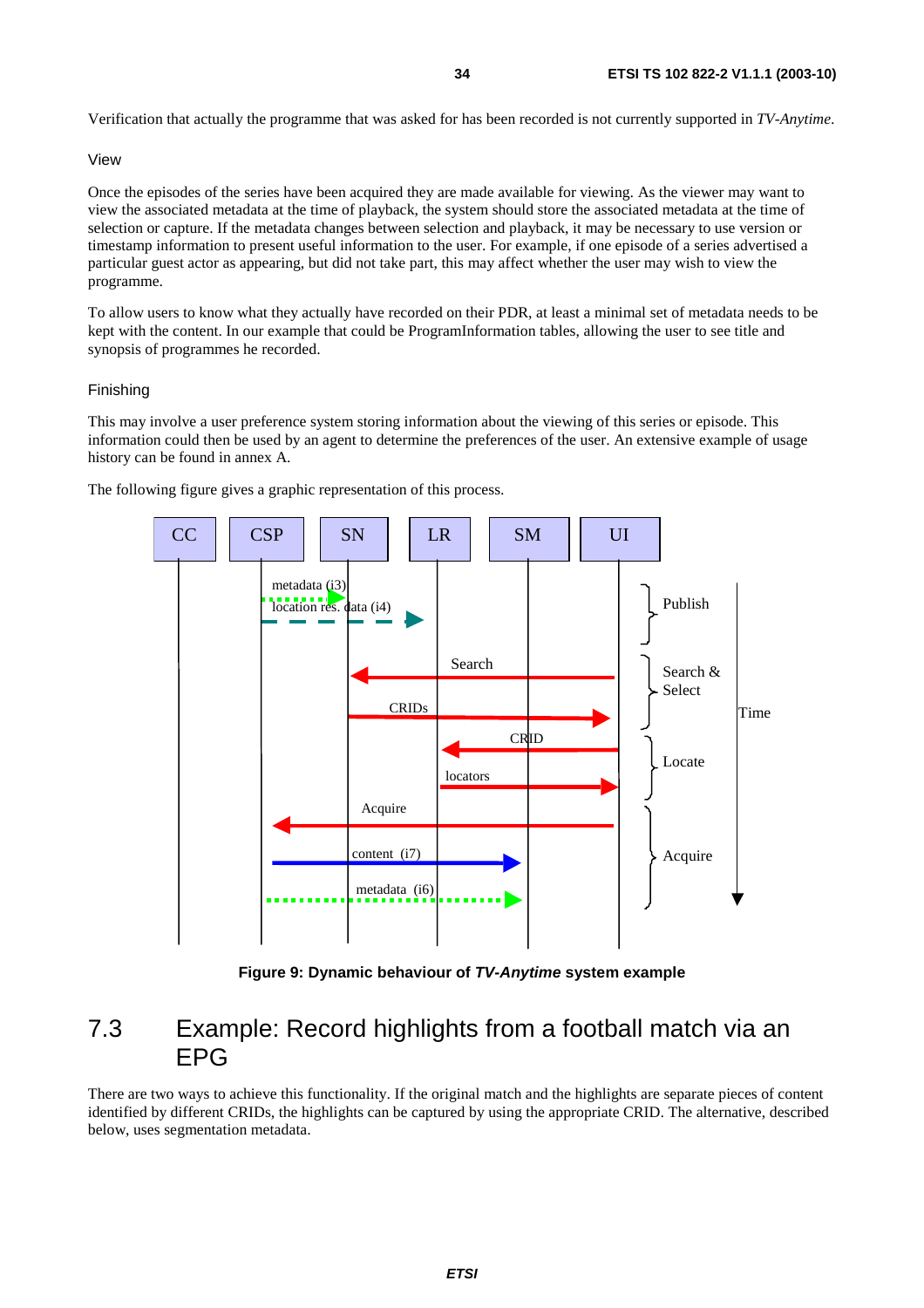#### Publish

A content service provider will publish a CRID that represents the football programme. The same or different service provider will publish content metadata that describes this programme. The same or different service provider will publish segmentation metadata that describes the highlights of this programme. The same or different service provider will publish location resolution data that describes where and when this programme may be acquired. The programme may be available from multiple content service providers.



**Figure 10: Highlight segmentation** 

The following XML snippet shows a minimal way to describe the Program Information and Program Location metadata for the football programme.

```
<ProgramDescription> 
   <ProgramInformationTable> 
      <ProgramInformation programId="crid://sport.com/football/match10"> 
         <BasicDescription> 
            <Title type="main">Ireland Vs Saudi Arabia</Title> 
            <Synopsis length="short"> 
              Ireland qualifies for the second round of the world cup 
            </Synopsis> 
         </BasicDescription> 
      </ProgramInformation> 
   </ProgramInformationTable> 
   <ProgramLocationTable> 
      <BroadcastEvent serviceIDRef = "hbc10022311"> 
         <Program crid="crid://sport.com/football/match10" /> 
         <ProgramURL>dvb://1.4ee2.3f4/</ProgramURL> 
         <PublishedStartTime>2002-06-05T18:00:00.00+01:00</PublishedStartTime> 
         <PublishedDuration>PT6H</PublishedDuration> 
      </BroadcastEvent> 
   </ProgramLocationTable> 
</ProgramDescription>
```
The segmentation metadata may be broadcast separately from the programme and it is associated programme information/programme location metadata. Segment metadata is "overlaid" on the original content. This means that the original content is published and various different segmentation schemes can be applied to it, for example, highlights with different durations. The following XML shows the segmentation metadata for the highlights.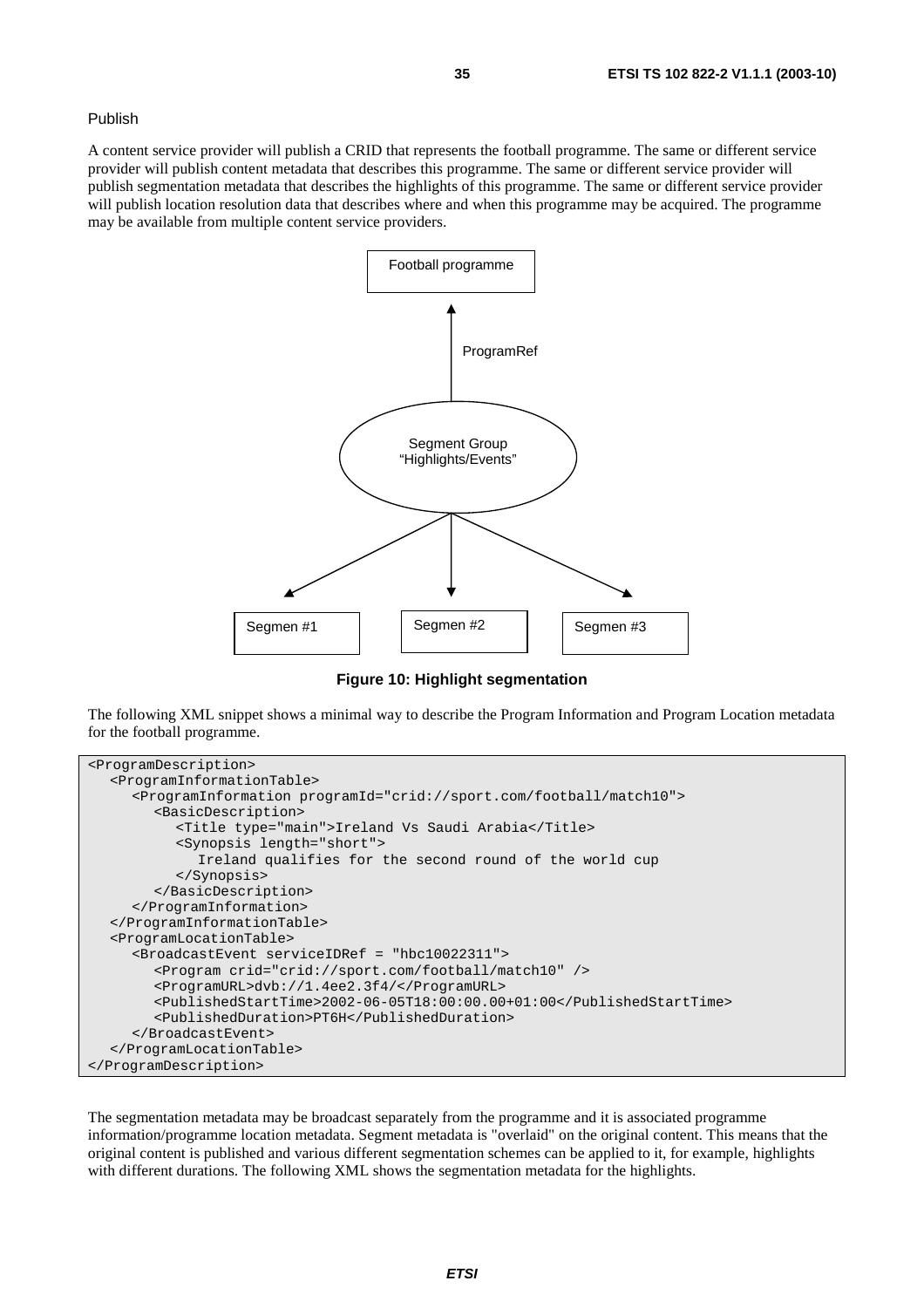The segment group is of type "Highlights/Events". It references the CRID of the football programme and contains references to three segments. The three highlight segments and the segment group are described as follows:

```
<ProgramDescription> 
  <SegmentInformationTable> 
   <SegmentList> 
    <SegmentInformation segmentId="S27A67758-E714-4a4e-B994- 
      3B650A443699"> 
      <ProgramRef crid="crid://sport.com/football/match10"/> 
      <Description> 
         <Title xml:lang="en">Highlight 1</Title> 
         <Synopsis xml:lang="en">The first goal</Synopsis> 
      </Description> 
      <SegmentLocator> 
       <mpeg7:MediaRelIncrTimePoint 
          mediaTimeUnit="PT1N25F">10291 
      </mpeg7:MediaRelIncrTimePoint> 
       <mpeg7:MediaIncrDuration 
          mediaTimeUnit="PT1N25F">15470 
       </mpeg7:MediaIncrDuration> 
      </SegmentLocator> 
   </SegmentInformation> 
   <SegmentInformation segmentId="S046C7C0F-BF83-4b4d-969E- 
      204E8E82CF7C "> 
    <ProgramRef crid="crid://sport.com/football/match10"/> 
    <Description> 
     <Title xml:lang="en">Highlight 2</Title> 
      <Synopsis xml:lang="en">The second goal</Synopsis> 
    </Description> 
    <SegmentLocator> 
      <mpeg7:MediaRelIncrTimePoint mediaTimeUnit="PT1N25F"> 
       22291 
      </mpeg7:MediaRelIncrTimePoint> 
      <mpeg7:MediaIncrDuration mediaTimeUnit="PT1N25F"> 
       26470 
     </mpeg7:MediaIncrDuration> 
    </SegmentLocator> 
   </SegmentInformation> 
   <SegmentInformation segmentId="S5117353A-F598-4de1-968E- 
      8C3D134C7642"> 
    <ProgramRef crid="crid://sport.com/football/match10"/> 
     <Description> 
       <Title xml:lang="en">Highlight 3</Title> 
       <Synopsis xml:lang="en">The third goal</Synopsis> 
      </Description> 
      <SegmentLocator> 
       <mpeg7:MediaRelIncrTimePoint mediaTimeUnit="PT1N25F"> 
        39291 
      </mpeg7:MediaRelIncrTimePoint> 
       <mpeg7:MediaIncrDuration mediaTimeUnit="PT1N25F"> 
         55470 
       </mpeg7:MediaIncrDuration> 
     </SegmentLocator> 
    </SegmentInformation> 
   </SegmentList> 
   <SegmentGroupList> 
    <SegmentGroupInformation groupId="G92F0C707-2ECB-403a-88FC- 
      89EEF7961034"> 
      <ProgramRef crid="crid://sport.com/football/match10"/> 
      <GroupType xsi:type="SegmentGroupTypeType" 
         value="highlights/events"/> 
      <Description> 
       <Title xml:lang="en">Match Highlights</Title> 
       <Synopsis xml:lang="en">Goals from the match</Synopsis> 
      </Description> 
      <Segments refList="S27A67758-E714-4a4e-B994-3B650A443699 
              S046C7C0F-BF83-4b4d-969E-204E8E82CF7C 
              S5117353A-F598-4de1-968E-8C3D134C7642"/> 
    </SegmentGroupInformation>
```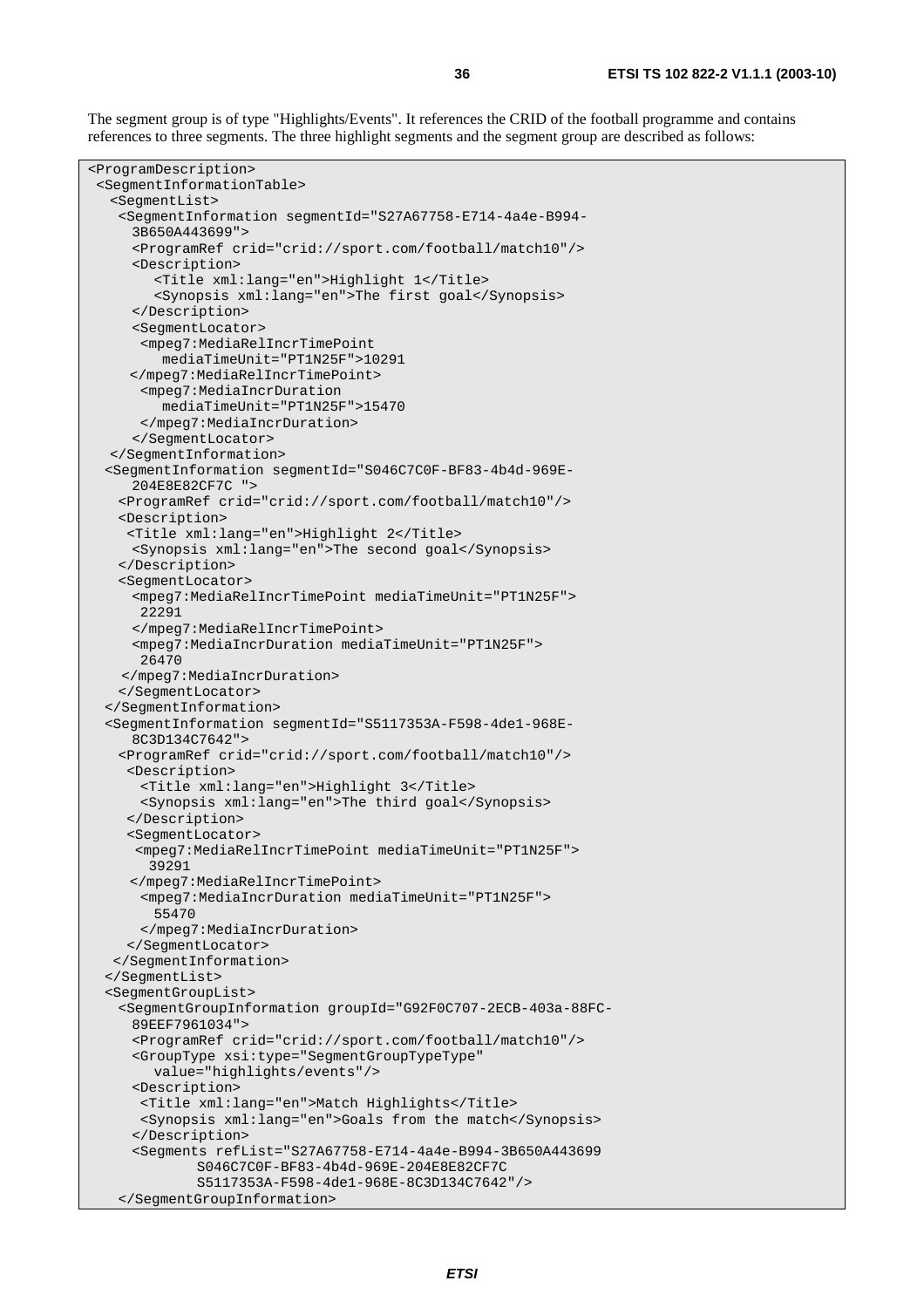```
 </SegmentGroupList> 
  </SegmentInformationTable> 
</ProgramDescription>
```
### Search

The PDR will use the information from the ProgramInformation and ProgramLocation tables to render an EPG/ECG. The ProgramLocation table is used by the PDR to know the expected time and channel where the programmes will be shown, and the ProgramInformation table is used to provide the location-independent information about each programme (such as title and synopsis).

The user can then navigate around this EPG/ECG to find content that they wish to acquire.

### **Select**

For our example we assume that the PDR will offer the user the option to view either the original football programme or the highlights of that programme via the EPG. The user wishes to watch the highlights and selects this option from the EPG.

```
EPG for channel XX 
….
6pm - 8pm Football: Ireland Vs Saudi Arabia | Highlights | 
….
```
As discussed in the View section the fact that the user has selected the highlights does not affect the actual content acquired. It simply indicates that the highlights segment metadata should also be acquired at some time and applied to the content when it is viewed.

At this point the usage history metadata table in the PDR could be updated, showing that the user has made a selection. An example XML snippet is shown in the first cookbook scenario.

This usage history could also be used by the PDR to fill the user preference metadata tables. As far as the user is concerned, the system will now autonomously make the content available at some point in the future.

### Locate

Once the particular football programme has been chosen the programme CRID must be "resolved" to a unique locator (channel/time/duration in the broadcast case). This relies on the fact that the location resolution data is made available to the PDR. For this football programme there may be several locations, e.g. repeats. These locations contain the same content as far as the service provider is concerned.

For our example, the football programme has the following simple resolution tables associated with it:

```
<ContentReferencingTable> 
 <!-- CRID resolution to locators --> 
 <Result CRID="crid://sport.com/football/match10" 
   status="resolved" complete="true" acquire="all"> 
   <LocationsResult> 
    <Locator>dvb://1.4ee2.3f4;4f5@2001-04- 
            05T21:00:00.00+01:00/PT00H45M 
   </Locator> 
   </LocationsResult> 
 </Result> 
</ContentReferencingTable>
```
In the XML instance it can be seen that the football programme has only one locator associated with its CRID. In the example a DVB locator is used. The PDR already knows when and where this episode can be found. Note that the syntax of the locator is not specified here. For purposes of illustration, a locator has been created by appending an existing DVB locator with an "@" and a string to express time and duration according to ISO 8601 [8].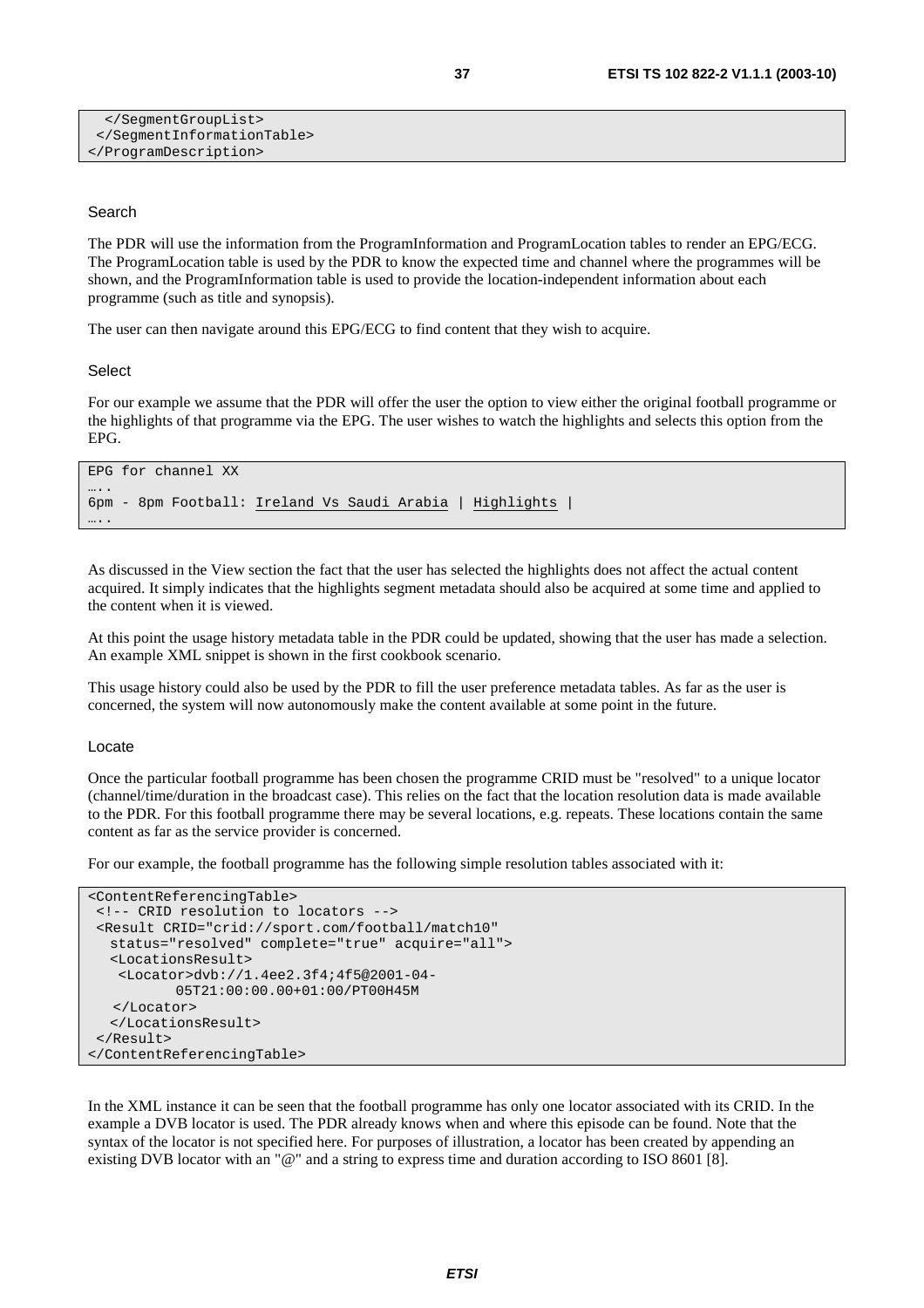### Acquire

The locator will be used to tune to the specified channel at the specified time and record for the specified duration. To ensure that the content is recorded the system must monitor for changes in the location of the content. For example, the programme may be moved to a different channel. This may involve re-resolution of the CRID.

The segmentation metadata may be acquired at the same time as the content or it may be intermittently broadcast from the carousel and acquisition may occur at a later time.

There is also the possibility that the segmentation metadata could be updated over time. If the metadata changes between selection and playback it may be necessary to use version or timestamp information to present useful information to the user. For example, the highlights may be changed if one of the players in the match is later named as the best player of the tournament.

### View

Once the football programme has been acquired they are made available for viewing. The user has captured the original football programme plus the segment metadata that applies to that programme. As the user chose the view the highlights from the EPG this is the version that should be displayed when the user views the programme. Of course as the original content has been captured an option can be provided to view the full programme as well.

How this preference (full content/highlights) is stored on the box is an implementation issue. It may be as simple as a flag attached to the content indicating whether the associated segment metadata is to be utilized.

As the user has selected the highlights, the following events occur when the programme is viewed:

- The SegmentGroupInformation is processed by the PDR. There are seen to be three segments associated with the CRID crid: //sport.com/football/match10.
- Each individual SegmentInformation is processed and the segmentLocator is used to index a particular segment of the referenced CRID.
- The segments are played. The PDR will play the highlights in a continuous ordered manner. Interstitial content such as title screens/advertising shall be part of the original programmes and identified as highlights/events.

To allow users to know what they actually have recorded on their PDR, at least a minimal set of metadata needs to be kept with the content. In our example this metadata could be the ProgramInformation tables, allowing the user to see the title and synopsis of programmes that have been recorded.

### Finishing

This may involve a user preference system storing information about the viewing of this programme. An agent to determine the preferences of the user could then use this information. For example from this and other recordings it may be obvious that the user always views the highlights of sporting events and never the entire content.

### 7.4 Example: Select a particular showing of a programme from an EPG/ECG (in the broadcast case)

### Publish

A content service provider will publish CRIDs for each programme in its schedule. They will also publish programme description and programme location metadata for these programmes. The same or different service provider will publish location resolution data that describes where and when the programmes from the schedule may be acquired.

The included XML snippets show an almost minimal way to describe this schedule. Two metadata tables are needed to describe the schedule. The ProgramInformation table contains information for each of the different programmes. The ProgramLocation table contains the time and channel information necessary to render an EPG. The link between the time and channel information for a programme and its location-independent description is made by the CRID. It is worth noting that the ProgramLocation table is *NOT* there to signal to the PDR where and when a particular programme really can be found: that is the job of content referencing and location resolution mechanism.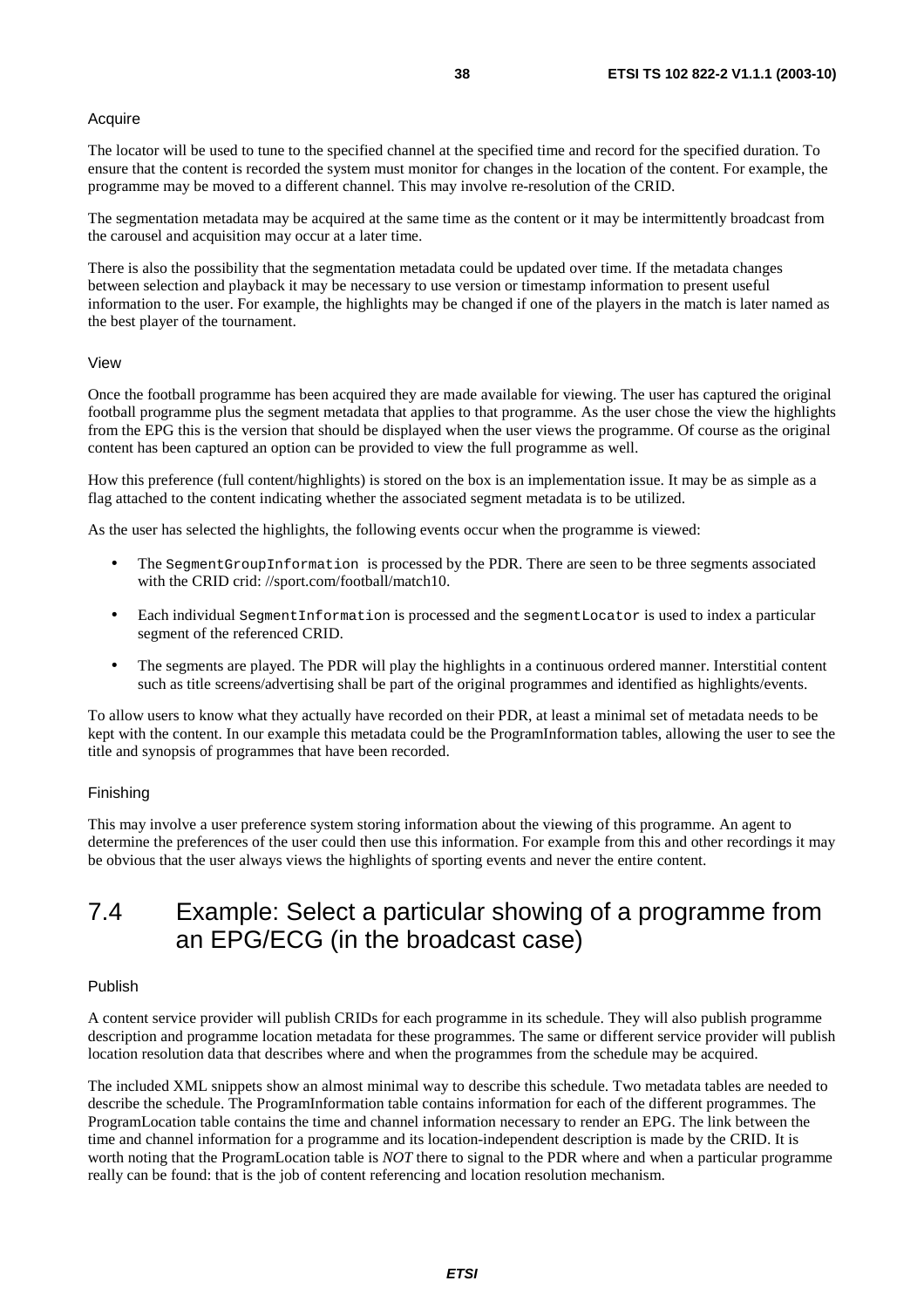| <programdescription></programdescription>                                           |
|-------------------------------------------------------------------------------------|
| <programinformationtable></programinformationtable>                                 |
| <programinformation programid="crid://hbc.com/foxes/episodel"></programinformation> |
| <basicdescription></basicdescription>                                               |
| <title type="main"></title>                                                         |
| The one where Fox jumps in the Potomac                                              |
| $\langle$ Title>                                                                    |
| <synopsis length="short"></synopsis>                                                |
| Fox goes to Washington and jumps in the Potomac                                     |
|                                                                                     |
|                                                                                     |
|                                                                                     |
| <programinformation programid="crid://hbc.com/news/six"></programinformation>       |
| <basicdescription></basicdescription>                                               |
| <title type="main"></title>                                                         |
| The HBC 6 o'Clock News                                                              |
| $\langle$ Title>                                                                    |
| <synopsis length="short"></synopsis>                                                |
| The latest news and sports from around the world                                    |
|                                                                                     |
|                                                                                     |
|                                                                                     |
| <programinformation programid="crid://hbc.com/bear/woods"></programinformation>     |
| <basicdescription></basicdescription>                                               |
| <title type="main"></title>                                                         |
| The Bear Show in the Woods                                                          |
| $\langle$ Title>                                                                    |
| <synopsis length="short"></synopsis>                                                |
| Bear sings a medley of songs from One Hundred Tree Wood                             |
|                                                                                     |
|                                                                                     |
|                                                                                     |
|                                                                                     |
| <programlocationtable></programlocationtable>                                       |
| <broadcastevent serviceidref="hbc100022311"></broadcastevent>                       |
| <program crid="crid://hbc.com/news/six"></program>                                  |
| <programurl>dvb://1.4ee2.3f4/</programurl>                                          |
| <publishedstarttime>2002-06-05T18:00:00.00+01:00</publishedstarttime>               |
| <publishedduration>PT30H</publishedduration>                                        |
|                                                                                     |
| <broadcastevent serviceidref="hbc100022311"></broadcastevent>                       |
| <program crid="crid://hbc.com/foxes/episode1"></program>                            |
| <programurl>dvb://1.4ee2.3f4/</programurl>                                          |
| <instancemetadataid>imi:fell</instancemetadataid>                                   |
| <publishedstarttime>2002-06-05T18:30:00.00+01:00</publishedstarttime>               |
| <publishedduration>PT30H</publishedduration>                                        |
|                                                                                     |
| <broadcastevent serviceidref="hbc100022311"></broadcastevent>                       |
| <program crid="crid://hbc.com/bear/woods"></program>                                |
| <programurl>dvb://1.4ee2.3f4/</programurl>                                          |
| <publishedstarttime>2002-06-05T19:00:00.00+01:00</publishedstarttime>               |
| <publishedduration>PT60H</publishedduration>                                        |
|                                                                                     |
|                                                                                     |
|                                                                                     |

Insert instance metadata in the ProgramLocationTable to specify why the user might select that particular instance of the programme (e.g. edited for language).

### Search

The PDR will use the information from the ProgramInformation and ProgramLocation tables to render an EPG/ECG. The ProgramLocation table is used by the PDR to know the expected time and channel where the programmes will be shown, and the ProgramInformation table is used to provide the location-independent information about each programme (such as title and synopsis).

The user can then navigate around this EPG/ECG to find content that they wish to acquire.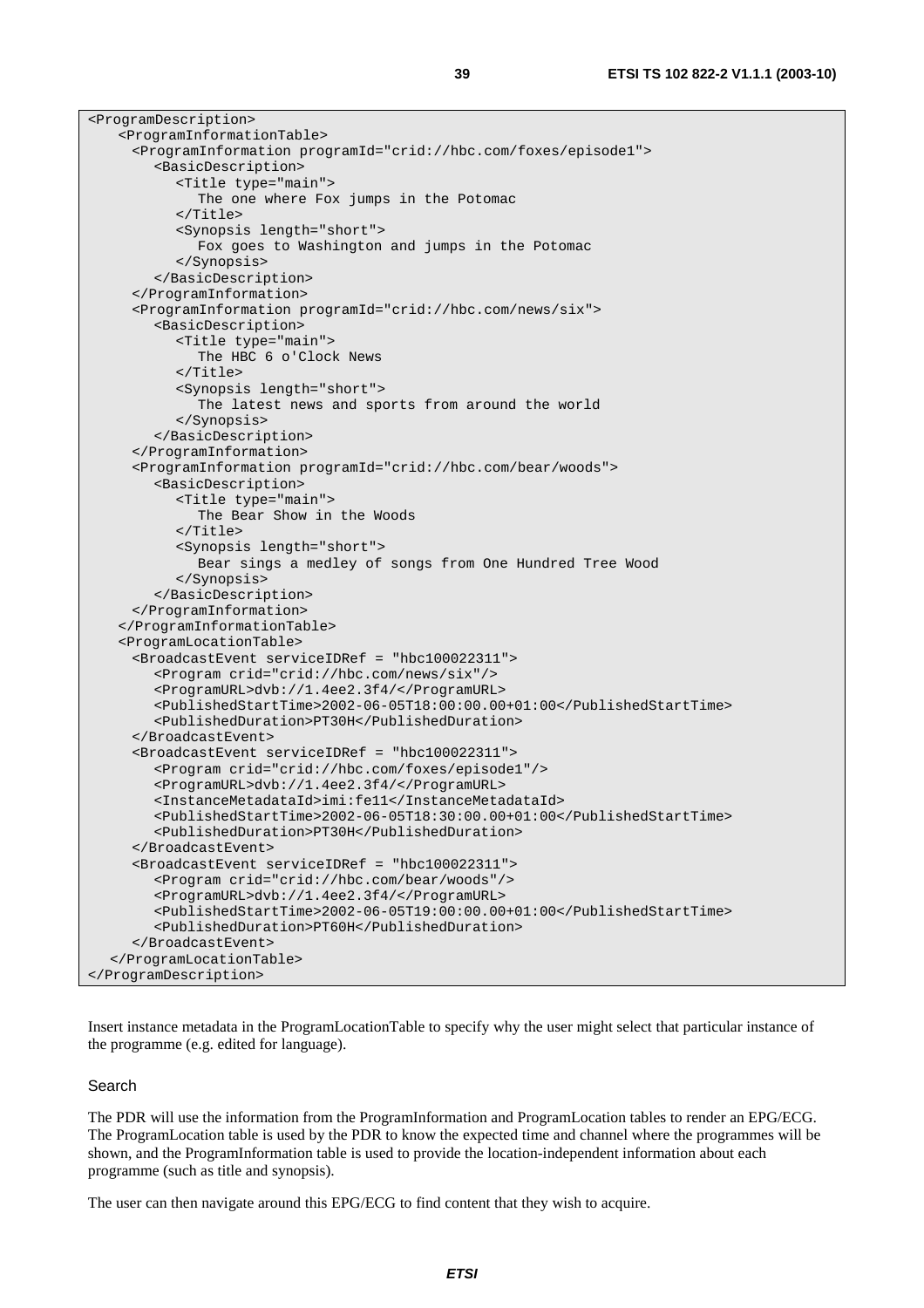### **Select**

Once the user has found something they wish to acquire, they have the choice of acquiring any instance of the programme, or the specific instance they chose from the EPG/ECG.

If the user selects "any instance" of the programme, the PDR uses the CRID from the Programme element of the BroadcastEvent table to start its acquisition process.

If the user selects the "this specific instance" of the programme, the PDR uses the CRID from the Programme element and the instance metadata identifier from the InstanceMetadataId element.

In the following example, we assume that the user has selected episode one of foxes (CRID "crid://hbc.com/foxes/episode1") and that they want this specific instance (instance metadata identifier "imi:fe1\_1") rather than any other showing.

### Locate

Given the CRID for the chosen programme, the location resolution functional unit will return a list of CRIDs that refer to showings of this programme. This relies on the fact that the location resolution data is made available to the box.

In the XML instance it can be seen that the CRID has two locators associated with it, those of the first showing and its repeat.

Note that the syntax of the locator is not specified here. For purposes of illustration, a locator has been created by appending an existing DVB locator with an "@" and a string to express time and duration according to ISO 8601 [8].

### Acquire

The local storage management function could use any alternative locators to resolve recording conflicts when the user has not selected a preference for a specific instance. The chosen locator will then be used to tune to the specified channel at the specified time and record for the specified duration. When the user has selected a specific instance, the PDR will use the instance metadata identifier to decide which locator to use for acquisition.

Looking at the chosen example, the PDR would use the first locator in the content referencing result, because it has an instance metadata identifier of "imi:fe1\_1".

To ensure that the content is recorded the system must monitor for changes in the location of the content. For example, the programme may be moved to a different channel. This may involve re-resolution of the CRID.

An interesting scenario to demonstrate is how a PDR can cope with changes in scheduling. Using the previous example, here is the content referencing result after a schedule change for the chosen episode of "Foxes".

```
<ContentReferencingTable> 
<Result CRID="crid://hbc.com/foxes/episode1" status="resolved" 
    complete="true" acquire="any"> 
   <LocationsResult> 
    <Locator instanceMetadataId="imi:fe11"> 
      dvb://1.4ee2.3f4;4f5@2002-06-05T18:21:00.00+01:00/PT00H29M 
    </Locator> 
    <Locator instanceMetadataId="imi:fe12"> 
      dvb://1.4ee2.3f4;4f5@2002-06-08T21:30:00.00+01:00/PT00H29M 
    </Locator> 
   </LocationsResult> 
 \langleResult>
</ContentReferencingTable>
```
In the above example, the first showing of episode one is delayed by twenty minutes. The PDR can still acquire the first showing because it can decide which locator to use by using the instance metadata identifier "imi:fe1\_1".

The acquisition function of the PDR will need to use both the CRID ("crid://hbc.com/foxes/episode1") and the instance metadata identifier ("imi:fe1\_1") to perform successful acquisition. This is because instance metadata identifiers are only unique within the scope of one CRID, so for example the "imi:fe1\_1" instance metadata identifier might also be used with another CRID.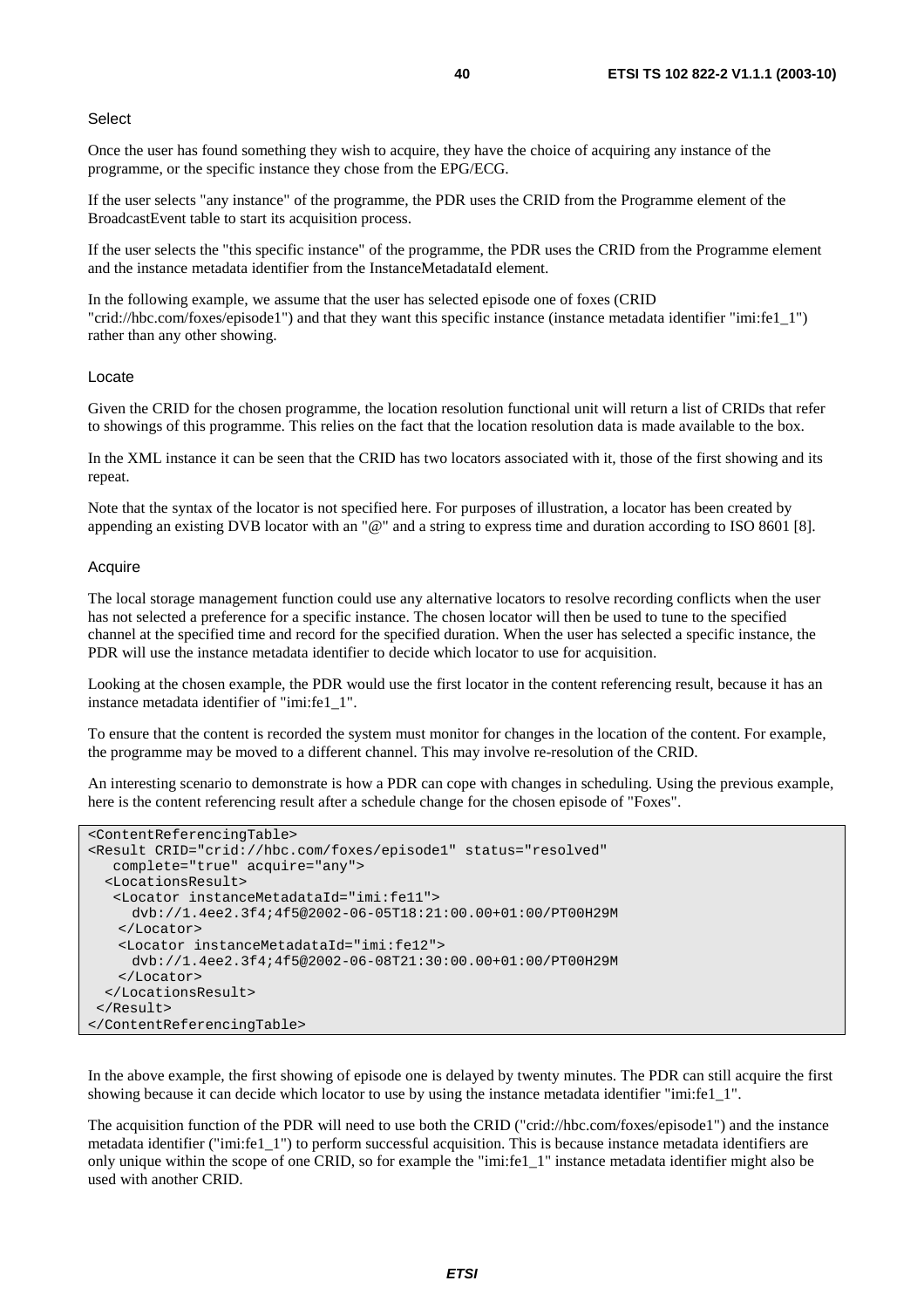### View

Once the chosen episode has been acquired it is made available for viewing. As the viewer may want to view the associated metadata at the time of playback, the system should store the associated metadata at the time of selection or capture. If the metadata changes between selection and playback, it may be necessary to use version or timestamp information to present useful information to the user.

To allow users to know what they actually have recorded on their PDR, at least a minimal set of metadata needs to be kept with the content. In our example that could be the ProgramInformation tables, allowing the user to see title and synopsis of programmes that have been recorded.

#### Finishing

This may involve a user preference system storing information about the viewing of this series or episode. This information could then be used by an agent to determine the preferences of the user. An extensive example of usage history can be found in annex A.

### 7.5 Example: Notify the user of something interesting based on their profile

#### Publish

A content service provider will publish a CRID that represents a programme. The same or different service provider will publish metadata that describes this programme. The same or different service provider will publish location resolution data that describes where and when the programme may be viewed.

In this example we will use a soccer game "World cup, Japan and Russia" which starts 4:30am EST June 14, 2002. The PDA is aware that the user has a preference for this type of content because of his profile that is stored on the PDR or NDR.

```
<ProgramDescription> 
   <ProgramInformationTable> 
      <ProgramInformation programId="crid://foo.com/soccer/worldcup/japan-russia"> 
         <BasicDescription> 
            <Title type="main"> 
                 2002 FIFA World cup soccer game 
           <Title> <Synopsis length="short"> 
              World cup soccer game, Japan versus Russia 
            </Synopsis> 
            <Keyword>World Cup</Keyword> 
            <Keyword>soccer</Keyword> 
            <Keyword>football</Keyword> 
            <Keyword>Japan</Keyword> 
            <Genre href = "urn:tva:metadata:cs:Format:3.2.3.12" type="main"/> 
            <Genre href = "urn:tva:metadata:cs:Format:3.2.3" type="secondary"/> 
         </BasicDescription> 
         <MemberOf xsi:type="MemberOfType" crid="crid://foo.com/soccer/worldcup"/> 
      </ProgramInformation> 
   </ProgramInformationTable> 
</ProgramDescription>
```
InstanceMetadata can be used to allow a PDR to build an EPG or to inform the user of the approximate schedule of an airing. The BroadcastEvent table in the instance metadata is used for that purpose. It is *NOT* there to signal to the PDR where and when a particular programme really can be found: that is the job of content referencing and location resolution mechanism. As stated before, the metadata is used mainly for attraction purposes. An example XML snippet of a BroadcastEvent table is given below:

```
<ProgramLocationTable> 
   <BroadcastEvent serviceIDRef = "hbc100022311"> 
      <Program crid=" crid://foo.com/soccer/worldcup/japan-russia"/> 
      <ProgramURL>dvb://1.4ee2.3f5/</ProgramURL> 
         <PublishedStartTime>2001-04-05T21:00:00.00+01:00</PublishedStartTime>
```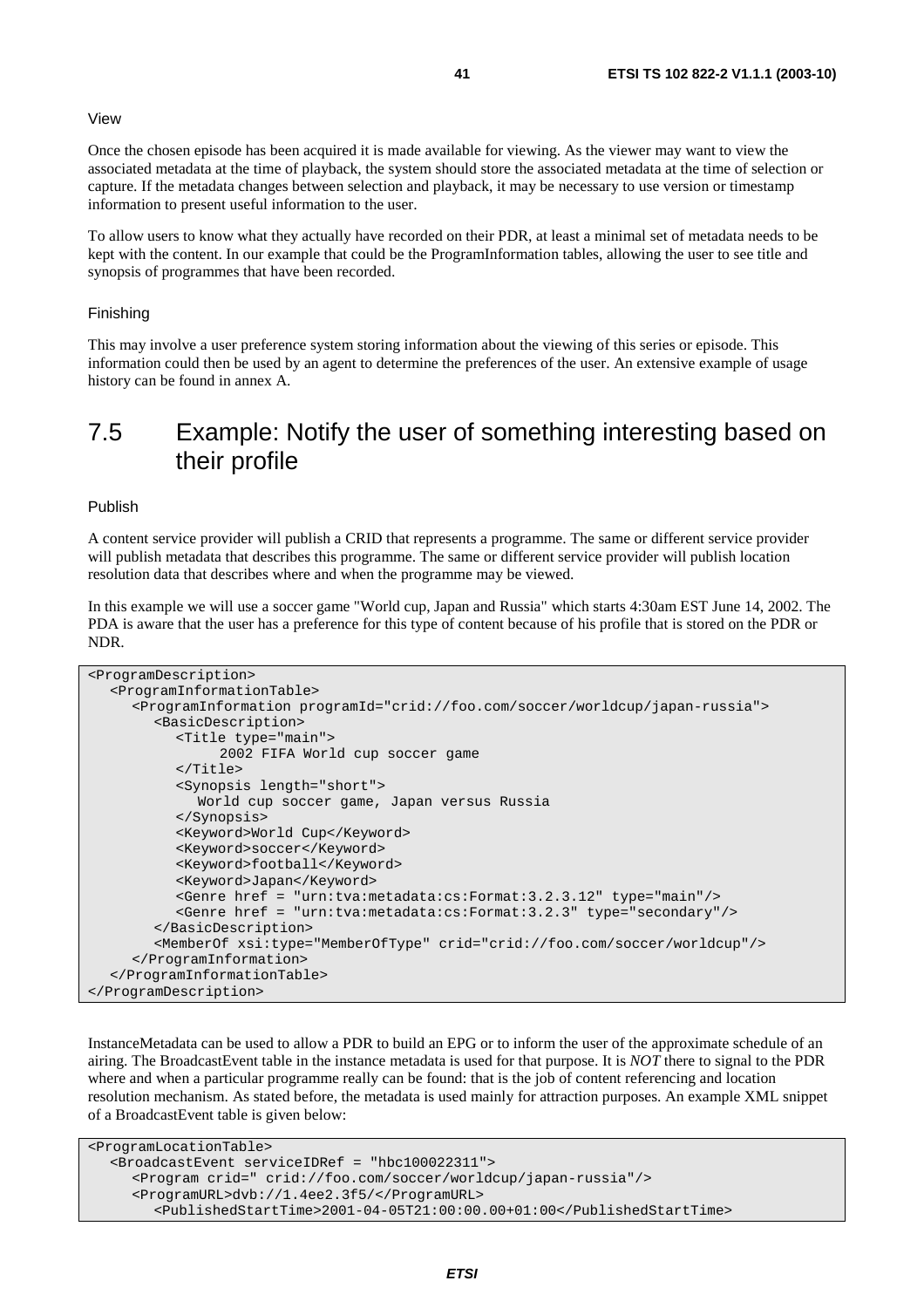```
 <PublishedDuration>PT30H</PublishedDuration> 
      <Live value="false"/> 
      <Repeat value="false"/> 
      <FirstShowing value="false"/> 
      <LastShowing value="false"/> 
      <Free value="false"/> 
   </BroadcastEvent> 
</ProgramLocationTable>
```
### Search

The FilteringAndSearchPreferences of the user's profile will be used by the PDR/NDR to filter and search for relevant programmes automatically. Every time the PDR/NDR gets a newer version of an EPG, or at other specified times, the PDR/NDR searches for programmes that matches the user's preferences. According to the results of this profile match, the PDR/NDR may issue a notification to the user. This notification may be issued via email, screen indication, or some other method that was selected by the user. The notification may include both programme and instance information. With this notification, the PDR may urge the user to perform some relevant action in the next phase.

```
<UserDescription> 
   <UserPreferences> 
      <mpeg7:UserIdentifier protected="true"> 
         <mpeg7:Name xml:lang="en">Jay</mpeg7:Name> 
      </mpeg7:UserIdentifier> 
      <mpeg7:FilteringAndSearchPreferences> 
         <mpeg7:ClassificationPreferences preferenceValue="12"> 
            <mpeg7:Language>en</mpeg7:Language> 
            <mpeg7:Genre href="urn:tva:metadata:cs:FormatCS:3.2.3.12"/> 
            <mpeg7:Subject>Japan</mpeg7:Subject> 
         </mpeg7:ClassificationPreferences> 
      </mpeg7:FilteringAndSearchPreferences> 
   </UserPreferences> 
</UserDescription>
```
Locate, Acquire, View, Finishing

Not relevant for this scenario.

## 7.6 Example: Personal Channel Service at my PDR

A viewer wants to set one week's his/her watching schedule, after electronic guide information from many service providers has been stored at PDR. However he/she do not want to navigate all the programme information at programme guide application for setting watching schedule.

Also, the viewer wants PDR to generate the viewer's own schedule customized to his/her various preference or lifestyle. This generating procedure can be done at PDR automatically based on the viewer's usage history and user preference information.

Then the generated personal channel and its programme information provides following guide at programme guide application: at Monday 8:00 P.M. to 9:00 P.M., CNN news, and at 9:00 to 10:00 P.M., special action movie from HBO, etc. Surely, this re-arranged programme schedule combined from many broadcasting providers builds into one personal channel.

The personal channel at PDR provides above rescheduled programmes by a user's preference at the user's preferred date on the personal channel.

For this personal channel at PDR, the following operations must be done by a user's PDR in sequence order.

- A user's usage history is stored.
- The user's preference for date (day and time), genre per date, and programme title is extracted by analyzing the user's usage history.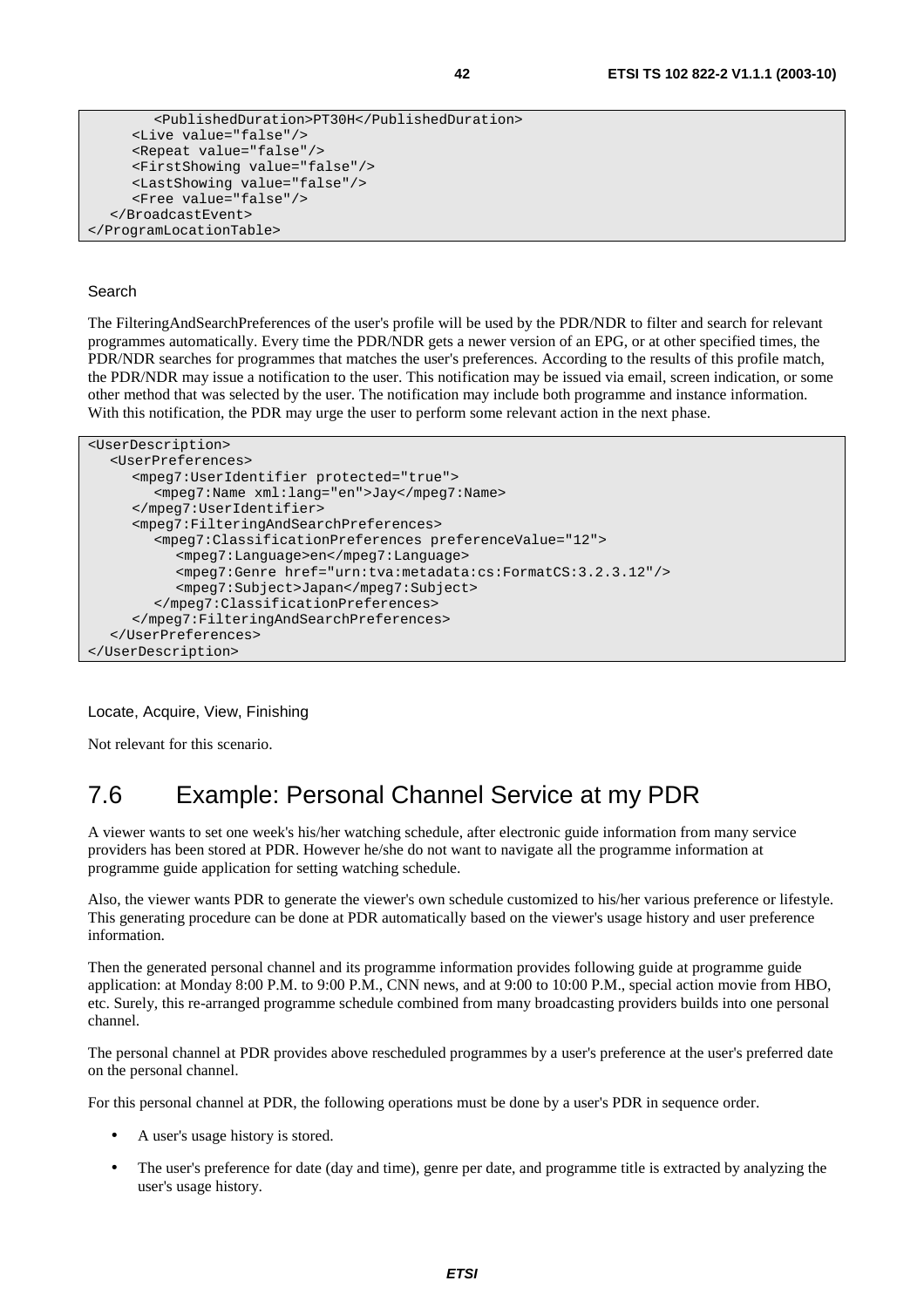- A new channel for the user is generated.
- Programmes are determined to be broadcast on the personal channel at the user's preferred date by the user's preference information.
- A new personalized InstanceDescriptionMetadata is generated for informing the user that a new programme instance is included in the personal channel.

When this personal channel service is compared with an existent preference-based-EPG service, the object of personal channel service is to provide a new channel that broadcasts newly scheduled programmes according to user's preference, but the object of preference-based-EPG service is to make user find easily his/her preferred programmes among the enormous programmes on the EPG.

That is, the personal channel service relocates programmes by a user's title and date preference and provides the programmes only on the personal channel, but the preference-based-EPG service just differently represents the programme lists of all channels according to the degree of user preference.

For a general understanding about the personal channel service, figure 11 shows a conceptual drawing of personal channel service. A common service provider generates and provides Instance Description Metadata to PDRs. Then a PDR uses this Instance Description Metadata to render the EPG for informing a user of the schedule of usually broadcast programmes. In addition to the usage, in the personal channel service, Personal Channel Controller in the PDR uses the Instance Description Metadata for choosing user preferred programmes for personal channel, and then stores new instances of the selected programmes in the personalized instance description metadata.



**Figure 11: Conceptual drawing of Personal Channel** 

In detail, inter-operations between a service provider and a user for the personal channel service are shown in figure 12. As explained above, a service provider offers CRID, location resolution data and metadata such as ContentDescriptionMetadata (including ProgramInformation, GroupInformation), InstanceDescriptionMetadata (including ProgramLocation, ServiceInformation). A user's PDR simply can render EPG using the metadata, and then the user can choose and watch a programme when the programme has been already scheduled by the service provider. But in the personal channel service, the Personal Channel Controller in the PDR relocates programmes according to user preference on the personal channel. And then the new schedule of programmes for the personal channel is informed to users by including new instances in the personalized instance metadata.

In the following, we explain how the personal channel service may work using the Content Referencing specification (S-4) and Metadata specification (S-3). We follow all the phases identified in a *TV-Anytime* System, e.g. Publish, Search, Select, Locate, Acquire, View, and Finish. In the personal channel service, a new phase, PDRs Search and Select, is included after the Publish phase because the PDR rearranges programmes provided by service providers and recreate Instance Description Metadata locally for the virtual channel.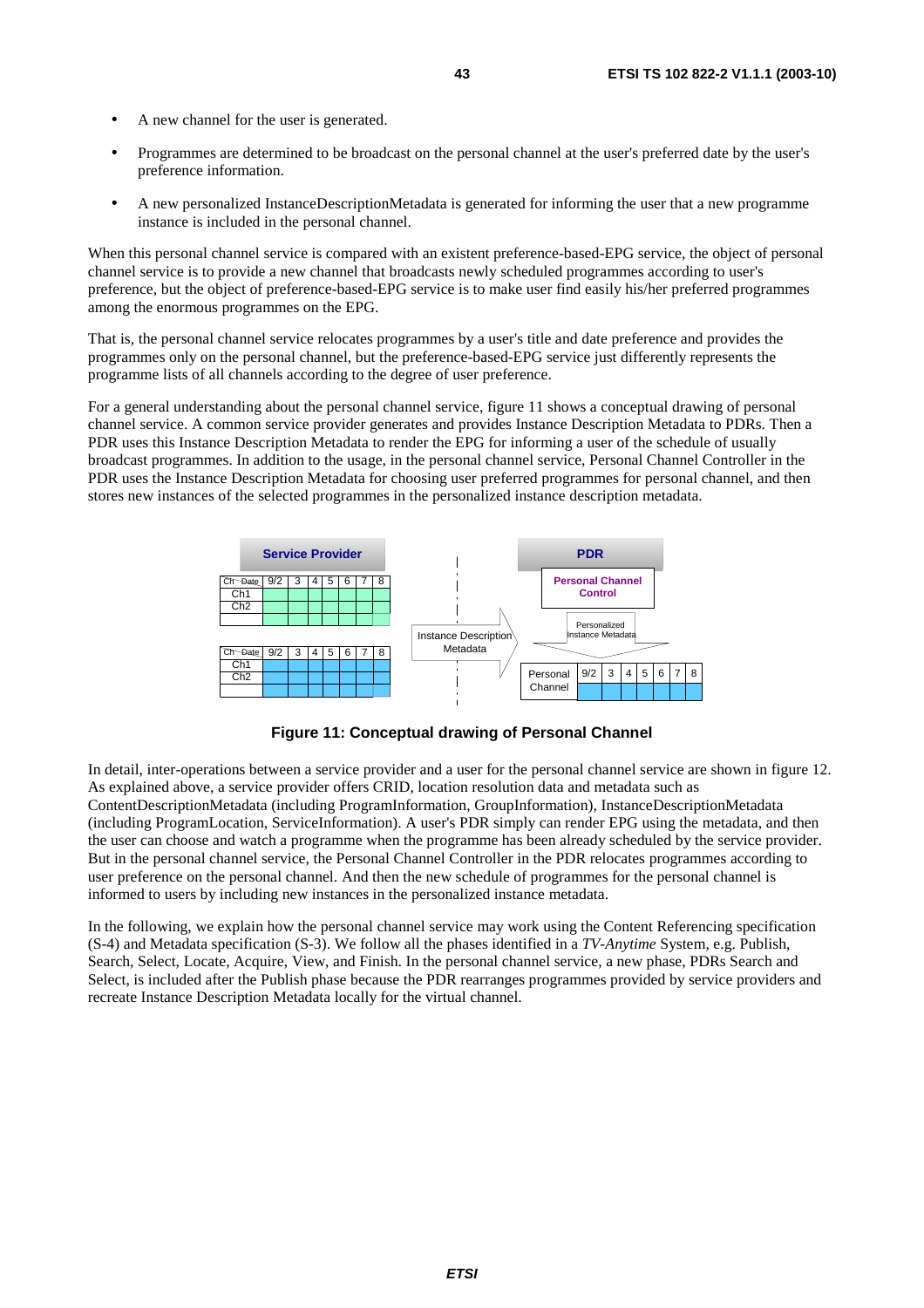

**Figure 12: Interaction between Service Provider and Client** 

### Publish

A content service provider will publish a CRID that represents a programme, the same or different service provider will publish location resolution data that describes where and when the programme may be viewed, and the same or different service provider will publish programme description metadata and programme instance metadata.

For the personal channel service, ContentDescriptionMetadata (including ProgramInformation, GroupInformation) and InstanceDescriptionMetadata (including ProgramLocation, ServiceInformation) must be offered by the service provider, and UserPreference metadata must be provided by the PDR, because Personal Channel Controller in the PDR chooses programmes which will be broadcast on personal channel by programme description metadata including programme group information, programme instance metadata, and user preference data.

Of the three kinds of metadata, the first metadata, ContentDescriptionMetadata (including ProgramInformation, GroupInformation) is general information about a piece of content that does not change regardless of how the content is published or broadcast.

The following XML snippets show GroupInformation element of a Korean Drama, "Sangdo" which has several episodes, and a few ProgramInformation elements that contain information for each episode of the group, "Sangdo".

```
<ProgramDescription> 
    <ProgramInformationTable> 
      <ProgramInformation programId="crid://imbc.com/sangdo/episode17"> 
         <BasicDescription> 
            <Title> Sangdo_17 </Title> 
            <Synopsis> The one where Sangdo is embarrassed with the rumour</Synopsis> 
            <Genre href = "urn:tva:metadata:cs:Format:3.4.2.1" type="main"/> 
         </BasicDescription> 
      </ProgramInformation> 
      <ProgramInformation programId="crid://imbc.com/sangdo/episode18"> 
         <BasicDescription> 
            <Title> Sangdo_18 </Title> 
            <Synopsis> The one where Sangdo sold his clothes cheaply </Synopsis> 
            <Genre href = "urn:tva:metadata:cs:Format:3.4.2.1" type="main"/> 
         </BasicDescription> 
      </ProgramInformation> 
   </ProgramInformationTable> 
    <GroupInformationTable> 
      <GroupInformation groupId="crid://imbc.com/sangdo/several" ordered="true" 
numOfItems="2"> 
         <GroupType xsi:type="ProgramGroupTypeType" value="series"/> 
         <BasicDescription> 
            <Title>Sangdo</Title> 
            <Synopsis>Several episodes of Sangdo</Synopsis> 
            <Genre href = "urn:tva:metadata:cs:Format:3.4.2.1" type="main"/> 
         </BasicDescription>
```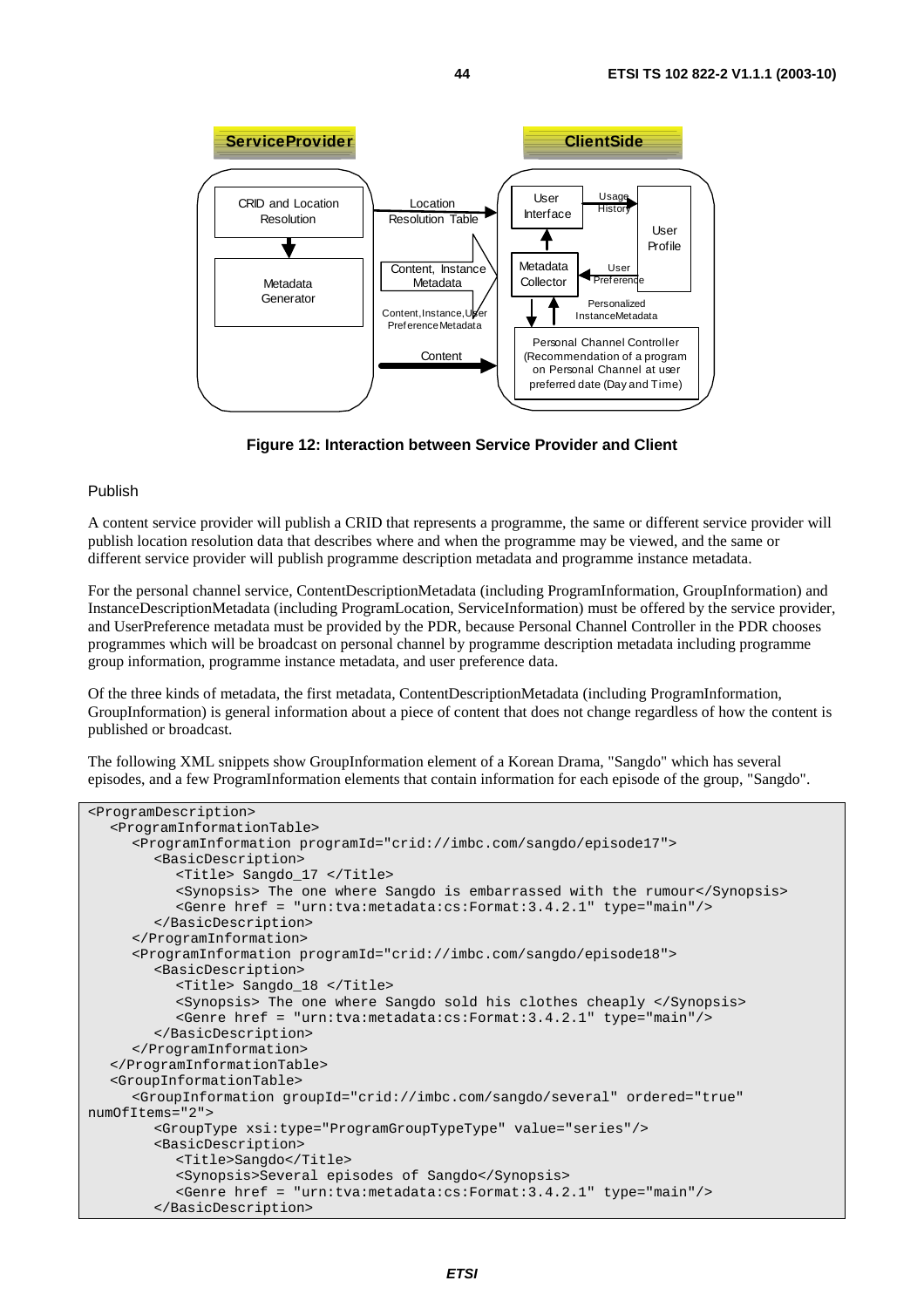The second metadata, InstanceDescriptionMetadata is also offered by the service provider. Instance DescriptionMetadata (including ProgramLocationTable) can be used to allow a PDR to build an EPG or to inform the user of the approximate schedule of an airing. The BroadcastEvent element in the instance description metadata is used for that purpose.

For the personal channel service, the InstanceDescriptionMetadata plays a great role in addition to the general EPG function. InstanceDescriptionMetadata is referred in PDR's selecting a programme for a personal channel according to the user preference and used in announcing newly included channel and programme instances to the user. That will be explained in more detail in the phrase of PDR's Search and Select.

The followed XML snippet shows ProgramLocation table that holds information of each programme instance and ServiceInformation table that contains channel information such as service id, service name, owner, and so on.

```
<ProgramDescription> 
    <ProgramLocationTable> 
      <BroadcastEvent serviceIDRef="Ch1"> 
         <Program crid="crid://imbc.com/sangdo/episode17"/> 
         <ProgramURL>dvb://1.4ee2.3f4/</ProgramURL> 
         <PublishedStartTime>2002-04-22T22:00:00</PublishedStartTime> 
         <PublishedDuration>PT50M</PublishedDuration> 
      </BroadcastEvent> 
      <BroadcastEvent serviceIDRef="Ch1"> 
         <Program crid="crid://imbc.com/sangdo/episode18"/> 
         <ProgramURL>dvb://1.4ee2.3f4/</ProgramURL> 
         <PublishedStartTime>2002-04-23T22:00:00</PublishedStartTime> 
         <PublishedDuration>PT50M</PublishedDuration> 
      </BroadcastEvent> 
</ProgramLocationTable> 
<ServiceInformationTable> 
   <ServiceInformation serviceId="Ch1"> 
      <Name>MBC</Name> 
         <Owner>MBC</Owner> 
    </ServiceInformation> 
</ServiceInformationTable> 
</ProgramDescription>
```
The third metadata, UserPreference metadata is automatically generated by User Profile in the PDR and it is an essential information to determine an airing date and programme on the personal channel. UserPreference metadata for the personal channel service uses minimal preference information such as title preference and genre preference per date.

The followed XML snippet shows FilteringAndSearchPreferences that specifies a user's filtering and/or searching preference for audio-visual content. These preferences are specified by creation-, classification-related properties of the content.

```
<UserDescription> 
   <UserPreferences> 
      <mpeg7:UserIdentifier> 
         <mpeg7:Name xml:lang="en">etri</mpeg7:Name> 
      </mpeg7:UserIdentifier> 
      <mpeg7:FilteringAndSearchPreferences> 
         <mpeg7:CreationPreferences> 
            <mpeg7:Title preferenceValue="99">sangdo</mpeg7:Title> 
         </mpeg7:CreationPreferences> 
      </mpeg7:FilteringAndSearchPreferences> 
      <mpeg7:FilteringAndSearchPreferences> 
         <mpeg7:ClassificationPreferences> 
            <mpeg7:Genre href = "urn:tva:metadata:cs:FormatCS:3.4.2.1" 
preferenceValue="80"/> 
         </mpeg7:ClassificationPreferences> 
         <mpeg7:PreferenceCondition> 
            <mpeg7:Time recurrence="weekly">
```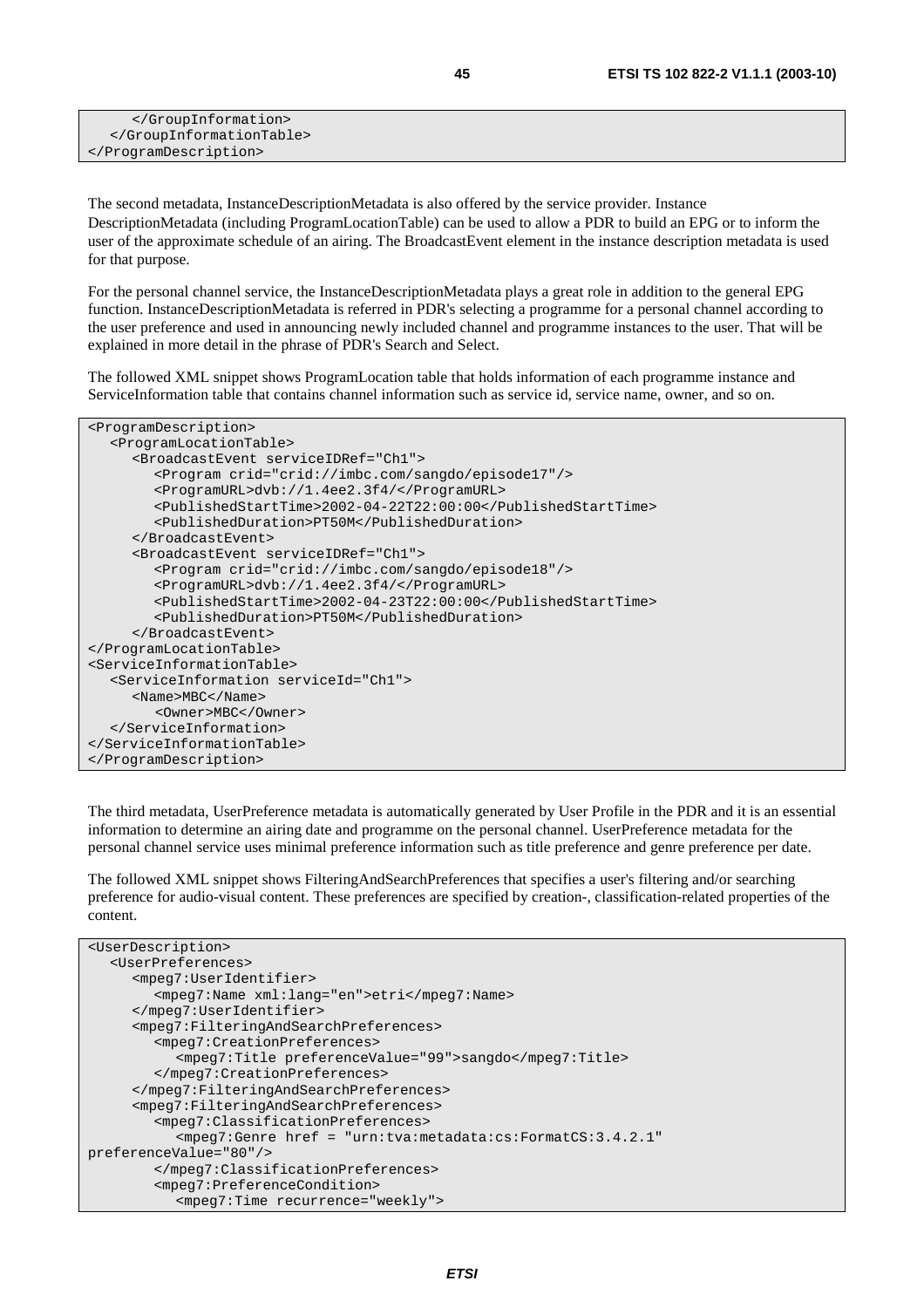```
 <mpeg7:TimePoint>2002-04-23T11:00</mpeg7:TimePoint> 
 <mpeg7:Duration>PT1H</mpeg7:Duration> 
 </mpeg7:Time>
```

```
 </mpeg7:PreferenceCondition>
```

```
 </mpeg7:FilteringAndSearchPreferences> 
 </UserPreferences>
```
</UserDescription>

### PDR's Search and Select

After the three kinds of metadata are offered, Personal Channel Controller in the PDR makes a new channel as personal channel with the exception of usual broadcast, cable, and satellite channels. Personal Channel Controller also selects programmes that are going to be broadcast on personal channel by user's preference data, programme description metadata, and programme instance metadata.

For this programme selection process, the following operations must be done by the Personal Channel Controller.

- First, a user's preferred date (day and time) is checked.
- Second, which genre is preferred at the date is checked.
- Third, a programme that is included in the preferred genre and has higher title preference is chosen as a new programme for personal channel.
- Fourth, the information about a newly included channel and its new instance is included in the InstanceDescriptionMetadata ( ProgramLocation ) to announce to the user.

At fourth step of above operations, a set of new service information and broadcast event information are generated and added into InstanceDescriptionMetadata.

Note that the location resolving procedure of programmes on personal channel is tightly related to the instance identification schemes and related descriptions - Content Referencing Table and Program Location Table - generated from the PDR. To resolve the location of a certain instance of a programme, the *TV-Anytime* Forum supports content referencing by CRID. By content referencing scheme, the PDR generates a new locator and assigns it for a newly scheduled programme. Then, the location of a certain programme is identified by a certain CRID.

The included XML snippet shows an original instance of the selected programme scheduled in the "MBC" channel and a newly included channel, that is "PERSONAL", and its new instance.

```
<ProgramDescription> 
   <ProgramLocationTable> 
      <BroadcastEvent serviceIDRef="Ch1"> 
         <Program crid="crid://imbc.com/sangdo/episode18"/> 
         <ProgramURL>dvb://1.4ee2.3f4/</ProgramURL> 
         <PublishedStartTime>2002-04-16T22:00:00.00</PublishedStartTime> 
         <PublishedDuration>PT50M</PublishedDuration> 
      </BroadcastEvent> 
      <BroadcastEvent serviceIDRef="Ch2"> 
         <Program crid="crid://imbc.com/sangdo/episode18"/> 
         <ProgramURL> My_PDR/personal/</ProgramURL> 
         <PublishedStartTime>2002-04-20T11:00:00.00</PublishedStartTime> 
         <PublishedDuration>PT50M</PublishedDuration> 
      </BroadcastEvent> 
   </ProgramLocationTable> 
   <ServiceInformationTable> 
      <ServiceInformation serviceId="Ch1"> 
         <Name>MBC</Name> 
         <Owner>MBC</Owner> 
      </ServiceInformation> 
      <ServiceInformation serviceId="Ch2"> 
         <Name>PERSONAL</Name> 
         <Owner>My_PDR</Owner> 
      </ServiceInformation> 
   </ServiceInformationTable> 
</ProgramDescription>
```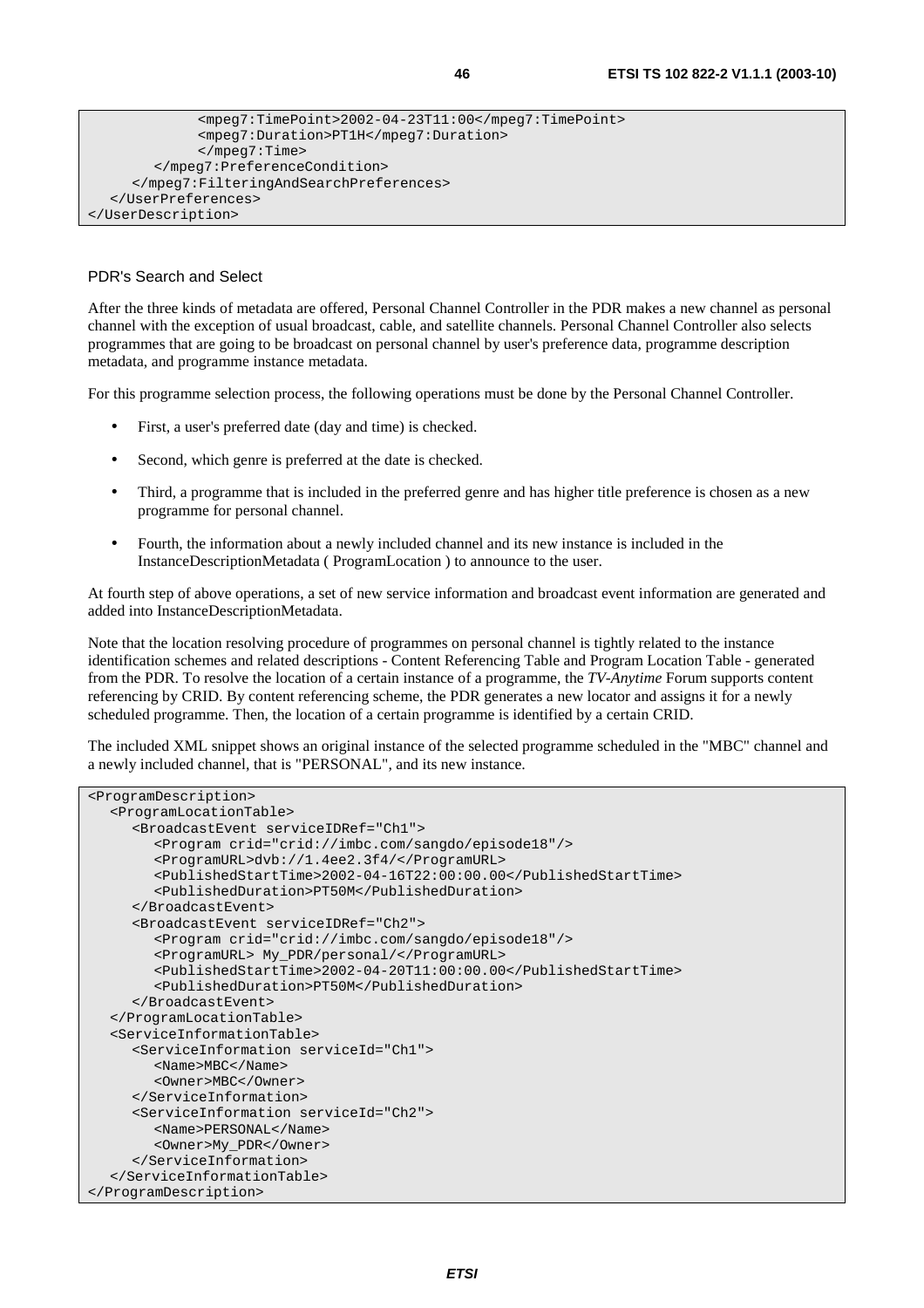### User's Search

After the PDR's search and select phase, PDR can use ProgramInformation metadata and newly generated ProgramLocation metadata to render an EPG/ECG on the User Interface in PDR. The EPG/ECG also represents the personal channel information like other channels.

Next to the EPG/ECG generation, the user can navigate around this EPG/ECG and consume audiovisual contents. This audiovisual content consumption history for a user is described in the UsageHistory as lists of the actions performed by the user over an observation period, which can subsequently be used by the User Profile in PDR to generate user preferences.

As the above general case, when a user surveys the programme information and group information of a specific programme, that affects the user's preference positively because this survey presents the user's interest in the programme. For this positive effect on the user's preference, a new UserAction item is included in the UsageHistory in the User Profile, and then the UsageHistory is used by the User Profile to fill the user preference metadata table which specially includes preference for programme title, date, and genre per date.

The followed XML snippet shows UsageHistory that contains UserAction item whose type is ViewGuide.

| <userdescription></userdescription>                                                                     |
|---------------------------------------------------------------------------------------------------------|
| <usagehistory allowcollection="true" id="usage-history-001"></usagehistory>                             |
| <mpeg7:useridentifier protected="true"></mpeg7:useridentifier>                                          |
| <mpeq7:name xml:lang="en">etri</mpeq7:name>                                                             |
|                                                                                                         |
| <mpeg7:useractionhistory protected="false"></mpeg7:useractionhistory>                                   |
| <mpeq7:0bservationperiod></mpeq7:0bservationperiod>                                                     |
| <mpeq7:timepoint>2002-04-18T10:00</mpeq7:timepoint>                                                     |
| <mpeq7:duration>PT3H</mpeq7:duration>                                                                   |
|                                                                                                         |
| <mpeq7:useractionlist id="ua-list-001" numofinstances="1" totalduration="PT20M"></mpeq7:useractionlist> |
| <mpeq7:actiontype href="urn:mpeq:mpeq7:cs:ActionTypeCS:2001:3.4"></mpeq7:actiontype>                    |
| <mpeg7:name>ViewGuide</mpeg7:name>                                                                      |
|                                                                                                         |
| <mpeq7:useraction></mpeq7:useraction>                                                                   |
| <mpeg7:actiontime></mpeg7:actiontime>                                                                   |
| <mpeq7:mediatime></mpeq7:mediatime>                                                                     |
| <mpeq7:mediatimepoint>2002-04-18T10:05:00</mpeq7:mediatimepoint>                                        |
| <mpeq7:mediaduration>PT00H20M</mpeq7:mediaduration>                                                     |
| $\alpha$ /mpeq7:MediaTime>                                                                              |
|                                                                                                         |
| <mpeq7:programidentifier <="" organization="TVAF" td=""></mpeq7:programidentifier>                      |
| type="CRID">crid://imbc.com/sangdo/several                                                              |
|                                                                                                         |
|                                                                                                         |
|                                                                                                         |
|                                                                                                         |
|                                                                                                         |

In the User's Search phase, the user is more willing to choose an instance for the personal channel, because the personal channel provides a user preferred programme at the preferred date using the UserPreference information explained above.

### User's Selection

During a user's navigation, if the user has found a programme that the user wishes to acquire from the personal channel, the user selects the programme on the EPG/ECG.

The specific instance from personal channel is selected using both the CRID from the Programme element and the instance metadata identifier from the InstanceMetadataId element. This is because instance metadata identifiers are only unique within the scope of one CRID.

In this personal channel scenario, we assume that a user has selected the  $18<sup>th</sup>$  episode of Sangdo, a Korean drama whose CRID is "crid://imbc.com/sangdo/episode18", and that the user wants this specific instance from personal channel(instance metadata identifier "imi:my\_PDR/etri2") rather than any other showing.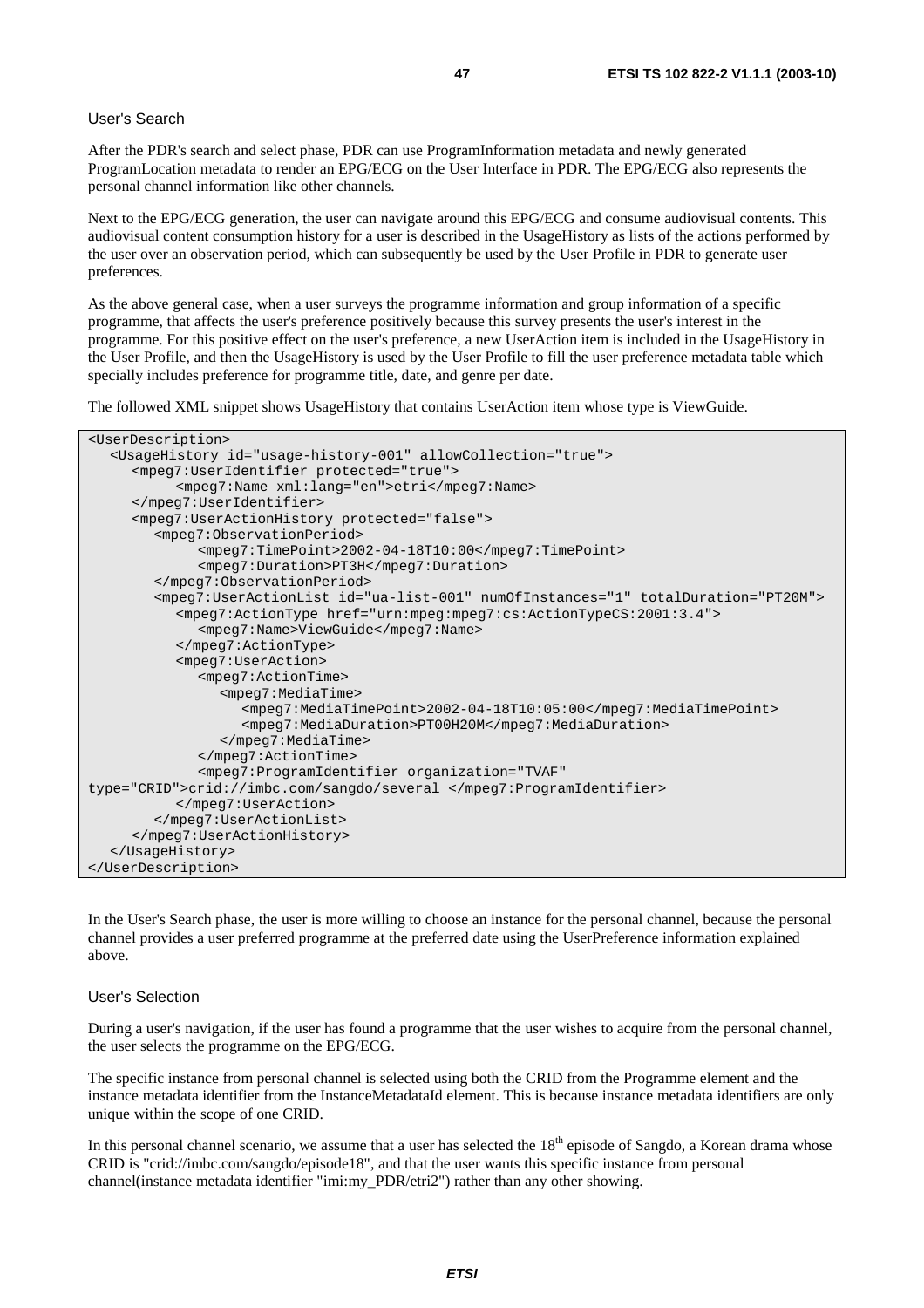Locate

Given the CRID for the chosen programme, the location resolution functional unit will return a list of locators that refer to showings of this programme. This relies on the fact that the location resolution data is made available to the box.

In the following XML instance, it can be seen that the CRID has two locators associated with it, those of the general DVB and personal channel.

```
<ContentReferencingTable> 
   <Result CRID="crid://imbc.com/sangdo/episode18" 
status="resolved" complete="true" acquire="any"> 
   <LocationsResult> 
      <Locator> 
           dvb://1.4ee2.3f4;4f5@2002-04-16T22:00:00.00/PT00H50M 
         </Locator> 
         <Locator> 
My_PDR/personal/sangdo18@2002-04-20T11:00:00.00/PT00H50M 
         </Locator> 
      </LocationsResult> 
    </Result> 
</ContentReferencingTable>
```
### Acquire

As explained in the User's Select phase, because the user has selected a specific instance from the personal channel, the PDR would use the second locator in the content referencing result. And the chosen locator will then be used to tune to the specified channel at the specified time and record for the specified duration. The PDR will use the instance metadata identifier to decide which locator to use for acquisition.

Looking at the chosen example, the PDR would use the second locator in the content referencing result, because it has an instance metadata identifier of "imi:my\_PDR/etri2". And the chosen locator will then be used to tune to the specified channel at the specified time and record for the specified duration.

View

Once the chosen episode has been acquired it is made available for viewing.

#### Finish

In this phase, storing information about the viewing of this series or episode in the usage history data is done by PDR.

# 7.7 Example: Programme made up of segments from multiple providers and maintain the latest news on my PDR

For this example, there are two cases:

- A programme has been pre-recorded and is delivered at a scheduled time and associated with a group CRID. This programme is made of several programmes having their own crid federated under the umbrella of the overall programme groupCrid. The user-personalized service knows the programme elements of the user interest, which crids will be used to allow the capture and update of the desired programme elements.
- A live CNN or Eurosport programme each identified by a CRID is being transmitted and recorded in its entirety. Segmentation information is provided after the programme has ended that will allow the user to automatically access the segments of his interest has previously defined as part of his subscription profile.

This scenario explores the second case.

A viewer has subscribed to a "latest, personalized news" service from their provider. They want their world news from CNN, and their sports news from Eurosport. They expect to be able to view only the news requested from each of these providers be captured and compiled into a virtual programme that begins with CNN then automatically goes to Eurosport. They also require that they can jump between items using their remote control and if required view a list of the available segments of news in a list format- that describes the content in each clip.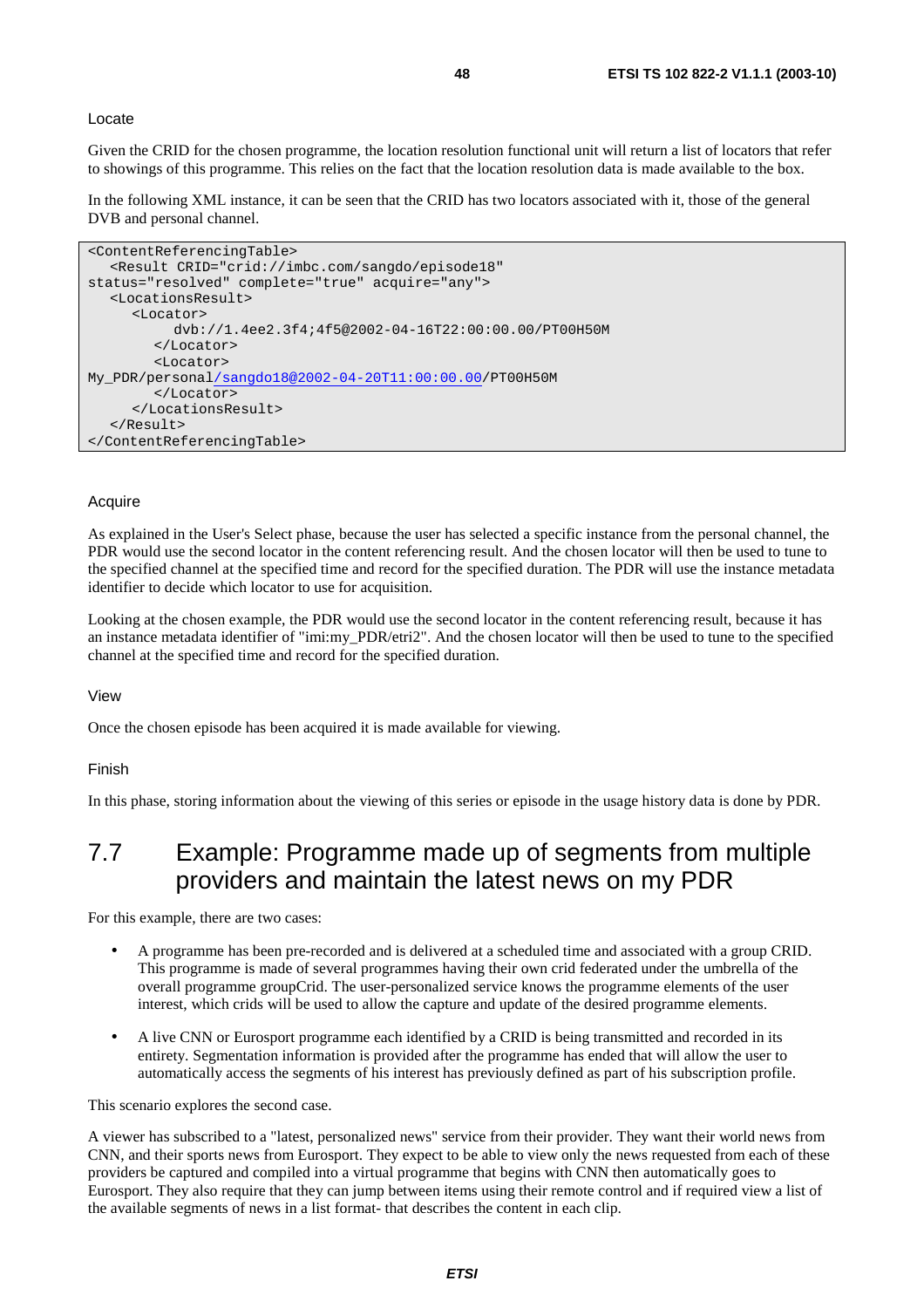They have also requested that the business news segments be updated at every available opportunity, which means that each bulletin will be recorded in its entirety. The PDR may be configured to remove content that is not anymore used.



### **Figure 13: Compilation of updated segments from multiple providers**

### Publish

A content service provider will publish a CRID that represents a programme. The same or a different service provider will publish metadata that describes this programme. The same or a different service provider will publish location resolution data that describes where and when the programme may be viewed.

The included XML snippets show an almost minimal way to describe this schedule. Two metadata tables are needed to describe the schedule. The ProgramInformationTable contains information for each of the different programmes. It is worth noting that the ProgramLocation table is *NOT* there to signal to the PDR where and when a particular programme really can be found: that is the task of content referencing and location resolution mechanism.

In this example we will use CNN latest news and Eurosport latest sport. The PDR is aware that the user has a preference for this type of content because of his latest news subscription profile that is stored on the PDR or NDR. Both CNN and Eurosport programmes are described as ProgramCompilation in the GroupInformationTable.

```
<TVAMain xml:lang="en" 
   publisher="TVA" 
   publicationTime="2002-08-02T09:30:47-05:00" 
   rightsOwner="TVA" 
   version="0"> 
 <CopyrightNotice>TVA</CopyrightNotice> 
 <ProgramDescription> 
   <ProgramInformationTable> 
      <ProgramInformation programId="crid://cnn.com/latestnews"> 
         <BasicDescription> 
            <Title type="main">CNN Business update</Title> 
            <Synopsis length="short"> 
                 Latest version of the CNN business news 
            </Synopsis> 
         </BasicDescription> 
      </ProgramInformation> 
      <ProgramInformation programId="crid://eurosport.com/latest"> 
         <BasicDescription> 
            <Title type="main">Eurosport sport update</Title> 
            <Synopsis length="short">
```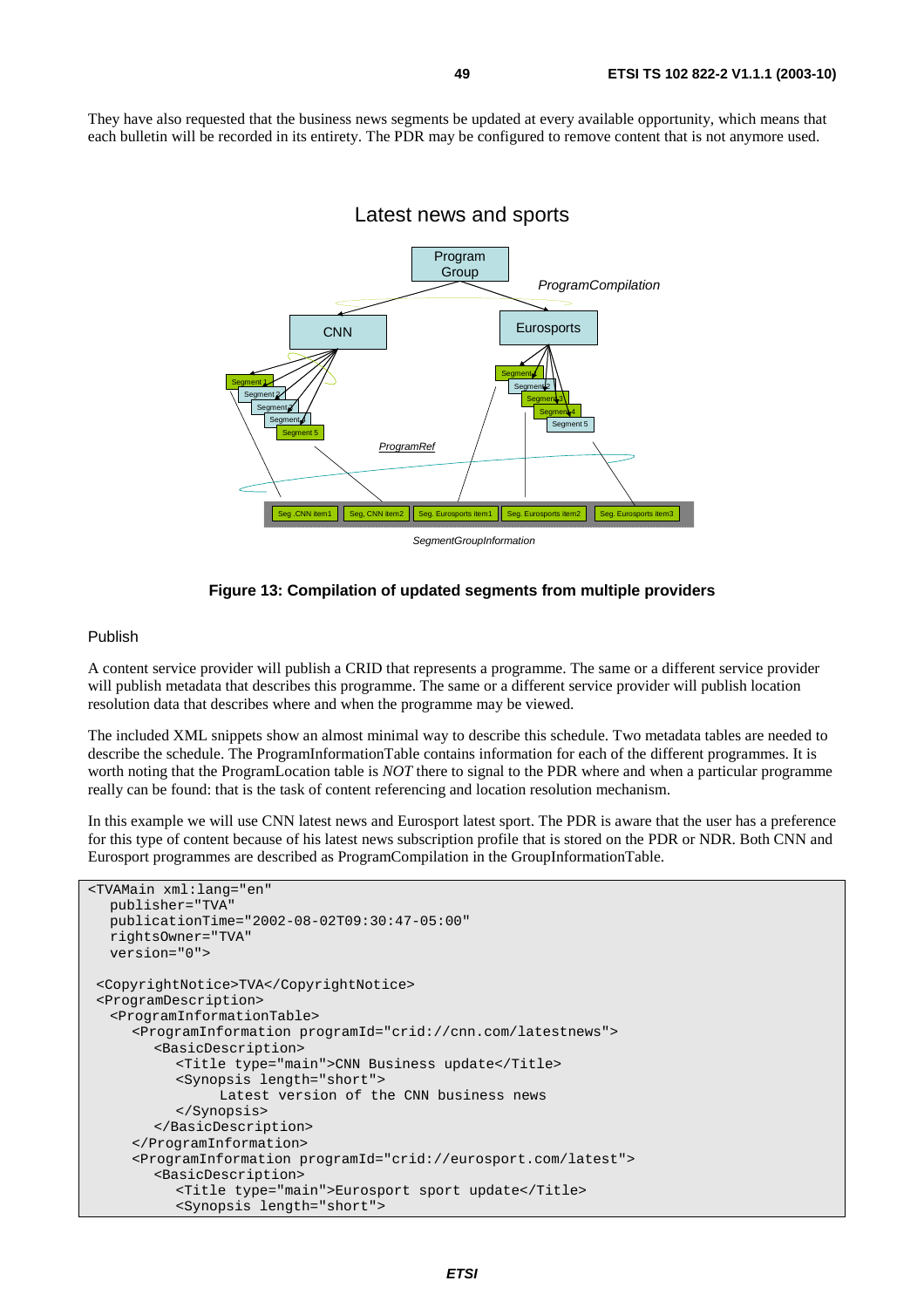```
 A collection of the latest sport news by Eurosport 
            </Synopsis> 
         </BasicDescription> 
      </ProgramInformation> 
   </ProgramInformationTable> 
   <GroupInformationTable> 
      <GroupInformation groupId="crid://foo.bar.com/gary" ordered="true" numOfItems="2"> 
         <GroupType xsi:type="ProgramGroupTypeType" value="programCompilation"/> 
         <BasicDescription> 
            <Title type="main"> 
               Gary's latest business and sports news 
           \epsilon/Title>
            <Synopsis length="short"> 
               Mix from CNN business news and Eurosport sports 
            </Synopsis> 
         </BasicDescription> 
      </GroupInformation> 
   </GroupInformationTable> 
  </ProgramDescription> 
</TVAMain>
```
The segmentation metadata will be broadcast after each programme and it is associated programme information/programme location metadata. The following XML snippet shows the segmentation metadata for the latest news and sports. It references the CNN latest news programme, which contains references to two segments and the Eurosport latest sport programme, which contains references to three segments. The two and three latest segments and the segment group are described as follows:

```
<TVAMain xml:lang="en" 
   publisher="TVA" 
   publicationTime="2002-08-02T09:30:47-05:00" 
   rightsOwner="TVA" 
   version="0"> 
    <CopyrightNotice>TVA</CopyrightNotice> 
    <ProgramDescription> 
       <SegmentInformationTable> 
         <SegmentList> 
            <SegmentInformation segmentId="S1ff-efa5-e567-12ff"> 
               <ProgramRef crid="crid://cnn.com/latestnews"/> 
               <Description> 
                  <Title xml:lang="en">CNN Latest Business News</Title> 
                  <Synopsis xml:lang="en">Fox goes to the stockmarket</Synopsis> 
               </Description> 
               <SegmentLocator> 
                  <mpeg7:MediaRelIncrTimePoint 
mediaTimeUnit="PT1N25F">13777</mpeg7:MediaRelIncrTimePoint> 
                  <mpeg7:MediaIncrDuration 
mediaTimeUnit="PT1N25F">16780</mpeg7:MediaIncrDuration> 
               </SegmentLocator> 
            </SegmentInformation> 
            <SegmentInformation segmentId="S2ff-efa5-e567-34ff"> 
               <ProgramRef crid="crid://cnn.com/latestnews"/> 
               <Description> 
                  <Title xml:lang="en">CNN Latest Business News</Title> 
                  <Synopsis xml:lang="en">Interview with Fox</Synopsis> 
                </Description> 
                <SegmentLocator> 
                  <mpeg7:MediaRelIncrTimePoint 
mediaTimeUnit="PT1N25F">27890</mpeg7:MediaRelIncrTimePoint> 
                  <mpeg7:MediaIncrDuration 
mediaTimeUnit="PT1N25F">25456</mpeg7:MediaIncrDuration> 
                </SegmentLocator> 
            </SegmentInformation> 
            <SegmentInformation segmentId="S5ff-efa5-e567-12ff"> 
               <ProgramRef crid="crid://eurosport.com/latest"/> 
               <Description> 
                  <Title xml:lang="en">Eurosport Latest Sports</Title> 
                  <Synopsis xml:lang="en"> 
                    Fox wins the tennis at the Paris Open
```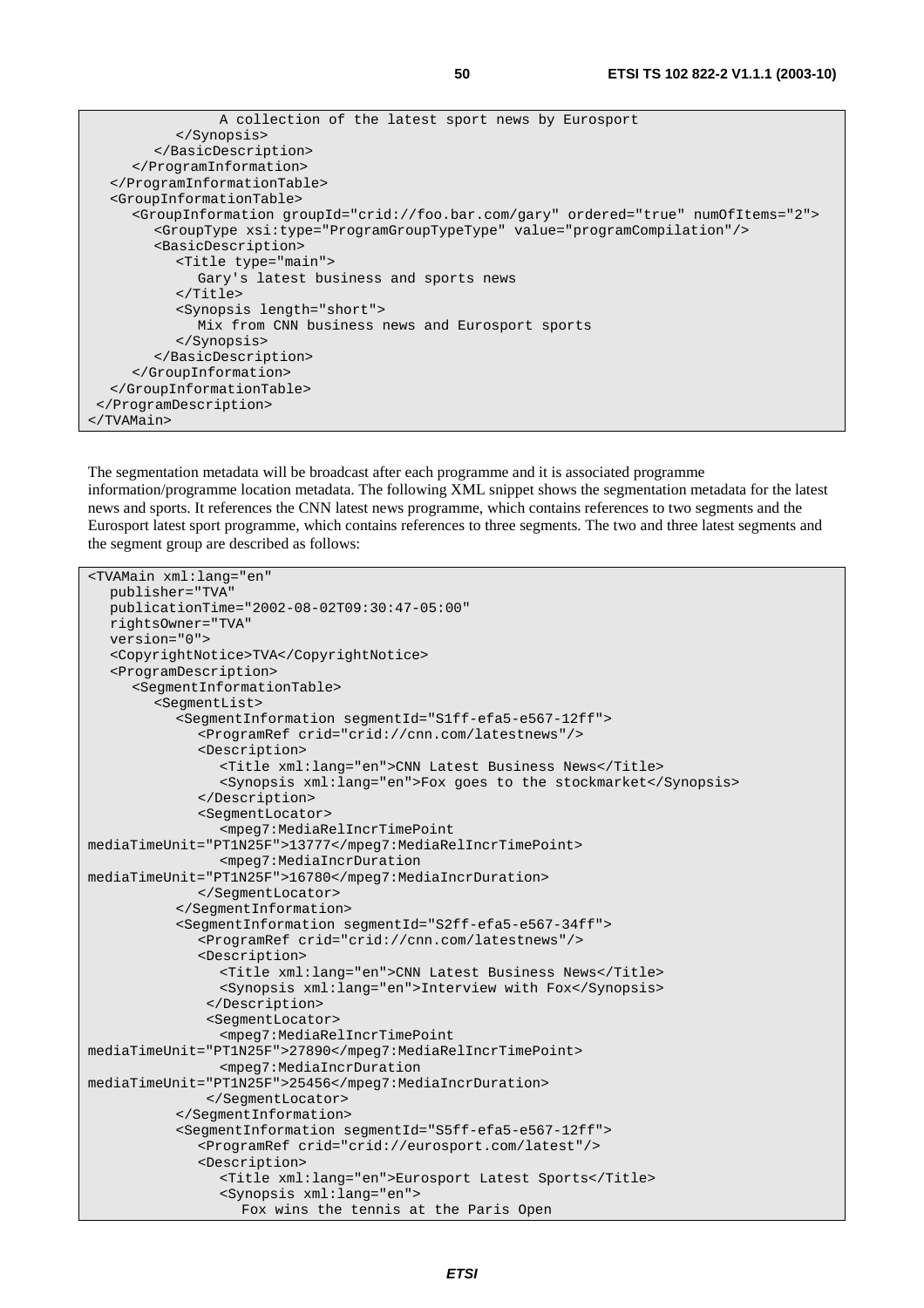</Synopsis> </Description> <SegmentLocator> <mpeg7:MediaRelIncrTimePoint mediaTimeUnit="PT1N25F"> 12901 </mpeg7:MediaRelIncrTimePoint> <mpeg7:MediaIncrDuration mediaTimeUnit="PT1N25F"> 15470 </mpeg7:MediaIncrDuration> </SegmentLocator> </SegmentInformation> <SegmentInformation segmentId="S5ff-efa5-e567-34ff"> <ProgramRef crid="crid://eurosport.com/latest"/> <Description> <Title xml:lang="en">Eurosport Latest Sports</Title> <Synopsis xml:lang="en"> Fox beats Tiger at Augusta. </Synopsis> </Description> <SegmentLocator> <mpeg7:MediaRelIncrTimePoint mediaTimeUnit="PT1N25F"> 22291 </mpeg7:MediaRelIncrTimePoint> <mpeg7:MediaIncrDuration mediaTimeUnit="PT1N25F"> 26470 </mpeg7:MediaIncrDuration> </SegmentLocator> </SegmentInformation> <SegmentInformation segmentId="S5ff-ee44-e567-34ff"> <ProgramRef crid="crid://eurosport.com/latest"/> <Description> <Title xml:lang="en">Eurosport Latest Sports</Title> <Synopsis xml:lang="en"> Fox loses sumo championship. </Synopsis> </Description> <SegmentLocator> <mpeg7:MediaRelIncrTimePoint mediaTimeUnit="PT1N25F"> 25291 </mpeg7:MediaRelIncrTimePoint> <mpeg7:MediaIncrDuration mediaTimeUnit="PT1N25F"> 27885 </mpeg7:MediaIncrDuration> </SegmentLocator> </SegmentInformation> </SegmentList> <SegmentGroupList> <SegmentGroupInformation groupId="G234-ac4a-dddd-ffa9"> <ProgramRef crid="crid://foo.bar.com/gary"/> <GroupType xsi:type="SegmentGroupTypeType" value="tableOfContents"/> <Description> <Title xml:lang="en"> Items from CNN news and Eurosport  $\langle$ Title> <Synopsis xml:lang="en"> Segment group containing segments from CNN and Eurosport </Synopsis> </Description> <Groups refList="G111-4444-ffff-eeee G222-4444-ffff-eeee"/> </SegmentGroupInformation> <SegmentGroupInformation groupId="G111-4444-ffff-eeee"> <ProgramRef crid="crid://cnn.com/latestnews"/> <GroupType xsi:type="SegmentGroupTypeType" value="tableOfContents"/> <Description> <Title xml:lang="en">Items from CNN news</Title> <Synopsis xml:lang="en"> Segment group containing segments from CNN </Synopsis> </Description>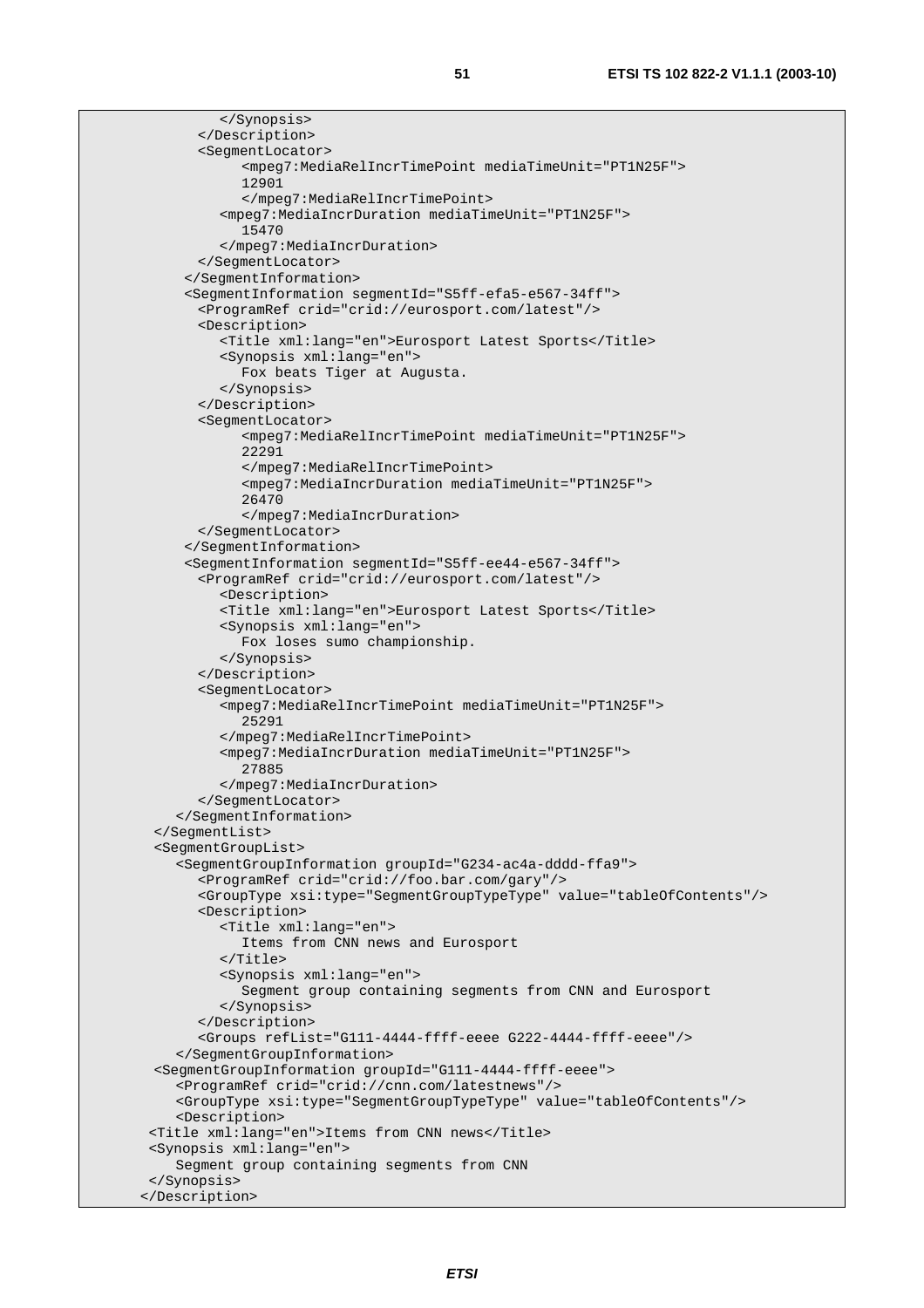```
 <Segments refList="S12ff-efa5-e567-12ff 
                S12ff-efa5-e567-34ff"/> 
      </SegmentGroupInformation> 
      <SegmentGroupInformation groupId="G222-4444-ffff-eeee"> 
       <ProgramRef crid="crid://eurosport.com/latestsports"/> 
       <GroupType xsi:type="SegmentGroupTypeType" value="tableOfContents"/> 
       <Description> 
          <Title xml:lang="en">Items from Eurosport</Title> 
          <Synopsis xml:lang="en"> 
            Segment group containing segments from Eurosport 
          </Synopsis> 
       </Description> 
       <Segments refList="S5ff-efa5-e567-12ff 
                   S5ff-efa5-e567-34ff 
                   S5ff-ee44-e567-34ff"/> 
      </SegmentGroupInformation> 
    </SegmentGroupList> 
   </SegmentInformationTable> 
  </ProgramDescription> 
</TVAMain>
```
### Search

Every time the PDR/NDR gets a newer version of an EPG, or at other specified times, the PDR/NDR searches for the appropriate programmes. According to the results of this profile match, the PDR/NDR may capture the latest versions of the programmes and may also remove obsolete versions.

### View

Once the latest versions of the programmes and the associated segmentation information have been acquired it is made available for viewing. As the viewer may want to view the associated metadata at the time of playback, the system should store the associated metadata. To allow users to know what they actually have recorded on their PDR, at least a minimal set of metadata needs to be kept with the content. In our example that could be the ProgramInformationTable, allowing the user to see title and synopsis of programmes that have been recorded, and the SegmentInformationTable, allowing the use to see title and synopsis of the segments.

#### Acquire

The CRIDs of the programmes corresponding to the user subscription service must be "resolved" to a unique locator (channel/time/duration). (Similar to previous scenarios).

#### Finish

Not relevant for this scenario.

### 7.8 Example: Usage Scenarios for Bi-directional Metadata **Transport**

This example is for providing a usage scenario for bi-directional metadata transport using the existing *TV-Anytime* specification. HTTP and TCP/IP are used for protocols of metadata transport on IP network.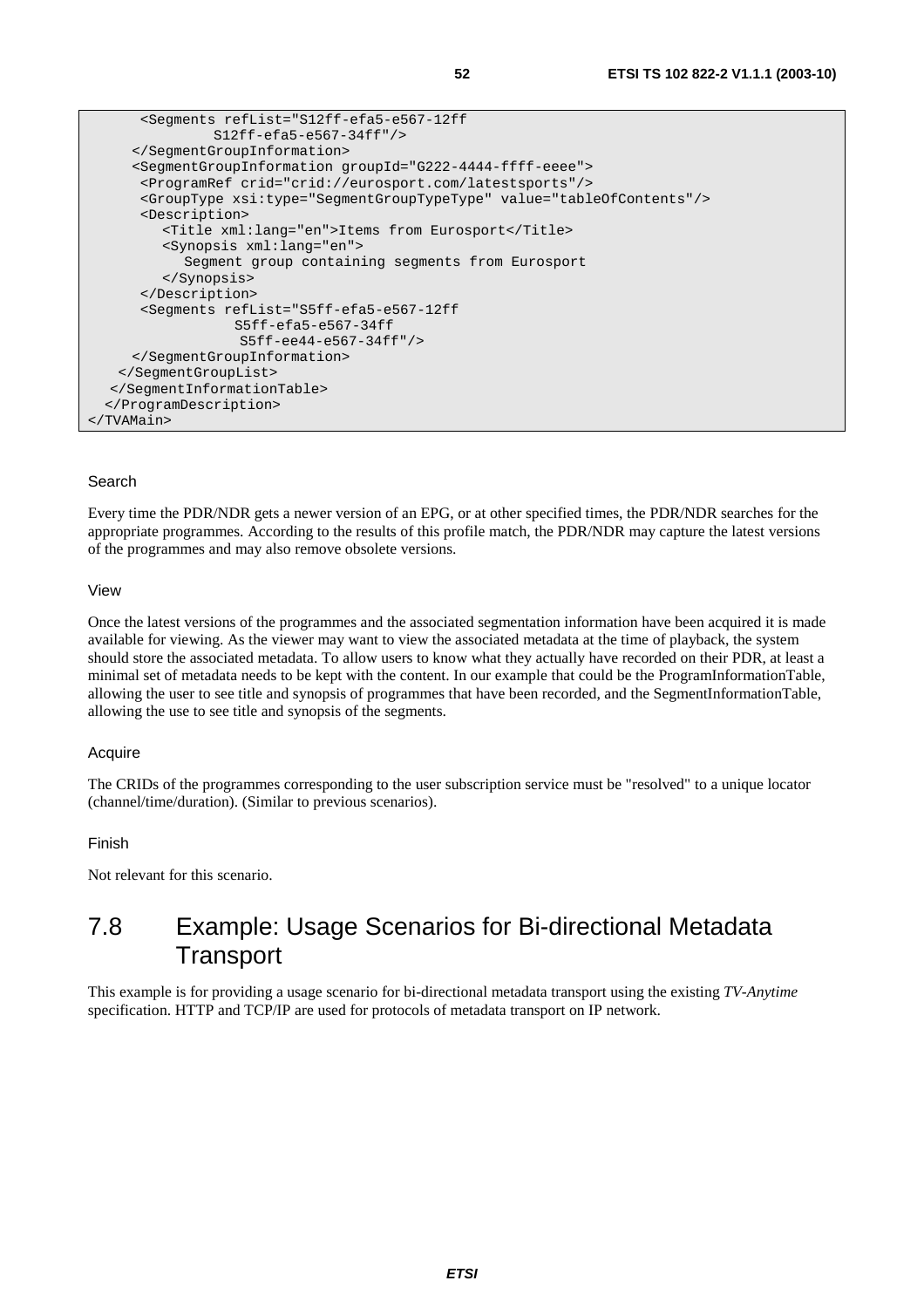

**Figure 14: Bi-directional metadata transport** 

### Publish

A content service provider will publish a CRID that represents a programme. The same or different service provider will publish metadata that describes this programme to metadata DB server. The metadata server aggregates and edits the metadata for establishing a metadata DB.

#### Search

A query can be constructed to get programme information from the metadata server.

The query might be:

```
<get_Data> 
  <QueryConstraints> 
  <PredicateBag type='AND'> 
   <BinaryPredicate fieldID='Genre' fieldValue='Fiction' /> 
  <BinaryPredicate fieldID='Keyword' fieldValue='separation' /> 
  </PredicateBag> 
  </QueryConstraints> 
  <RequestedTables> 
  <Table type='ProgramInformationTable'> 
    <SortCriteria fieldID='tvaf:Title' /> 
   </Table> 
  <Table type='ProgramLocationTable' /> 
 </RequestedTables> 
</get_Data>
```
Below is a possible result of such a query.

```
<ProgramDescription> 
   <ProgramInformationTable> 
      <ProgramInformation programId="crid://www.keti.re.kr/2002002"> 
         <BasicDescription> 
            <Title type="seriesTitle">Ghost mamma</Title> 
            <Synopsis> A year later, Jiseok attempts to commit suicide, because he has 
been feeling guilty and lonely.</Synopsis> 
            <Keyword>love story</Keyword> 
            <Keyword>separation</Keyword>
```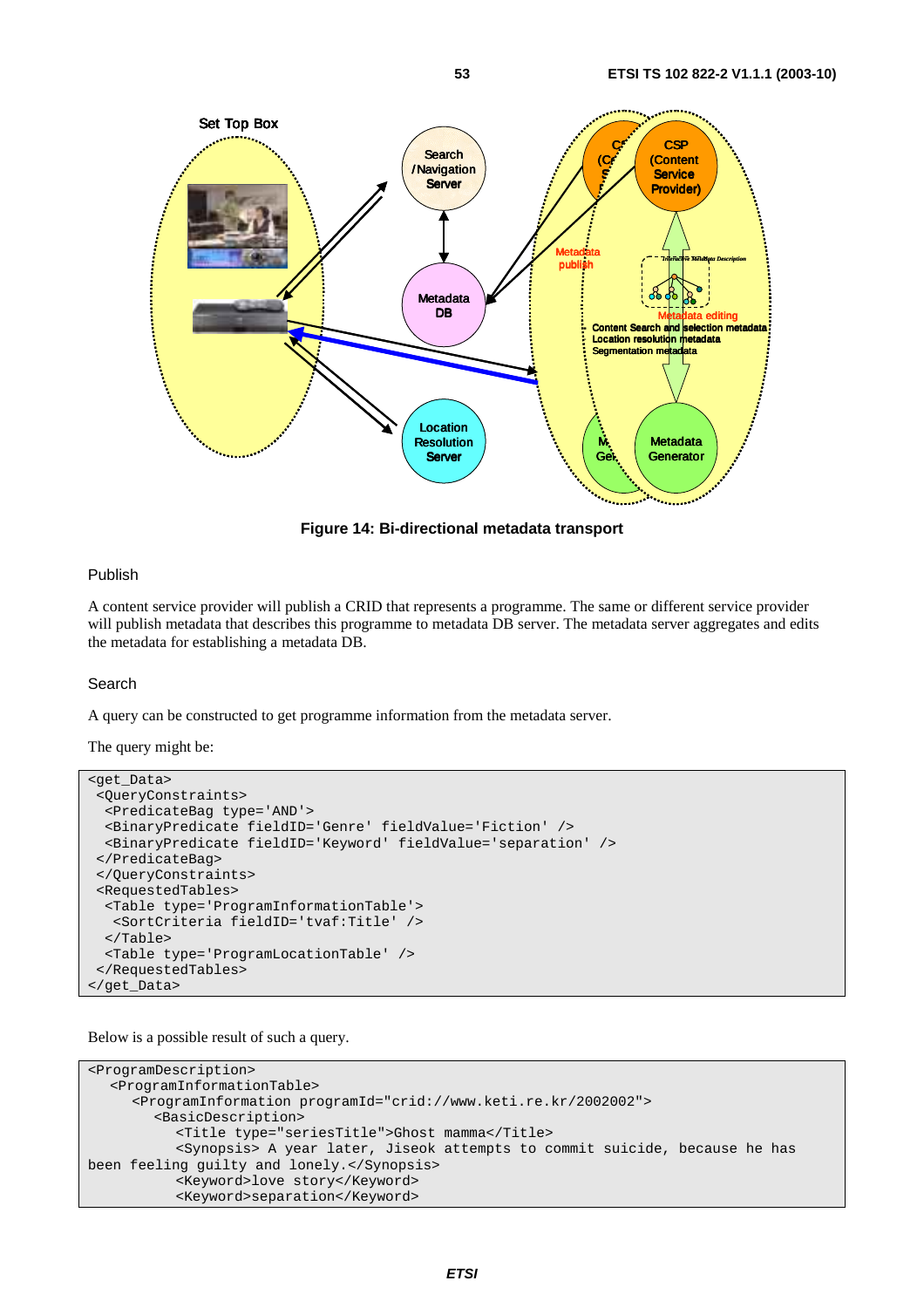<Keyword>death</Keyword> <Genre href="urn:tva:metadata:cs:ContentCS:5.1" type="main"/> <Genre href="urn:tva:metadata:cs:FormatCS:3.1" type="secondary"/> <ParentalGuidance> <mpeg7:ParentalRating href="urn:mpeg:mpeg7:cs:MPAAParentalRatingCS:G"> <mpeg7:Name>G</mpeg7:Name> </mpeg7:ParentalRating> <mpeg7:Region>UK</mpeg7:Region> </ParentalGuidance> <Language type="original">ko</Language> <CreditsList> <CreditsItem role="urn:mpeg:mpeg7:cs:MPEG7RoleCS:ANCHOR"> <PersonNameIDRef ref="PN61"/> </CreditsItem> <CreditsItem role="urn:mpeg:mpeg7:cs:MPEG7RoleCS:ACTRESS"> <PersonNameIDRef ref="PN15"/> </CreditsItem> </CreditsList> <ProductionDate> <TimePoint>2002</TimePoint> </ProductionDate> <ProductionLocation>ko</ProductionLocation> <CreationCoordinates> <CreationDate> <TimePoint>2002-03-21</TimePoint> </CreationDate> <CreationLocation>ko</CreationLocation> </CreationCoordinates> <ReleaseInformation> <ReleaseDate> <DayAndYear>2002-08-11</DayAndYear> </ReleaseDate> <ReleaseLocation>ko</ReleaseLocation> </ReleaseInformation> </BasicDescription> </ProgramInformation> </ProgramInformationTable> <ProgramLocationTable> <BroadcastEvent> <Program crid="crid://www.keti.re.kr/2002002"/> <ProgramURL>null</ProgramURL> <PublishedStartTime>2002-08-01T16:41:00</PublishedStartTime> <PublishedDuration>P55M</PublishedDuration> <Live value="false"/> <Repeat value="false"/> <FirstShowing value="true"/> <LastShowing value="false"/> <Free value="true"/> </BroadcastEvent> </ProgramLocationTable> </ProgramDescription>

### Select

Search and navigation server issues CRIDs or trailers of desired contents and sends them to the PDR on a bi-directional network.

### Locate

PDR selects a CRID and sends the CRID to a location resolution server on IP network. The location resolution server resolves a locator or a schedule according to the CRID and sends it to the PDR.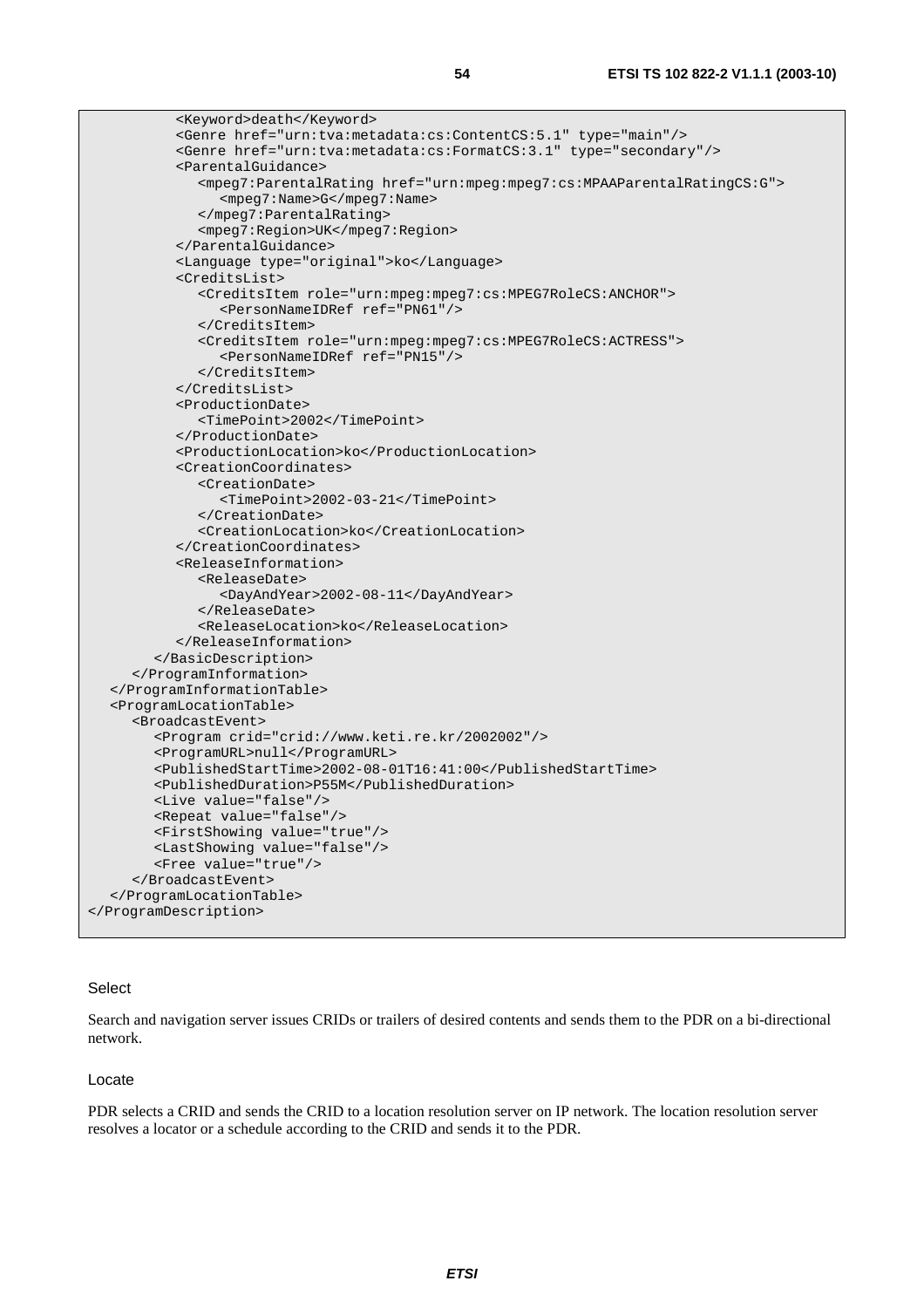### Acquire

The PDR accesses a content server according to the locator or records the contents according to the schedule of the desired contents. The local storage management function will use any alternative locators to resolve recording conflicts. The chosen locator will then be used to tune to the specified channel at the specified time and record for the specified duration. To ensure that the content is recorded the system must monitor for changes in the location of the content.

### View

The desired contents have been acquired they are made available for viewing. As the viewer may want to view the associated metadata at the time of playback, the system should store the associated metadata at the time of selection or capture.

#### Finishing

This may involve a user preference system storing information about the viewing of the contents. This information could then be used by an agent to modify the preferences of the user.

## 7.9 Example: Profile 1 bi-directional multi-provider ECG

This application shows the phase one *TV-Anytime* technologies for the combining of TVA metadata ECG sets from several metadata providers

A service provider delivers a range of channels to subscribers on a uni-directional satellite network. They provide to their subscribers by aggregating (from a variety of sources) a CRID, title, genre, synopsis, rating, and location resolution information in their uni-directional stream.

A third party is commercially contracted by the provider to supply (to the consumer via the return channel for an extra fee) an alternative and complete set of metadata for all feature films carried on that platform. The data set may duplicate information already available via the uni-directional service and fields may be identical to the previously delivered metadata but not necessarily so as the viewer is receiving added value (e.g. richer synopsis, rating/review, viewer ratings, cast lists etc.). The PDR user then selects and switches between either data set depending on their preference at that time. They activate capture for a particular film based on these data sets.

### Publish

The service provider publishes CRIDs and basic programme information. By virtue of the contractual relationship of the third party to the service provider, the third party metadata uses the same CRIDs as used by the service provider.

#### Search

The PDR will issue a query for every CRID received via the uni-directional network that the PDR wishes to get more information on:

```
<get_Data> 
  <QueryConstraints> 
  <PredicateBag type='OR'> 
  <BinaryPredicate fieldID='CRID' fieldValue='crid://broadcaster.com/1234' /> 
   <BinaryPredicate fieldID='CRID' fieldValue='crid://broadcaster.com/2345' /> 
   <BinaryPredicate fieldID='CRID' fieldValue='crid://broadcaster.com/2434' /> 
 … 
  </PredicateBag> 
  </QueryConstraints> 
  <RequestedTables> 
   <Table type='ProgramInformationTable'> 
    <SortCriteria fieldID='tvaf:Title' /> 
   </Table> 
   <Table type='CreditsInformationTable' /> 
  <Table type='ProgramReviewTable' /> 
  </RequestedTables> 
</get_Data>
```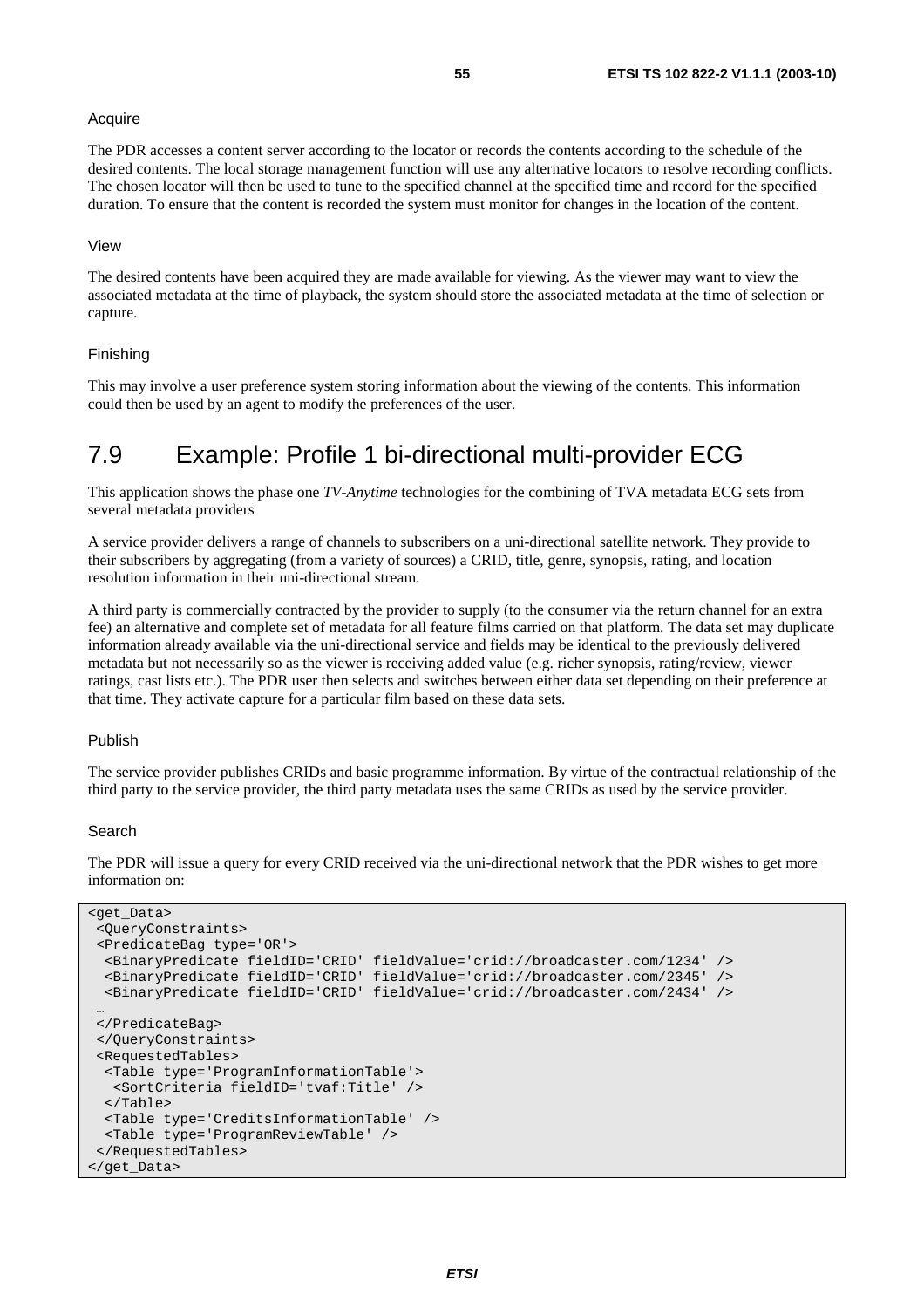Select/Locate/View/Finish

As in previous examples.

# 7.10 Related material recording

The RelatedMaterialType DS can be used to link, for example, a promotional trailer to the content that it promotes. For example, a PDR may be viewing a piece of content and find a Related MaterialType DS in a data stream associated with the content. The encoding of the RelatedMaterialType into this data stream and the mechanism by which it is associated with the content is transport specific and outside the scope of TVA.

The RelatedMaterialType DS provides the crid of the material as well as a description of how this material relates to the trailer being viewed. In this example, "Trailer" indicates that this content is a small preview of the whole programme. Using this information the PDR may, in an implementation specific way, present the user with a choice to record this programme. Other types of HowRelated include, "The making of" and "Product purchase". Additionally, promotional text is included in the RelatedMaterial DS that the PDR may choose to display to provide the user with some context for why this programme may be chosen for recording.

### Publish

Suppose a service provider publishes the following information as expressed by the XML snippet:

```
<?xml version="1.0" encoding="UTF-8"?> 
<TVAContentLinks xmlns="urn:tva:metadata:2002" xmlns:mpeg7="urn:mpeg:mpeg7:schema:2001" 
xmlns:xsi="http://www.w3.org/2001/XMLSchema-instance" 
xsi:schemaLocation="urn:tva:metadata:2002 
.\tva_metadata_v13.xsd"> 
   <RelatedMaterial> 
      <HowRelated href="urn:tva:metadata:cs:HowRelatedCS:2002"> 
         <Name>Trailer</Name> 
      </HowRelated> 
      <MediaLocator> 
         <mpeg7:MediaUri>crid://whatever</mpeg7:MediaUri> 
      </MediaLocator> 
      <PromotionalText xml:lang="en">Record Foxes episode 6 </PromotionalText> 
   </RelatedMaterial> 
</TVAContentLinks>
```
### Search/Select

When the promotional item, in this case a trailer for "Foxes episode 6" is presented, the user is given an option to record the associated programme using the CRID in the MediaLocator.

Note that this CRID can be used to retrieve further metadata, if so required.

Locate/Acquire/View/Finish

As per previous examples.

# 7.11 User Profiling Cookbook Scenario and Work-Through Application

A viewer buys a *TV-Anytime* compliant device for their home. When they use the device for the first time they are encouraged, being offered cheaper content and other services, to plug the device into the phone line. During the set-up process they are also asked to enter some basic information about themselves. This includes their family group (couple), roughly where they live (Provo) and their date of birth (August 1966). Also at this time they are asked whether they would like the TVA device to recommend content to them. They say yes and are taken to a simple set-up screen where they choose:

1) Favourite types of programmes (content) - News, Sport - athletics and gameshows.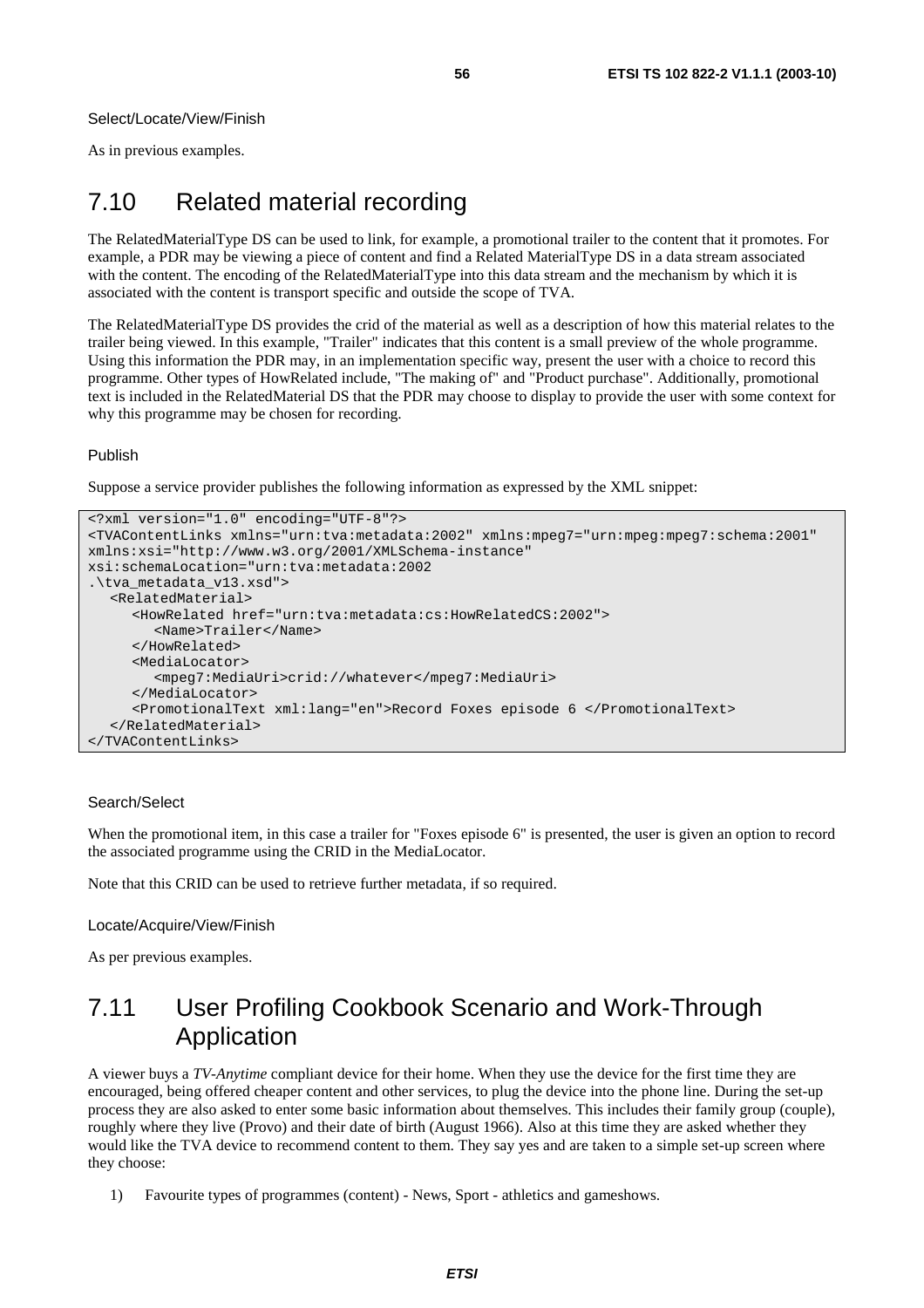- 2) Types of programmes (atmosphere) alternative, breathtaking and inspirational.
- 3) A range of people they like (key talent). Sean Connery, Humphrey Bogart, Clint Eastwood and Meg Ryan.

This information is moved into their user profile and some elements are made static and some can be updated.

The viewer then starts to use the device. At each point in their use of the device their profile is being updated.

- a) At the start they request the capture of a drama "Pride and Prejudice" starring Colin Firth;
- b) They also press "record" for a programme called "Blue Moon", a documentary about the Solar System narrated by Colin Firth; and
- c) They then play and watch a local Provo News magazine programme which is transmitted with a second audio track in Spanish (which has been recorded for them already based on their initial favourites settings);
- d) A Bond movie starring Sean Connery is discovered by the agent in the box and offers the programme as a suggestion.

During all of the above actions their user profile is being constantly updated.

This is an example of how a section of the Schema looks once the viewer has performed the functions above:

```
<TVAMain> 
   <ClassificationSchemeTable> 
      <CSAlias alias="ia" 
         href="urn:tva:metadata:cs:IntendedAudienceCS:08-2002"/> 
      <CSAlias alias="co" 
         href="urn:tva:metadata:cs:ContentCS:08-2002"/> 
      <CSAlias alias="or" 
         href="urn:tva:metadata:cs:OriginationCS:08-2002"/> 
      <CSAlias alias="in" 
         href="urn:tva:metadata:cs:IntentionCS:08-2002"/> 
      <CSAlias alias="at" 
         href="urn:tva:metadata:cs:AtmosphereCS:08-2002"/> 
      <CSAlias alias="ro" 
         href="urn:tva:metadata:cs:RoleCS:08-2002"/> 
   </ClassificationSchemeTable> 
   <UserDescription> 
      <UserPreferences> 
         <FilteringAndSearchPreferences> 
            <CreationPreferences> 
               <Creator preferenceValue="100"> 
                  <Role href=":ro:ACTOR"/> 
                  <Agent xsi:type="PersonType"> 
                     <Name> 
                        <GivenName>Sean</GivenName> 
                        <FamilyName>Connery</FamilyName> 
                     </Name> 
                  </Agent> 
                  <Character> 
                     <GivenName>James Bond</GivenName> 
                  </Character> 
               </Creator> 
               <Creator preferenceValue="30"> 
                  <Role href=":ro:DIRECTOR"/> 
                  <Agent xsi:type="PersonType"> 
                     <Name> 
                        <GivenName>John</GivenName> 
                        <FamilyName>Smith</FamilyName> 
                     </Name> 
                  </Agent> 
               </Creator> 
               <Creator preferenceValue="30"> 
                  <Role href=":ro:AUTHOR"/> 
                  <Agent xsi:type="PersonType"> 
                     <Name> 
                        <GivenName>Jane</GivenName> 
                        <FamilyName>Austen</FamilyName>
```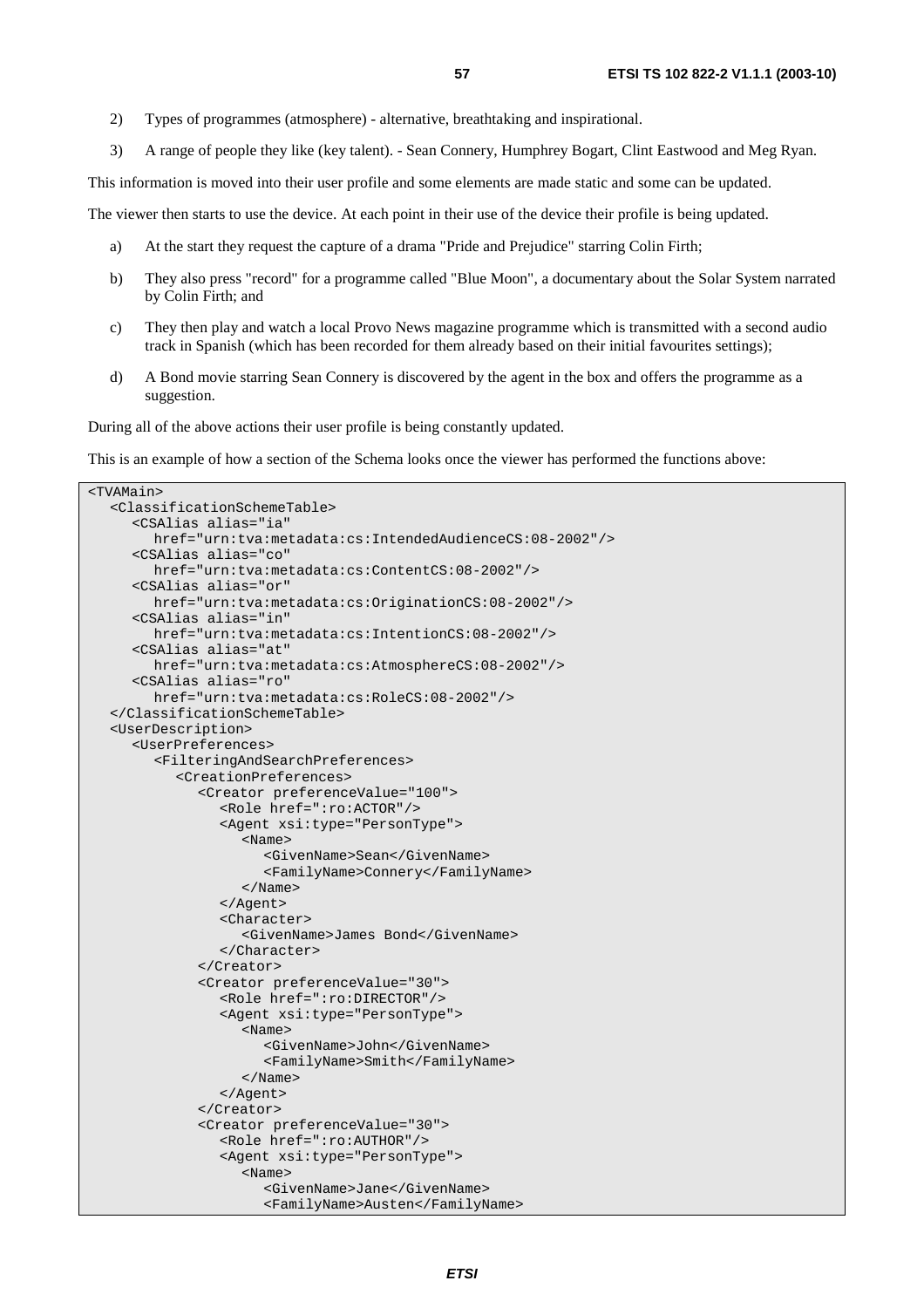</Name> </Agent> </Creator> <Creator preferenceValue="50"> <Role href=":ro:BROADCASTER"/> <Agent xsi:type="OrganizationType"> <Name>BBC</Name> </Agent> <Creator preferenceValue="30"> <Role href=":ro:BROADCASTER"/> <Agent xsi:type="OrganizationType"> <Name>ITV</Name> </Agent> <Creator preferenceValue="30"> <Role href=":ro:BROADCASTER"/> <Agent xsi:type="OrganizationType"> <Name>Sky</Name> </Agent> </Creator> <Creator preferenceValue="60"> <Role href=":ro:ACTOR"/> <Agent xsi:type="PersonType"> <Name> <GivenName>Humphrey</GivenName> <FamilyName>Bogart</FamilyName> </Name> </Agent> </Creator> <Creator preferenceValue="60"> <Role href=":ro:ACTOR"/> <Agent xsi:type="PersonType"> <Name> <GivenName>Meg</GivenName> <FamilyName>Ryan</FamilyName> </Name> </Agent> </Creator> <Creator preferenceValue="60"> <Role href=":ro:ACTOR"/> <Agent xsi:type="PersonType"> <Name> <GivenName>Clint</GivenName> <FamilyName>Eastwood</FamilyName> </Name> </Agent> </Creator> <Creator preferenceValue="60"> <Role href=":ro:ACTOR"/> <Agent xsi:type="PersonType"> <Name> <GivenName>Peter</GivenName> <FamilyName>Firth</FamilyName> </Name> </Agent> </Creator> </CreationPreferences> <ClassificationPreferences> <Genre preferenceValue="20" href=":ia:4.2.2.2"> <Name>Age 25-34</Name> </Genre> <Genre preferenceValue="20" href=":co:3.1.1"> <Name>News</Name> </Genre> <Genre preferenceValue="80" href=":co:3.2.1"> <Name>Sports - Athletics</Name> </Genre> <Genre preferenceValue="80" href=":co:3.5.1"> <Name>Amusement- Gameshows</Name> </Genre>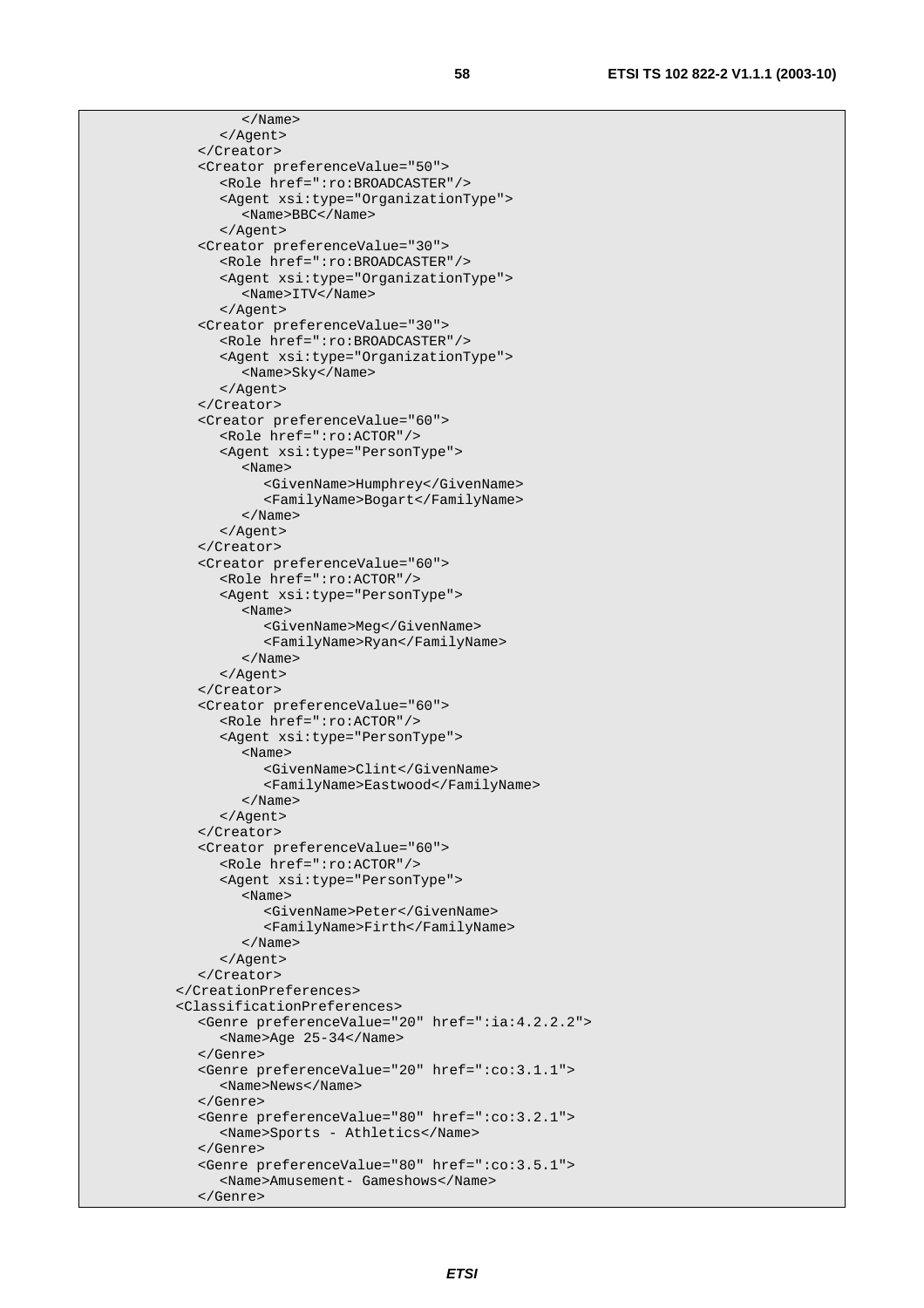| <genre href=":or:5.1" preferencevalue="80"><br/><name>Studio</name></genre>        |
|------------------------------------------------------------------------------------|
|                                                                                    |
| <genre href=":in:1.1" preferencevalue="20"><br/><name>Entertainment</name></genre> |
| $\langle$ Genre>                                                                   |
| <genre href=":at:8.1" preferencevalue="40"><br/><name>Alternative</name></genre>   |
|                                                                                    |
| <genre href=":at:8.6" preferencevalue="40"><br/><name>Breathtaking</name></genre>  |
| $\langle$ Genre $\rangle$                                                          |
| <genre href=":at:8.30" preferencevalue="40"></genre>                               |
| <name>Inspirational</name>                                                         |
| $\langle$ Genre $\rangle$                                                          |
|                                                                                    |
|                                                                                    |
|                                                                                    |
|                                                                                    |
|                                                                                    |

The following is a table of the TVAF recommended user profile data sets for each of the programmes.

| <b>Title</b>         | <b>Pride and Prejudice</b> | <b>Blue Moon</b>        | <b>News at Ten</b>      | Goldfinger          |
|----------------------|----------------------------|-------------------------|-------------------------|---------------------|
| <b>CONTENT</b>       | 3.4.14 Fiction, Period     | 3.1.6.5 Non Fiction,    | 3.1.1 Non Fiction,      | 3.4.6.1 Fiction,    |
|                      | Drama                      | Sciences,               | <b>News</b>             | Action, Adventure   |
|                      |                            | Space/Universe          |                         |                     |
| <b>ORIGINATION</b>   | 5.2.3 Made on              | 5.2.3 Made on Location, | 5.1.1 Studio, Live      | 5.3 Cinema          |
|                      | Location, Edited           | Edited                  |                         | Originated          |
| <b>INTENTION</b>     | 1.1 Entertainment          | 1.8 Enrichment          | 1.2 Information         | 1.1 Entertainment   |
| <b>ATMOSPHERE</b>    | 8.24 Heart Rending,        | 8.30 Inspirational,     | Null field              | 8.20 gripping,      |
|                      | 8.25 Heartwarming          | 8.15 Edifying,          |                         | 8.17 fast moving,   |
|                      | 8.39 Romantic              | 8.4 Ambitious,          |                         | 8.22 Gutsy,         |
|                      | 8.41 Sad,                  | 8.2 Analytical          |                         | 8.38 Rollercoaster  |
|                      | 8.48 Stunning              | 8.48 Stunning           |                         | 8.44 Sexy,          |
|                      |                            |                         |                         | 8.45 Stunning       |
|                      |                            |                         |                         | 8.51 Thriller       |
| <b>INTENDED</b>      | Age Group 4.2.2            | Age Group 4.2.3 All Age | Age Group 4.2.2         | Age Group 4.2.1.3   |
| <b>AUDIENCE</b>      | Adults, Gender 4.63,       | Groups.                 | Adults.                 | Age 14-15 and 4.2.2 |
|                      | both MandF,                | Social Group 4.4.1 AB   | Geographical 4.7.5      | Adults.             |
|                      | Geographical 4.75          | and 4.4.2 C1C2,         | Local - (Keyword        | Gender 4.6.1 Male,  |
|                      | Universal, Language        | Gender 4.6.3 Both       | Sunnyvale)              | Geographical 4.7.1  |
|                      | English (en)               | MandF,                  | Language English        | Universal, Language |
|                      |                            | Geographical 4.71       | (en) and Spanish        | English (en)        |
|                      |                            | Universal,              | (es)                    |                     |
|                      |                            | Language English (en)   |                         |                     |
| <b>BROADCASTER</b>   | <b>BBC</b>                 | <b>NOS</b>              | $\overline{\text{ITV}}$ | Sky                 |
| (from MPEG 7         |                            |                         |                         |                     |
| RoleCS)              |                            |                         |                         |                     |
| <b>DIRECTOR</b>      | John Smith                 | <b>Null field</b>       | <b>Null field</b>       | Cubbi Broccoli      |
| (From MPEG7          |                            |                         |                         |                     |
| RoleCS)              |                            |                         |                         |                     |
| <b>KEY TALENT</b>    | <b>Peter Firth</b>         | Peter Firth             | <b>Null Field</b>       | Sean Connery        |
| (From TVA            |                            |                         |                         |                     |
| RoleCS)              |                            |                         |                         |                     |
| <b>KEY CHARACTER</b> | <b>Null Field</b>          | <b>Null Field</b>       | <b>Null Field</b>       | James Bond          |
| (From TVA            |                            |                         |                         |                     |
| RoleCS)              |                            |                         |                         |                     |
| Author From          | Jane Austin                | <b>Null field</b>       | Null field              | lan Fleming         |
| (MPEG7 RoleCS)       |                            |                         |                         |                     |
| (WRITER)             |                            |                         |                         |                     |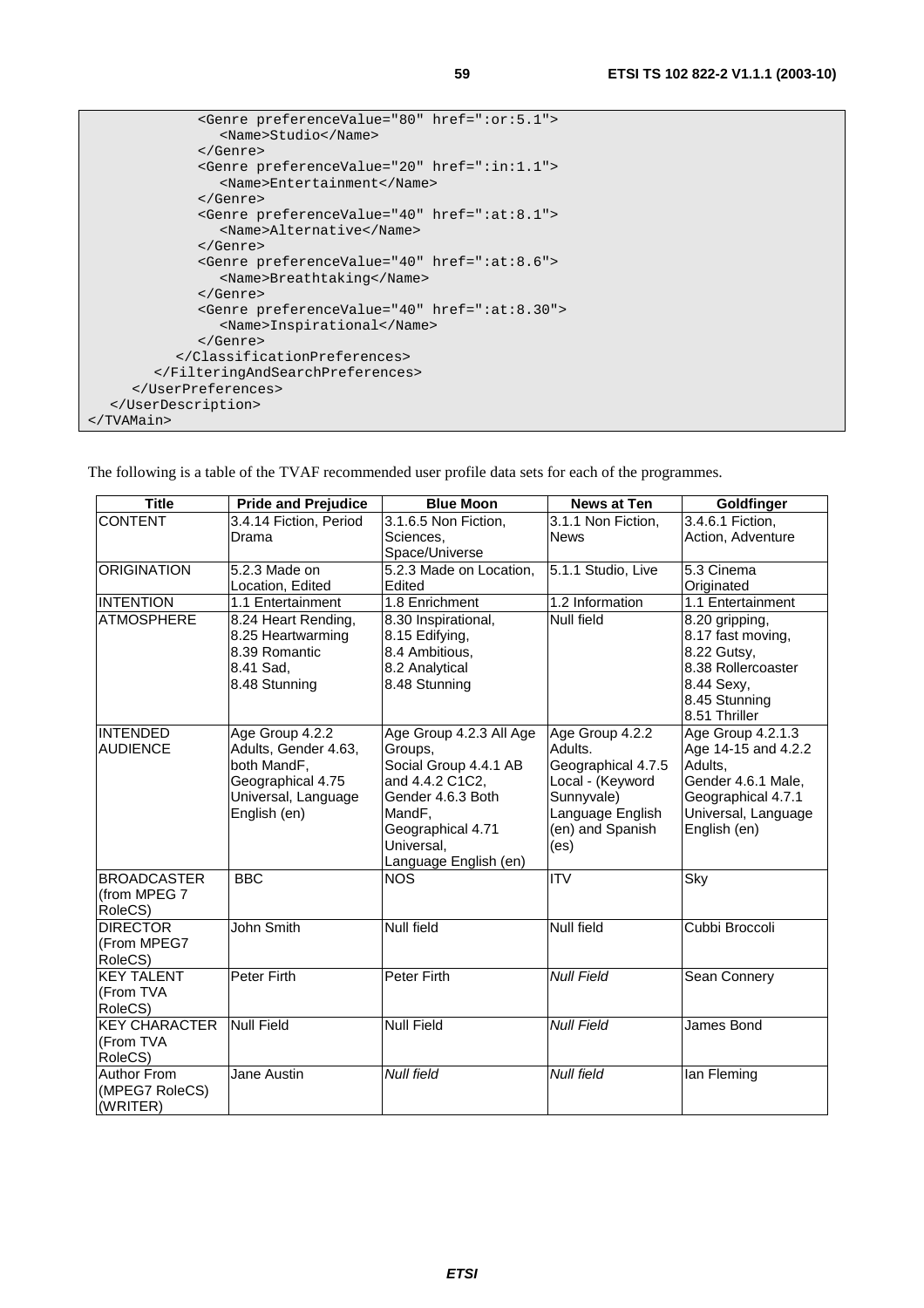When inbound content data enters the box, an agent in the box might use the previously captured data from viewed programmes to match. Using the above examples of data, the agent might assume that as two programmes had Peter Firth as a Key Talent the viewer would like to watch other programmes in which he takes part. If Atmosphere Stunning appears in three out of four programmes and would be high on the list to look out for. In the weighting environment the agent might automatically assign Stunning the maximum positive value.

### **Data to be returned to the service provider or Broadcaster**

Providers of content wish to know how their content is performing as far as the consumer is concerned. Business decisions will be made as a result (e.g. cancel the scheduling of a programme because the viewers do not like it; not enough people are watching a particular strand; the viewer really likes astronomy documentaries but they are not providing any, advertisers will want to know viewers numbers, appreciation index across demographics etc.).

The following information might be useful:

- 1) Actual viewing **of their own** programmes by receiving a list of locators/CRIDs that refers to their own programmes only.
- 2) An anonymous aggregated user profile consisting of a sub set of fields that will indicate the viewing habits of the viewing population across **all** content.

The first one is out of scope for Phase 1 because no authenticated return channel RMP has been specified:

1) A subset of the data above could be returned to the broadcaster if this functionality has been enabled by the consumer or required by the consumer's contract with the service provider. A minimum useful set of data might include the following elements:

Content, Origination, Intention, Atmosphere and Intended Audience

Each with the associated aggregated rating. This will enable service providers and broadcasters the ability to analyze aggregated viewer preferences and allows them to make business decisions based on their performance in these areas.

### **Issues surrounding rating of data.**

MPEG7 define the rating scale between a minimum of  $-100$  and a maximum of  $+100$  with a no preference value set at 0.

 $-100$  and a maximum of  $+100$  with a no preference value set<br>portable (e.g. when they buy a newer box or wish to take their<br>etc.) it is important that systems comply with this scale, i.e. th<br>0 even if only a limited numb To make systems interoperable and viewer preferences portable (e.g. when they buy a newer box or wish to take their profile to a remote location - on holiday, second home etc.) it is important that systems comply with this scale, i.e. there must be both positive and negative values which are 100 even if only a limited number of choices between these values are implemented.

| Example: | $-100 - 80$        | $-60$ | $-40$                                                                                       | $-20$ | $-0$     | 20 | 40 | 60         | 80 | 100        |
|----------|--------------------|-------|---------------------------------------------------------------------------------------------|-------|----------|----|----|------------|----|------------|
|          | <b>or</b>          |       |                                                                                             |       |          |    |    |            |    |            |
|          | $-100$             | $-66$ | $-33$                                                                                       |       | $\theta$ |    | 33 | 66         |    | 100        |
|          | <b>or</b>          |       |                                                                                             |       |          |    |    |            |    |            |
|          | $-100$             |       | 50                                                                                          |       | $\theta$ |    | 50 |            |    | 100        |
|          |                    |       | in the implementation in the box these can be <b>labelled</b> as implementers' wishes e.g.: |       |          |    |    |            |    |            |
|          | $\overline{0}$     |       |                                                                                             |       | 2        |    |    | 3          |    | 4          |
|          | <b>or</b>          |       |                                                                                             |       |          |    |    |            |    |            |
|          | really do not like |       | do not like                                                                                 |       | neutral  |    |    | quite like |    | like a lot |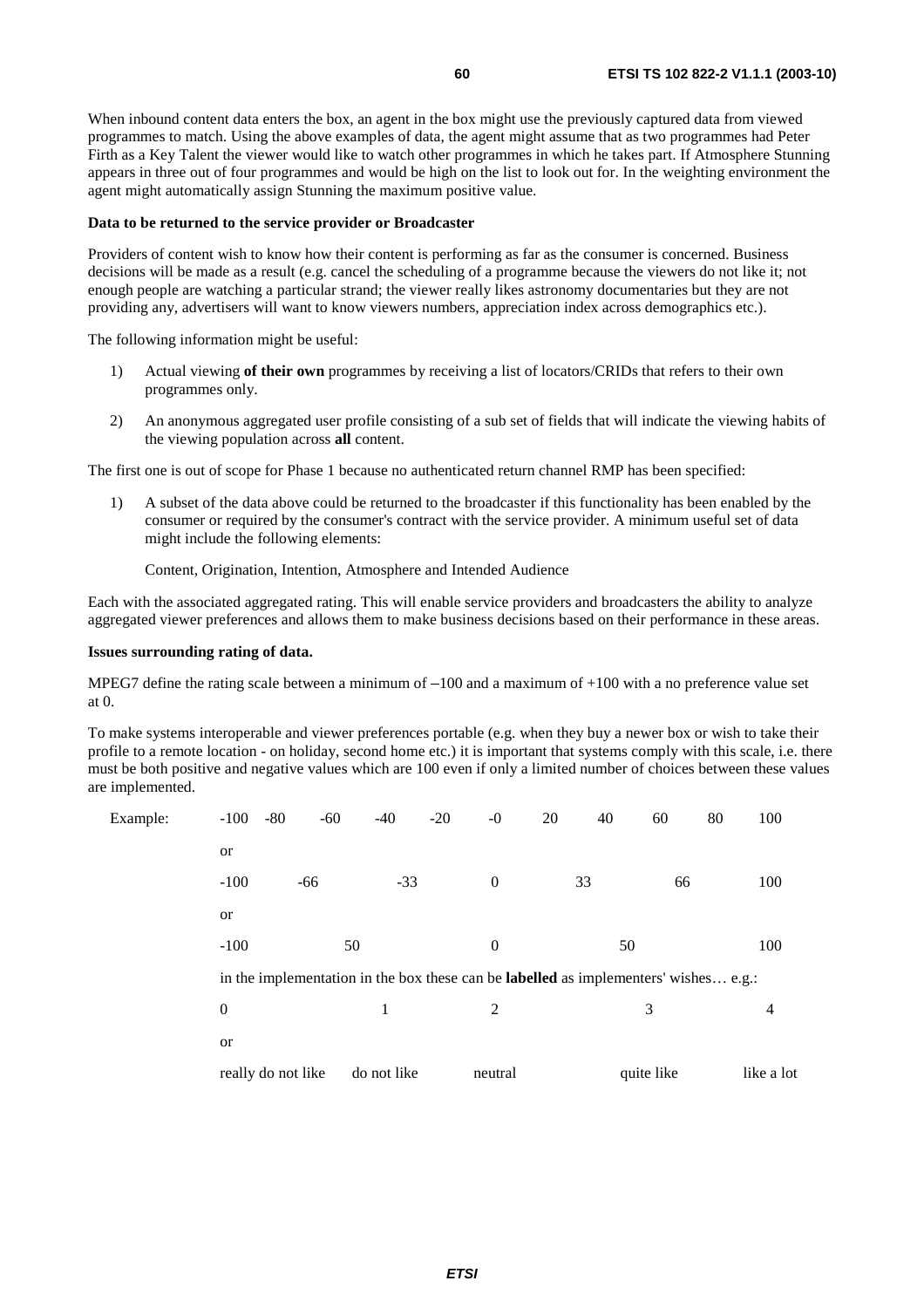### 8 Issues per phase

This clause gives some explicit implementation hints for less obvious issues in the different *TV-Anytime* phases. Not all phases are covered in the present document, since it focuses at the use of content referencing.

### 8.1 General System issues

To get an actual *TV-Anytime* system into the phases described in the previous clauses some generic system issues need to be solved. These issues are out of the scope of *TV-Anytime*, but some of them are presented here to ease the implementer's life. Most issues are related to actual PDR implementations. The issues fit into a number of categories discussed below.

### 8.1.1 Set-up and service discovery

In the set-up phase of a PDR, e.g. when the user first installs a box in his home, a number of things need to be done to allow for it to find the *TV-Anytime* metadata and location resolution services. The way that this works is transport dependent and no complete descriptions for all transports are given, the analogue case and the digital DVB satellite case are discussed below.

### **Analogue environment**

For content resolution to work in an analogue environment a mapping between a content reference ID and a physical channel frequency, date and time or duration needs to be made. This information can be carried via IP in the VBI, for example, or via a smart card or floppy disc. In the VBI case the box only needs a well know port number to do service discovery. After the location of the resolution tables and resolution authority records are known, download of those can commence. Metadata is probably too bulky to be carried in the VBI, so other means of getting that into the box need to be there, e.g. a telephone line.

For the analogue situation a preferred way of issuing locators would be, for example:

### **analog:cablenetworkXYZ/broadcaster/8am/1hour**.

This would allow the broadcaster to use the same locators across multiple cable networks since frequency allocations will be different. For this to work the box needs to be able to make the mapping between channel name and physical channel frequency. This can be done during set-up by the user or, for example, in a Western-European PAL environment by looking at VBI information carrying Programme Delivery Control for analogue VCRs. The same trick would also be useful in a digital environment with broadcasters being on a number of different media like satellite, cable etc.

Similarly for metadata, the box needs to be able to find out where metadata is carried. This could be done via the VBI, e.g. using teletext or PDC.

### **Digital DVB environment**

In the DVB environment, operation is similar but for the actual locators that are put into the location resolution tables. In the DVB environment service information, program IDs, event triggers and start-stop times could, for example, be used. To get the location resolution authority records, the box needs to know where to look in the transport stream.

One solution could be that there is a well-known service, e.g. "*TV-Anytime* services" in the transport containing pointers to all data needed by the box, e.g. it would point to the location of location resolution authority records and actual location resolution tables.

Another possibility is that each broadcast service contains its own "*TV-Anytime* services" entry pointing at the relevant tables.

In the DVB environment containers should be reserved, e.g. tables or sections that could carry the pointer to the TVA metadata. The current TVA specifications do not cater for this.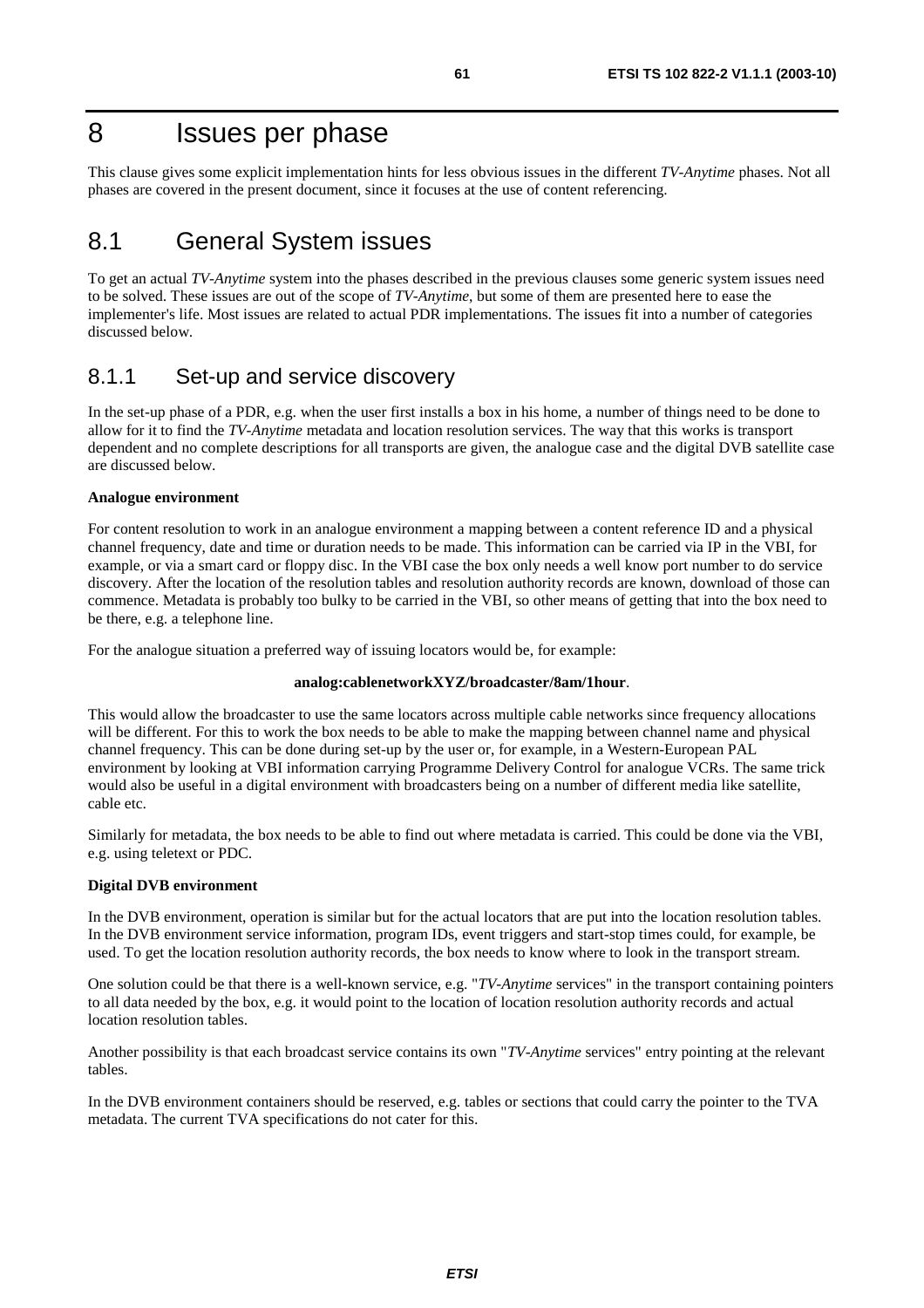### 8.1.2 Transport and delivery of TV-Anytime data

The transport and delivery of TVA data requires the definition and specification of a set of technical features currently not covered by the *TV-Anytime* specification. These features can be summarized as follows:

- *Identification and signalling*: an identification mechanism (e.g. a metadata location descriptor corresponding to a specific metadata format) is needed to associate specific resources to the transport of TVA data, and to signal that data being transported is, for example, TVA data. Signalling can also be used to inform the system about the presence of incoming TVA data.
- *Location*: a mechanism (e.g. a resolving authority record or a metadata locator) that allows to point at the actual location of the data container from which location resolution data or metadata will be retrieved. The definition of a locator needs to take into account the transitory nature of the associated information.

It should allow identifying, signalling and locating TVA data carried over a variety of transport systems (e.g. MPEG TS - over the PES, a data or object carousel, in metadata section, or over IP).

### 8.1.3 Updating resolution tables

Both the Resolving Authority Record (RAR) tables and the Resolution tables need to be kept up to date. The Resolving Authority Records contain information about the various resolution services available to the PDR device. The Resolution tables contain the mappings of CRIDs to other CRIDs or to locators. In the broadcast scenario, these tables must be pushed to the box, most likely using a broadcast carousel. Whole tables should be sent regularly to provide for new PDRs entering the system, but incremental updates are also useful, as they save bandwidth and also (probably) require less processing power at the client device when they are received.

Changes in the version field of the RAR (made by the location resolution provider) indicate to the client an update of all RARs for a given authority serviced by this provider. The expiry date of a RAR is an additional trigger for updates. The updating of location resolution tables is tied to the transport mechanism.

Below is an example of updating RARs where a resolution provider has several resolution services available in the same box. In the example, the broadcaster HBC has three channels on the multiplex (HBC1, HBC2 and HBC Gold, which are available on dvb://1.2eef.3f5, dvb://1.2eef.106 and dvb://1.2eef.3f5, respectively). A fourth channel is provided by another broadcaster who is also a resolution provider (broadcaster.co.jp). This channel is available at dvb://1.104.e5f.

The PDR has four RARs stored, three of which point to resolution services provided by HBC, and the other RAR that points to the resolution service of the other broadcaster.

|                            | RAR A            | <b>RARB</b>      | <b>RAR C</b>      | <b>RARD</b>      |
|----------------------------|------------------|------------------|-------------------|------------------|
| <b>RAR</b> fields          |                  |                  |                   |                  |
| Authority                  | Thbc.com         | creator.com      | creator.com       | creator.com      |
| <b>Resolution Provider</b> | Thbc.com         | lhbc.com         | hbc.com           | broacaster.co.jp |
| URL                        | dyb://1.2eef.3f5 | dyb://1.2eef.106 | ldyb://1.2eef.3f5 | dyb://1.104.e5f  |
| Version                    | 24               |                  |                   | 96               |

RAR A refers to CRIDs created by the broadcaster hbc.com who is also a resolution provider for hbc.com CRIDs. RAR B, RAR C and RAR D all refer to resolving CRIDs created by the creator.com CRID authority.

If the PDR receives a RAR which contains:

| Authority                  | creator.com      |
|----------------------------|------------------|
| <b>Resolution Provider</b> | hbc.com          |
| <b>IURL</b>                | dvb://1.2eef.3f6 |
| Version                    |                  |

the PDR will discard all the RARs that have authority equal to creator.com and provider equal to hbc.com. In this example, the RAR above would cause RAR B and RAR C to be discarded and the new RAR to be stored in the PDR.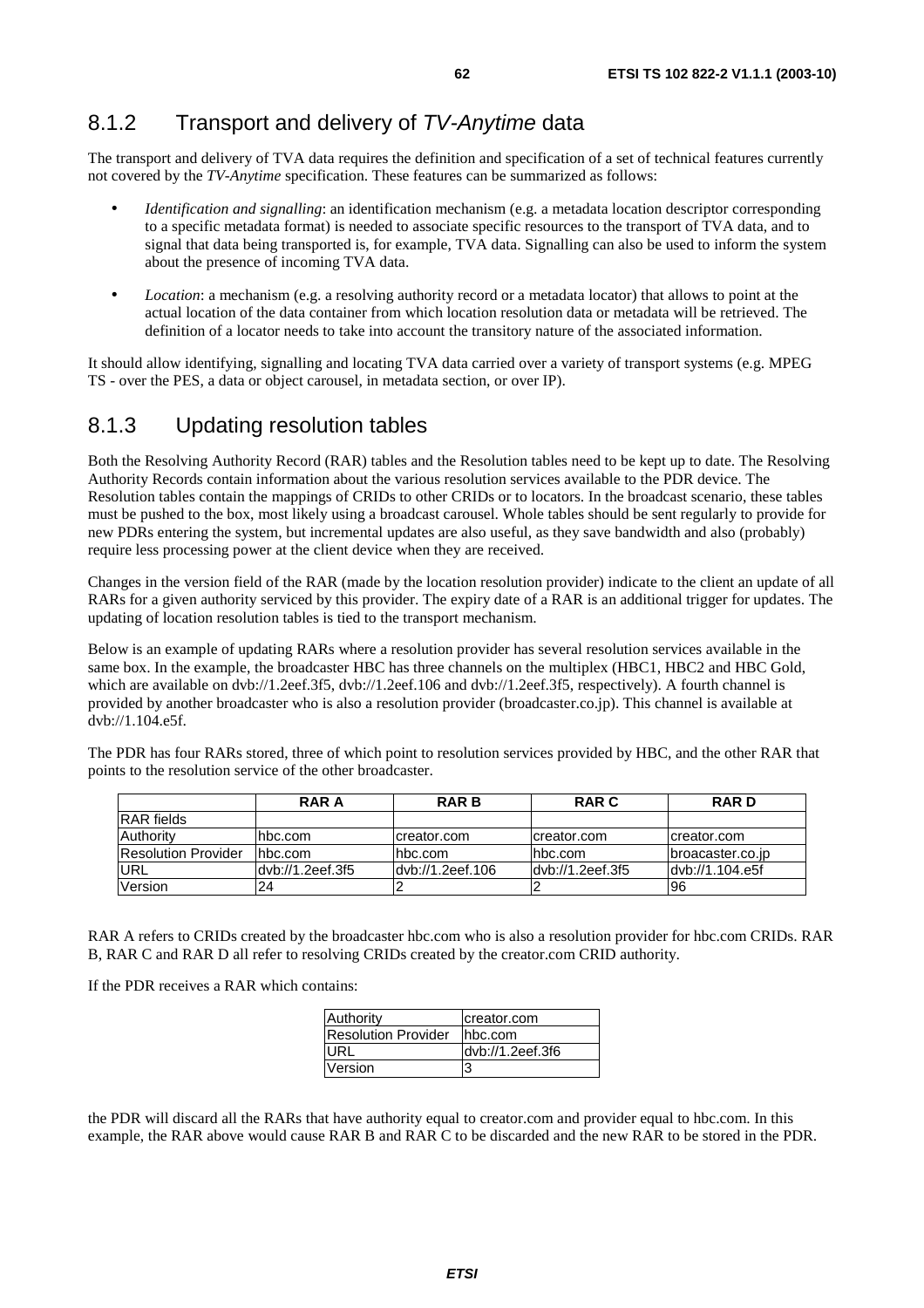|                     | <b>RAR A</b>     | <b>RARD</b>      | <b>RARE</b>      |  |
|---------------------|------------------|------------------|------------------|--|
| <b>IRAR</b> fields  |                  |                  |                  |  |
| Authority           | hbc.com          | creator.com      | creator.com      |  |
| Resolution Provider | Thbc.com         | broacaster.co.jp | Ihbc.com         |  |
| URL                 | dyb://1.2eef.3f5 | dyb://1.104.e5f  | dyb://1.2eef.3f6 |  |
| Version             | 24               | 196              |                  |  |

If the resolution provider wanted to update RAR B and keep RAR C as it is, they will need to transmit new versions of both RARs.

|                            | <b>RAR A</b>      | <b>RARD</b>      | <b>RARE</b>      | <b>RARF</b>      |
|----------------------------|-------------------|------------------|------------------|------------------|
| <b>RAR</b> fields          |                   |                  |                  |                  |
| <b>Authority</b>           | hbc.com           | Icreator.com     | Icreator.com     | Icreator.com     |
| <b>Resolution Provider</b> | Thbc.com          | broacaster.co.jp | lhbc.com         | hbc.com          |
| <b>IURL</b>                | ldvb://1.2eef.3f5 | dyb://1.104.e5f  | dyb://1.2eef.3f6 | dyb://1.2eef.3f5 |
| <b>Version</b>             | 24                | 196              |                  |                  |

### 8.1.4 Updating metadata

Currently there are no mechanisms defined that allow for update of part or all of the metadata.

### 8.2 Publishing phase

### **Re-run/repeat of content**

A re-run is defined as content that is broadcast at different times to suit user convenience, sometime subsequent to its original broadcast. A repeat is generally regarded as old content. The content service provider may package content being re-shown within a short period of the original broadcast as a repeat, and leave the associated metadata untouched. If it is some months or years later, the content service provider may package it as a re-run and alter the associated metadata. The consumer may regard it as original viewing, as a re-run or as a repeat of the same content. Regarding the creation and publication of a CRID to reference the re-run/repeat, a number of scenarios can be envisaged:

- 1) The original CRID may be re-used, but with a new locator. Also, alternative space and time locations may be provided for the content after resolution. The PDR can take advantage of multiple location options to resolve recording conflicts. The use of the same CRID, if the content service provider always uses unique CRIDs, is also a way for the box to identify the item as having been previously consumed. If there is additional metadata available for this particular airing, instance metadata can be used.
- 2) The content service provider may issue a new CRID to refer to the re-run/repeat. From the PDRs perspective at least, the content is then regarded as different. The content service provider may package the programme with new metadata, for example, if a motion picture actor dies, then her films may be re-run, the fact that she has died being added to the metadata surrounding the movie.
- 3) A third party may issue a group CRID to refer to all airings of an item across many different service providers. This has the advantage that the local storage management can use the group CRID to help solve recording conflicts. From the consumer's perspective, each occurrence is effectively a repeat even though they occur across service providers.
- 4) Instance Metadata Identifier.

For the case when a broadcast is to be repeated (or re-run) using the same CRID, the metadata provider may wish to differentiate between these publication instances using the instance description metadata. This differentiation can be communicated to the viewer through EPG-like rendering on screen or utilized by a software agent acting on the viewer's behalf.

When allocating Instance Metadata Identifiers to the instance descriptions, the metadata providers can choose to use an Instance Metadata identifier from its own proprietary namespace. As such the <name> field of the Instance Metadata Identifier must be included and arrangements made to supply these Instance Metadata Identifiers to collaborating resolution providers.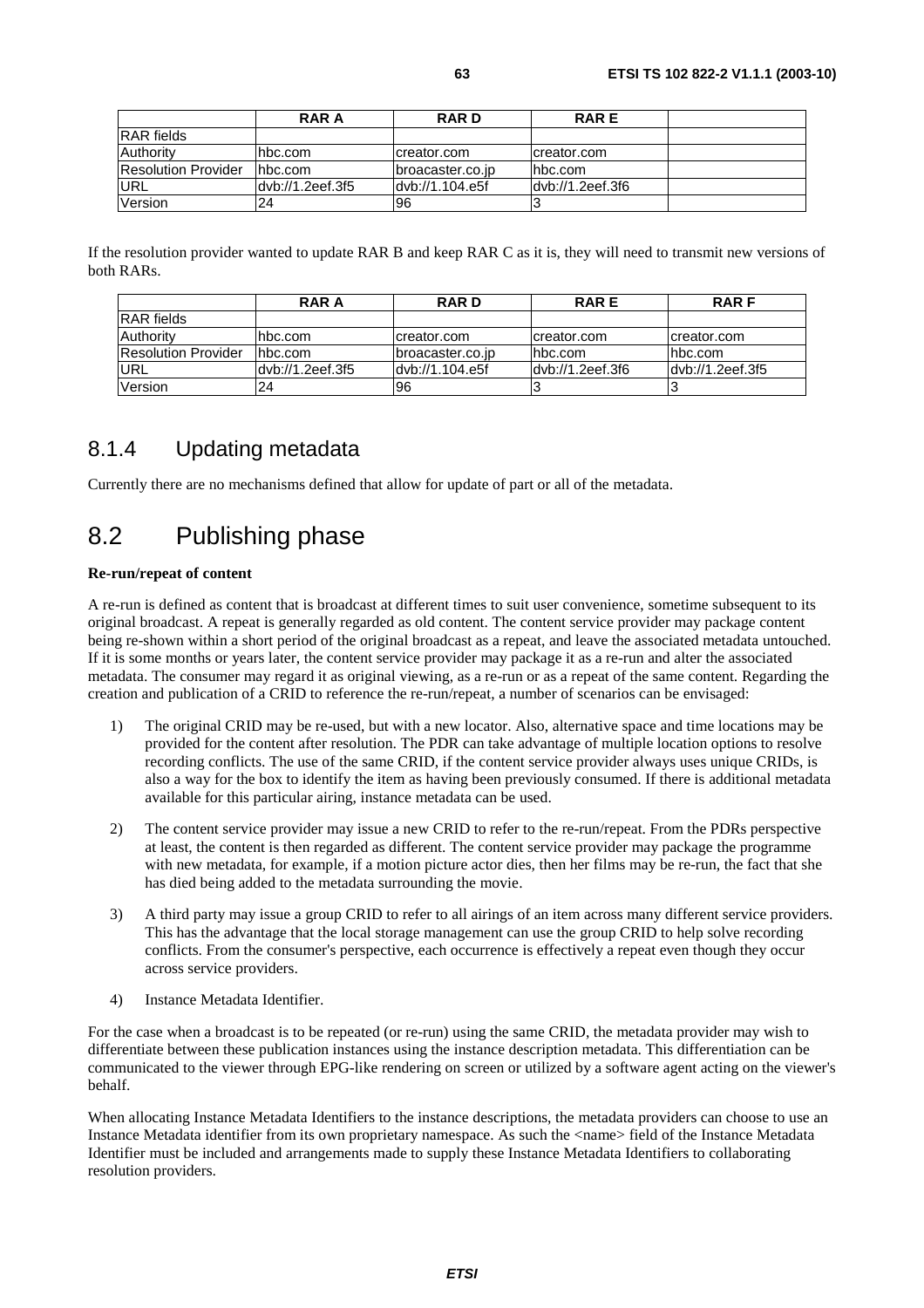Alternatively, the Instance Metadata Identifiers may be supplied by the CRID authority and used within the metadata without the <name> field of the Instance Metadata Identifier syntax. Resolution providers may also have access to these instance metadata identifiers from the CRID authority and are able to supply the corresponding Instance metadata identifiers for each of the locators within the CRID location resolution table.

Note that it is always possible for a location resolution provider to provide CRID location resolution tables for the CRID without any Instance Metadata Identifiers.

### 8.3 Search and select

### **Metadata from multiple providers**

It is envisaged that multiple metadata providers will / can provide metadata for the same CRID. This information then could be linked via the CRID. However, there needs to be a metadata provider field, which is currently absent from the metadata specification.

### **Selection on basis of time/channel**

"What's on at 8 o'clock tonight?"

The scenario depends on a few implementation issues (bullets 1 and 2) and/or how service providers will provide required metadata (bullets 3 and 4):

- 1) With a location resolution service that, when given a CRID, only provides locators, the box would have to resolve all CRIDs and search for all 8 o'clock entries.
- 2) If the box has access to the stored location resolution tables this is a straightforward query.
- 3) The service provider could issue a (group) CRID containing all the contents available at a given time. This is a limited solution, similar to a restricted EPG.
- 4) If the timing information is sent separately in the metadata stream (e.g. using instance metadata), there may be conflicts between the metadata and the location resolution data.

Note that content that is already recorded is available at any time.

#### **Search and select based on metadata like cost**

"I want to see a free version of the film "Lizy, Queen of the Desert".

In a *TV-Anytime* system there will be a means of conveying associated costs with a certain piece of content. A user can use that information to choose a piece of content that is e.g. free, or has a lower price due to the scheduling. For example, a boxing match could be cheaper as a repeat than live.

One solution to this problem is to create distinct CRIDs for each showing of the boxing match.

There will be different CRIDs for the same programme with the same metadata but with different cost attached. The capture of one CRID will lead directly to the required location with associated cost.

In that case the instance metadata identifier can be used. The Instance metadata identifier is the link between an actual location and the metadata associated with that location. A service provider could assign an instance metadata identifier to a certain location that has a certain price. After this the content resolution process could match up the CRID instance metadata identifier combination, so that the precise instance of the programme can be captured, even if it changes location. This has the advantage that metadata need not be duplicated across multiple instances of the same content.

### **Essentially the same content has different CRIDs**

"I want to get the "Foxes" comedy show".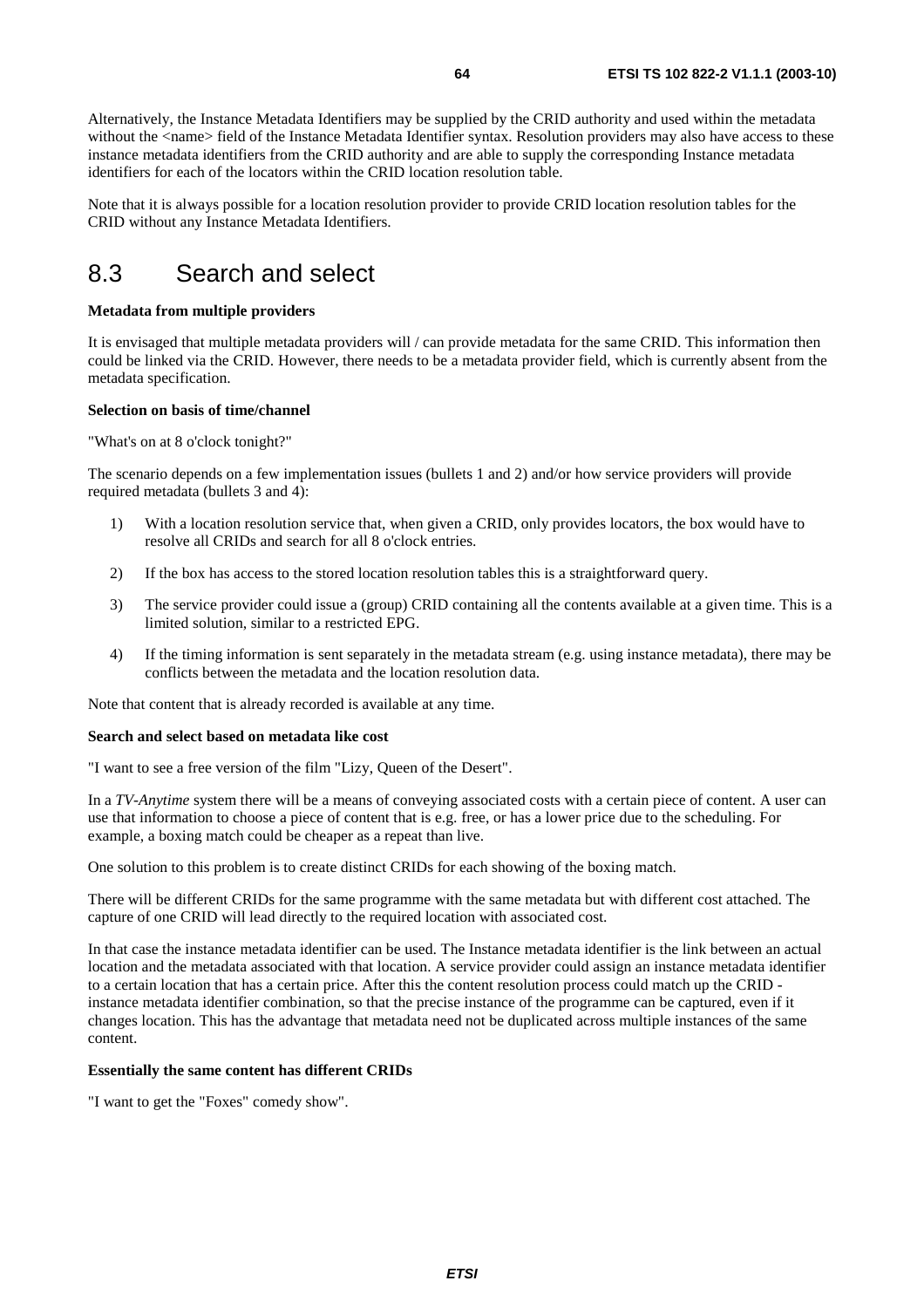The same content, at least in the eyes of the consumer, can have different CRIDs, because different service providers might decide to do so. Three options arise to deal with this using metadata, third parties or unique identification, respectively:

- 1) A metadata search will return with multiple choices, with different CRIDs. The choice between them would depend on the available metadata. For example, the title field in the ProgramInformationTable could be used to conduct such a search. Without a connection between the CRIDs of the content items grouping would have to be done in the box.
- 2) A metadata aggregator could generate a (group) CRID, which refers to all of the different CRIDs. This creates a single point reference for the content.
- 3) If the same content could be identified uniquely, the different offerings may be tied together in the box. Such a unique identifier could be carried in the OtherIdentifier field in the ProgramInformationTable.

### **How to find a specific episode**

"I want to see episode 15 of the original "Foxes" series".

- 1) This is straightforward, if the index attribute in the programme description data contains the episode number.
- 2) The programme description data (e.g. title or synopsis) could contain the appropriate descriptive text for a textual search. Inconsistencies in phrases used may limit the use of a textual search.
- 3) If the (group) CRID returns an ordered list of CRIDs one could infer the episode number. This is a limited solution and is not currently part of the Content Referencing specification.

### **How to identify the latest episode of Foxes**

"I want the latest episode of "Foxes".

This scenario can be implemented in the following ways:

- 1) A service provider generates a CRID, which points to the latest episode within a service.
- 2) A third-party generates a CRID, which points to the latest episode on all services.
- 3) Choosing a (group) CRID will lead to the capture of the next available episode.

#### **Have I seen this content before?**

"I do not want to record this if I have seen it before".

A box may store what the user has seen. If the box stores the CRID of the programme and all CRIDs were unique for all time, this would be sufficient. However, different service providers will use different CRIDs for the same content. Also service providers may issue a new CRID if the content has been changed only slightly or they want to promote the programme in a particular way. The system may need to store programme description data in order to fulfil this requirement. Alternatively, if a unique identifier is available in the OtherIdentifier field, this could be used for this purpose.

### 8.4 Location phase

### **"Make locator names unambiguous"**

For example two satellites feed one box. In this scenario how does the system distinguish between say channel 5 from each satellite?

Or, phrased differently, what happens when the same service is on both physical inputs?

- 1) Box implementation issue. If the content on both feeds has the same CRIDs, the box can decide to listen to whichever feed based on some criteria (e.g. random "flip-a-coin criteria") or the PublicationType element in the user preferences DS can be used.
- 2) If CRIDs are different between the two feeds, which implies the content to be different (differences in quality, encoding type,). The user will be the one deciding which one to listen to.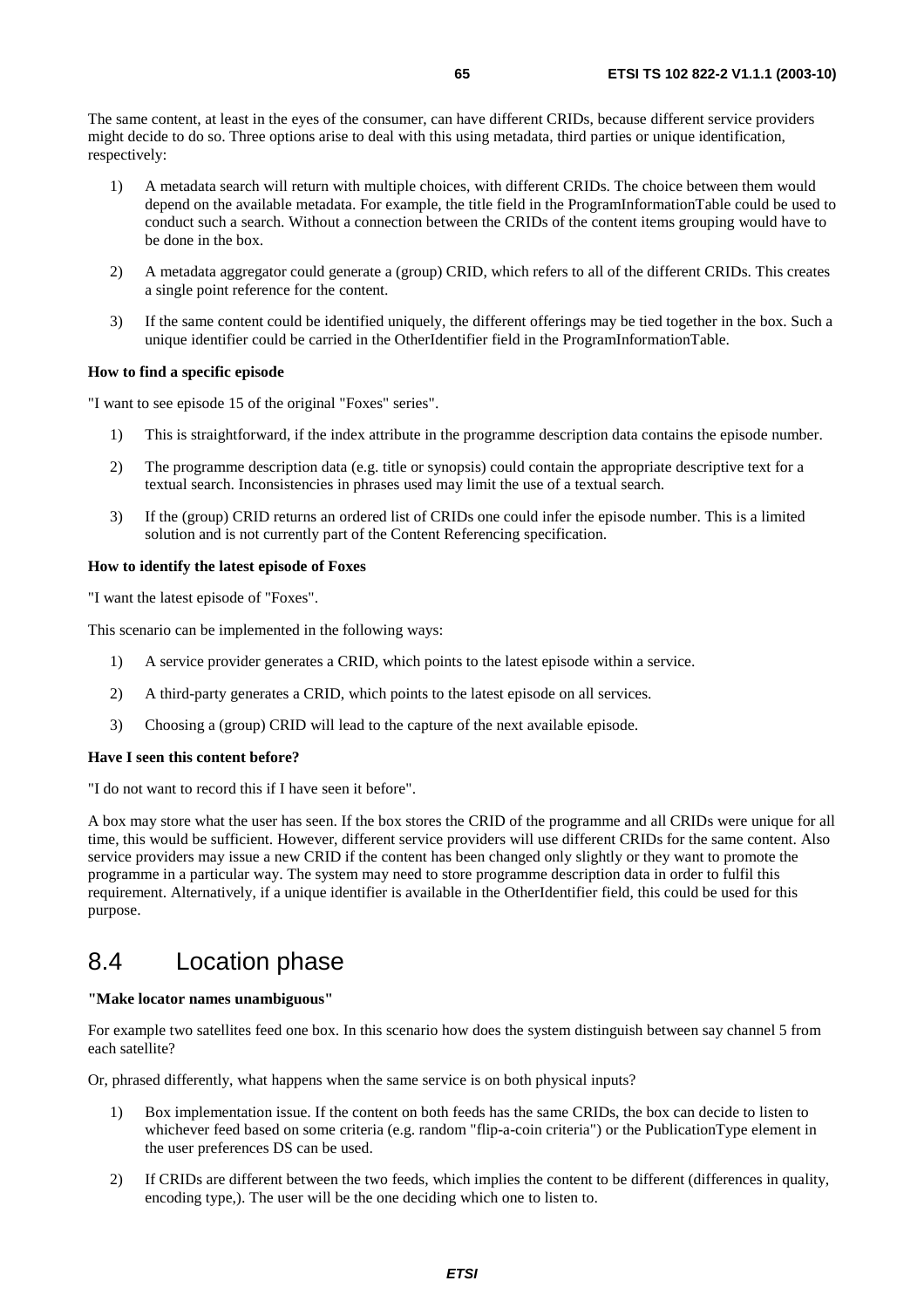### **"Re-resolution"**

Currently there is no best practice defined for re-resolving locations. The only way to make sure that a PDR does not miss scheduling changes is to check back with the resolution tables every time they are updated. This drives the requirements for carriage of the data, e.g. frequency of re-transmission of location resolution data in the broadcast environment. Proper practice is to monitor the location resolution data, not the instance metadata.

### **"Locate instance at a specific location"**

Using the instance metadata identifier it is possible to select an instance at a specific location for capture. To determine the correct locator, the CRID together with the instance metadata identifier should be used.

### 8.5 Acquire phase

Acquisition of metadata with content and/or separate from content

Some metadata may be related to the actual timeline of the content, e.g. metadata that needs to show up at a certain point in the programme. Currently there is no way of synchronizing (Meta) data with content in the *TV-Anytime* context.

### Validation of content

On validation of the acquired content the following points are identified:

- Trustworthiness of the resolving authority may be assumed.
- It is impossible to attach the CRID used for resolving the content in all cases.
- Other means of identification may be needed (e.g. V-ISAN, ISAN, Broadcaster own ID, ...).
- However, it also is impossible to attach a globally registered ID in all cases.

Validation is possible if all "leaf" CRIDs are attached to the content, which is easily achievable when only working in an environment involving a single service provider.

### Rights management

Rights management topics such as Access Control, Content and Copy Protection need to be addressed in the acquisition phase once the Rights Management specification is developed.

### Programme Delivery Control, signalling resolution updates

The resolution engine may inform the recording management unit of the latest updates in the delivery timing of the content (see clause 8.1.3). Alternatively the recording manager may poll the resolution engine. Recording management is an implementation issue and hence beyond the scope ofthe present document. However, service providers and box implementers are required to provide an accurate mechanism to update changes in the schedules similar to PDC.

It is suggested that more accurate timing may be achieved by using "triggers" or other equivalent mechanisms in the transport stream e.g. DVB event ID. "Triggers" can be part of locator syntax. It is noted that Triggers will be transport dependent, e.g. DVB, ATSC, and ARIB.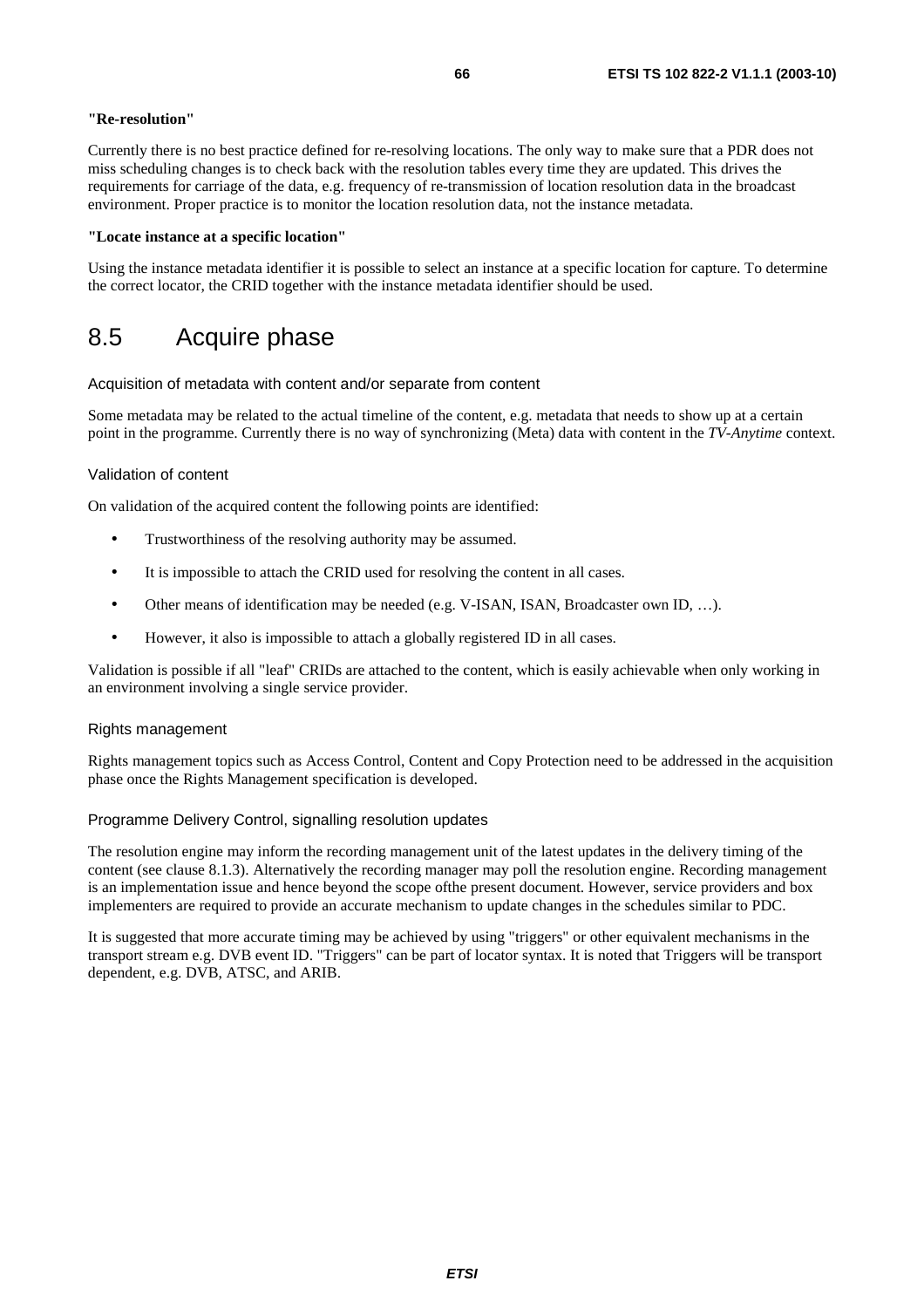# Annex A (informative): Example of Usage History DS

The following example highlights the usage history for the "John Smith" user. During the observation period two episodes of the "Fox" series were recorded and subsequently viewed. During the viewing of the "Red Foxes" episode the user zoomed in twice. Finally the user previewed the "Blue Foxes" episode.

```
<UsageHistory id="usage-history-001" allowCollection="true"> 
   <UserIdentifier protected="true"> 
      <UserName xml:lang="en">John Smith</UserName> 
    </UserIdentifier> 
   <UserActionHistory id="useraction-history-001" 
      protection="false"> 
      <ObservationPeriod> 
         <TimePoint>2001-02-02T18:00-08:00</TimePoint> 
         <Duration>PT96H</Duration> 
      </ObservationPeriod> 
      <ObservationPeriod> 
         <TimePoint>2001-02-02T18:00-08:00</TimePoint> 
         <Duration>PT6H</Duration> 
      </ObservationPeriod> 
      <UserActionList id="ua-list-001" 
         numInstances="2" totalDuration="P2H30M"> 
         <ActionType href="urn:tva:TVAFUserActionCS> 
            <Name>Record</Name> 
         </ActionType> 
         <UserAction> 
            <ActionTime> 
               <ActionMediaTime> 
                  <MediaTimePoint> 
                     2001-02-02T19:00:00 
                  </MediaTimePoint> 
                  <MediaDuration>PT1H</MediaDuration> 
               </ActionMediaTime> 
            </ActionTime> 
         <ProgramIdentifier organization="TVAF" type="CRID"> 
            crid://broadcaster.com/RedFoxesCrid 
               ForThisEpisode 
            </ProgramIdentifier> 
       </UserAction> 
       <UserAction> 
           \epsilonActionTime>
               <ActionMediaTime> 
                  <MediaTimePoint> 
                     2001-02-03T19:00:00 
                  </MediaTimePoint> 
                  <MediaDuration>PT1H</MediaDuration> 
               </ActionMediaTime> 
            </ActionTime> 
            <ProgramIdentifier organization="TVAF" type="CRID"> 
               crid://broadcaster.com/GreyFoxesCrid 
                  ForThisEpisode 
            </ProgramIdentifier> 
      </UserActionList> 
      <UserActionList id="ua-list-002" 
         numInstances="25" totalDuration="P7H02M"> 
         <ActionType href="urn:tva:TVAFUserActionCS> 
            <Name>View</Name> 
         </ActionType> 
         <UserAction> 
            <ProgramIdentifier organization="TVAF" type="CRID"> 
            crid://broadcaster.com/RedFoxesCrid 
            ForThisEpisode 
            </ProgramIdentifier> 
         </UserAction> 
         <UserAction>
```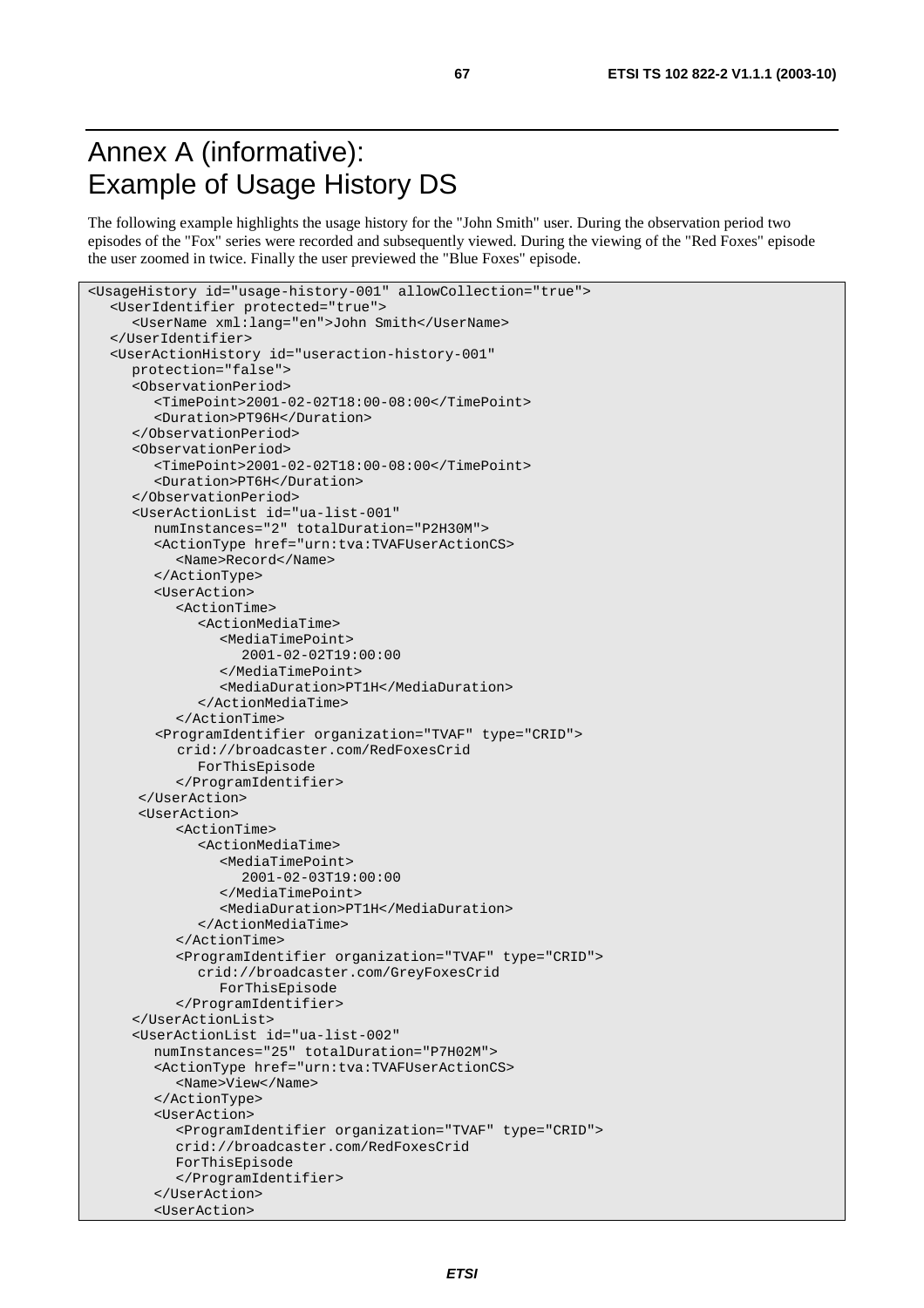| <actiontime></actiontime>                                                                                                                                                                                                                                                                                              |
|------------------------------------------------------------------------------------------------------------------------------------------------------------------------------------------------------------------------------------------------------------------------------------------------------------------------|
| <actionmediatime></actionmediatime>                                                                                                                                                                                                                                                                                    |
| <mediatimepoint></mediatimepoint>                                                                                                                                                                                                                                                                                      |
| $2001 - 02 - 04T20:30:00$                                                                                                                                                                                                                                                                                              |
|                                                                                                                                                                                                                                                                                                                        |
| <mediaduration>PT1M45S</mediaduration>                                                                                                                                                                                                                                                                                 |
|                                                                                                                                                                                                                                                                                                                        |
|                                                                                                                                                                                                                                                                                                                        |
| <programidentifier organization="TVAF" type="CRID"></programidentifier>                                                                                                                                                                                                                                                |
| crid://broadcaster.com/GreyFoxesCrid                                                                                                                                                                                                                                                                                   |
| ForThisEpisode                                                                                                                                                                                                                                                                                                         |
|                                                                                                                                                                                                                                                                                                                        |
|                                                                                                                                                                                                                                                                                                                        |
| <useractionlist <="" id="ual-003" td=""></useractionlist>                                                                                                                                                                                                                                                              |
| numlnstances="2" totalDuration="PT10S">                                                                                                                                                                                                                                                                                |
| <actiontype href="urn:tva:TVAFUserActionCS &gt;&lt;/td&gt;&lt;/tr&gt;&lt;tr&gt;&lt;td&gt;&lt;Name&gt;Zoom&lt;/Name&gt;&lt;/ActionType&gt;&lt;/td&gt;&lt;/tr&gt;&lt;tr&gt;&lt;td&gt;&lt;UserAction&gt;&lt;/td&gt;&lt;/tr&gt;&lt;tr&gt;&lt;td&gt;&lt;ProgramIdentifier organization=" tvaf"="" type="CRID"></actiontype> |
| crid://broadcaster.com/RedFoxesCrid                                                                                                                                                                                                                                                                                    |
| ForThisEpisode                                                                                                                                                                                                                                                                                                         |
|                                                                                                                                                                                                                                                                                                                        |
|                                                                                                                                                                                                                                                                                                                        |
| <useractionlist id="ual-004" numlnstances="1"></useractionlist>                                                                                                                                                                                                                                                        |
| <actiontype></actiontype>                                                                                                                                                                                                                                                                                              |
| <name>Preview</name>                                                                                                                                                                                                                                                                                                   |
|                                                                                                                                                                                                                                                                                                                        |
| <useraction></useraction>                                                                                                                                                                                                                                                                                              |
| <programidentifier organization="TVAF" type="CRID"></programidentifier>                                                                                                                                                                                                                                                |
| crid://broadcaster.com/BlueFoxesCrid                                                                                                                                                                                                                                                                                   |
| ForThisEpisode                                                                                                                                                                                                                                                                                                         |
|                                                                                                                                                                                                                                                                                                                        |
|                                                                                                                                                                                                                                                                                                                        |
|                                                                                                                                                                                                                                                                                                                        |
|                                                                                                                                                                                                                                                                                                                        |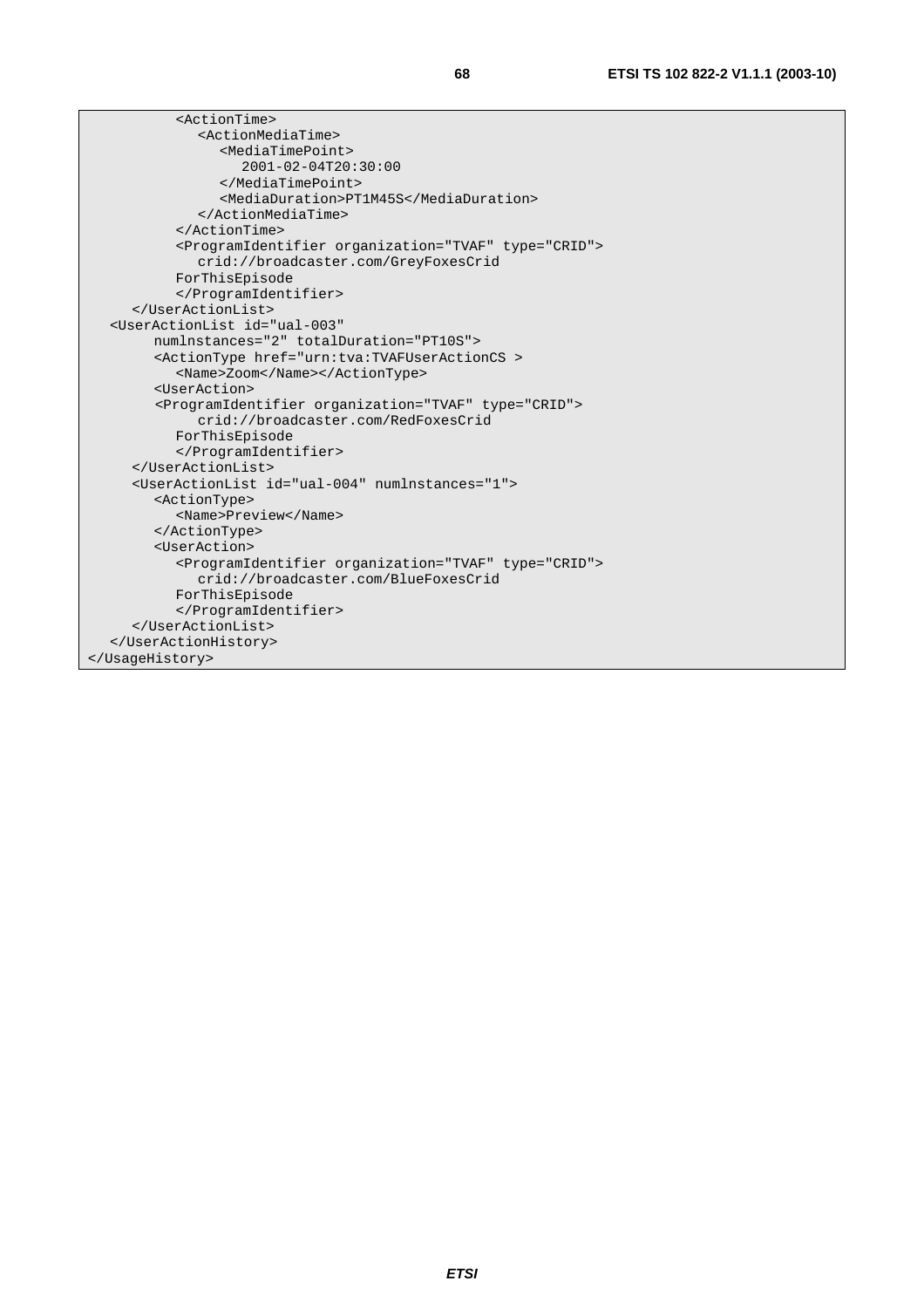# Annex B (normative): Transport environment and requirements

This annex is a mandatory part of the *TV-Anytime* set of specifications.

# B.1 Scope

The current *TV-Anytime* specifications describe the information structures of content referencing and metadata and how these two work together in a system context. There are however a lot of features needed to deliver *TV-Anytime* services that are not specified in the *TV-Anytime* environment. Examples of these features are the actual carriage of the *TV-Anytime* data, exact start and stop times of programmes, the carriage of the content, the linkage of *TV-Anytime* metadata timelines to actual transmission timelines etc.

The goal of the transport interface specification is define the requirements that *TV-Anytime* services need from the lower layers. Since there may be many lower layer technologies used in the deployment of *TV-Anytime*, *TV-Anytime* relies on others to actually implement those requirements. *TV-Anytime* will define a transport agnostic way to get its data across, which can be used in different networks and regions in the world.

The first transport requirements specification focus on uni-directional access, e.g. broadcast networks or unicast or multicast over IP networks. So it will consider requirements for networks without a back channel, services requiring bi-directional connectivity will be considered in a later phase.

# B.2 Requirements on the Uni-Directional Delivery System

The underlying delivery system shall:

- 1) Enable the transport of valid *TV-Anytime* information asynchronously to programmes and potentially split across different transport mechanisms. I.e. not all *TV-Anytime* data needs to be encapsulated in the same manner.
- 2) Provide a method to locate where and what type of *TV-Anytime* information is being carried, i.e.:
	- a) To acquire content resolution information, the location of the RAR TS 102 822-4 [3] is the required information from the transport layer.
	- b) To acquire metadata, the information required from the transport layer are:
		- the list of available TVA metadata fragment streams,
		- the signalling of any modification occurring on them such as the addition of a new TVA metadata fragment stream or the removal of an existing one
		- the fragment types or categories of TVA fragments carried in each TVA metadata fragment stream and information about their respective scope (e.g. list of broadcast channels, specific CRID)
		- the location of their respective entry points, namely the "TVAInit" message and possibly the "TVAMain" fragment if delivered separately
		- For the containers of each metadata fragment streams, the transport layer shall:
			- signal the Id of each container, its type and its location
			- identify the version of each container The current version of each container shall be signalled, and this shall be incremented whenever the contents of a container change.
			- allow monitor at a single point for version changes to a container. Ideally it should be possible to monitor just data containers, or if provided, just containers forming a single index.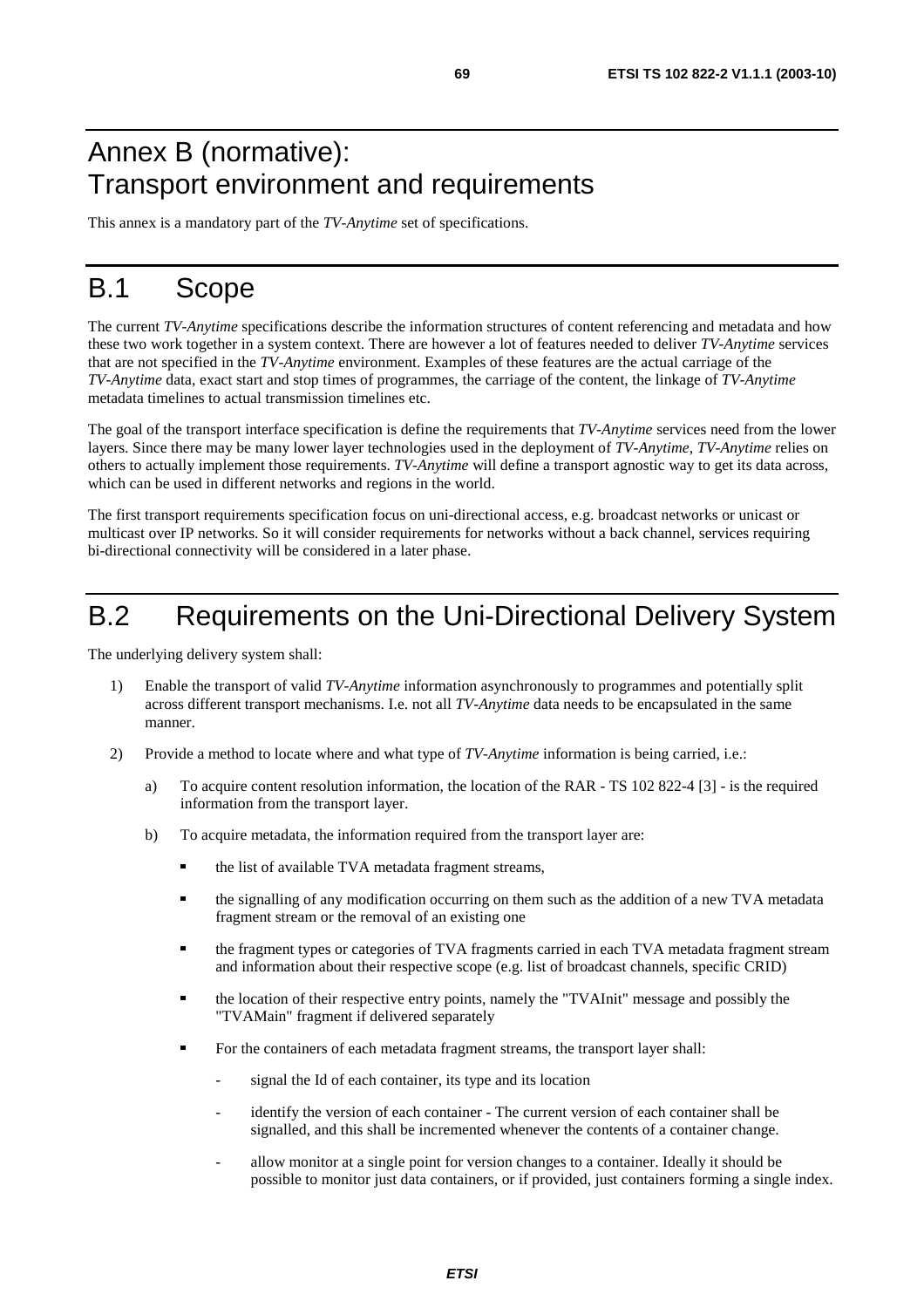- allow to download all TVA metadata description containers (preferably in a parallel manner)
- 3) Provide locators (as specified in TS 102 822-4 [3]) for identification and location of content instances. Locators are also required to access fragments of *TV-Anytime* information.
- 4) Enable the insertion of certain types of *TV-Anytime* data (content referencing CRIDs, RMP information and metadata) along with the audiovisual content. *TV-Anytime* will define the syntax and semantics of such data.
- 5) Provide a mechanism to map from the linear timeline used by the *TV-Anytime* segmentation information to positions in the actual content (e.g. NPT). A linear timeline is used on a captured piece of content for segmentation purposes to enable random access to segments of the content.
- 6) Provide a signalling mechanism to accurately capture a piece of content referenced by a CRID, even if this content is interleaved with other pieces of content.
- 7) Enable the repeated transmission of *TV-Anytime* data. Repetition rates shall be flexible and it shall be possible to vary repetition rates for different types of *TV-Anytime* information. It shall not be necessary to wait for a whole repetition period of the whole *TV-Anytime* dataset to start decoding *TV-Anytime* data.
- 8) Support the selective updating of *TV-Anytime* information. The underlying delivery system shall not limit the *TV-Anytime* data size and allow for flexible update unit size for different *TV-Anytime* data types. Updates shall not cause data inconsistency at the receiver, even if previous updates have been missed. For efficient operation the underlying delivery system should provide an easy means of signalling updates of *TV-Anytime* information.
- 9) Accommodate for potential limited processing capability and memory at the receiver. It shall encapsulate *TV-Anytime* data in such a way that graceful recovery from transport errors is possible. The underlying delivery system may need to provide "wall clock time" to enable comparison of usage data.
- 10) Provide a means for transporting *TV-Anytime* information that is robust to transmission errors, so that the *TV-Anytime* data is received error free or is signalled to be in error.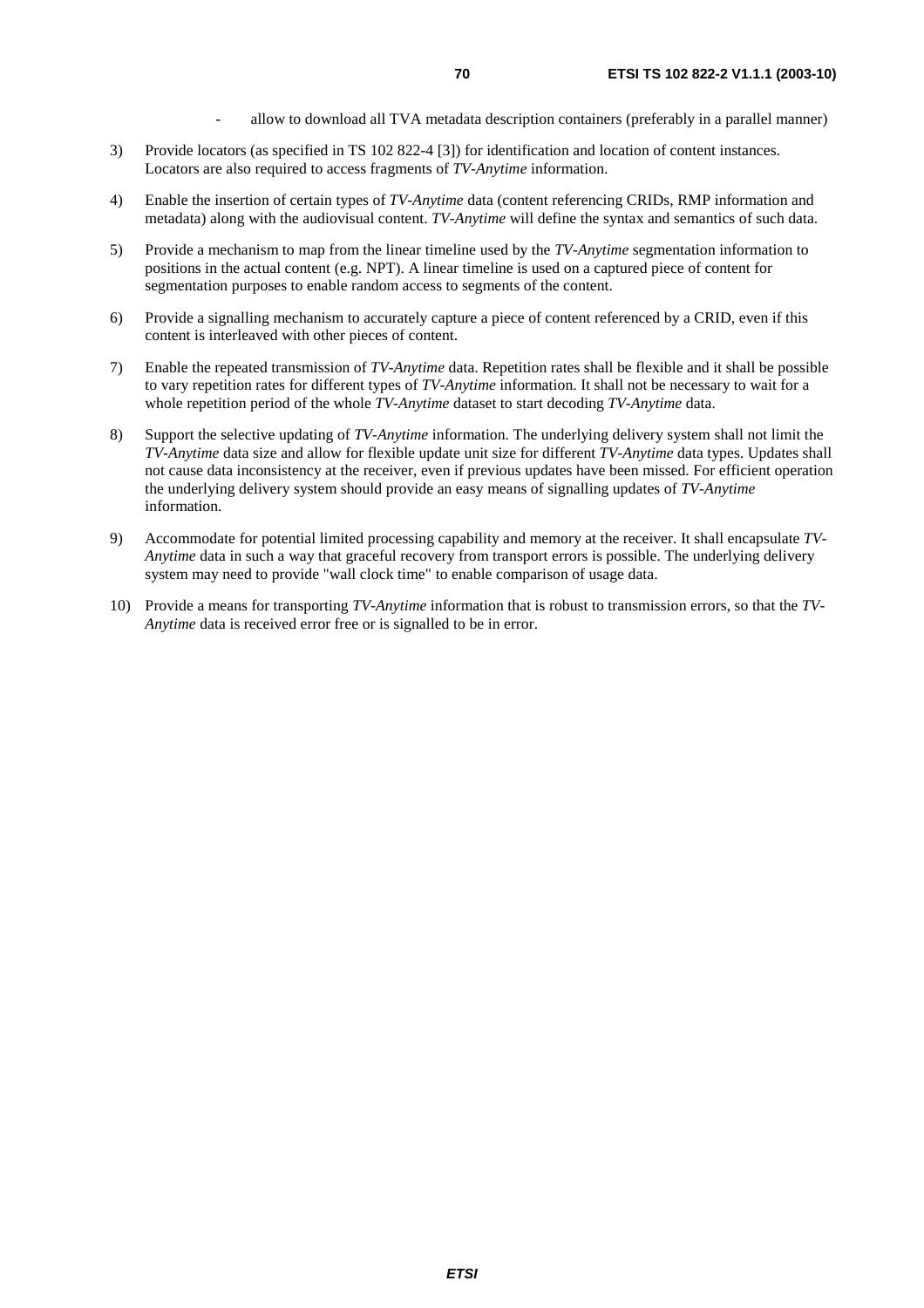# Annex C (informative): Bibliography

Documents are available from the *TV-Anytime* web site [http://www.tv-anytime.org](http://www.tv-anytime.org/).

"R-1: The *TV-Anytime* Environment" (TV035r6)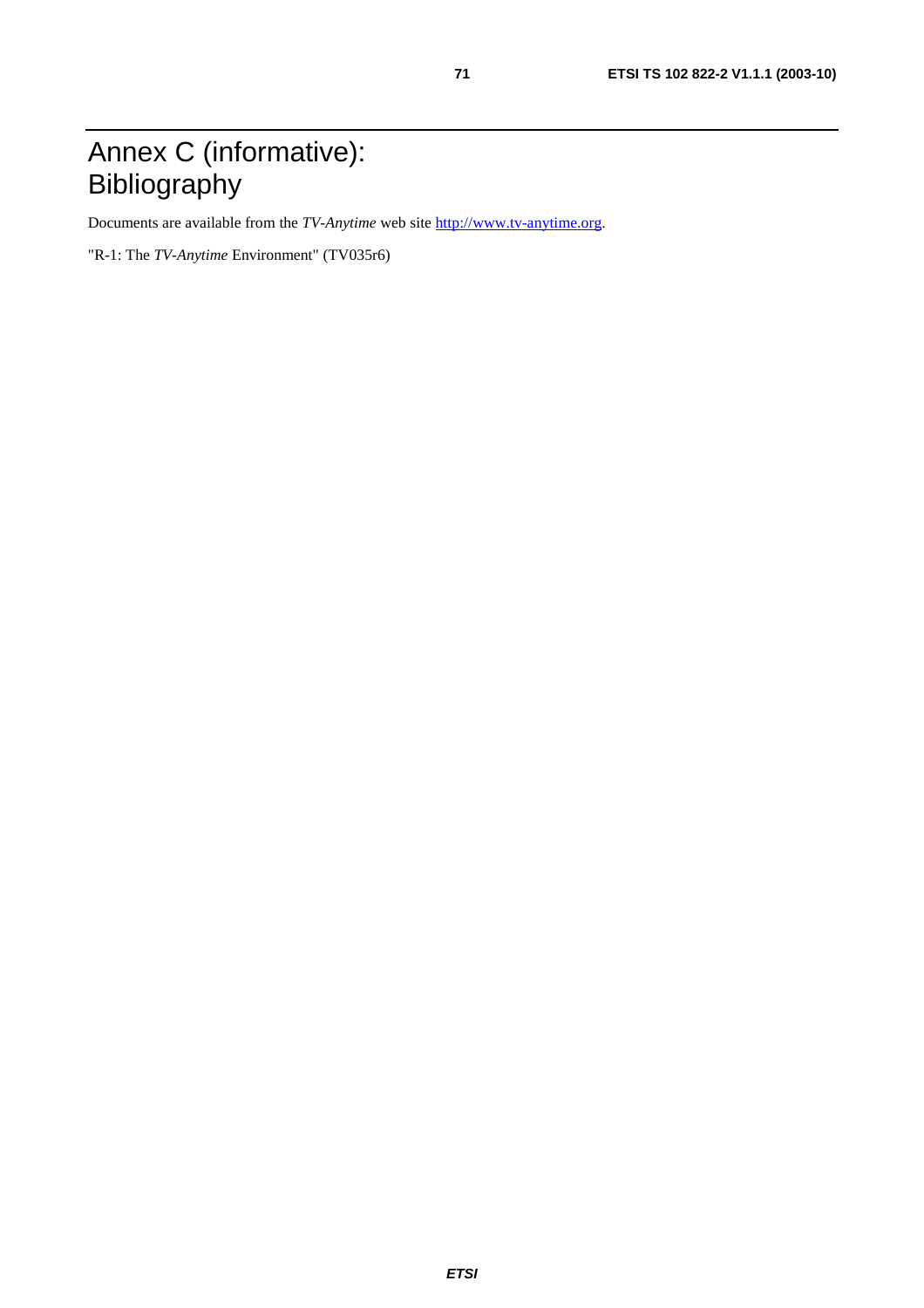# List of figures

# List of tables